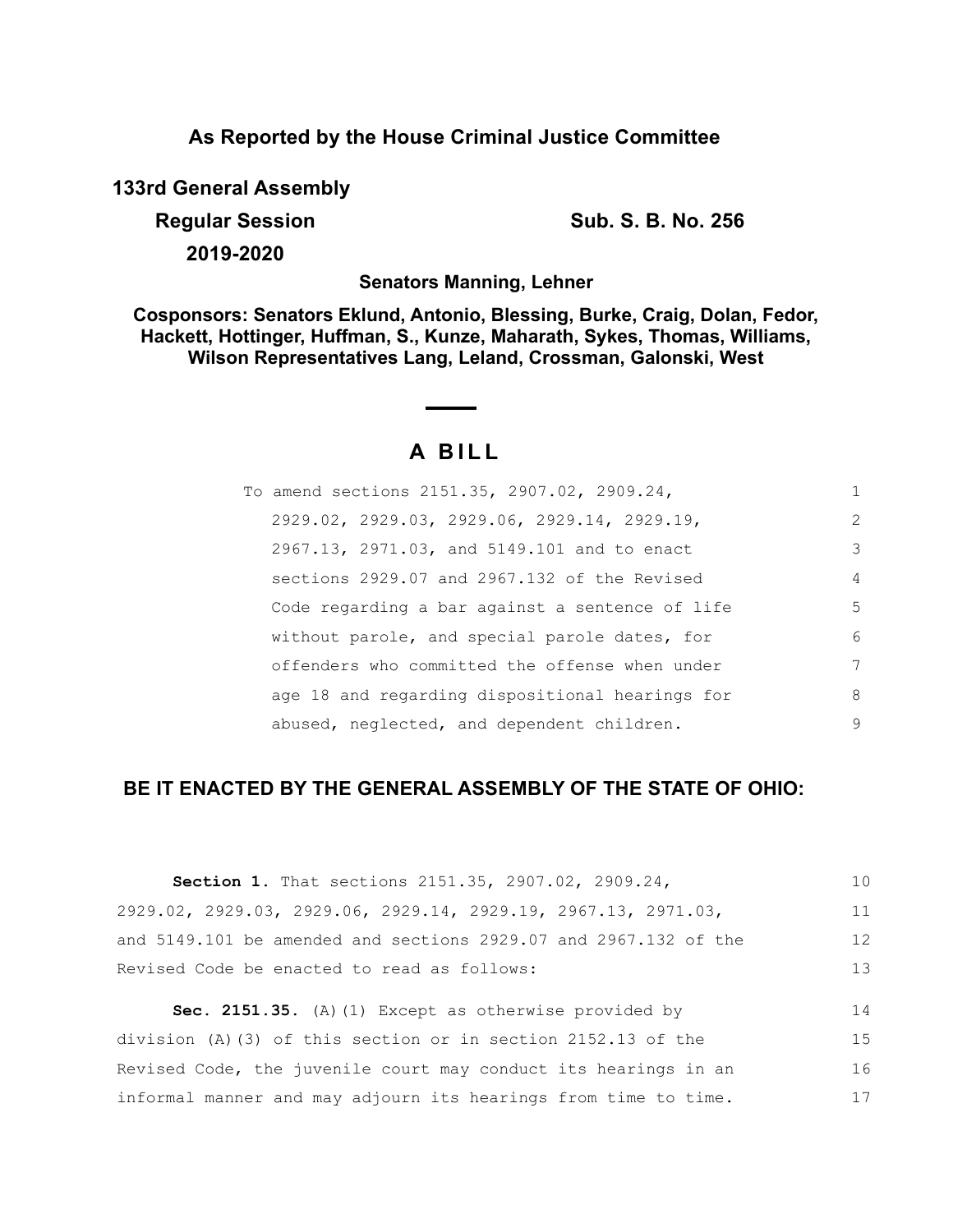#### **Sub. S. B. No. 256 Page 2 Page 2 As Reported by the House Criminal Justice Committee**

The court may exclude the general public from its hearings in a particular case if the court holds a separate hearing to determine whether that exclusion is appropriate. If the court decides that exclusion of the general public is appropriate, the court still may admit to a particular hearing or all of the hearings relating to a particular case those persons who have a direct interest in the case and those who demonstrate that their need for access outweighs the interest in keeping the hearing closed. 18 19  $20$ 21 22 23 24 25 26

Except cases involving children who are alleged to be unruly children for being habitual truants or alleged to be delinquent children for violating court orders regarding their prior adjudication as unruly children for being habitual truants, and except as otherwise provided in section 2152.13 of the Revised Code, all cases involving children shall be heard separately and apart from the trial of cases against adults. The court may excuse the attendance of the child at the hearing in cases involving abused, neglected, or dependent children. The court shall hear and determine all cases of children without a jury, except cases involving serious youthful offenders under section 2152.13 of the Revised Code.

If a complaint alleges a child to be a delinquent child, unruly child, or juvenile traffic offender, the court shall require the parent, guardian, or custodian of the child to attend all proceedings of the court regarding the child. If a parent, guardian, or custodian fails to so attend, the court may find the parent, guardian, or custodian in contempt. 39 40 41 42 43 44

If the court finds from clear and convincing evidence that the child violated section 2151.87 of the Revised Code, the court shall proceed in accordance with divisions (F) and (G) of 45 46 47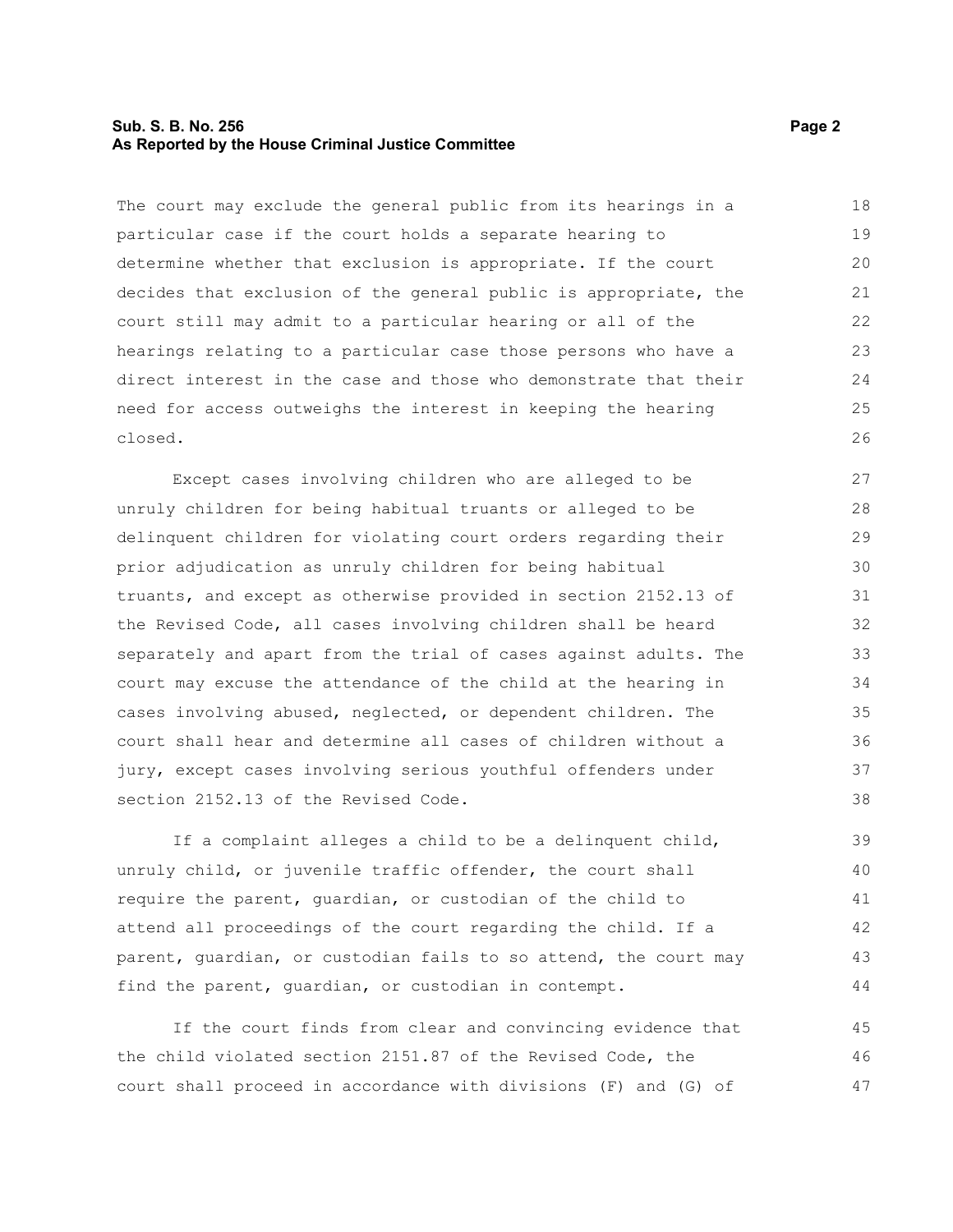#### **Sub. S. B. No. 256 Page 3 As Reported by the House Criminal Justice Committee**

If the court at the adjudicatory hearing finds from clear and convincing evidence that the child is an abused, neglected, or dependent child, the court shall proceed, in accordance with division (B) of this section, to hold a dispositional hearing and hear the evidence as to the proper disposition to be made under section 2151.353 of the Revised Code. If the court at the adjudicatory hearing finds beyond a reasonable doubt that the child is a delinquent or unruly child or a juvenile traffic offender, the court shall proceed immediately, or at a postponed hearing, to hear the evidence as to the proper disposition to be made under section 2151.354 or Chapter 2152. of the Revised Code. If the court at the adjudicatory hearing finds beyond a reasonable doubt that the child is an unruly child for being an habitual truant, or that the child is an unruly child for being an habitual truant and that the parent, guardian, or other person having care of the child has failed to cause the child's attendance at school in violation of section 3321.38 of the Revised Code, the court shall proceed to hold a hearing to hear the evidence as to the proper disposition to be made in regard to the child under division (C)(1) of section 2151.354 of the Revised Code and the proper action to take in regard to the parent, guardian, or other person having care of the child under division (C)(2) of section 2151.354 of the Revised Code. If the court at the adjudicatory hearing finds beyond a reasonable doubt that the child is a delinquent child for violating a court order regarding the child's prior adjudication as an unruly child for being an habitual truant, and the parent, guardian, or other person having care of the child has failed to cause the child's attendance at school in violation of section 3321.38 of the Revised Code, the court shall proceed to hold a hearing to 49 50 51 52 53 54 55 56 57 58 59 60 61 62 63 64 65 66 67 68 69 70 71 72 73 74 75 76 77 78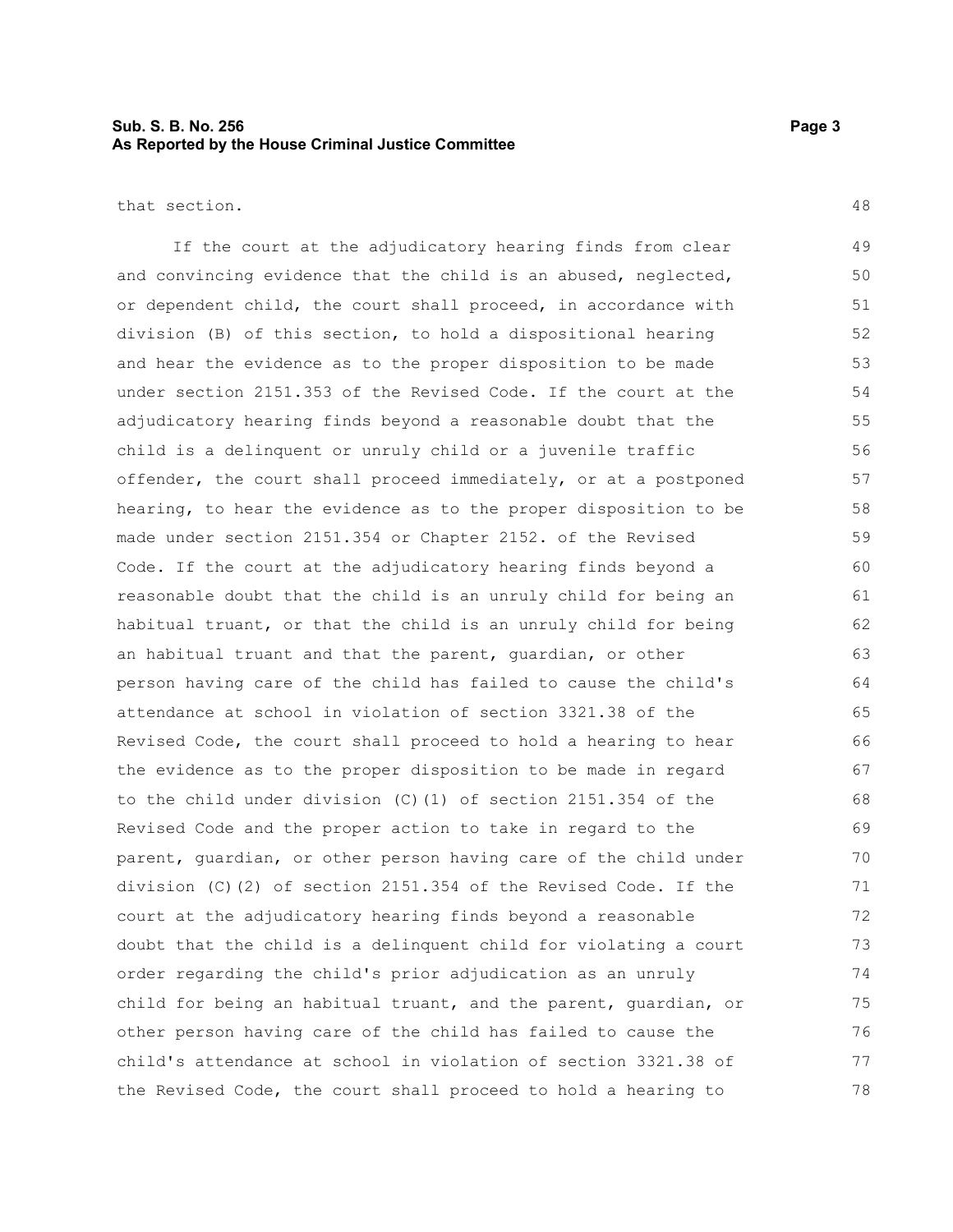#### **Sub. S. B. No. 256 Page 4 Page 4 Page 4 Page 4 Page 4 Page 4 Page 4 Page 4 As Reported by the House Criminal Justice Committee**

hear the evidence as to the proper disposition to be made in regard to the child under division (A)(7)(a) of section 2152.19 of the Revised Code and the proper action to take in regard to the parent, guardian, or other person having care of the child under division (A)(7)(b) of section 2152.19 of the Revised Code. 79 80 81 82 83

If the court does not find the child to have violated section 2151.87 of the Revised Code or to be an abused, neglected, dependent, delinquent, or unruly child or a juvenile traffic offender, it shall order that the case be dismissed and that the child be discharged from any detention or restriction theretofore ordered.

(2) A record of all testimony and other oral proceedings in juvenile court shall be made in all proceedings that are held pursuant to section 2151.414 of the Revised Code or in which an order of disposition may be made pursuant to division (A)(4) of section 2151.353 of the Revised Code, and shall be made upon request in any other proceedings. The record shall be made as provided in section 2301.20 of the Revised Code.

(3) The authority of a juvenile court to exclude the general public from its hearings that is provided by division (A)(1) of this section does not limit or affect any right of a victim of a crime or delinquent act, or of a victim's representative, under Chapter 2930. of the Revised Code. 97 98 99 100 101

(B)(1) If the court at an adjudicatory hearing determines that a child is an abused, neglected, or dependent child, the court shall not issue a dispositional order until after the court holds a separate dispositional hearing. The court may hold the dispositional hearing for an adjudicated abused, neglected, or dependent child immediately after the adjudicatory hearing if all parties were served prior to the adjudicatory hearing with 102 103 104 105 106 107 108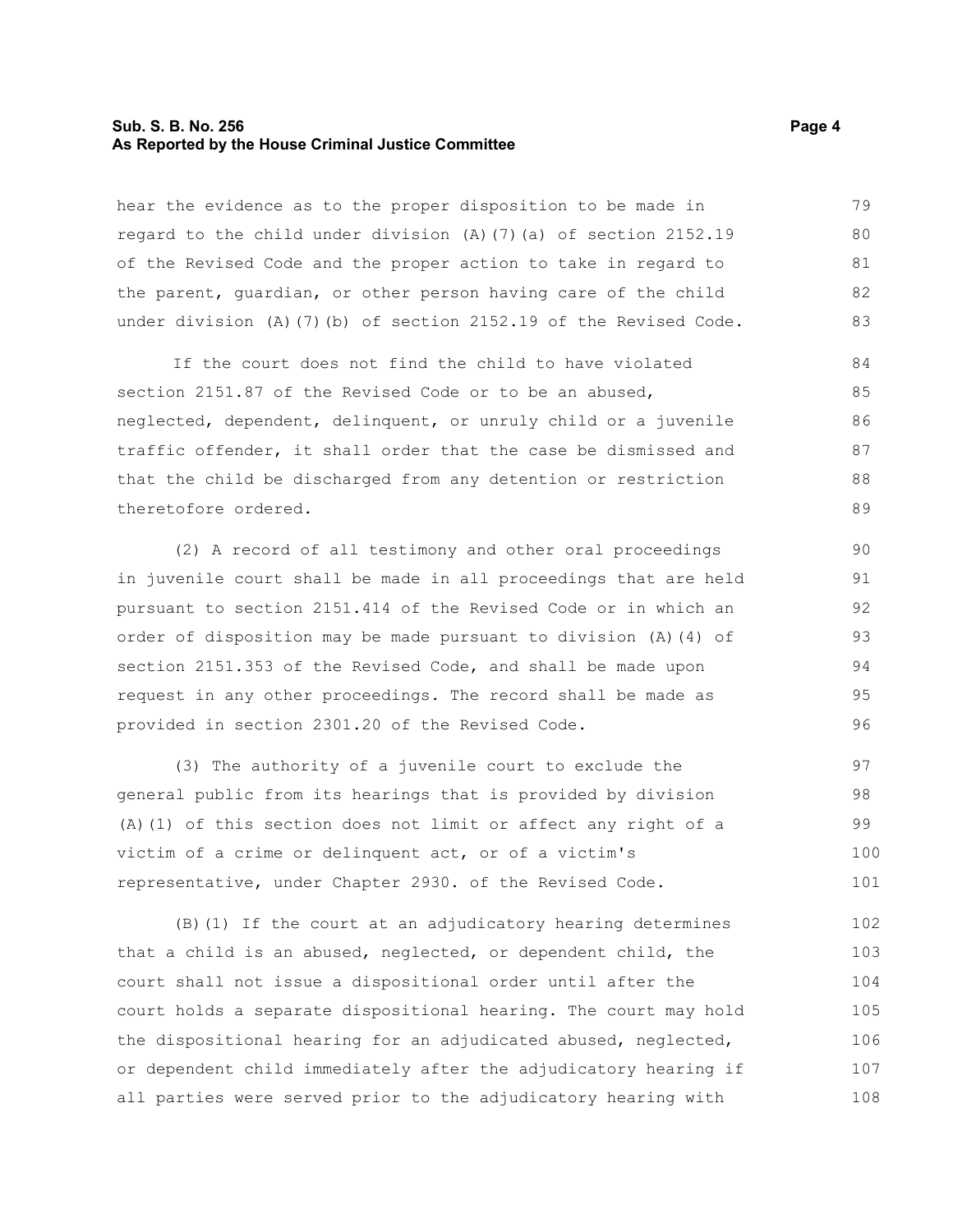### **Sub. S. B. No. 256** Page 5 **As Reported by the House Criminal Justice Committee**

| all documents required for the dispositional hearing. The        | 109 |
|------------------------------------------------------------------|-----|
| dispositional hearing may not be held more than thirty days      | 110 |
| after the adjudicatory hearing is held. The court, upon the      | 111 |
| request of any party or the quardian ad litem of the child, may- | 112 |
| continue a dispositional hearing for a reasonable time not to    | 113 |
| exceed the time limits set forth in this division to enable a-   | 114 |
| party to obtain or consult counsel. The dispositional hearing    | 115 |
| shall not be held more than ninety days after the date on which  | 116 |
| the complaint in the case was filed except that, for good cause  | 117 |
| shown, the court, on its own motion or on the motion of any      | 118 |
| party or the child's quardian ad litem, may continue the         | 119 |
| dispositional hearing for a reasonable period of time beyond the | 120 |
| ninety-day deadline. This extension beyond the ninety-day        | 121 |
| deadline shall not exceed forty-five days and shall not be       | 122 |
| available for any case in which the complaint was dismissed and  | 123 |
| subsequently refiled.                                            | 124 |
| If the dispositional hearing is not held within the period       | 125 |
| of time required by this division, the court, on its own motion  | 126 |
| or the motion of any party or the guardian ad litem of the       | 127 |
| child, shall dismiss the complaint without prejudice.            | 128 |
| (2) The dispositional hearing shall be conducted in              | 129 |
| accordance with all of the following:                            | 130 |
| (a) The judge or referee who presided at the adjudicatory        | 131 |
| hearing shall preside, if possible, at the dispositional         | 132 |
| hearing;                                                         | 133 |
| (b) The court may admit any evidence that is material and        | 134 |
| relevant, including, but not limited to, hearsay, opinion, and   | 135 |
| documentary evidence;                                            | 136 |
| (c) Medical examiners and each investigator who prepared a       | 137 |
|                                                                  |     |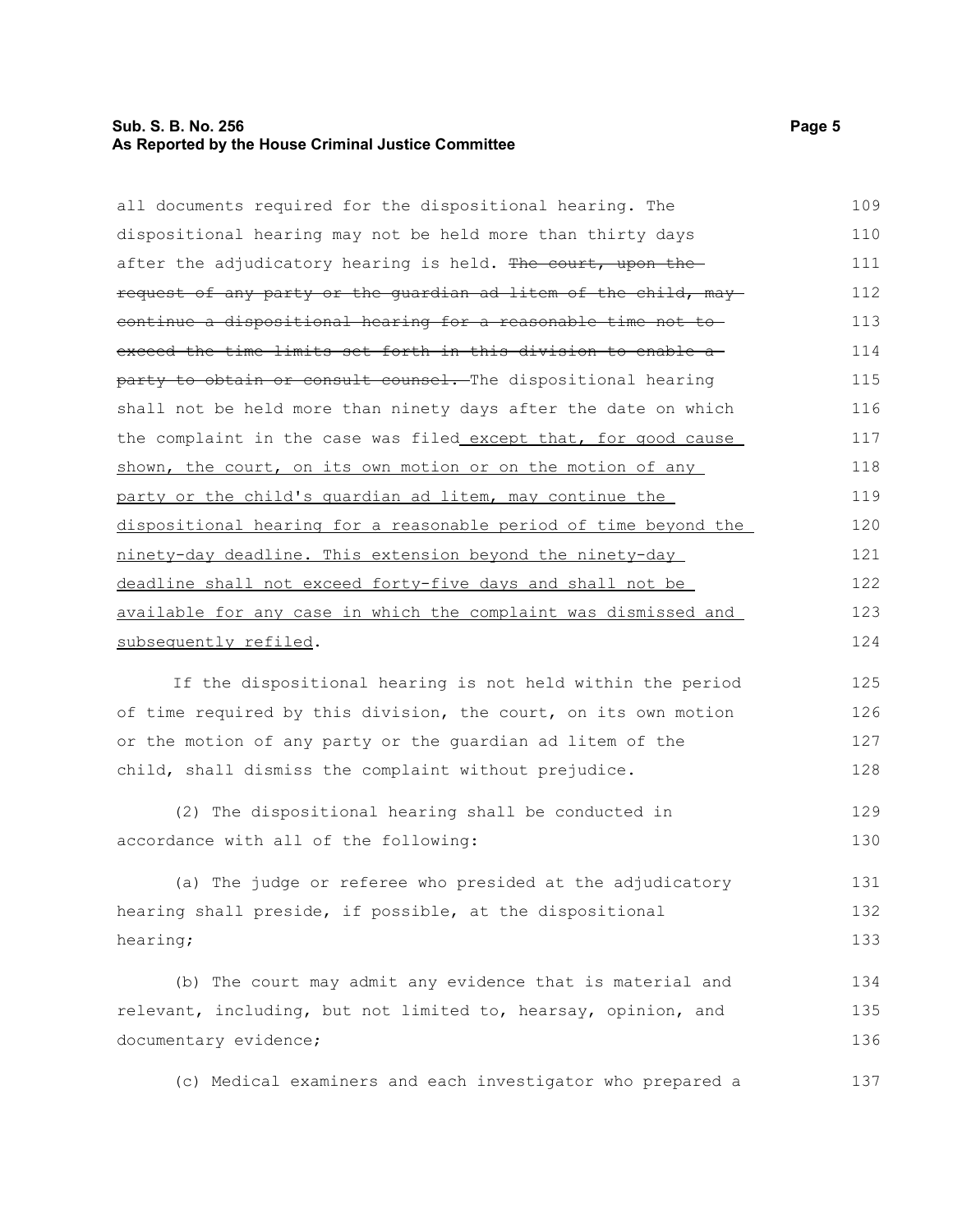#### **Sub. S. B. No. 256 Page 6 Page 6 Page 6 Page 6 Page 6 Page 6 Page 6 Page 6 As Reported by the House Criminal Justice Committee**

social history shall not be cross-examined, except upon consent of the parties, for good cause shown, or as the court in its discretion may direct. Any party may offer evidence supplementing, explaining, or disputing any information contained in the social history or other reports that may be used by the court in determining disposition. 138 139 140 141 142 143

(3) After the conclusion of the dispositional hearing, the court shall enter an appropriate judgment within seven days and shall schedule the date for the hearing to be held pursuant to section 2151.415 of the Revised Code. The court may make any order of disposition that is set forth in section 2151.353 of the Revised Code. A copy of the judgment shall be given to each party and to the child's guardian ad litem. If the judgment is conditional, the order shall state the conditions of the judgment. If the child is not returned to the child's own home, the court shall determine which school district shall bear the cost of the child's education and shall comply with section 2151.36 of the Revised Code. 144 145 146 147 148 149 150 151 152 153 154 155

(4) As part of its dispositional order, the court may issue any order described in division (B) of section 2151.33 of the Revised Code.

(C) The court shall give all parties to the action and the child's guardian ad litem notice of the adjudicatory and dispositional hearings in accordance with the Juvenile Rules.

(D) If the court issues an order pursuant to division (A) (4) of section 2151.353 of the Revised Code committing a child to the permanent custody of a public children services agency or a private child placing agency, the parents of the child whose parental rights were terminated cease to be parties to the action upon the issuance of the order. This division is not 162 163 164 165 166 167

156 157 158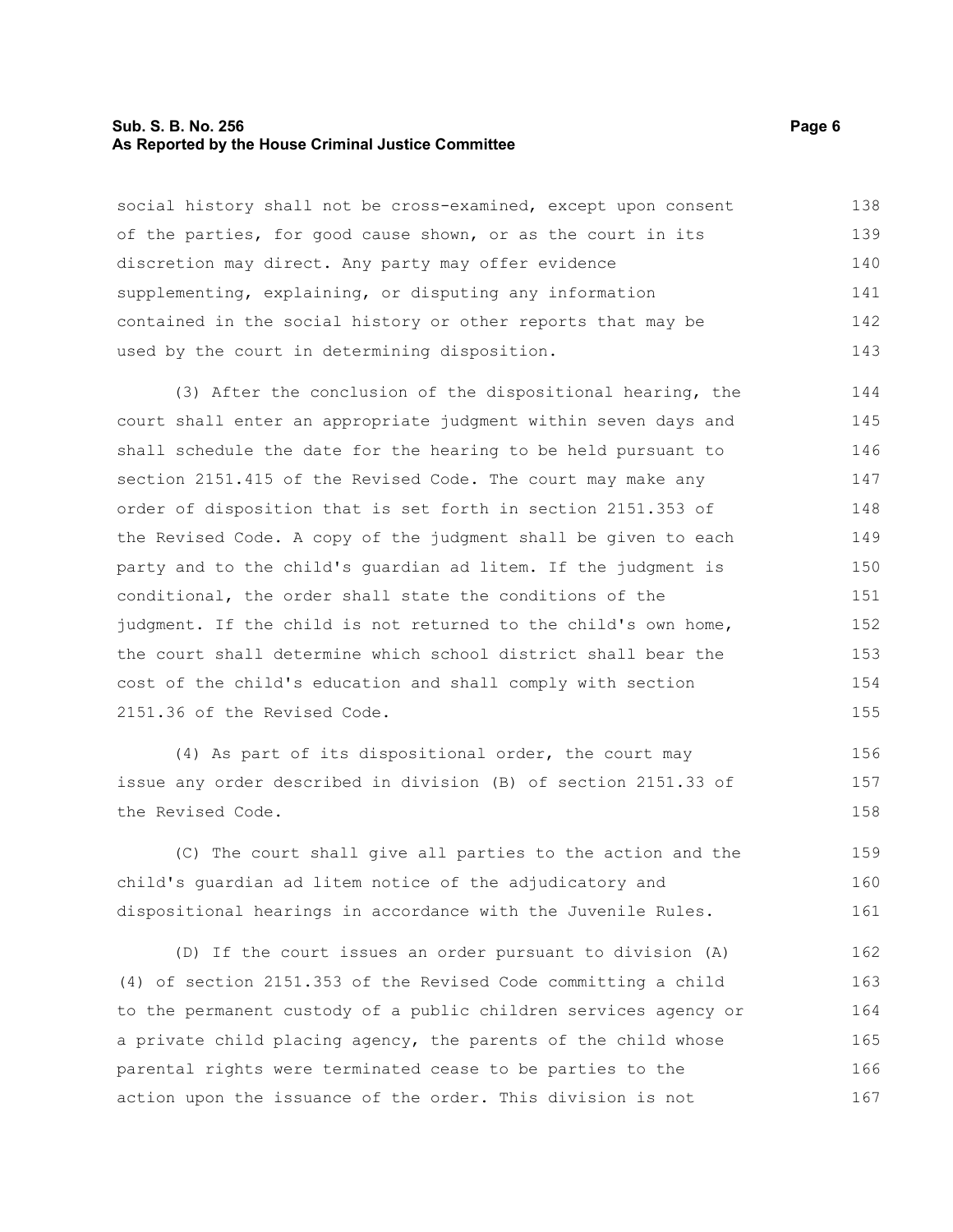#### **Sub. S. B. No. 256 Page 7 Page 7 Page 7 Page 7 Page 7 Page 7 Page 7 Page 7 As Reported by the House Criminal Justice Committee**

intended to eliminate or restrict any right of the parents to appeal the permanent custody order issued pursuant to division (A)(4) of section 2151.353 of the Revised Code. 168 169 170

(E) Each juvenile court shall schedule its hearings in accordance with the time requirements of this chapter. 171 172

(F) In cases regarding abused, neglected, or dependent children, the court may admit any statement of a child that the court determines to be excluded by the hearsay rule if the proponent of the statement informs the adverse party of the proponent's intention to offer the statement and of the particulars of the statement, including the name of the declarant, sufficiently in advance of the hearing to provide the party with a fair opportunity to prepare to challenge, respond to, or defend against the statement, and the court determines all of the following: 173 174 175 176 177 178 179 180 181 182

(1) The statement has circumstantial guarantees of trustworthiness; 183 184

(2) The statement is offered as evidence of a material fact; 185 186

(3) The statement is more probative on the point for which it is offered than any other evidence that the proponent can procure through reasonable efforts; 187 188 189

(4) The general purposes of the evidence rules and the interests of justice will best be served by the admission of the statement into evidence. 190 191 192

(G) If a child is alleged to be an abused child, the court may order that the testimony of the child be taken by deposition. On motion of the prosecuting attorney, guardian ad litem, or any party, or in its own discretion, the court may 193 194 195 196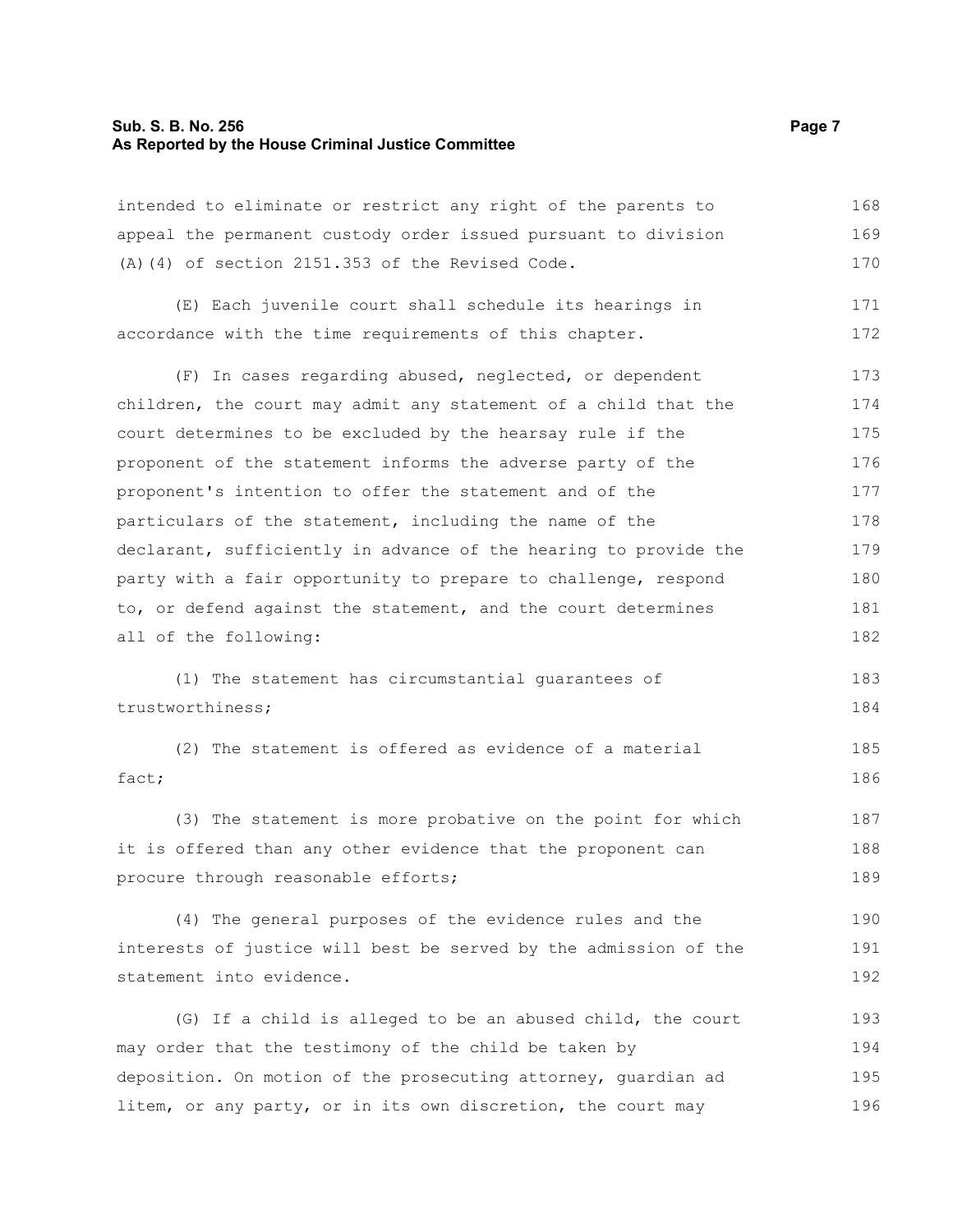#### **Sub. S. B. No. 256 Page 8 As Reported by the House Criminal Justice Committee**

order that the deposition be videotaped. Any deposition taken under this division shall be taken with a judge or referee present. 197 198 199

If a deposition taken under this division is intended to be offered as evidence at the hearing, it shall be filed with the court. Part or all of the deposition is admissible in evidence if counsel for all parties had an opportunity and similar motive at the time of the taking of the deposition to develop the testimony by direct, cross, or redirect examination and the judge determines that there is reasonable cause to believe that if the child were to testify in person at the hearing, the child would experience emotional trauma as a result of participating at the hearing. 200 201 202 203 204 205 206 207 208 209

**Sec. 2907.02.** (A)(1) No person shall engage in sexual conduct with another who is not the spouse of the offender or who is the spouse of the offender but is living separate and apart from the offender, when any of the following applies: 210 211 212 213

(a) For the purpose of preventing resistance, the offender substantially impairs the other person's judgment or control by administering any drug, intoxicant, or controlled substance to the other person surreptitiously or by force, threat of force, or deception. 214 215 216 217 218

(b) The other person is less than thirteen years of age, whether or not the offender knows the age of the other person. 219 220

(c) The other person's ability to resist or consent is substantially impaired because of a mental or physical condition or because of advanced age, and the offender knows or has reasonable cause to believe that the other person's ability to resist or consent is substantially impaired because of a mental 221 222 223 224 225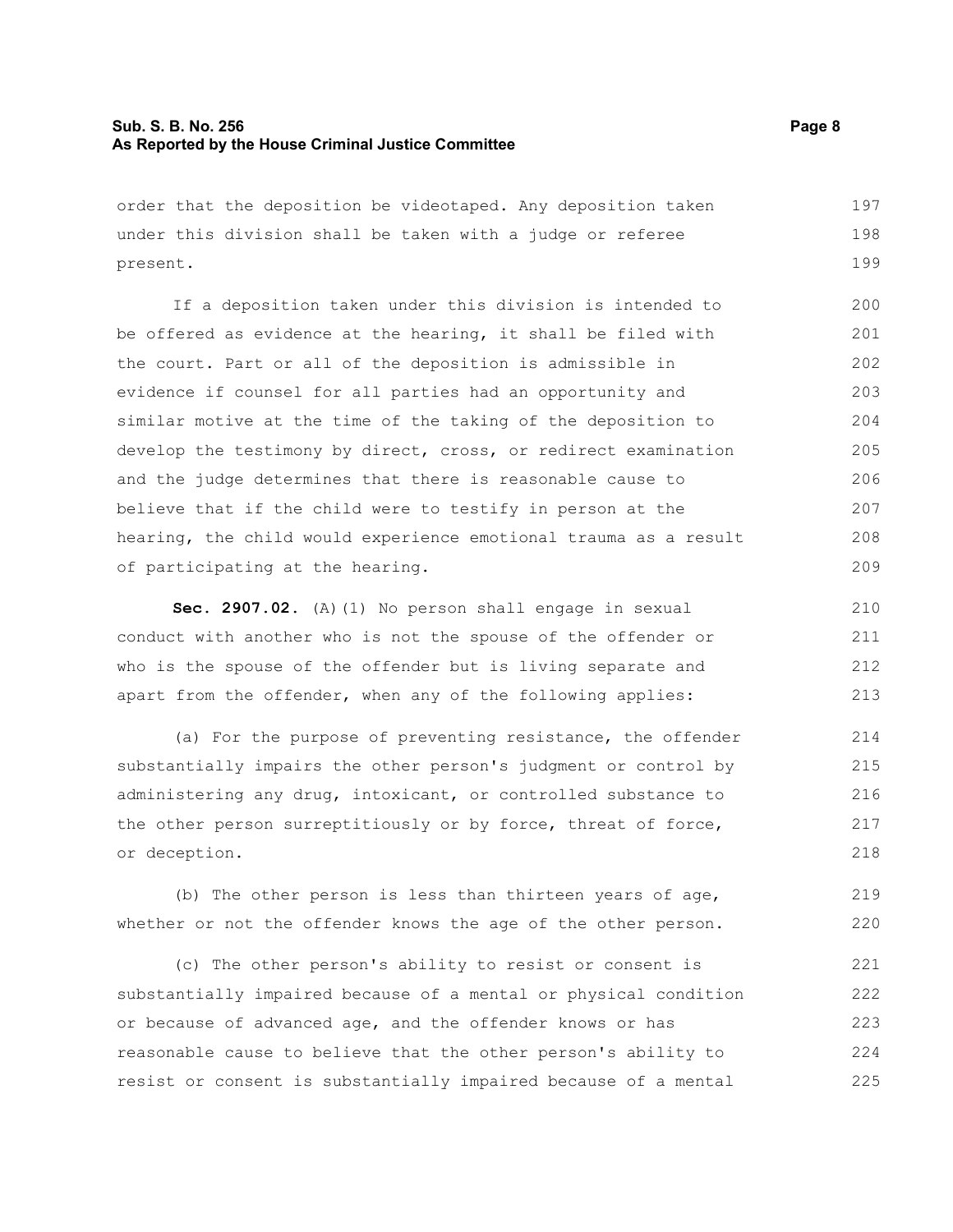#### **Sub. S. B. No. 256 Page 9 As Reported by the House Criminal Justice Committee**

or physical condition or because of advanced age.

(2) No person shall engage in sexual conduct with another when the offender purposely compels the other person to submit by force or threat of force.

(B) Whoever violates this section is guilty of rape, a felony of the first degree. If the offender under division (A) (1)(a) of this section substantially impairs the other person's judgment or control by administering any controlled substance, as defined in section 3719.01 of the Revised Code, to the other person surreptitiously or by force, threat of force, or deception, the prison term imposed upon the offender shall be one of the definite prison terms prescribed for a felony of the first degree in division (A)(1)(b) of section 2929.14 of the Revised Code that is not less than five years, except that if the violation is committed on or after-the effective date of this amendment March 22, 2019, the court shall impose as the minimum prison term for the offense a mandatory prison term that is one of the minimum terms prescribed for a felony of the first degree in division (A)(1)(a) of section 2929.14 of the Revised Code that is not less than five years. Except as otherwise provided in this division, notwithstanding sections 2929.11 to 2929.14 of the Revised Code, an offender under division (A)(1) (b) of this section shall be sentenced to a prison term or term of life imprisonment pursuant to section 2971.03 of the Revised Code. If an offender is convicted of or pleads guilty to a violation of division  $(A)$   $(1)$   $(b)$  of this section, if the offender was less than sixteen years of age at the time the offender committed the violation of that division, and if the offender during or immediately after the commission of the offense did not cause serious physical harm to the victim, the victim was ten years of age or older at the time of the commission of the 230 231 232 233 234 235 236 237 238 239 240 241 242 243 244 245 246 247 248 249 250 251 252 253 254 255 256

226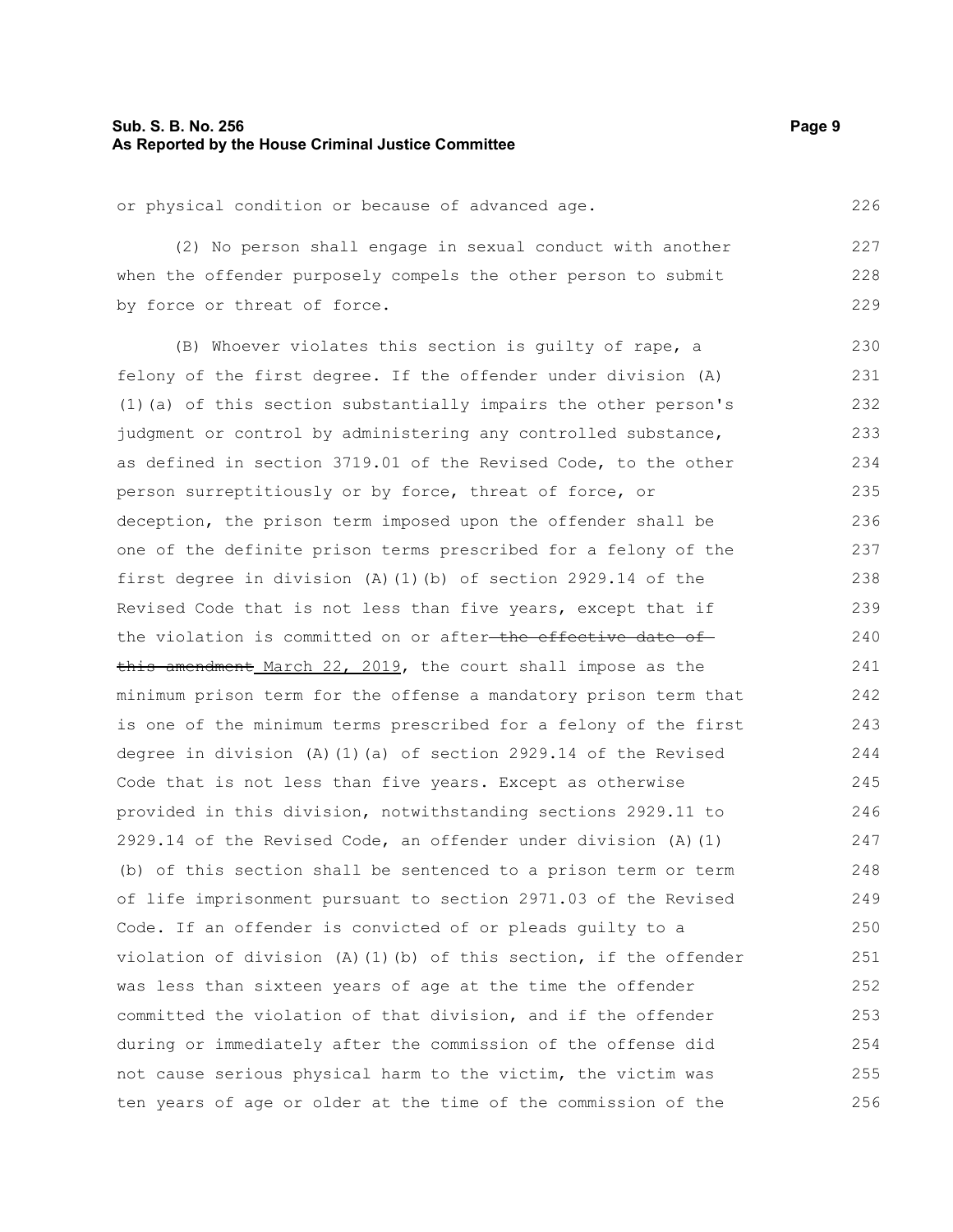#### **Sub. S. B. No. 256 Page 10 As Reported by the House Criminal Justice Committee**

violation, and the offender has not previously been convicted of or pleaded guilty to a violation of this section or a substantially similar existing or former law of this state, another state, or the United States, the court shall not sentence the offender to a prison term or term of life imprisonment pursuant to section 2971.03 of the Revised Code, and instead the court shall sentence the offender as otherwise provided in this division. If an offender under division (A)(1) (b) of this section previously has been convicted of or pleaded guilty to violating division (A)(1)(b) of this section or to violating an existing or former law of this state, another state, or the United States that is substantially similar to division (A)(1)(b) of this section, if the offender during or immediately after the commission of the offense caused serious physical harm to the victim, or if the victim under division (A) (1)(b) of this section is less than ten years of age, in lieu of sentencing the offender to a prison term or term of life imprisonment pursuant to section 2971.03 of the Revised Code, except as otherwise provided in this division, the court may impose upon the offender a term of life without parole. If the court imposes a term of life without parole pursuant to this division, division (F) of section 2971.03 of the Revised Code applies, and the offender automatically is classified a tier III sex offender/child-victim offender, as described in that division. A court shall not impose a term of life without parole on an offender for rape if the offender was under eighteen years of age at the time of the offense. 257 258 259 260 261 262 263 264 265 266 267 268 269 270 271 272 273 274 275 276 277 278 279 280 281 282 283

(C) A victim need not prove physical resistance to the offender in prosecutions under this section. 284 285

(D) Evidence of specific instances of the victim's sexual activity, opinion evidence of the victim's sexual activity, and 286 287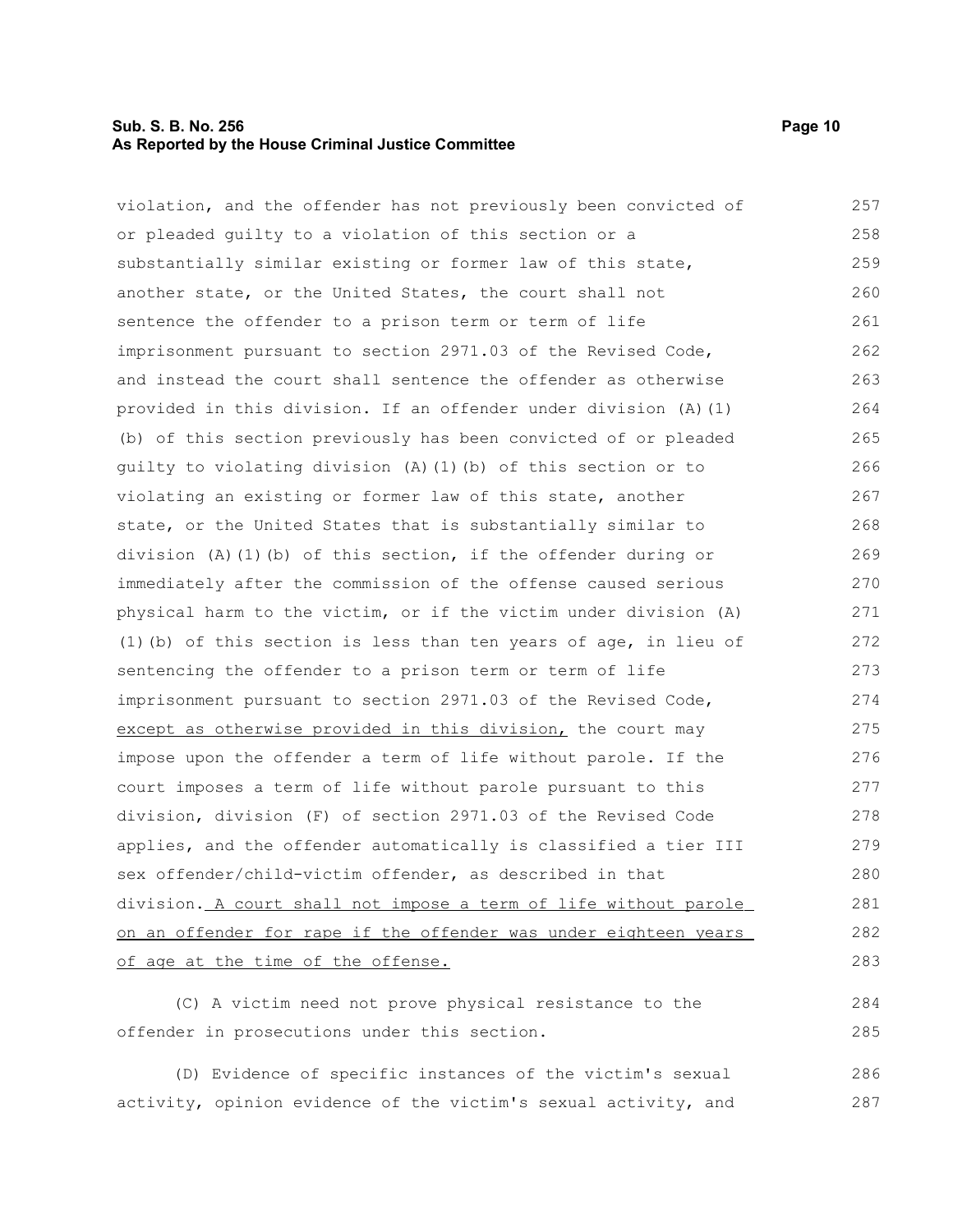#### **Sub. S. B. No. 256 Page 11 As Reported by the House Criminal Justice Committee**

reputation evidence of the victim's sexual activity shall not be admitted under this section unless it involves evidence of the origin of semen, pregnancy, or disease, or the victim's past sexual activity with the offender, and only to the extent that the court finds that the evidence is material to a fact at issue in the case and that its inflammatory or prejudicial nature does not outweigh its probative value. 288 289 290 291 292 293 294

Evidence of specific instances of the defendant's sexual activity, opinion evidence of the defendant's sexual activity, and reputation evidence of the defendant's sexual activity shall not be admitted under this section unless it involves evidence of the origin of semen, pregnancy, or disease, the defendant's past sexual activity with the victim, or is admissible against the defendant under section 2945.59 of the Revised Code, and only to the extent that the court finds that the evidence is material to a fact at issue in the case and that its inflammatory or prejudicial nature does not outweigh its probative value. 295 296 297 298 299 300 301 302 303 304 305

(E) Prior to taking testimony or receiving evidence of any sexual activity of the victim or the defendant in a proceeding under this section, the court shall resolve the admissibility of the proposed evidence in a hearing in chambers, which shall be held at or before preliminary hearing and not less than three days before trial, or for good cause shown during the trial. 306 307 308 309 310 311

(F) Upon approval by the court, the victim may be represented by counsel in any hearing in chambers or other proceeding to resolve the admissibility of evidence. If the victim is indigent or otherwise is unable to obtain the services of counsel, the court, upon request, may appoint counsel to represent the victim without cost to the victim. 312 313 314 315 316 317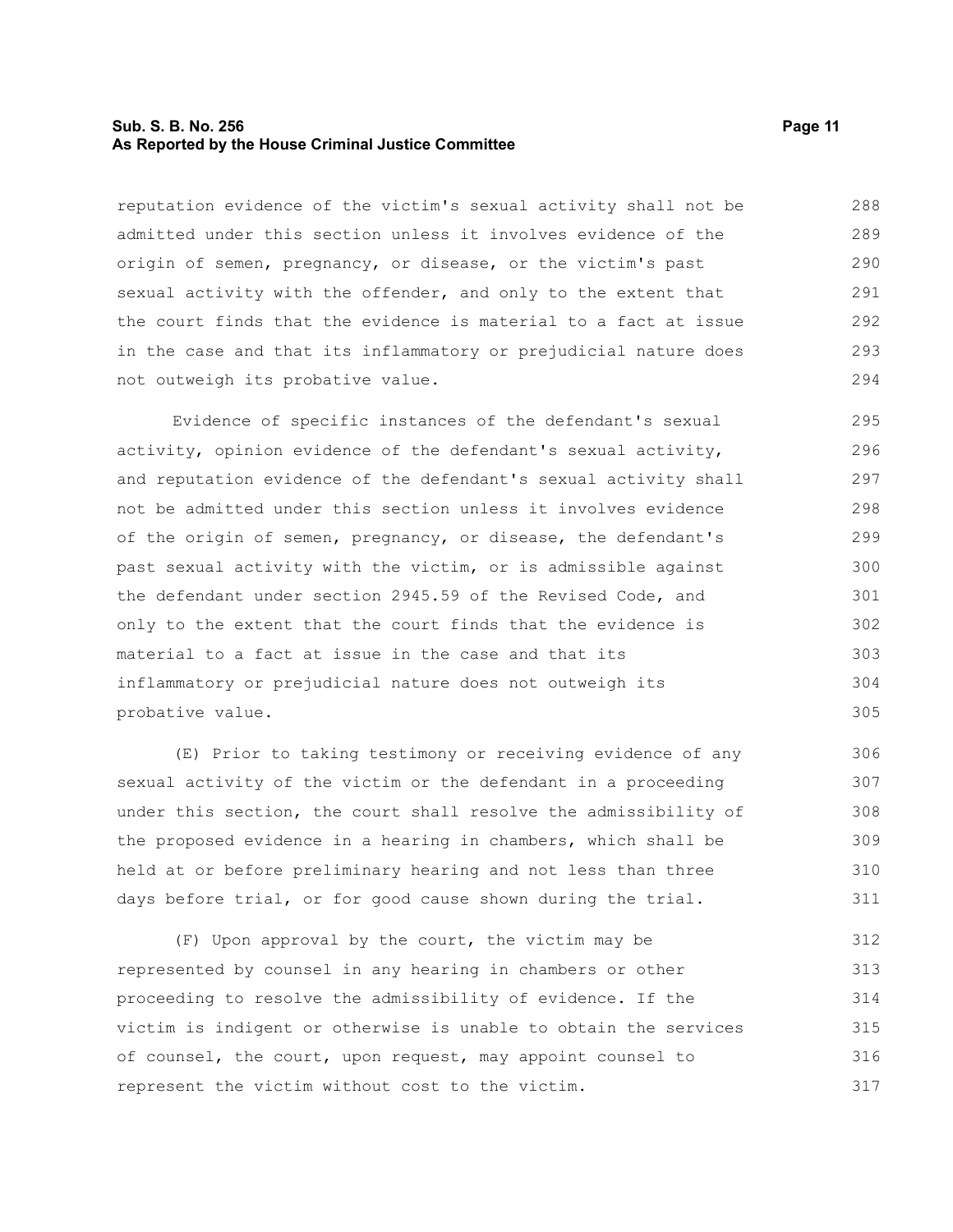#### **Sub. S. B. No. 256 Page 12 As Reported by the House Criminal Justice Committee**

(G) It is not a defense to a charge under division (A)(2) of this section that the offender and the victim were married or were cohabiting at the time of the commission of the offense. 318 319 320

**Sec. 2909.24.** (A) No person shall commit a specified offense with purpose to do any of the following: 321 322

(1) Intimidate or coerce a civilian population; 323

(2) Influence the policy of any government by intimidation or coercion; 324 325

(3) Affect the conduct of any government by the specified offense. 326 327

(B)(1) Whoever violates this section is guilty of terrorism. 328 329

(2) Except as otherwise provided in divisions (B)(3) and (4) of this section, terrorism is an offense one degree higher than the most serious underlying specified offense the defendant committed. 330 331 332 333

(3)  $H$ Except as provided in division (B)(6) of this section, if the most serious underlying specified offense the defendant committed is a felony of the first degree or murder, the person shall be sentenced to life imprisonment without parole. 334 335 336 337 338

(4) If Except as provided in division (B)(6) of this section, if the most serious underlying specified offense the defendant committed is aggravated murder, the offender shall be sentenced to life imprisonment without parole or death pursuant to sections 2929.02 to 2929.06 of the Revised Code. 339 340 341 342 343

(5) Section 2909.25 of the Revised Code applies regarding an offender who is convicted of or pleads guilty to a violation 344 345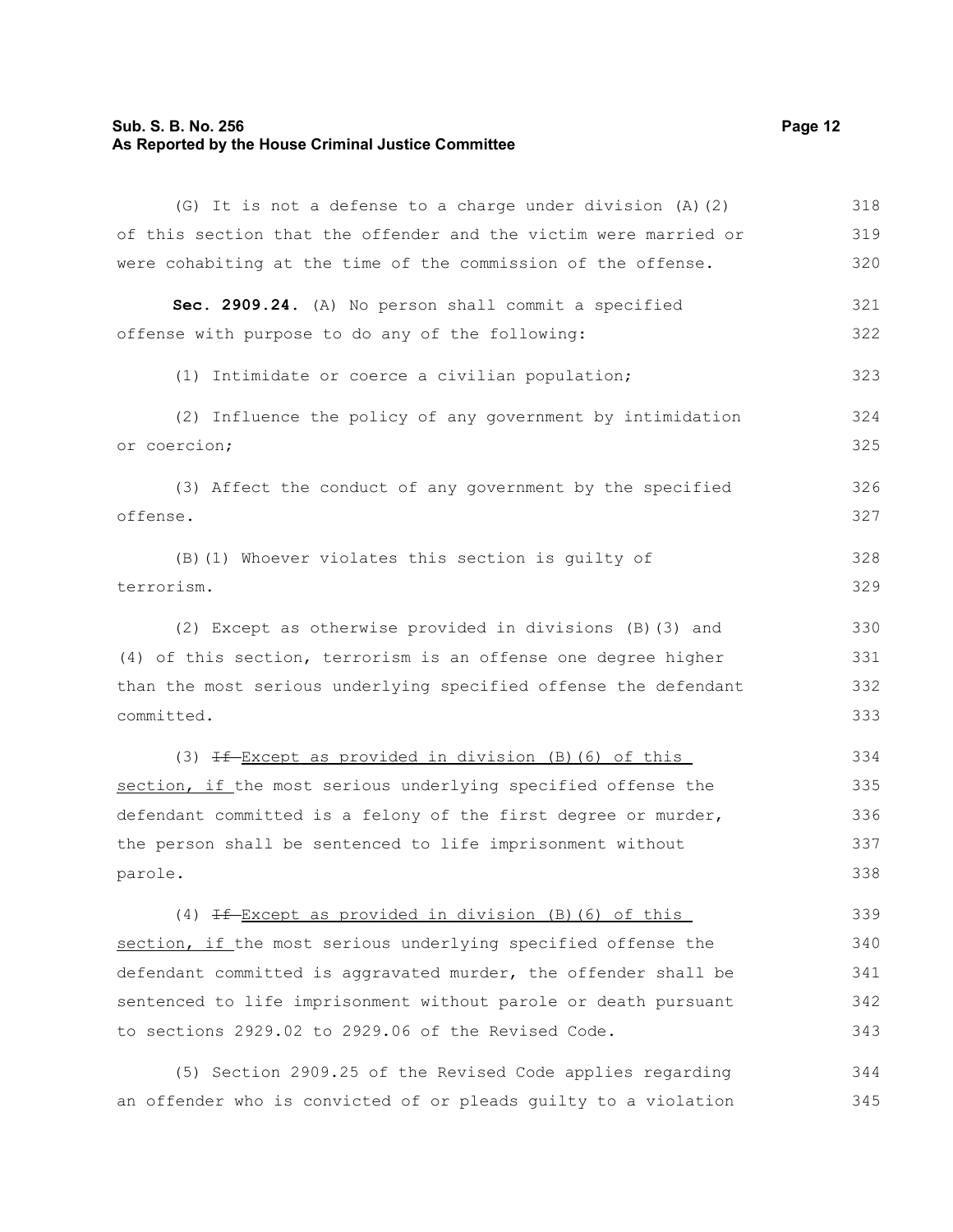346

of this section.

(6) If a person commits a violation of this section, if the most serious underlying specified offense the offender committed is aggravated murder, murder, or a felony of the first degree, and if the offender was under eighteen years of age at the time of the violation, the offender shall not be sentenced to life imprisonment without parole, but instead the offender shall be sentenced to an indefinite prison term of thirty years to life. 347 348 349 350 351 352 353 354

**Sec. 2929.02.** (A) Whoever is convicted of or pleads guilty to aggravated murder in violation of section 2903.01 of the Revised Code shall suffer death or be imprisoned for life, as determined pursuant to sections 2929.022, 2929.03, and 2929.04 of the Revised Code, except that no person who is not found to have been eighteen years of age or older at the time of the commission of the offense shall be imprisoned for life without parole, and that no person who raises the matter of age pursuant to section 2929.023 of the Revised Code and who is not found to have been eighteen years of age or older at the time of the commission of the offense shall suffer death. In addition, the offender may be fined an amount fixed by the court, but not more than twenty-five thousand dollars.

(B)(1) Except as otherwise provided in division (B)(2) or (3) of this section, whoever is convicted of or pleads guilty to murder in violation of section 2903.02 of the Revised Code shall be imprisoned for an indefinite term of fifteen years to life.

(2) Except as otherwise provided in division (B)(3) of this section, if a person is convicted of or pleads guilty to murder in violation of section 2903.02 of the Revised Code, the victim of the offense was less than thirteen years of age, and 372 373 374 375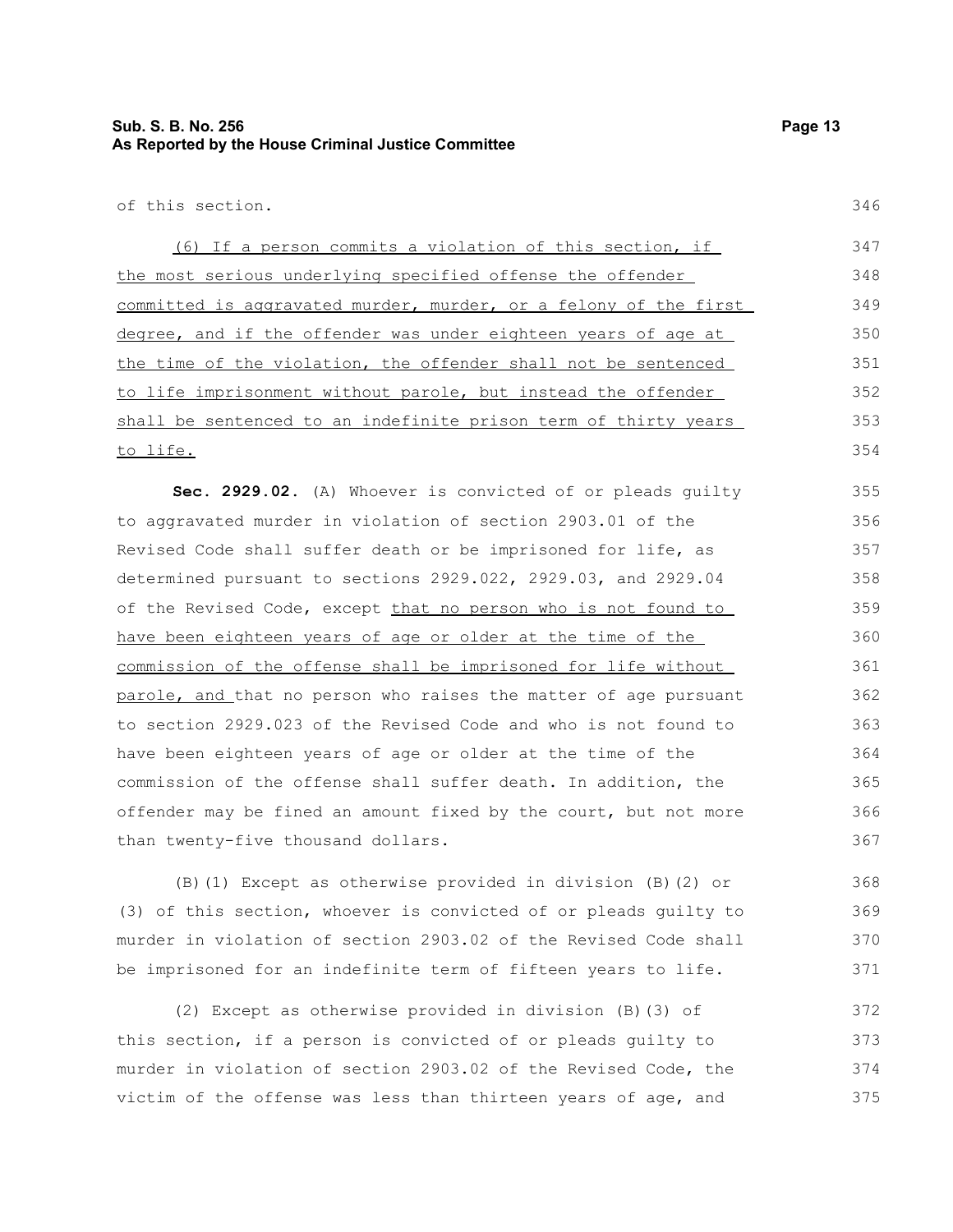#### **Sub. S. B. No. 256 Page 14 As Reported by the House Criminal Justice Committee**

the offender also is convicted of or pleads guilty to a sexual motivation specification that was included in the indictment, count in the indictment, or information charging the offense, the court shall impose an indefinite prison term of thirty years to life pursuant to division (B)(3) of section 2971.03 of the Revised Code. 376 377 378 379 380 381

(3)  $If-Except as otherwise provided in this division, if a$ person is convicted of or pleads guilty to murder in violation of section 2903.02 of the Revised Code and also is convicted of or pleads guilty to a sexual motivation specification and a sexually violent predator specification that were included in the indictment, count in the indictment, or information that charged the murder, the court shall impose upon the offender a term of life imprisonment without parole that shall be served pursuant to section 2971.03 of the Revised Code. If the offender was under eighteen years of age at the time of the offense, the court shall impose an indefinite prison term of thirty years to life. 382 383 384 385 386 387 388 389 390 391 392 393

(4) In addition, the offender may be fined an amount fixed by the court, but not more than fifteen thousand dollars.

(C) If an offender receives or received a sentence of life imprisonment without parole, a sentence of life imprisonment, a definite sentence, or a sentence to an indefinite prison term under this chapter for an aggravated murder or murder that was committed when the offender was under eighteen years of age, the offender's parole eligibility shall be determined under section 2967.132 of the Revised Code. 396 397 398 399 400 401 402

(D) The court shall not impose a fine or fines for aggravated murder or murder which, in the aggregate and to the extent not suspended by the court, exceeds the amount which the 403 404 405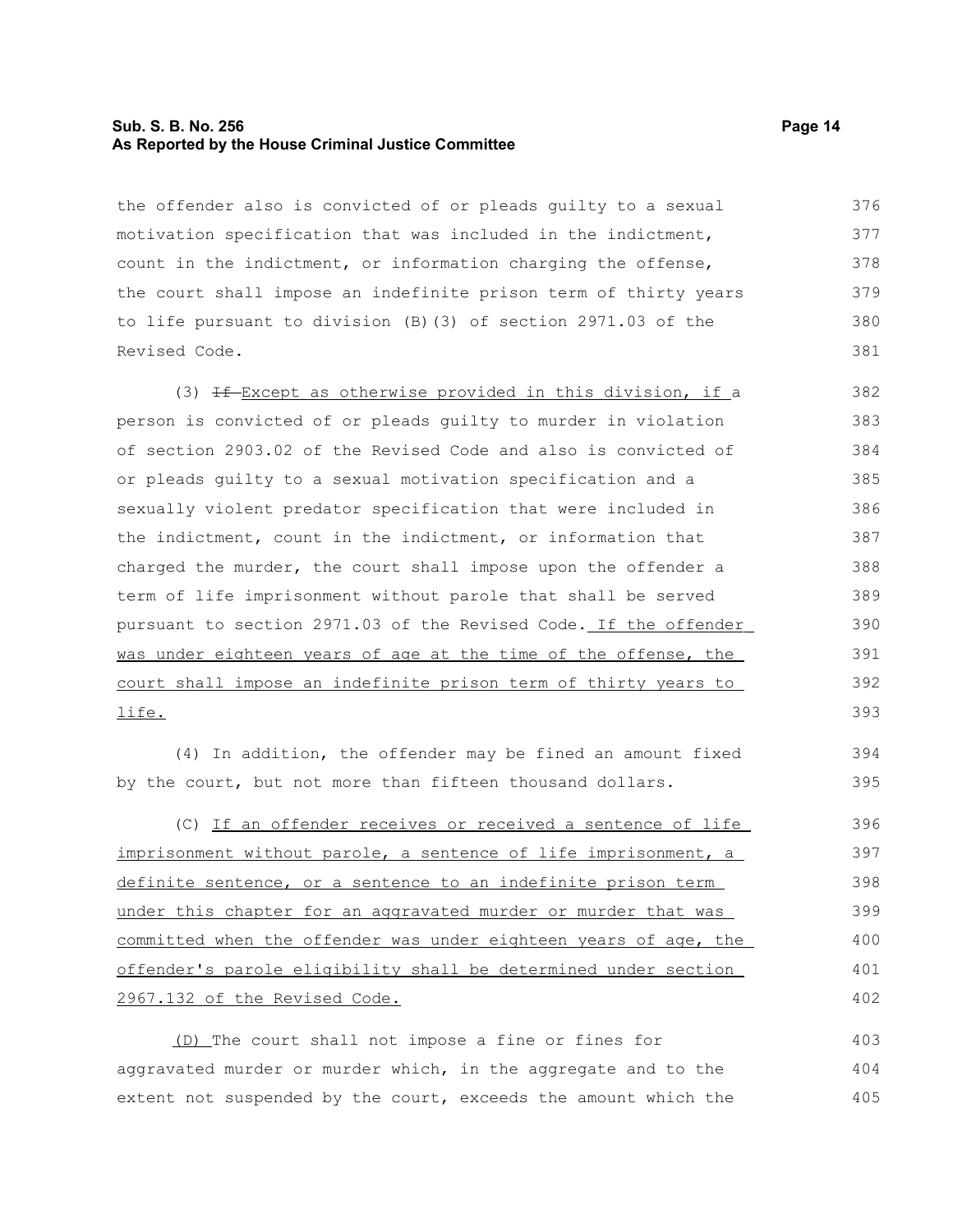#### **Sub. S. B. No. 256 Page 15 As Reported by the House Criminal Justice Committee**

offender is or will be able to pay by the method and within the time allowed without undue hardship to the offender or to the dependents of the offender, or will prevent the offender from making reparation for the victim's wrongful death. 406 407 408 409

 $(D)$   $(1)$   $(E)$   $(1)$  In addition to any other sanctions imposed for a violation of section 2903.01 or 2903.02 of the Revised Code, if the offender used a motor vehicle as the means to commit the violation, the court shall impose upon the offender a class two suspension of the offender's driver's license, commercial driver's license, temporary instruction permit, probationary license, or nonresident operating privilege as specified in division (A)(2) of section 4510.02 of the Revised Code. 410 411 412 413 414 415 416 417 418

(2) As used in division  $(D)$  (E) of this section, "motor vehicle" has the same meaning as in section 4501.01 of the Revised Code. 419 420 421

**Sec. 2929.03.** (A) If the indictment or count in the indictment charging aggravated murder does not contain one or more specifications of aggravating circumstances listed in division (A) of section 2929.04 of the Revised Code, then, following a verdict of guilty of the charge of aggravated murder, the trial court shall impose sentence on the offender as follows: 422 423 424 425 426 427 428

(1) Except as provided in division (A)(2)  $or$  (H) of this section, the trial court shall impose one of the following sentences on the offender: 429 430 431

(a) Life imprisonment without parole; 432

(b) Subject to division (A)(1)(e) of this section, life imprisonment with parole eligibility after serving twenty years 433 434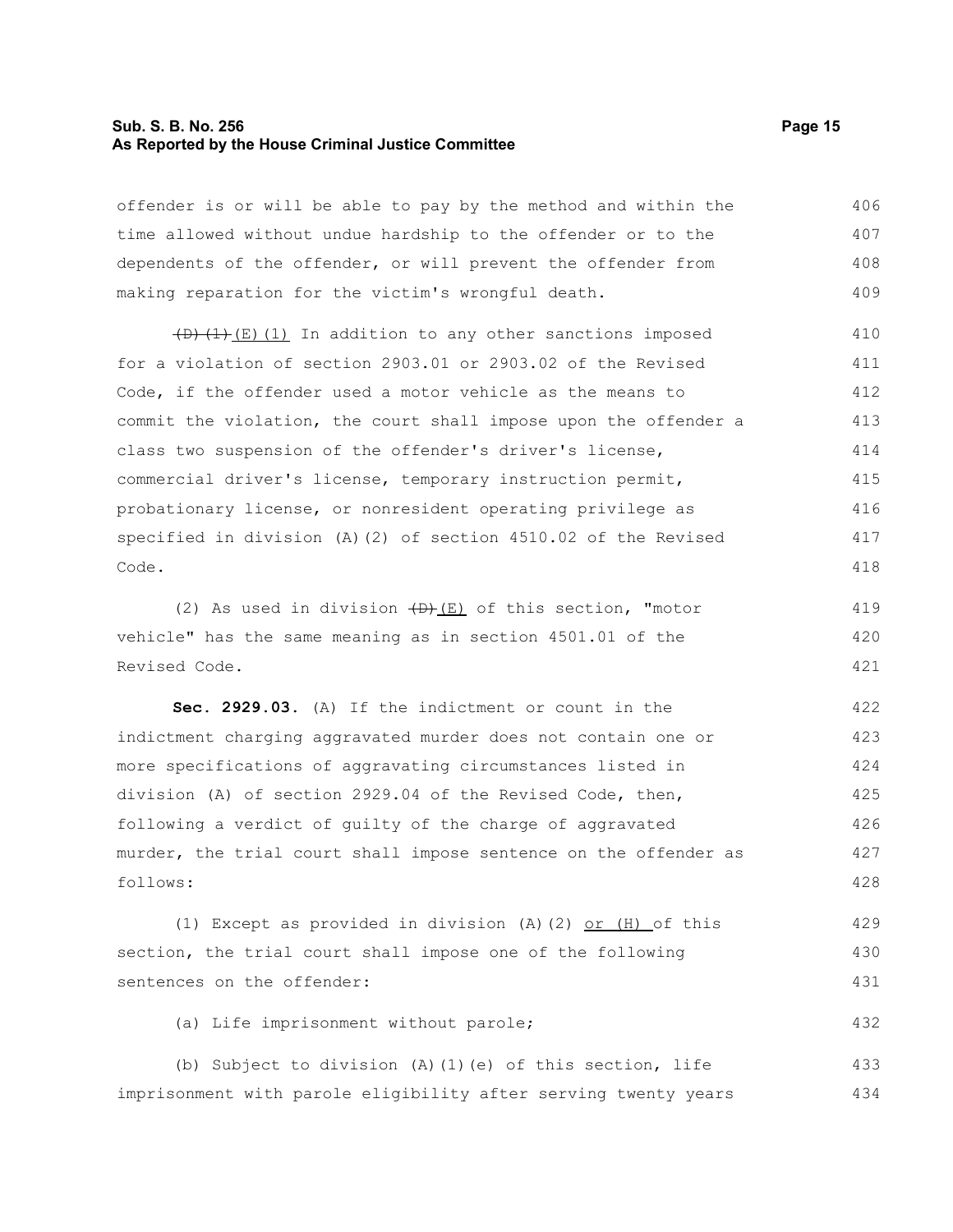#### **Sub. S. B. No. 256 Page 16 As Reported by the House Criminal Justice Committee**

460 461

of imprisonment; (c) Subject to division (A)(1)(e) of this section, life imprisonment with parole eligibility after serving twenty-five full years of imprisonment; (d) Subject to division (A)(1)(e) of this section, life imprisonment with parole eligibility after serving thirty full years of imprisonment; (e) If the victim of the aggravated murder was less than thirteen years of age, the offender also is convicted of or pleads guilty to a sexual motivation specification that was included in the indictment, count in the indictment, or information charging the offense, and the trial court does not impose a sentence of life imprisonment without parole on the offender pursuant to division  $(A)$   $(1)$   $(a)$  of this section, the trial court shall sentence the offender pursuant to division (B) (3) of section 2971.03 of the Revised Code to an indefinite term consisting of a minimum term of thirty years and a maximum term of life imprisonment that shall be served pursuant to that section. (2) If the offender also is convicted of or pleads guilty to a sexual motivation specification and a sexually violent predator specification that are included in the indictment, count in the indictment, or information that charged the aggravated murder, except as provided in division (H) of this section, the trial court shall impose upon the offender a 435 436 437 438 439 440 441 442 443 444 445 446 447 448 449 450 451 452 453 454 455 456 457 458 459

(B) If the indictment or count in the indictment charging aggravated murder contains one or more specifications of 462 463

sentence of life imprisonment without parole that shall be

served pursuant to section 2971.03 of the Revised Code.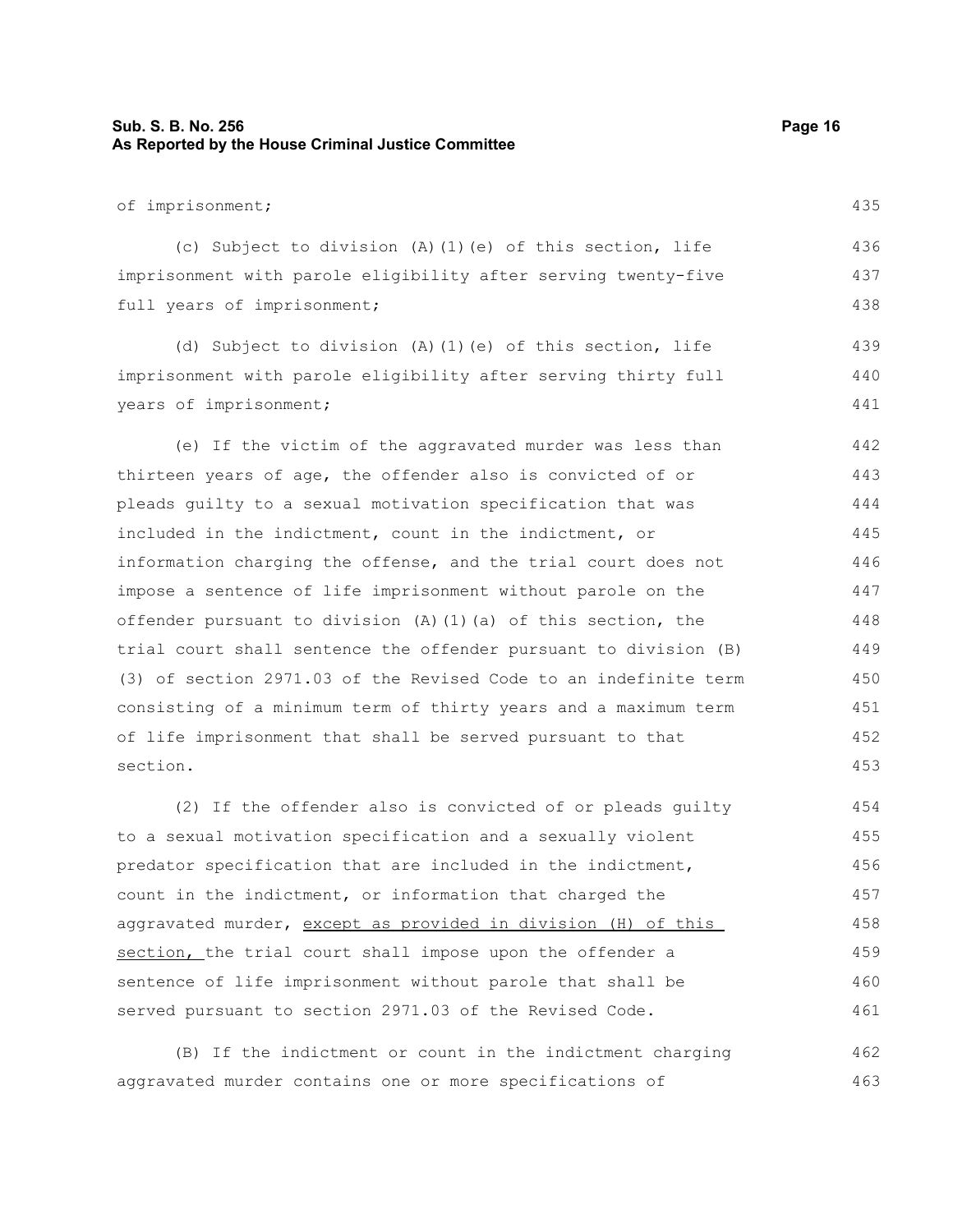#### **Sub. S. B. No. 256 Page 17 As Reported by the House Criminal Justice Committee**

aggravating circumstances listed in division (A) of section 2929.04 of the Revised Code, the verdict shall separately state whether the accused is found guilty or not guilty of the principal charge and, if guilty of the principal charge, whether the offender was eighteen years of age or older at the time of the commission of the offense, if the matter of age was raised by the offender pursuant to section 2929.023 of the Revised Code, and whether the offender is guilty or not guilty of each specification. The jury shall be instructed on its duties in this regard. The instruction to the jury shall include an instruction that a specification shall be proved beyond a reasonable doubt in order to support a guilty verdict on the specification, but the instruction shall not mention the penalty that may be the consequence of a guilty or not guilty verdict on any charge or specification. 464 465 466 467 468 469 470 471 472 473 474 475 476 477 478

(C)(1) If the indictment or count in the indictment charging aggravated murder contains one or more specifications of aggravating circumstances listed in division (A) of section 2929.04 of the Revised Code, then, following a verdict of guilty of the charge but not guilty of each of the specifications, and regardless of whether the offender raised the matter of age pursuant to section 2929.023 of the Revised Code, the trial court shall impose sentence on the offender as follows: 479 480 481 482 483 484 485 486

(a) Except as provided in division (C)(1)(b)  $or$  (H) of this section, the trial court shall impose one of the following sentences on the offender: 487 488 489

(i) Life imprisonment without parole;

(ii) Subject to division (C)(1)(a)(v) of this section, life imprisonment with parole eligibility after serving twenty years of imprisonment; 491 492 493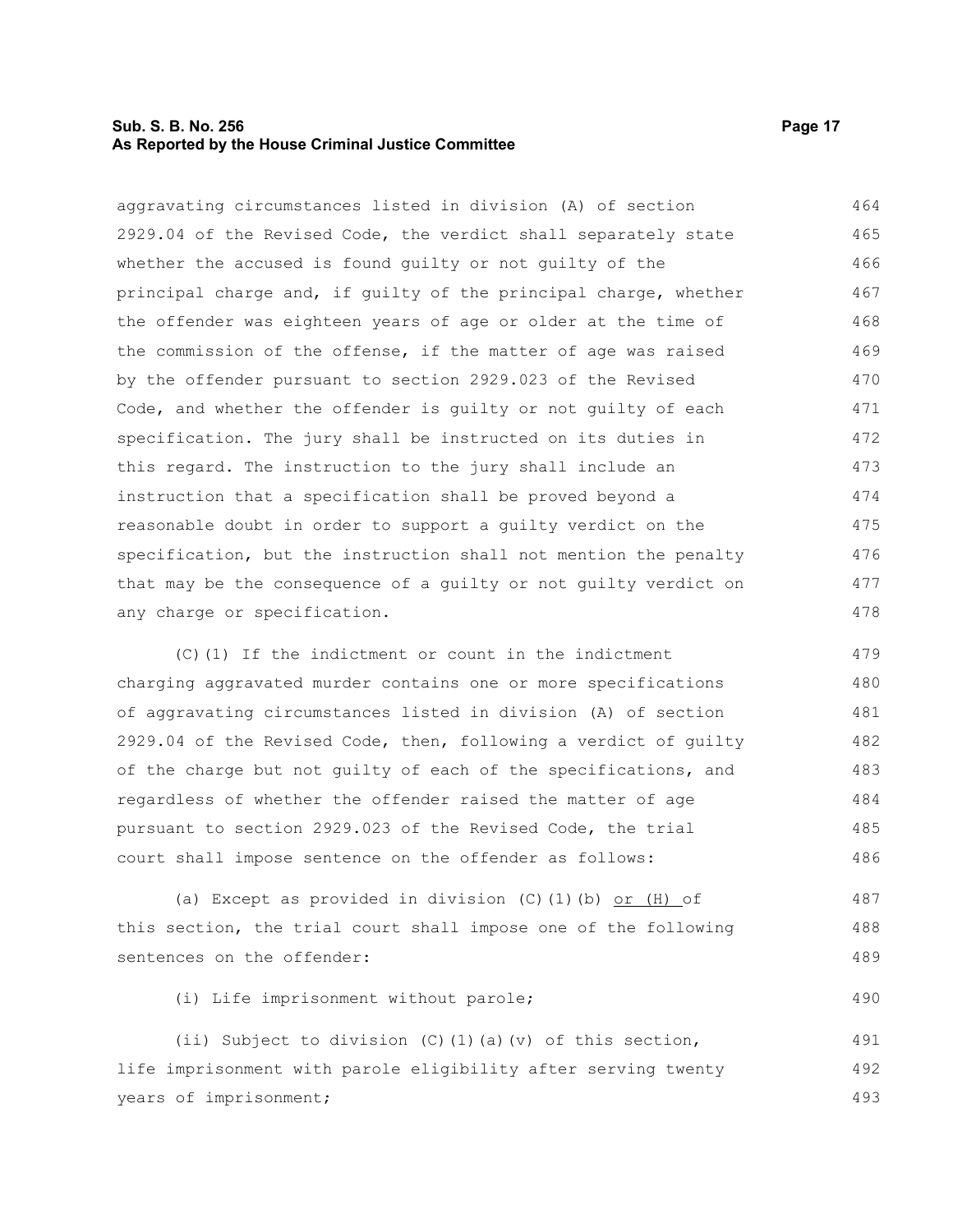#### **Sub. S. B. No. 256 Page 18 As Reported by the House Criminal Justice Committee**

| (iii) Subject to division $(C)$ $(1)$ $(a)$ $(v)$ of this section, | 494 |
|--------------------------------------------------------------------|-----|
| life imprisonment with parole eligibility after serving twenty-    | 495 |
| five full years of imprisonment;                                   | 496 |
| (iv) Subject to division $(C)$ $(1)$ $(a)$ $(v)$ of this section,  | 497 |
| life imprisonment with parole eligibility after serving thirty     | 498 |
| full years of imprisonment;                                        | 499 |
| (v) If the victim of the aggravated murder was less than           | 500 |
| thirteen years of age, the offender also is convicted of or        | 501 |
| pleads guilty to a sexual motivation specification that was        | 502 |
| included in the indictment, count in the indictment, or            | 503 |
| information charging the offense, and the trial court does not     | 504 |
| impose a sentence of life imprisonment without parole on the       | 505 |
| offender pursuant to division (C)(1)(a)(i) of this section, the    | 506 |
| trial court shall sentence the offender pursuant to division (B)   | 507 |

(3) of section 2971.03 of the Revised Code to an indefinite term consisting of a minimum term of thirty years and a maximum term of life imprisonment. 508 509 510

(b) If the offender also is convicted of or pleads guilty to a sexual motivation specification and a sexually violent predator specification that are included in the indictment, count in the indictment, or information that charged the aggravated murder, except as provided in division (H) of this section, the trial court shall impose upon the offender a sentence of life imprisonment without parole that shall be served pursuant to section 2971.03 of the Revised Code. 511 512 513 514 515 516 517 518

(2)(a) If the indictment or count in the indictment contains one or more specifications of aggravating circumstances listed in division (A) of section 2929.04 of the Revised Code and if the offender is found guilty of both the charge and one or more of the specifications, the penalty to be imposed on the 519 520 521 522 523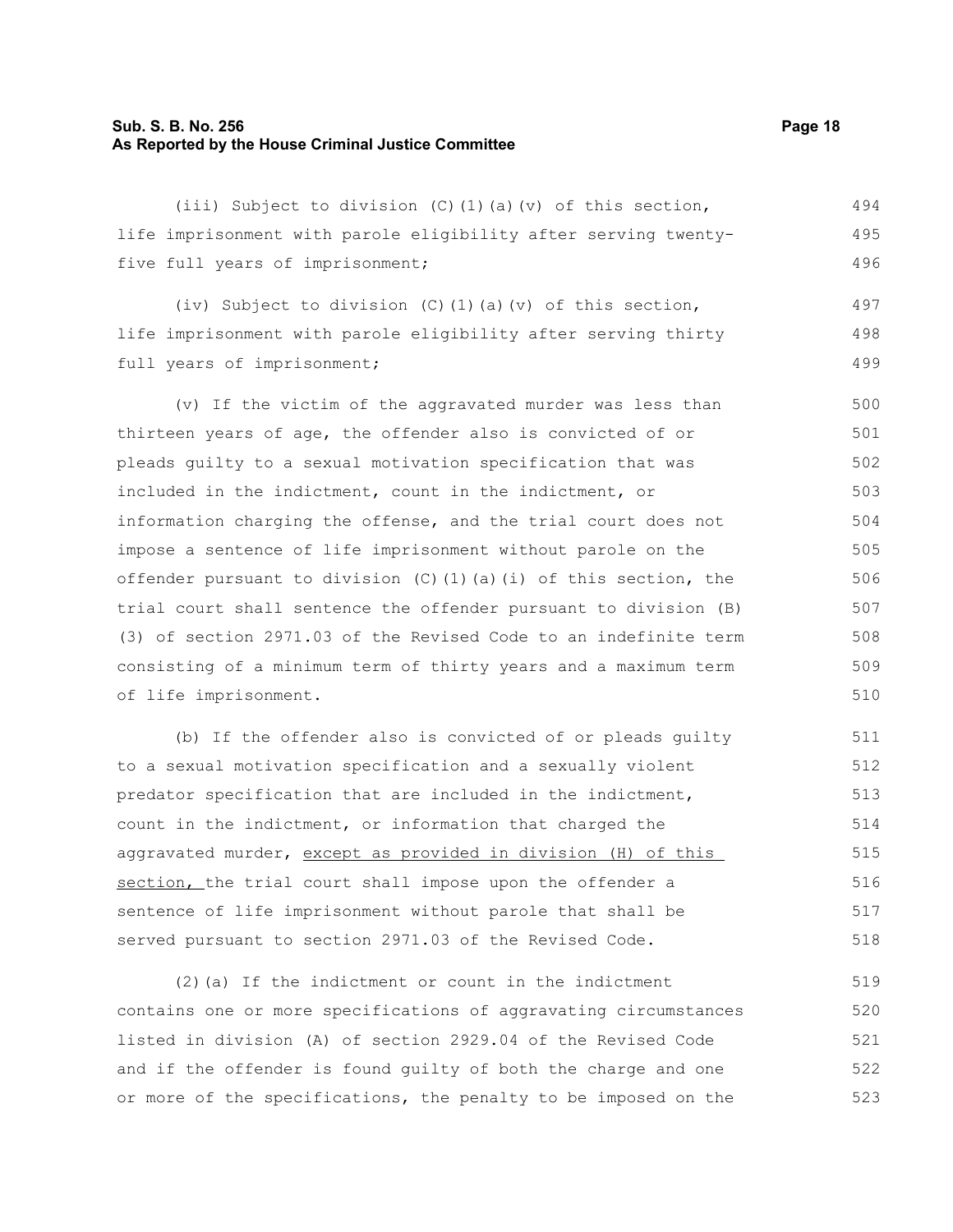#### **Sub. S. B. No. 256 Page 19 As Reported by the House Criminal Justice Committee**

offender shall be one of the following:

(i) Except as provided in division (C)(2)(a)(ii)  $-0f$ , (C) (2)(a)(iii), or (H) of this section, the penalty to be imposed on the offender shall be death, life imprisonment without parole, life imprisonment with parole eligibility after serving twenty-five full years of imprisonment, or life imprisonment with parole eligibility after serving thirty full years of imprisonment. 525 526 527 528 529 530 531

(ii) Except as provided in division (C)(2)(a)(iii)  $or$  (H) of this section, if the victim of the aggravated murder was less than thirteen years of age, the offender also is convicted of or pleads guilty to a sexual motivation specification that was included in the indictment, count in the indictment, or information charging the offense, and the trial court does not impose a sentence of death or life imprisonment without parole on the offender pursuant to division (C)(2)(a)(i) of this section, the penalty to be imposed on the offender shall be an indefinite term consisting of a minimum term of thirty years and a maximum term of life imprisonment that shall be imposed pursuant to division (B)(3) of section 2971.03 of the Revised Code and served pursuant to that section. 532 533 534 535 536 537 538 539 540 541 542 543 544

(iii) If the offender also is convicted of or pleads guilty to a sexual motivation specification and a sexually violent predator specification that are included in the indictment, count in the indictment, or information that charged the aggravated murder, except as provided in division (H) of this section, the penalty to be imposed on the offender shall be death or life imprisonment without parole that shall be served pursuant to section 2971.03 of the Revised Code. 545 546 547 548 549 550 551 552

(b) A penalty imposed pursuant to division  $(C)$  (2)(a)(i),

524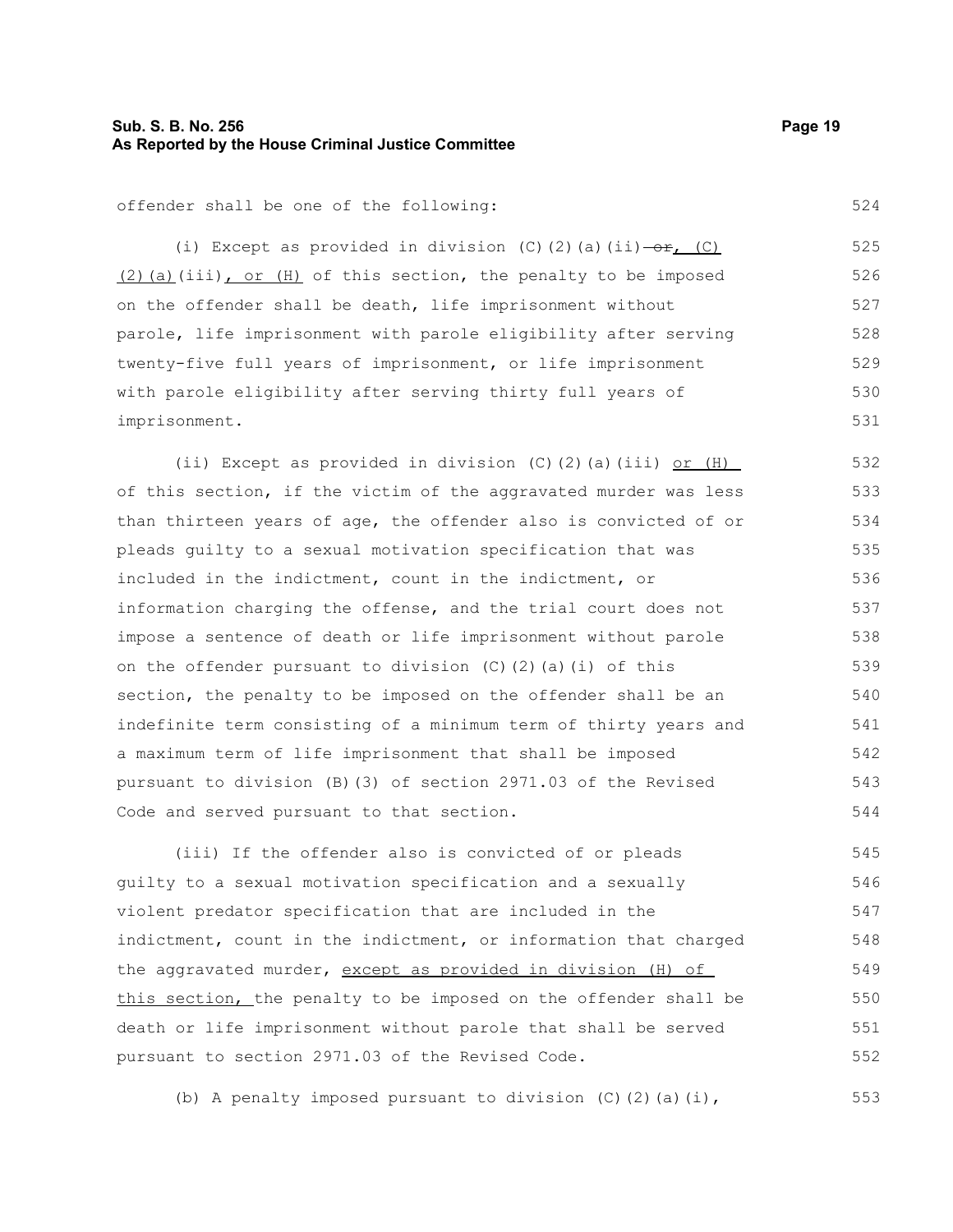#### **Sub. S. B. No. 256 Page 20 As Reported by the House Criminal Justice Committee**

(ii), or (iii) of this section shall be determined pursuant to divisions (D) and (E) of this section and shall be determined by one of the following: 554 555 556

(i) By the panel of three judges that tried the offender upon the offender's waiver of the right to trial by jury; 557 558

(ii) By the trial jury and the trial judge, if the offender was tried by jury. 559 560

(D)(1) Death may not be imposed as a penalty for aggravated murder if the offender raised the matter of age at trial pursuant to section 2929.023 of the Revised Code and was not found at trial to have been eighteen years of age or older at the time of the commission of the offense. When death may be imposed as a penalty for aggravated murder, the court shall proceed under this division. When death may be imposed as a penalty, the court, upon the request of the defendant, shall require a pre-sentence investigation to be made and, upon the request of the defendant, shall require a mental examination to be made, and shall require reports of the investigation and of any mental examination submitted to the court, pursuant to section 2947.06 of the Revised Code. No statement made or information provided by a defendant in a mental examination or proceeding conducted pursuant to this division shall be disclosed to any person, except as provided in this division, or be used in evidence against the defendant on the issue of guilt in any retrial. A pre-sentence investigation or mental examination shall not be made except upon request of the defendant. Copies of any reports prepared under this division shall be furnished to the court, to the trial jury if the offender was tried by a jury, to the prosecutor, and to the offender or the offender's counsel for use under this division. 561 562 563 564 565 566 567 568 569 570 571 572 573 574 575 576 577 578 579 580 581 582 583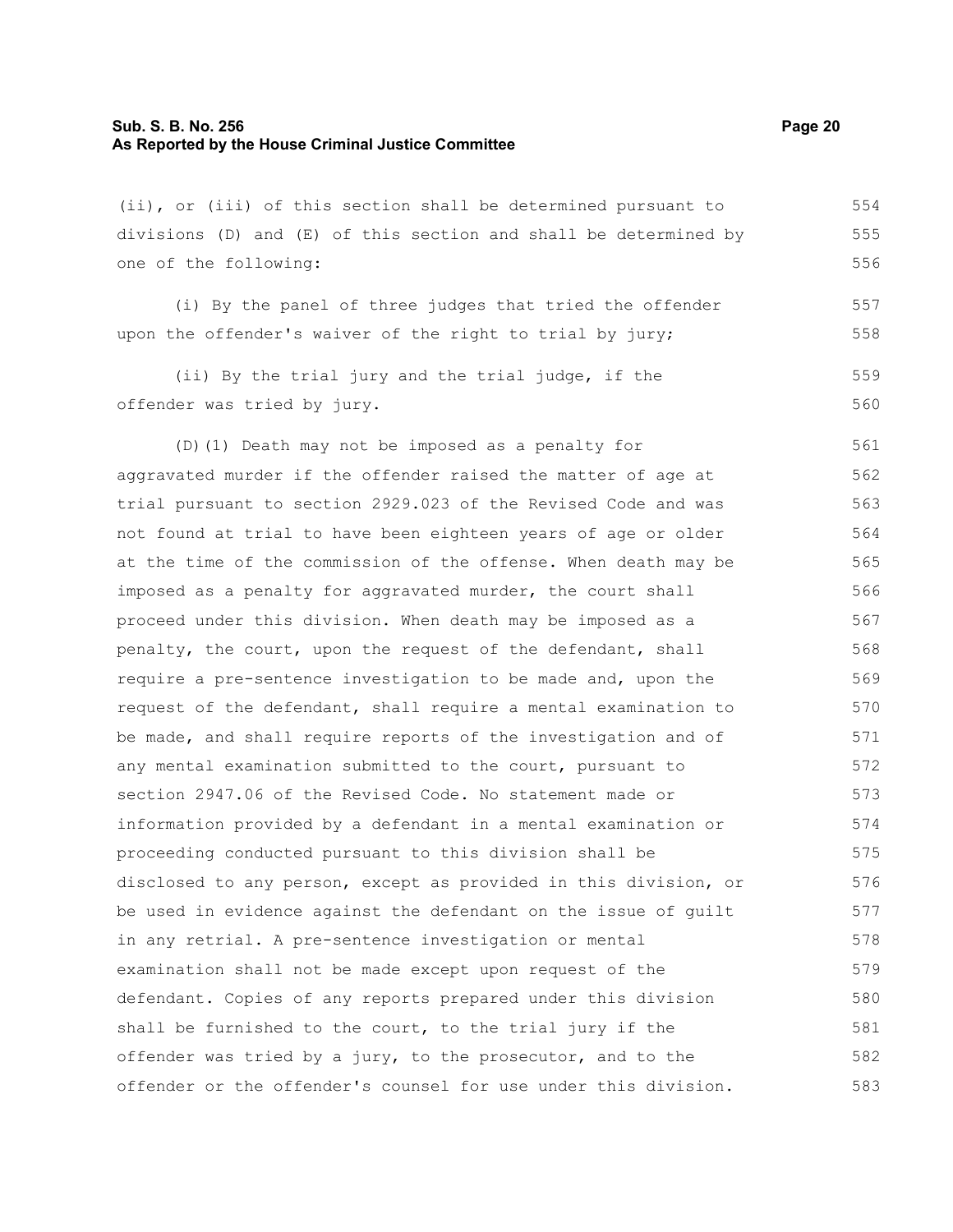#### **Sub. S. B. No. 256 Page 21 As Reported by the House Criminal Justice Committee**

The court, and the trial jury if the offender was tried by a jury, shall consider any report prepared pursuant to this division and furnished to it and any evidence raised at trial that is relevant to the aggravating circumstances the offender was found guilty of committing or to any factors in mitigation of the imposition of the sentence of death, shall hear testimony and other evidence that is relevant to the nature and circumstances of the aggravating circumstances the offender was found guilty of committing, the mitigating factors set forth in division (B) of section 2929.04 of the Revised Code, and any other factors in mitigation of the imposition of the sentence of death, and shall hear the statement, if any, of the offender, and the arguments, if any, of counsel for the defense and prosecution, that are relevant to the penalty that should be imposed on the offender. The defendant shall be given great latitude in the presentation of evidence of the mitigating factors set forth in division (B) of section 2929.04 of the Revised Code and of any other factors in mitigation of the imposition of the sentence of death. If the offender chooses to make a statement, the offender is subject to cross-examination only if the offender consents to make the statement under oath or affirmation. 584 585 586 587 588 589 590 591 592 593 594 595 596 597 598 599 600 601 602 603 604 605

The defendant shall have the burden of going forward with the evidence of any factors in mitigation of the imposition of the sentence of death. The prosecution shall have the burden of proving, by proof beyond a reasonable doubt, that the aggravating circumstances the defendant was found guilty of committing are sufficient to outweigh the factors in mitigation of the imposition of the sentence of death. 606 607 608 609 610 611 612

(2) Upon consideration of the relevant evidence raised at trial, the testimony, other evidence, statement of the offender, 613 614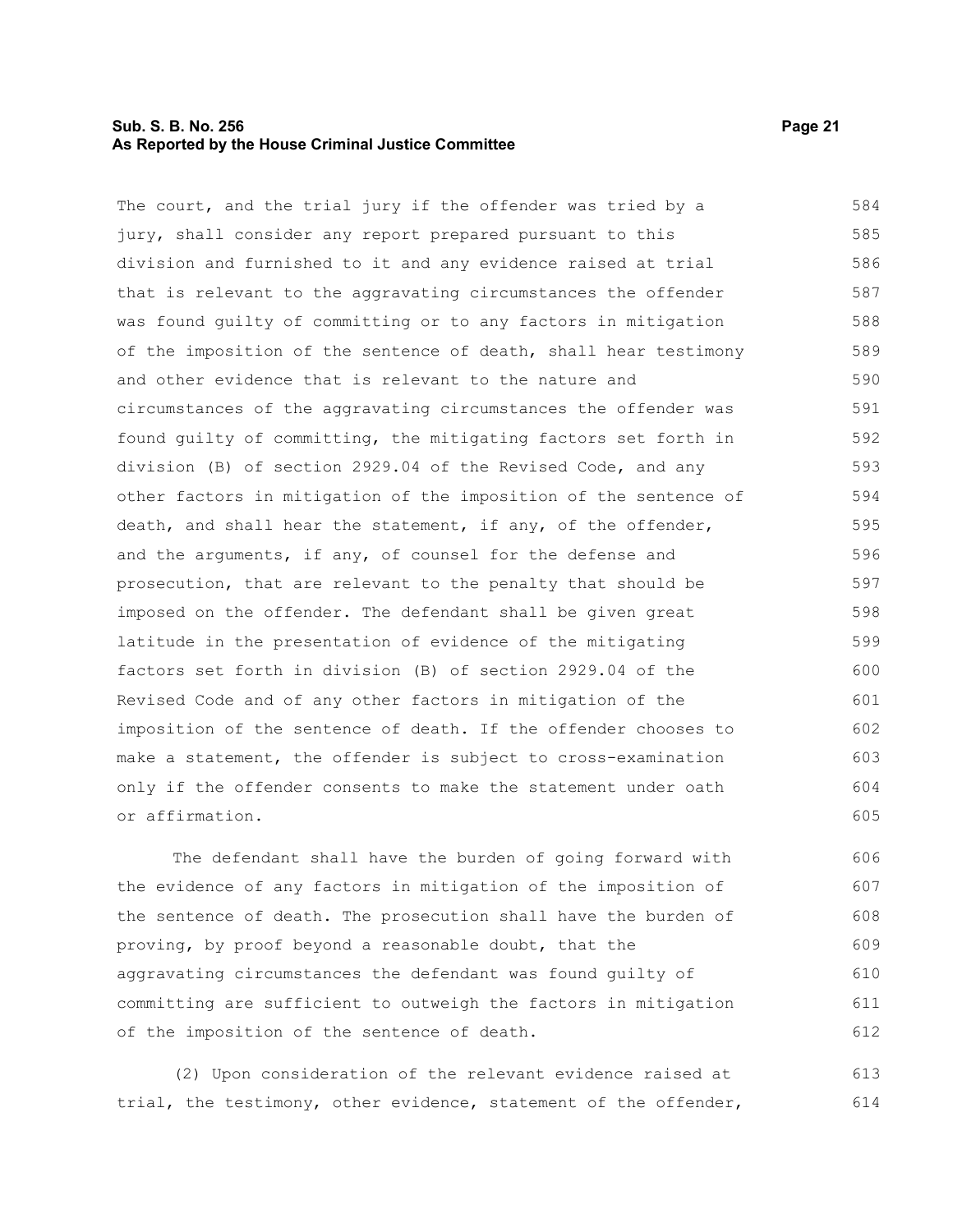#### **Sub. S. B. No. 256 Page 22 As Reported by the House Criminal Justice Committee**

arguments of counsel, and, if applicable, the reports submitted pursuant to division (D)(1) of this section, the trial jury, if the offender was tried by a jury, shall determine whether the aggravating circumstances the offender was found guilty of committing are sufficient to outweigh the mitigating factors present in the case. If the trial jury unanimously finds, by proof beyond a reasonable doubt, that the aggravating circumstances the offender was found guilty of committing outweigh the mitigating factors, the trial jury shall recommend to the court that the sentence of death be imposed on the offender. Absent such a finding, the jury shall recommend that the offender be sentenced to one of the following: 615 616 617 618 619 620 621 622 623 624 625 626

(a) Except as provided in division (D)(2)(b)  $-\theta$ r, (D)(2) (c), or (H) of this section, to life imprisonment without parole, life imprisonment with parole eligibility after serving twenty-five full years of imprisonment, or life imprisonment with parole eligibility after serving thirty full years of imprisonment; 627 628 629 630 631 632

(b) Except as provided in division (D)(2)(c) or  $(H)$  of this section, if the victim of the aggravated murder was less than thirteen years of age, the offender also is convicted of or pleads guilty to a sexual motivation specification that was included in the indictment, count in the indictment, or information charging the offense, and the jury does not recommend a sentence of life imprisonment without parole pursuant to division (D)(2)(a) of this section, to an indefinite term consisting of a minimum term of thirty years and a maximum term of life imprisonment to be imposed pursuant to division (B) (3) of section 2971.03 of the Revised Code and served pursuant to that section. 633 634 635 636 637 638 639 640 641 642 643 644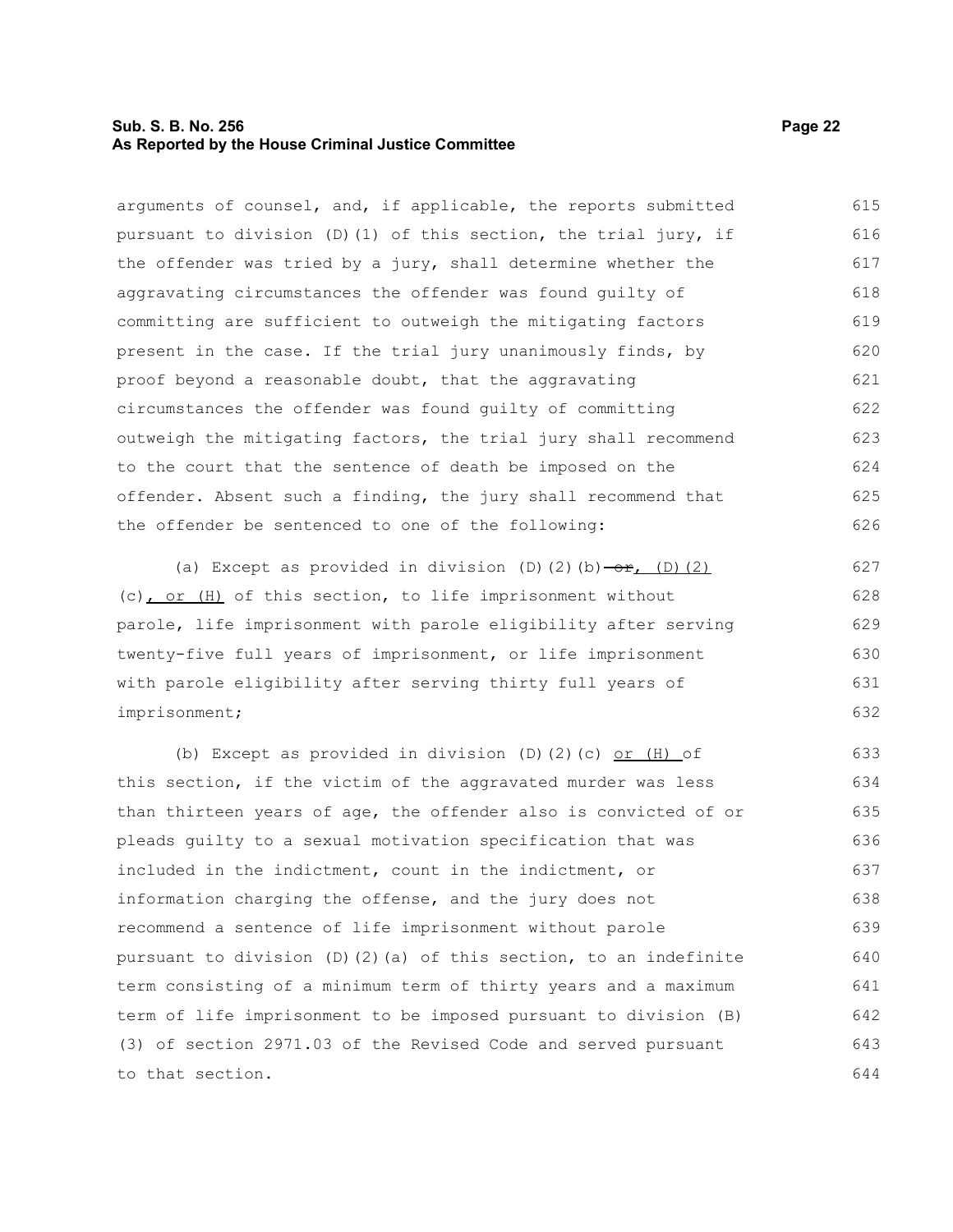#### **Sub. S. B. No. 256 Page 23 As Reported by the House Criminal Justice Committee**

(c) If the offender also is convicted of or pleads guilty to a sexual motivation specification and a sexually violent predator specification that are included in the indictment, count in the indictment, or information that charged the aggravated murder, except as provided in division (H) of this section, to life imprisonment without parole. 645 646 647 648 649 650

If the trial jury recommends that the offender be sentenced to life imprisonment without parole, life imprisonment with parole eligibility after serving twenty-five full years of imprisonment, life imprisonment with parole eligibility after serving thirty full years of imprisonment, or an indefinite term consisting of a minimum term of thirty years and a maximum term of life imprisonment to be imposed pursuant to division (B)(3) of section 2971.03 of the Revised Code, except as provided in division (H) of this section, the court shall impose the sentence recommended by the jury upon the offender. If the sentence is an indefinite term consisting of a minimum term of thirty years and a maximum term of life imprisonment imposed as described in division  $(D)(2)(b)$  of this section or a sentence of life imprisonment without parole imposed under division (D)(2) (c) of this section, the sentence shall be served pursuant to section 2971.03 of the Revised Code. If the trial jury recommends that the sentence of death be imposed upon the offender, the court shall proceed to impose sentence pursuant to division (D)(3) of this section. 651 652 653 654 655 656 657 658 659 660 661 662 663 664 665 666 667 668 669

(3) Upon consideration of the relevant evidence raised at trial, the testimony, other evidence, statement of the offender, arguments of counsel, and, if applicable, the reports submitted to the court pursuant to division (D)(1) of this section, if, after receiving pursuant to division (D)(2) of this section the trial jury's recommendation that the sentence of death be 670 671 672 673 674 675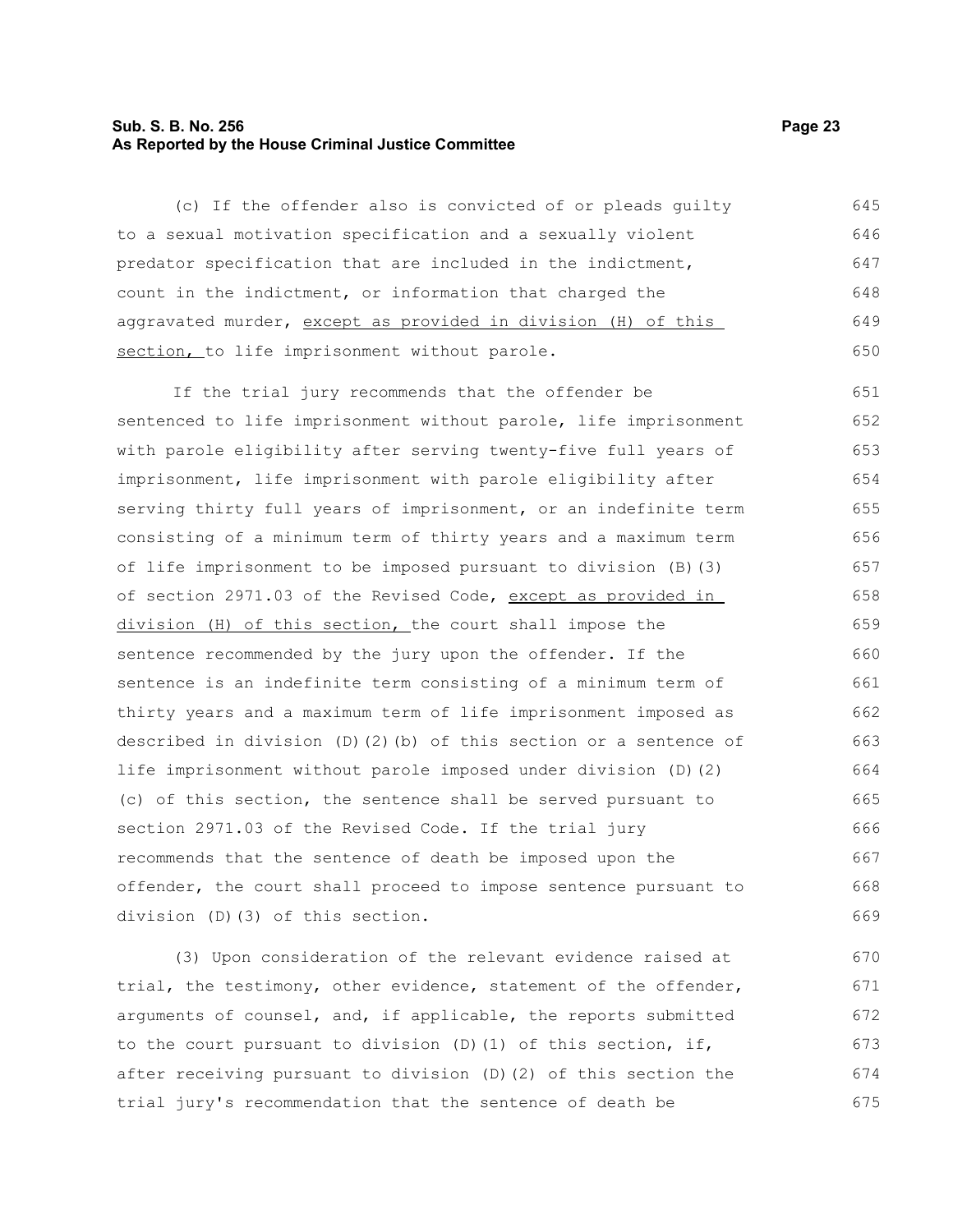#### **Sub. S. B. No. 256 Page 24 As Reported by the House Criminal Justice Committee**

imposed, the court finds, by proof beyond a reasonable doubt, or if the panel of three judges unanimously finds, by proof beyond a reasonable doubt, that the aggravating circumstances the offender was found guilty of committing outweigh the mitigating factors, it shall impose sentence of death on the offender. Absent such a finding by the court or panel, the court or the panel shall impose one of the following sentences on the offender: 676 677 678 679 680 681 682 683

(a) Except as provided in division (D)(3)(b) or  $(H)$  of this section, one of the following: 684 685

(i) Life imprisonment without parole;

(ii) Subject to division (D)(3)(a)(iv) of this section, life imprisonment with parole eligibility after serving twentyfive full years of imprisonment;

(iii) Subject to division (D)(3)(a)(iv) of this section, life imprisonment with parole eligibility after serving thirty full years of imprisonment;

(iv) If the victim of the aggravated murder was less than thirteen years of age, the offender also is convicted of or pleads guilty to a sexual motivation specification that was included in the indictment, count in the indictment, or information charging the offense, and the trial court does not impose a sentence of life imprisonment without parole on the offender pursuant to division  $(D)$   $(3)$   $(a)$   $(i)$  of this section, the court or panel shall sentence the offender pursuant to division (B)(3) of section 2971.03 of the Revised Code to an indefinite term consisting of a minimum term of thirty years and a maximum term of life imprisonment. 693 694 695 696 697 698 699 700 701 702 703

(b) If the offender also is convicted of or pleads guilty 704

686

687 688 689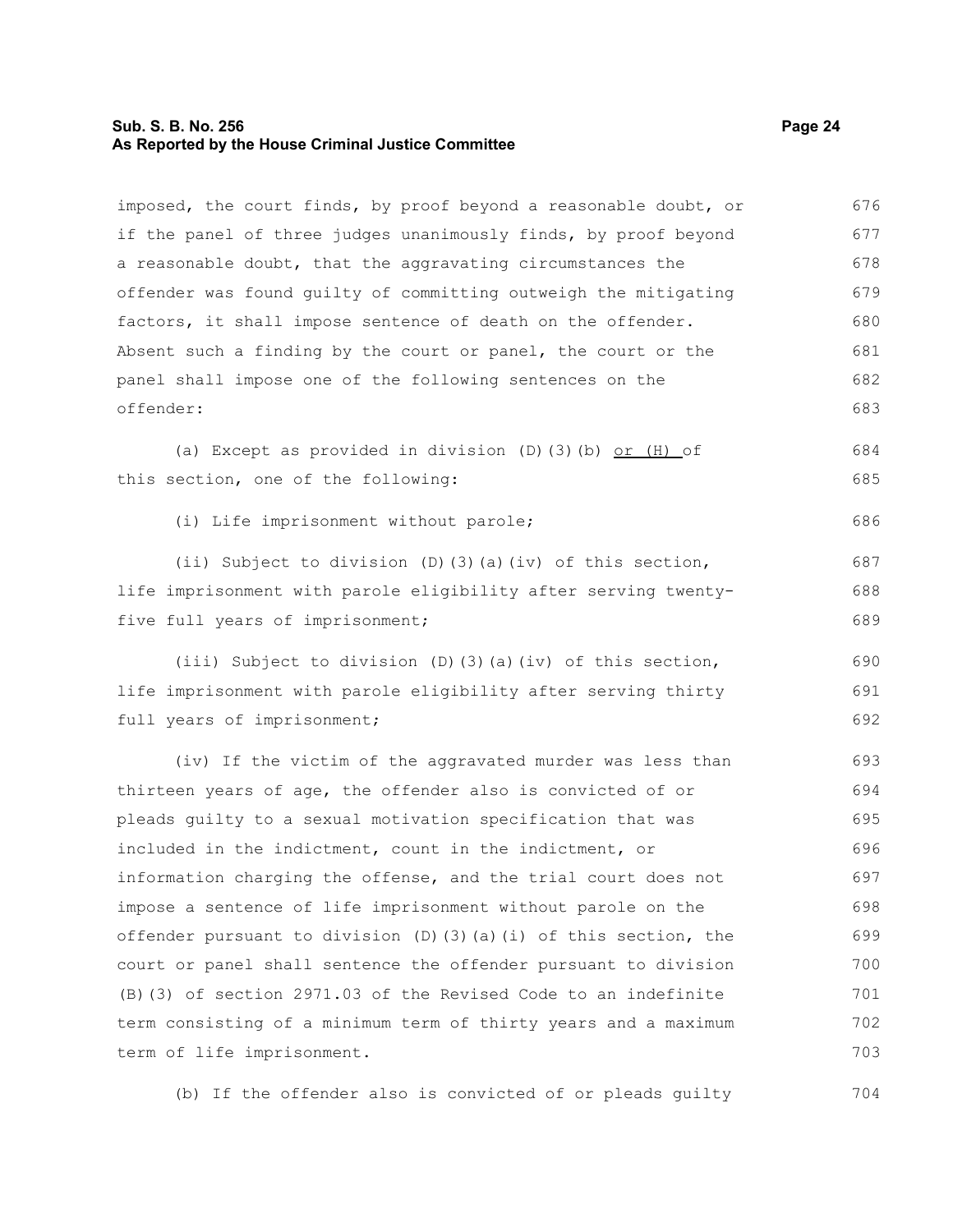#### **Sub. S. B. No. 256 Page 25 As Reported by the House Criminal Justice Committee**

to a sexual motivation specification and a sexually violent predator specification that are included in the indictment, count in the indictment, or information that charged the aggravated murder, except as provided in division (H) of this section, life imprisonment without parole that shall be served pursuant to section 2971.03 of the Revised Code. 705 706 707 708 709 710

(E) If the offender raised the matter of age at trial pursuant to section 2929.023 of the Revised Code, was convicted of aggravated murder and one or more specifications of an aggravating circumstance listed in division (A) of section 2929.04 of the Revised Code, and was not found at trial to have been eighteen years of age or older at the time of the commission of the offense, the court or the panel of three judges shall not impose a sentence of death on the offender. Instead, the court or panel shall impose one of the following sentences on the offender: 711 712 713 714 715 716 717 718 719 720

(1) Except as provided in division (E)(2) or (H) of this section, one of the following:

(a) Life imprisonment without parole;

(b) Subject to division (E)(2)(d) of this section, life imprisonment with parole eligibility after serving twenty-five full years of imprisonment; 724 725 726

(c) Subject to division (E)(2)(d) of this section, life imprisonment with parole eligibility after serving thirty full years of imprisonment; 727 728 729

(d) If the victim of the aggravated murder was less than thirteen years of age, the offender also is convicted of or pleads guilty to a sexual motivation specification that was included in the indictment, count in the indictment, or 730 731 732 733

721 722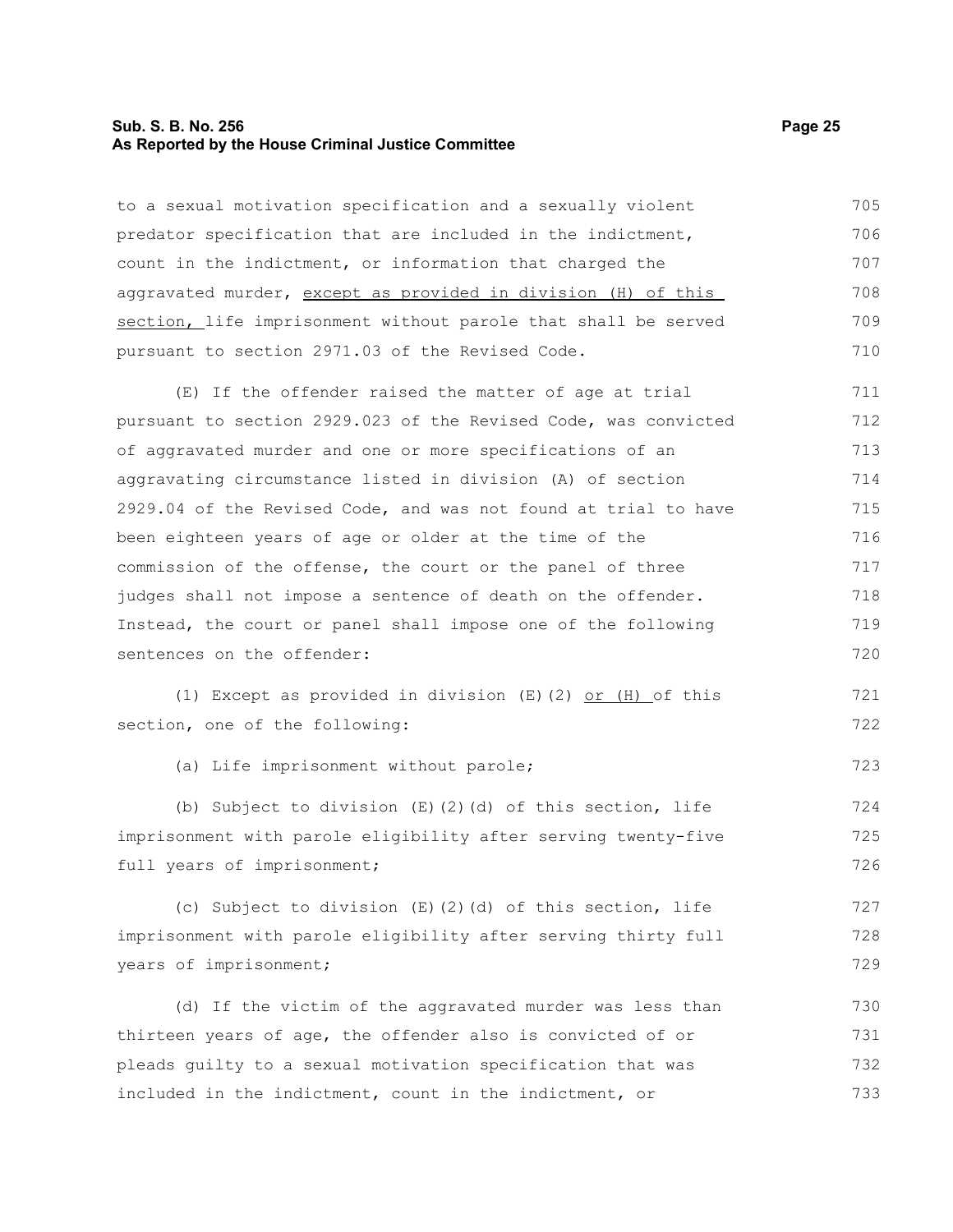#### **Sub. S. B. No. 256 Page 26 As Reported by the House Criminal Justice Committee**

information charging the offense, and the trial court does not impose a sentence of life imprisonment without parole on the offender pursuant to division  $(E)(2)(a)$  of this section, the court or panel shall sentence the offender pursuant to division (B)(3) of section 2971.03 of the Revised Code to an indefinite term consisting of a minimum term of thirty years and a maximum term of life imprisonment. 734 735 736 737 738 739 740

(2) If the offender also is convicted of or pleads guilty to a sexual motivation specification and a sexually violent predator specification that are included in the indictment, count in the indictment, or information that charged the aggravated murder, except as provided in division (H) of this section, life imprisonment without parole that shall be served pursuant to section 2971.03 of the Revised Code. 741 742 743 744 745 746 747

(F) The court or the panel of three judges, when it imposes sentence of death, shall state in a separate opinion its specific findings as to the existence of any of the mitigating factors set forth in division (B) of section 2929.04 of the Revised Code, the existence of any other mitigating factors, the aggravating circumstances the offender was found guilty of committing, and the reasons why the aggravating circumstances the offender was found guilty of committing were sufficient to outweigh the mitigating factors. The court or panel, when it imposes life imprisonment or an indefinite term consisting of a minimum term of thirty years and a maximum term of life imprisonment under division (D) of this section, shall state in a separate opinion its specific findings of which of the mitigating factors set forth in division (B) of section 2929.04 of the Revised Code it found to exist, what other mitigating factors it found to exist, what aggravating circumstances the offender was found guilty of committing, and why it could not 748 749 750 751 752 753 754 755 756 757 758 759 760 761 762 763 764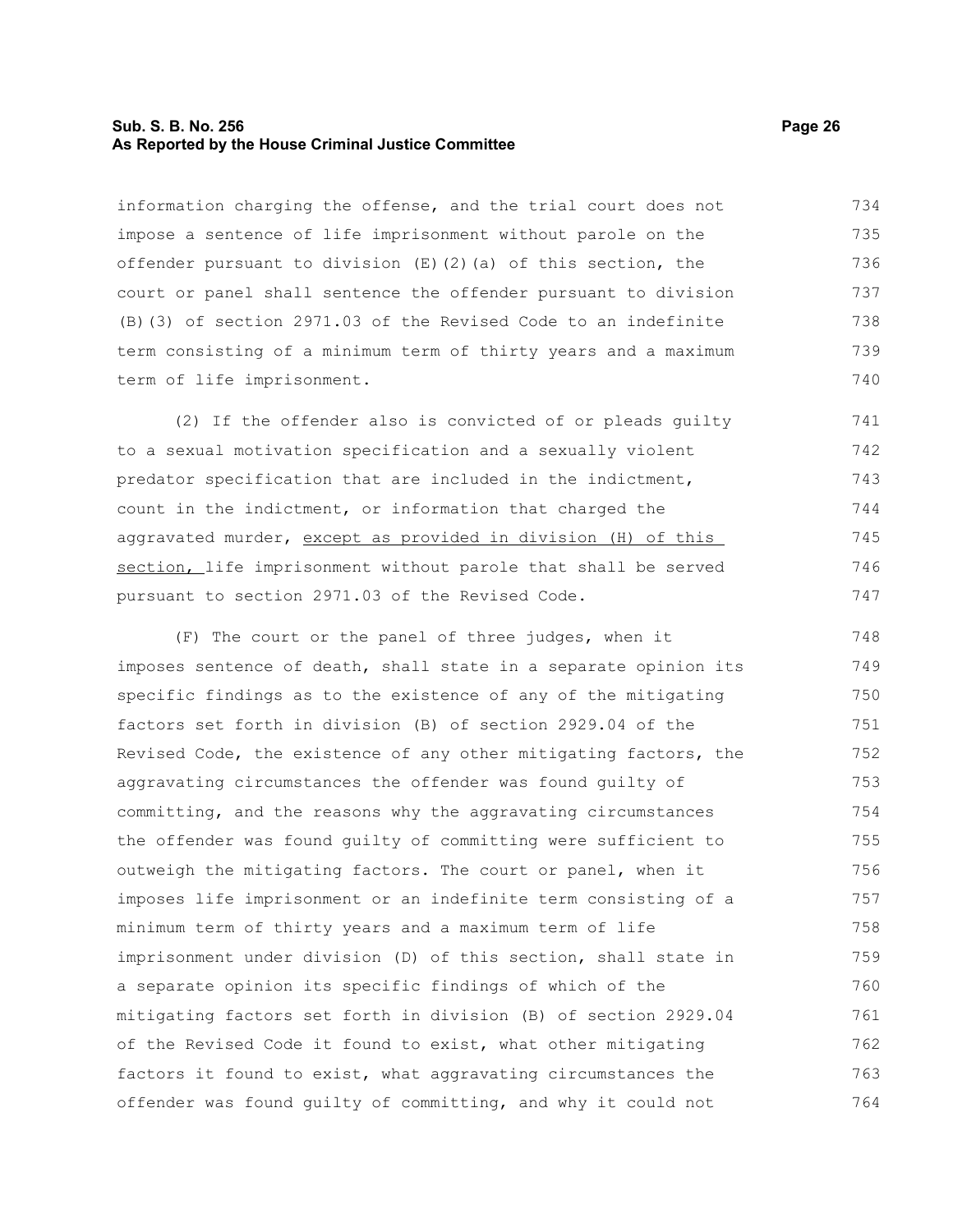#### **Sub. S. B. No. 256 Page 27 As Reported by the House Criminal Justice Committee**

find that these aggravating circumstances were sufficient to outweigh the mitigating factors. For cases in which a sentence of death is imposed for an offense committed before January 1, 1995, the court or panel shall file the opinion required to be prepared by this division with the clerk of the appropriate court of appeals and with the clerk of the supreme court within fifteen days after the court or panel imposes sentence. For cases in which a sentence of death is imposed for an offense committed on or after January 1, 1995, the court or panel shall file the opinion required to be prepared by this division with the clerk of the supreme court within fifteen days after the court or panel imposes sentence. The judgment in a case in which a sentencing hearing is held pursuant to this section is not final until the opinion is filed. 765 766 767 768 769 770 771 772 773 774 775 776 777 778

(G)(1) Whenever the court or a panel of three judges imposes a sentence of death for an offense committed before January 1, 1995, the clerk of the court in which the judgment is rendered shall make and retain a copy of the entire record in the case, and shall deliver the original of the entire record in the case to the appellate court. 779 780 781 782 783 784

(2) Whenever the court or a panel of three judges imposes a sentence of death for an offense committed on or after January 1, 1995, the clerk of the court in which the judgment is rendered shall make and retain a copy of the entire record in the case, and shall deliver the original of the entire record in the case to the supreme court. 785 786 787 788 789 790

(H) A court shall not impose a sentence of life imprisonment without parole on a person under division (A)(1) or  $(2)$ ,  $(C)$   $(1)$  or  $(2)$ ,  $(D)$   $(2)$  or  $(3)$ , or  $(E)$   $(1)$  or  $(2)$  of this section for an offense that was committed when the person was 791 792 793 794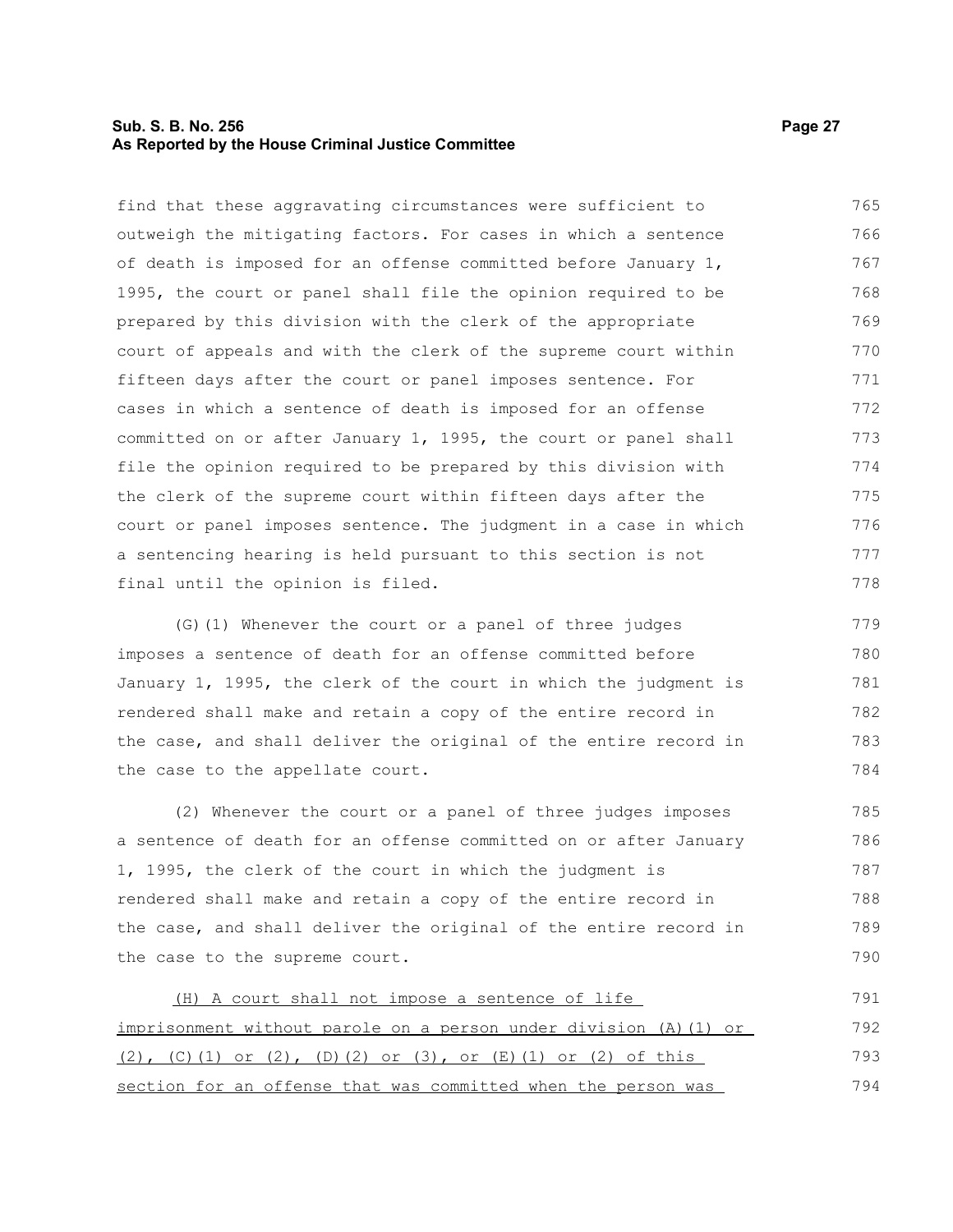#### **Sub. S. B. No. 256 Page 28 As Reported by the House Criminal Justice Committee**

#### under eighteen years of age.

**Sec. 2929.06.** (A) If a sentence of death imposed upon an offender is set aside, nullified, or vacated because the court of appeals, in a case in which a sentence of death was imposed for an offense committed before January 1, 1995, or the supreme court, in cases in which the supreme court reviews the sentence upon appeal, could not affirm the sentence of death under the standards imposed by section 2929.05 of the Revised Code, is set aside, nullified, or vacated for the sole reason that the statutory procedure for imposing the sentence of death that is set forth in sections 2929.03 and 2929.04 of the Revised Code is unconstitutional, is set aside, nullified, or vacated pursuant to division (C) of section 2929.05 of the Revised Code, or is set aside, nullified, or vacated because a court has determined that the offender is a person with an intellectual disability under standards set forth in decisions of the supreme court of this state or the United States supreme court, the trial court that sentenced the offender shall conduct a hearing to resentence the offender. At the resentencing hearing, the court shall impose upon the offender a sentence of life imprisonment or an indefinite term consisting of a minimum term of thirty years and a maximum term of life imprisonment that is determined as specified in this division. If division (D) of section 2929.03 of the Revised Code, at the time the offender committed the aggravated murder for which the sentence of death was imposed, required the imposition when a sentence of death was not imposed of a sentence of life imprisonment without parole or a sentence of an indefinite term consisting of a minimum term of thirty years and a maximum term of life imprisonment to be imposed pursuant to division (A) or (B)(3) of section 2971.03 of the Revised Code and served pursuant to that section, except as 796 797 798 799 800 801 802 803 804 805 806 807 808 809 810 811 812 813 814 815 816 817 818 819 820 821 822 823 824 825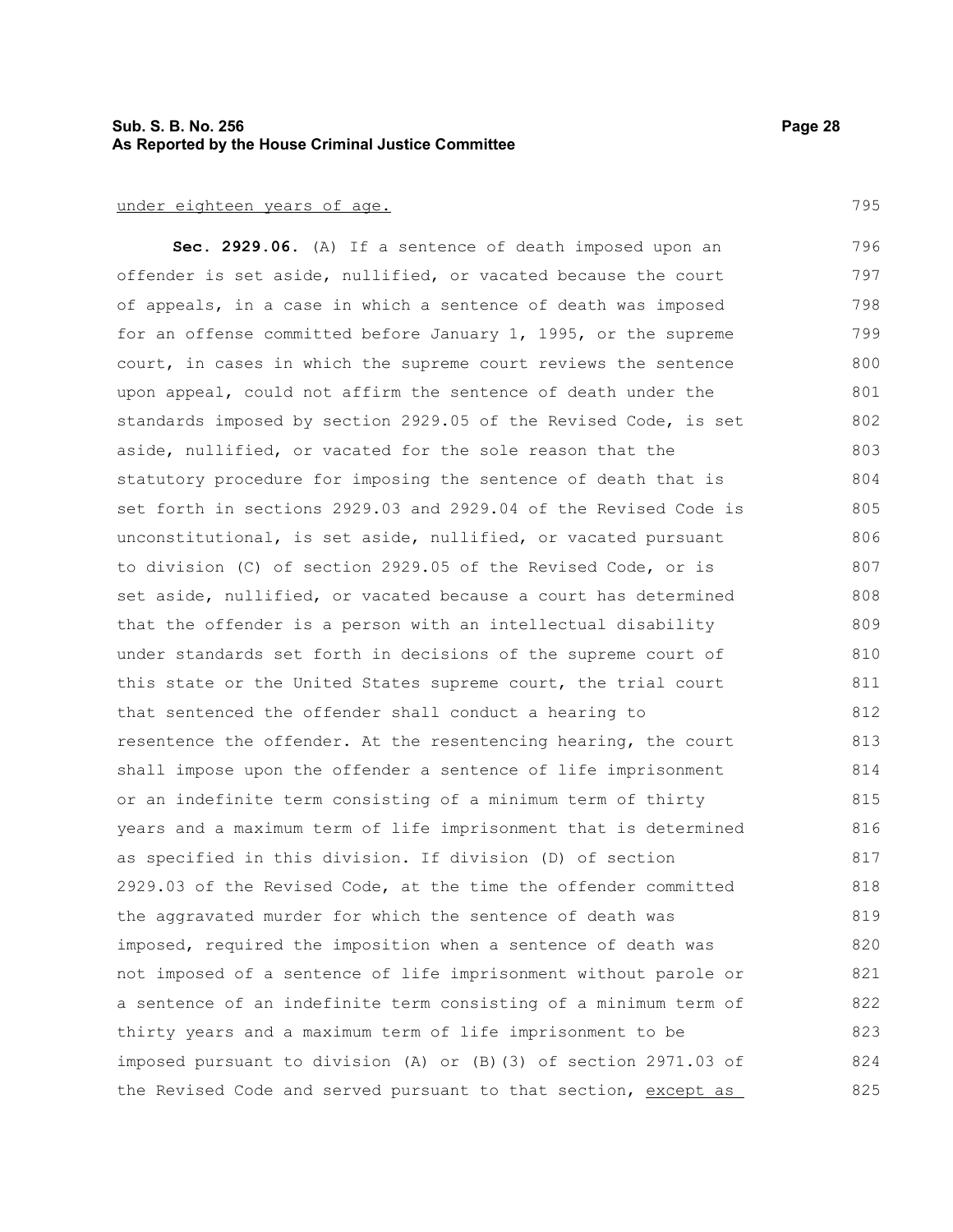#### **Sub. S. B. No. 256 Page 29 As Reported by the House Criminal Justice Committee**

provided in division (F) of this section, the court shall impose the sentence so required. In all other cases, except as provided in division (F) of this section, the sentences of life imprisonment that are available at the hearing, and from which the court shall impose sentence, shall be the same sentences of life imprisonment that were available under division (D) of section 2929.03 or under section 2909.24 of the Revised Code at the time the offender committed the offense for which the sentence of death was imposed. Nothing in this division regarding the resentencing of an offender shall affect the operation of section 2971.03 of the Revised Code. 826 827 828 829 830 831 832 833 834 835 836

(B) Whenever any court of this state or any federal court sets aside, nullifies, or vacates a sentence of death imposed upon an offender because of error that occurred in the sentencing phase of the trial and if division (A) of this section does not apply, the trial court that sentenced the offender shall conduct a new hearing to resentence the offender. If the offender was tried by a jury, the trial court shall impanel a new jury for the hearing. If the offender was tried by a panel of three judges, that panel or, if necessary, a new panel of three judges shall conduct the hearing. At the hearing, the court or panel shall follow the procedure set forth in division (D) of section 2929.03 of the Revised Code in determining whether to impose upon the offender a sentence of death, a sentence of life imprisonment, or an indefinite term consisting of a minimum term of thirty years and a maximum term of life imprisonment. If, pursuant to that procedure, the court or panel determines that it will impose a sentence other than a sentence of death, except as provided in division (F) of this section, the court or panel shall impose upon the offender one of the sentences of life imprisonment that could have been 837 838 839 840 841 842 843 844 845 846 847 848 849 850 851 852 853 854 855 856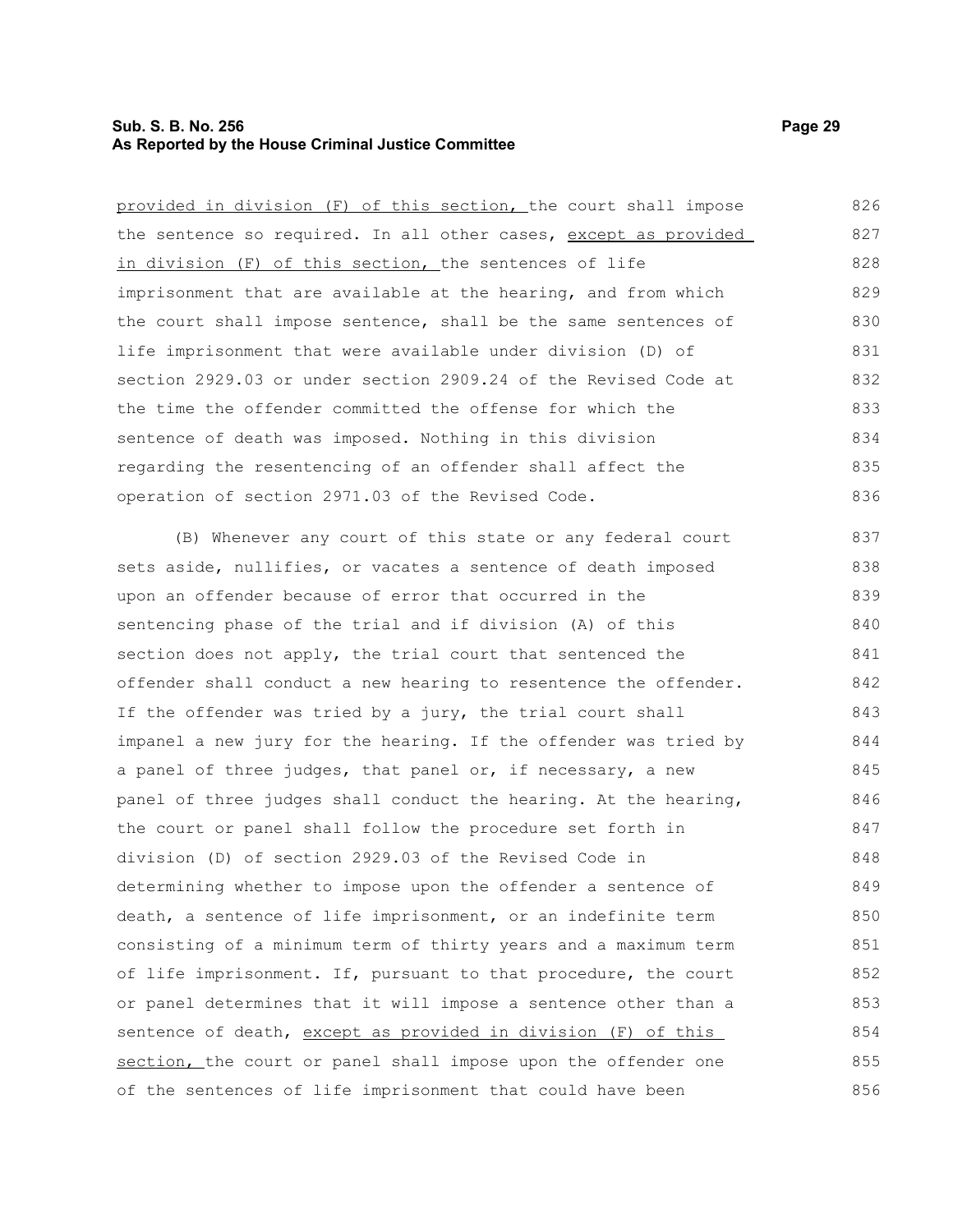#### **Sub. S. B. No. 256 Page 30 As Reported by the House Criminal Justice Committee**

imposed at the time the offender committed the offense for which the sentence of death was imposed, determined as specified in this division, or an indefinite term consisting of a minimum term of thirty years and a maximum term of life imprisonment that is determined as specified in this division. If division (D) of section 2929.03 of the Revised Code, at the time the offender committed the aggravated murder for which the sentence of death was imposed, required the imposition when a sentence of death was not imposed of a sentence of life imprisonment without parole or a sentence of an indefinite term consisting of a minimum term of thirty years and a maximum term of life imprisonment to be imposed pursuant to division (A) or (B)(3) of section 2971.03 of the Revised Code and served pursuant to that section, except as provided in division (F) of this section, the court or panel shall impose the sentence so required. In all other cases, except as provided in division (F) of this section, the sentences of life imprisonment that are available at the hearing, and from which the court or panel shall impose sentence, shall be the same sentences of life imprisonment that were available under division (D) of section 2929.03 or under section 2909.24 of the Revised Code at the time the offender committed the offense for which the sentence of death was imposed. 857 858 859 860 861 862 863 864 865 866 867 868 869 870 871 872 873 874 875 876 877 878 879

(C) If a sentence of life imprisonment without parole imposed upon an offender pursuant to section 2929.021 or 2929.03 of the Revised Code is set aside, nullified, or vacated for the sole reason that the statutory procedure for imposing the sentence of life imprisonment without parole that is set forth in sections 2929.03 and 2929.04 of the Revised Code is unconstitutional, the trial court that sentenced the offender shall conduct a hearing to resentence the offender to life 880 881 882 883 884 885 886 887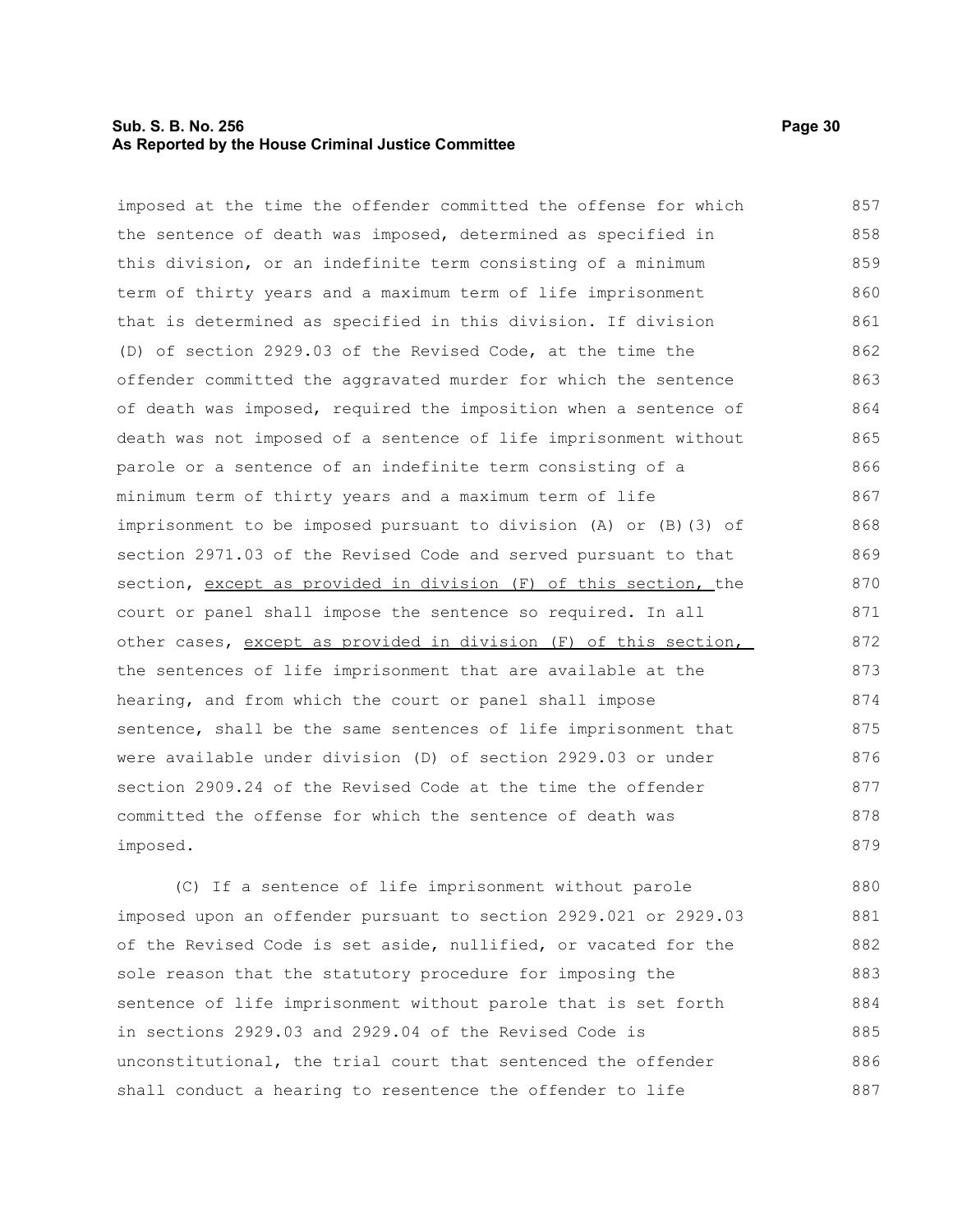#### **Sub. S. B. No. 256 Page 31 As Reported by the House Criminal Justice Committee**

imprisonment with parole eligibility after serving twenty-five full years of imprisonment or to life imprisonment with parole eligibility after serving thirty full years of imprisonment. 888 889 890

(D) Nothing in this section limits or restricts the rights of the state to appeal any order setting aside, nullifying, or vacating a conviction or sentence of death, when an appeal of that nature otherwise would be available. 891 892 893 894

(E) This section, as amended by H.B. 184 of the 125th general assembly, shall apply to all offenders who have been sentenced to death for an aggravated murder that was committed on or after October 19, 1981, or for terrorism that was committed on or after May 15, 2002. This section, as amended by H.B. 184 of the 125th general assembly, shall apply equally to all such offenders sentenced to death prior to, on, or after March 23, 2005, including offenders who, on March 23, 2005, are challenging their sentence of death and offenders whose sentence of death has been set aside, nullified, or vacated by any court of this state or any federal court but who, as of March 23, 2005, have not yet been resentenced. 895 896 897 898 899 900 901 902 903 904 905 906

(F) A court shall not impose a sentence of life imprisonment without parole on a person under division (A) or (B) of this section for an offense that was committed when the person was under eighteen years of age. 907 908 909 910

 **Sec. 2929.07.** (A) Notwithstanding any provision of the Revised Code to the contrary, a court shall not impose a sentence of life imprisonment without parole on any person for an offense that was committed when the person was under eighteen years of age. 911 912 913 914 915

(B) If an offender receives or received a sentence of life 916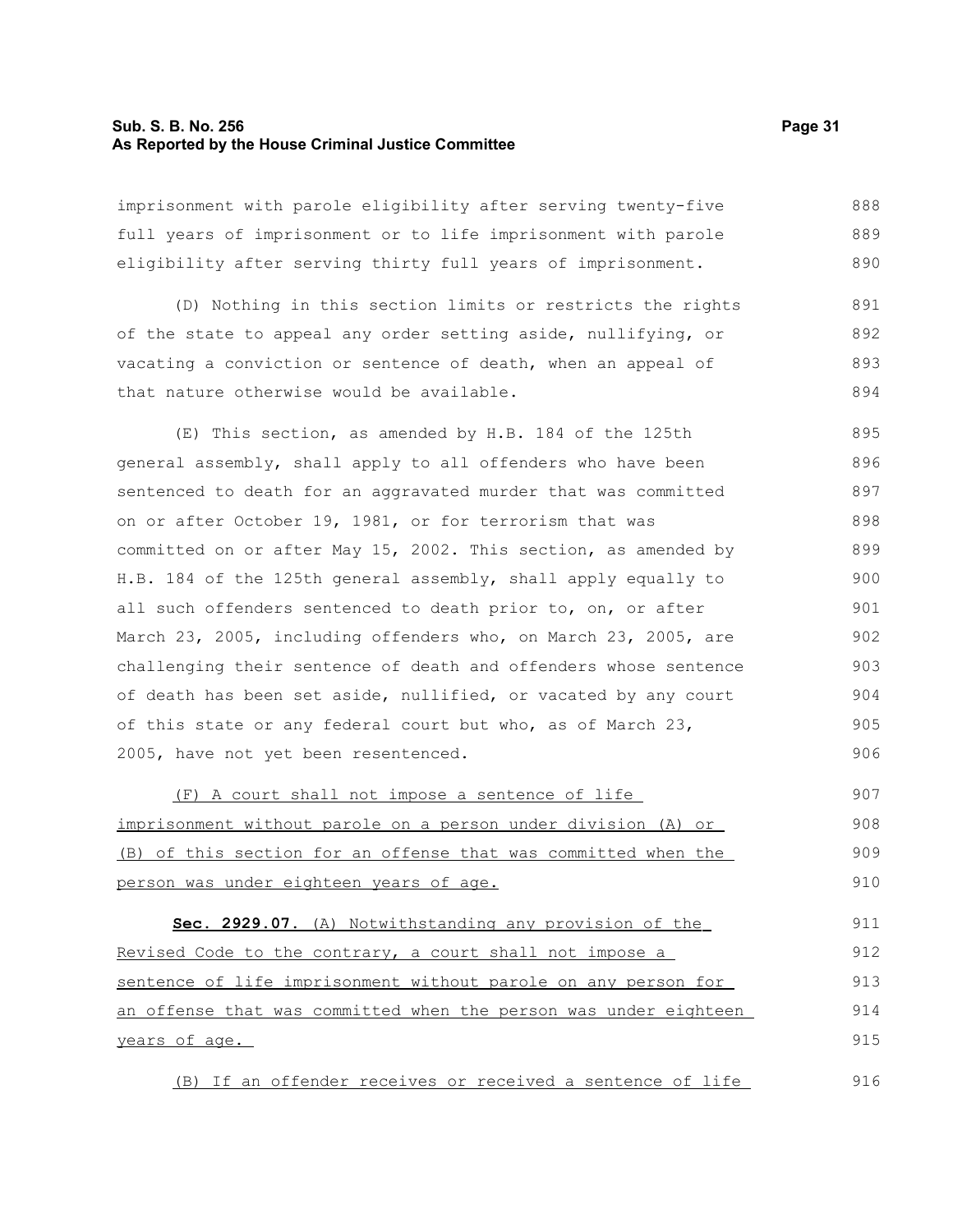#### **Sub. S. B. No. 256 Page 32 As Reported by the House Criminal Justice Committee**

| imprisonment without parole for an offense that was committed                       | 917 |
|-------------------------------------------------------------------------------------|-----|
| when the offender was under eighteen years of age, the                              | 918 |
| offender's parole eligibility shall be determined under section                     | 919 |
| 2967.132 of the Revised Code.                                                       | 920 |
| Sec. 2929.14. (A) Except as provided in division $(B)$ (1),                         | 921 |
| (B) (2), (B) (3), (B) (4), (B) (5), (B) (6), (B) (7), (B) (8), (B) (9),             | 922 |
| $(B)$ (10), $(B)$ (11), $(E)$ , $(G)$ , $(H)$ , $(J)$ , or $(K)$ of this section or | 923 |
| in division (D) (6) of section 2919.25 of the Revised Code and                      | 924 |
| except in relation to an offense for which a sentence of death                      | 925 |
| or life imprisonment is to be imposed, if the court imposing a                      | 926 |
| sentence upon an offender for a felony elects or is required to                     | 927 |
| impose a prison term on the offender pursuant to this chapter,                      | 928 |
| the court shall impose a prison term that shall be one of the                       | 929 |
| following:                                                                          | 930 |

(1)(a) For a felony of the first degree committed on or after the effective date of this amendment, the prison term shall be an indefinite prison term with a stated minimum term selected by the court of three, four, five, six, seven, eight, nine, ten, or eleven years and a maximum term that is determined pursuant to section 2929.144 of the Revised Code, except that if the section that criminalizes the conduct constituting the felony specifies a different minimum term or penalty for the offense, the specific language of that section shall control in determining the minimum term or otherwise sentencing the offender but the minimum term or sentence imposed under that specific language shall be considered for purposes of the Revised Code as if it had been imposed under this division. 931 932 933 934 935 936 937 938 939 940 941 942 943

(b) For a felony of the first degree committed prior to the effective date of this amendment, the prison term shall be a definite prison term of three, four, five, six, seven, eight, 944 945 946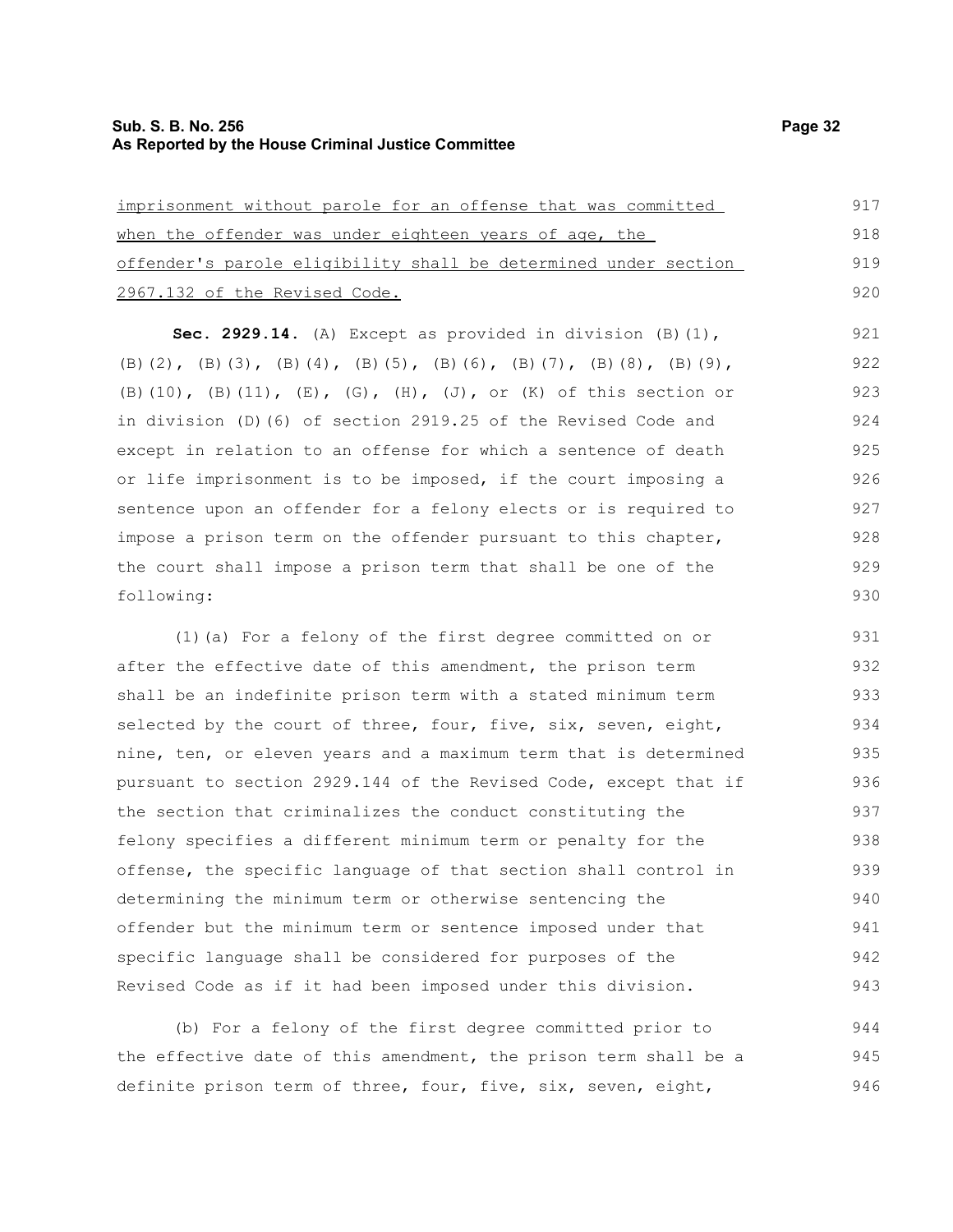#### **Sub. S. B. No. 256 Page 33 As Reported by the House Criminal Justice Committee**

nine, ten, or eleven years.

(2)(a) For a felony of the second degree committed on or after the effective date of this amendment, the prison term shall be an indefinite prison term with a stated minimum term selected by the court of two, three, four, five, six, seven, or eight years and a maximum term that is determined pursuant to section 2929.144 of the Revised Code, except that if the section that criminalizes the conduct constituting the felony specifies a different minimum term or penalty for the offense, the specific language of that section shall control in determining the minimum term or otherwise sentencing the offender but the minimum term or sentence imposed under that specific language shall be considered for purposes of the Revised Code as if it had been imposed under this division. 948 949 950 951 952 953 954 955 956 957 958 959 960

(b) For a felony of the second degree committed prior to the effective date of this amendment, the prison term shall be a definite term of two, three, four, five, six, seven, or eight years.

(3)(a) For a felony of the third degree that is a violation of section 2903.06, 2903.08, 2907.03, 2907.04, 2907.05, 2907.321, 2907.322, 2907.323, or 3795.04 of the Revised Code or that is a violation of section 2911.02 or 2911.12 of the Revised Code if the offender previously has been convicted of or pleaded guilty in two or more separate proceedings to two or more violations of section 2911.01, 2911.02, 2911.11, or 2911.12 of the Revised Code, the prison term shall be a definite term of twelve, eighteen, twenty-four, thirty, thirty-six, forty-two, forty-eight, fifty-four, or sixty months. 965 966 967 968 969 970 971 972 973 974

(b) For a felony of the third degree that is not an offense for which division  $(A)$   $(3)$   $(a)$  of this section applies, 975 976

947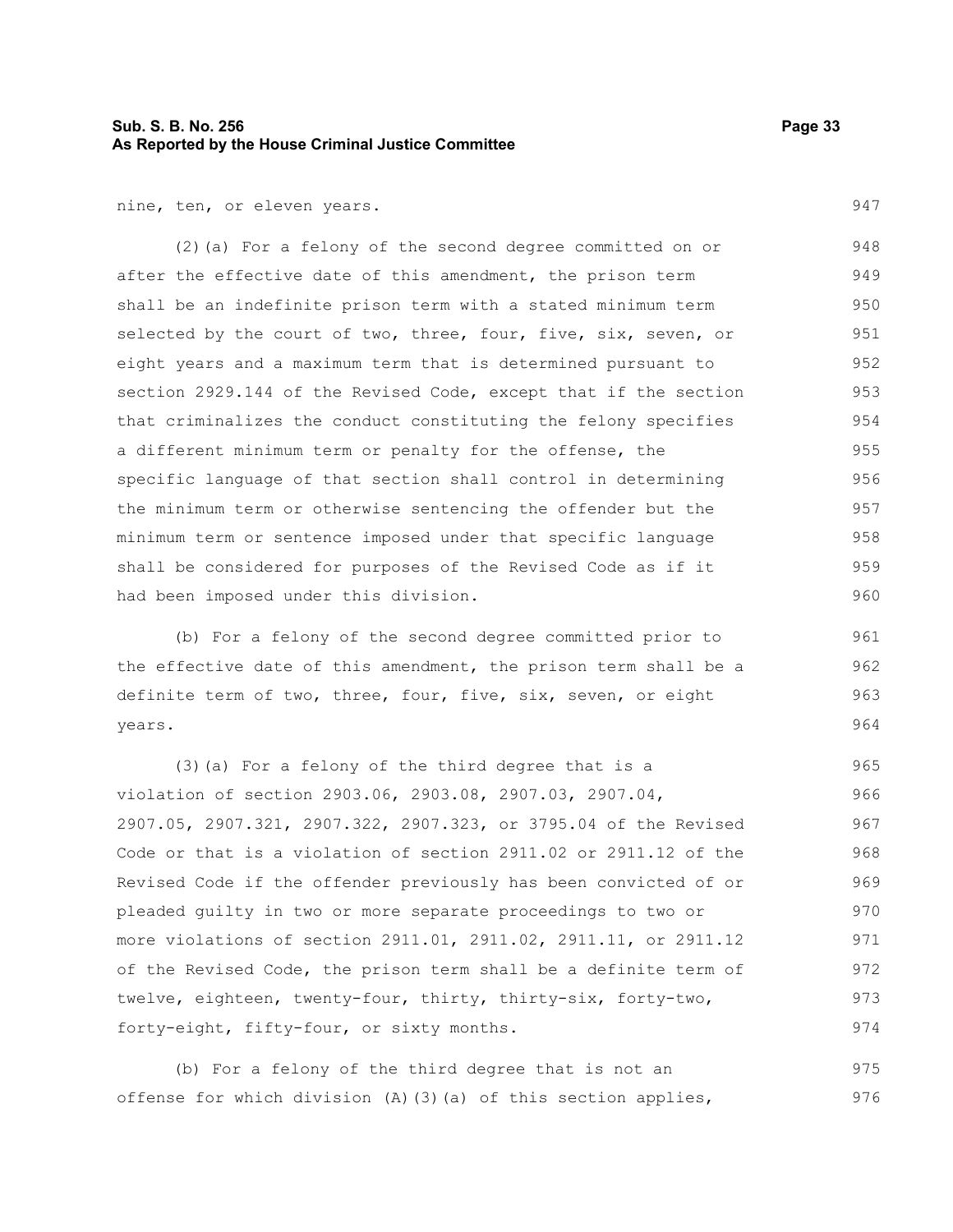#### **Sub. S. B. No. 256 Page 34 As Reported by the House Criminal Justice Committee**

the prison term shall be a definite term of nine, twelve, eighteen, twenty-four, thirty, or thirty-six months. 977 978

(4) For a felony of the fourth degree, the prison term shall be a definite term of six, seven, eight, nine, ten, eleven, twelve, thirteen, fourteen, fifteen, sixteen, seventeen, or eighteen months. 979 980 981 982

(5) For a felony of the fifth degree, the prison term shall be a definite term of six, seven, eight, nine, ten, eleven, or twelve months. 983 984 985

(B)(1)(a) Except as provided in division (B)(1)(e) of this section, if an offender who is convicted of or pleads guilty to a felony also is convicted of or pleads guilty to a specification of the type described in section 2941.141, 2941.144, or 2941.145 of the Revised Code, the court shall impose on the offender one of the following prison terms: 986 987 988 989 990 991

(i) A prison term of six years if the specification is of the type described in division (A) of section 2941.144 of the Revised Code that charges the offender with having a firearm that is an automatic firearm or that was equipped with a firearm muffler or suppressor on or about the offender's person or under the offender's control while committing the offense; 992 993 994 995 996 997

(ii) A prison term of three years if the specification is of the type described in division (A) of section 2941.145 of the Revised Code that charges the offender with having a firearm on or about the offender's person or under the offender's control while committing the offense and displaying the firearm, brandishing the firearm, indicating that the offender possessed the firearm, or using it to facilitate the offense; 998 999 1000 1001 1002 1003 1004

(iii) A prison term of one year if the specification is of 1005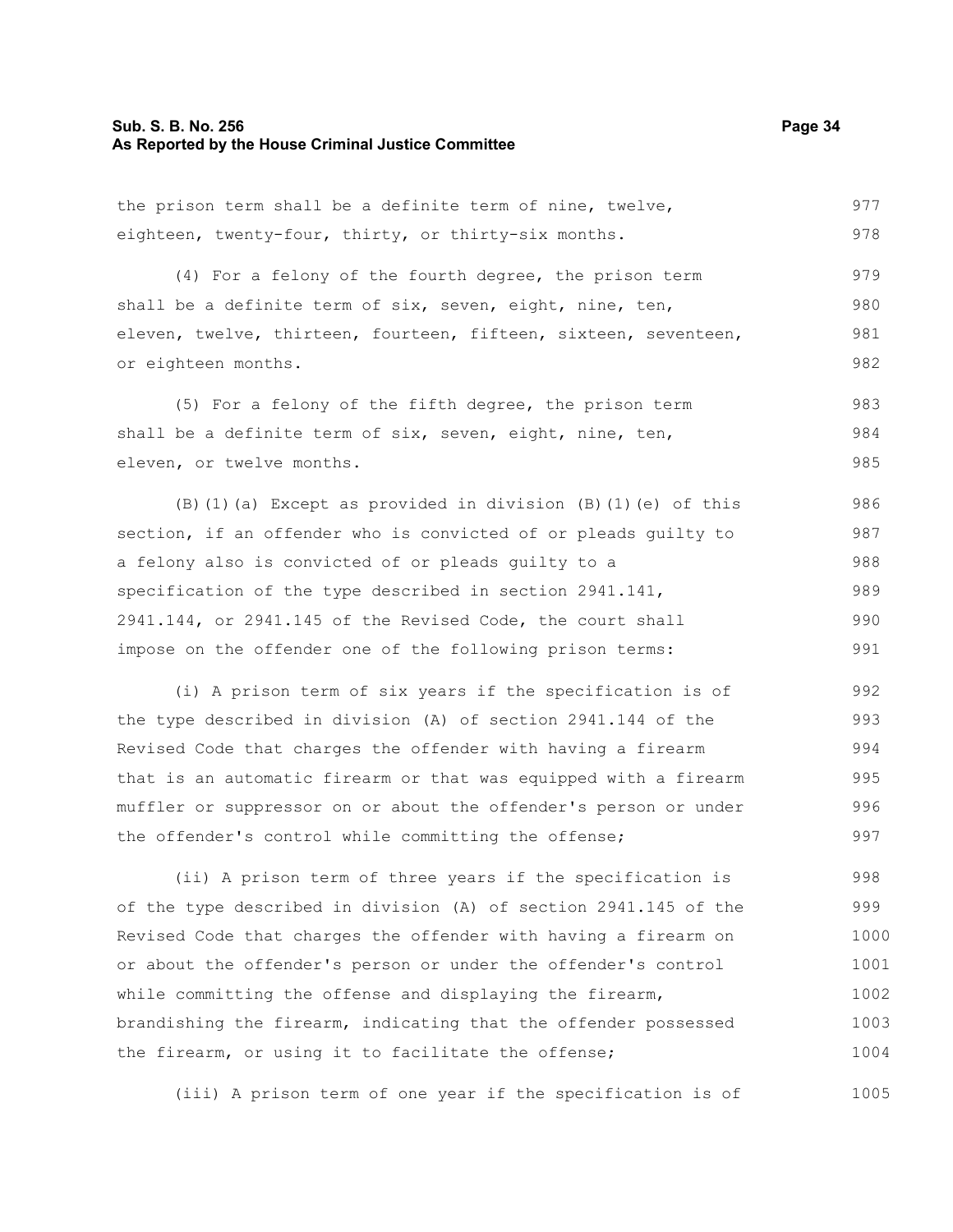#### **Sub. S. B. No. 256 Page 35 As Reported by the House Criminal Justice Committee**

the type described in division (A) of section 2941.141 of the Revised Code that charges the offender with having a firearm on or about the offender's person or under the offender's control while committing the offense; 1006 1007 1008 1009

(iv) A prison term of nine years if the specification is of the type described in division (D) of section 2941.144 of the Revised Code that charges the offender with having a firearm that is an automatic firearm or that was equipped with a firearm muffler or suppressor on or about the offender's person or under the offender's control while committing the offense and specifies that the offender previously has been convicted of or pleaded guilty to a specification of the type described in section 2941.141, 2941.144, 2941.145, 2941.146, or 2941.1412 of the Revised Code; 1010 1011 1012 1013 1014 1015 1016 1017 1018 1019

(v) A prison term of fifty-four months if the specification is of the type described in division (D) of section 2941.145 of the Revised Code that charges the offender with having a firearm on or about the offender's person or under the offender's control while committing the offense and displaying the firearm, brandishing the firearm, indicating that the offender possessed the firearm, or using the firearm to facilitate the offense and that the offender previously has been convicted of or pleaded guilty to a specification of the type described in section 2941.141, 2941.144, 2941.145, 2941.146, or 2941.1412 of the Revised Code; 1020 1021 1022 1023 1024 1025 1026 1027 1028 1029 1030

(vi) A prison term of eighteen months if the specification is of the type described in division (D) of section 2941.141 of the Revised Code that charges the offender with having a firearm on or about the offender's person or under the offender's control while committing the offense and that the offender 1031 1032 1033 1034 1035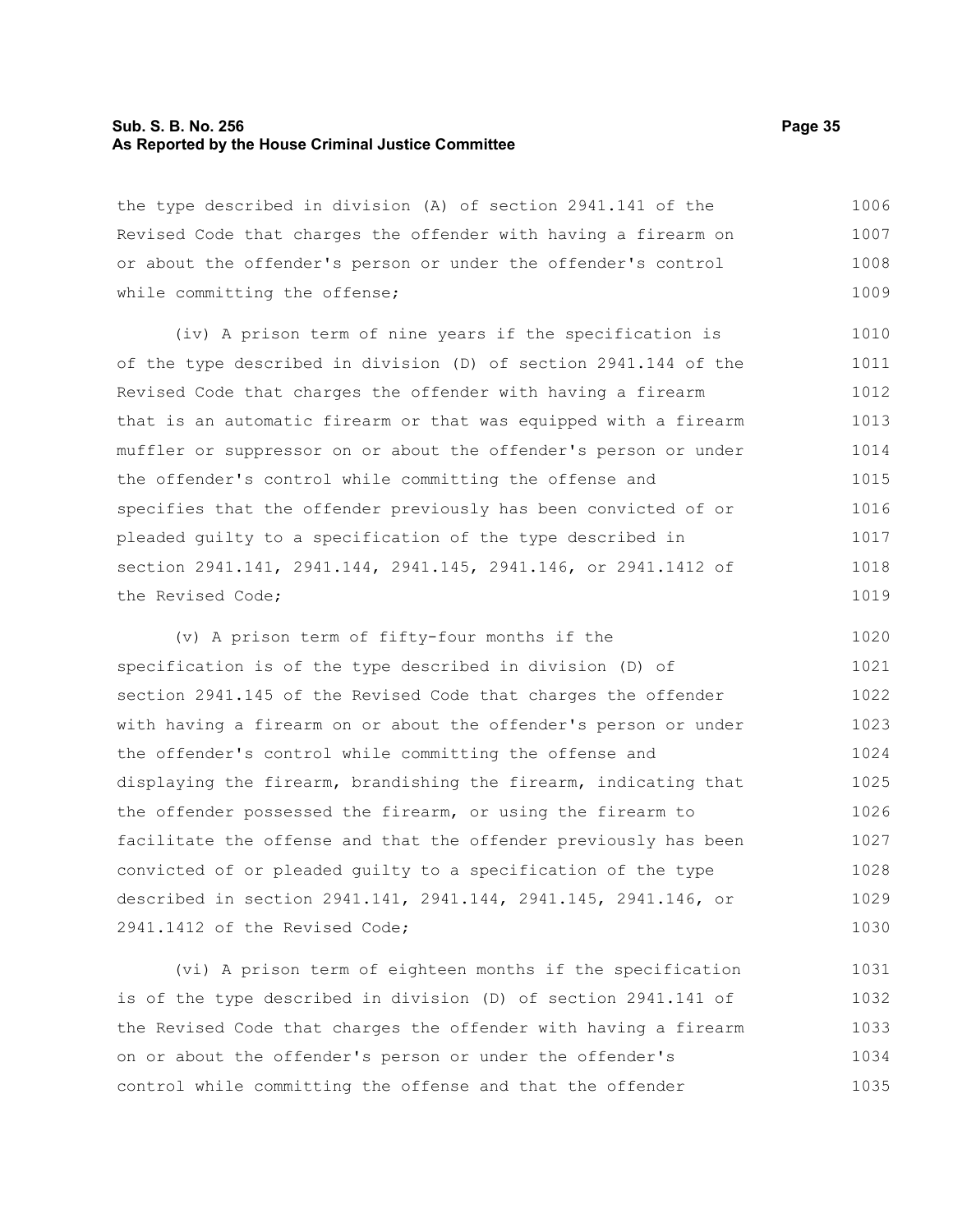#### **Sub. S. B. No. 256 Page 36 As Reported by the House Criminal Justice Committee**

previously has been convicted of or pleaded guilty to a specification of the type described in section 2941.141, 2941.144, 2941.145, 2941.146, or 2941.1412 of the Revised Code. 1036 1037 1038

(b) If a court imposes a prison term on an offender under division (B)(1)(a) of this section, the prison term shall not be reduced pursuant to section 2967.19, section 2929.20, section 2967.193, or any other provision of Chapter 2967. or Chapter 5120. of the Revised Code. Except as provided in division (B)(1) (g) of this section, a court shall not impose more than one prison term on an offender under division (B)(1)(a) of this section for felonies committed as part of the same act or transaction. 1039 1040 1041 1042 1043 1044 1045 1046 1047

(c)(i) Except as provided in division (B)(1)(e) of this section, if an offender who is convicted of or pleads guilty to a violation of section 2923.161 of the Revised Code or to a felony that includes, as an essential element, purposely or knowingly causing or attempting to cause the death of or physical harm to another, also is convicted of or pleads guilty to a specification of the type described in division (A) of section 2941.146 of the Revised Code that charges the offender with committing the offense by discharging a firearm from a motor vehicle other than a manufactured home, the court, after imposing a prison term on the offender for the violation of section 2923.161 of the Revised Code or for the other felony offense under division (A), (B)(2), or (B)(3) of this section, shall impose an additional prison term of five years upon the offender that shall not be reduced pursuant to section 2929.20, section 2967.19, section 2967.193, or any other provision of Chapter 2967. or Chapter 5120. of the Revised Code. 1048 1049 1050 1051 1052 1053 1054 1055 1056 1057 1058 1059 1060 1061 1062 1063 1064

(ii) Except as provided in division (B)(1)(e) of this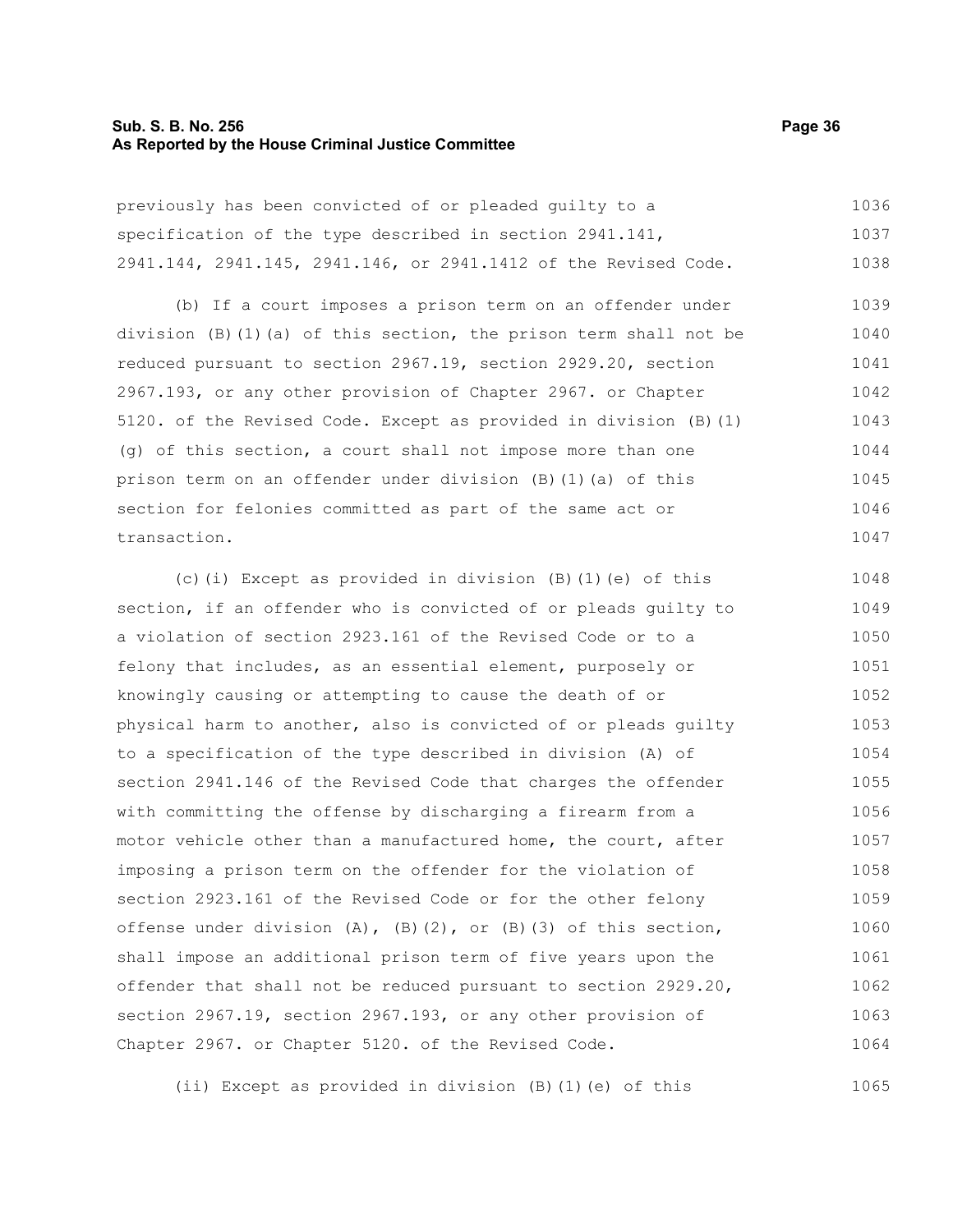## **Sub. S. B. No. 256 Page 37 As Reported by the House Criminal Justice Committee**

section, if an offender who is convicted of or pleads guilty to a violation of section 2923.161 of the Revised Code or to a felony that includes, as an essential element, purposely or knowingly causing or attempting to cause the death of or physical harm to another, also is convicted of or pleads guilty to a specification of the type described in division (C) of section 2941.146 of the Revised Code that charges the offender with committing the offense by discharging a firearm from a motor vehicle other than a manufactured home and that the offender previously has been convicted of or pleaded guilty to a specification of the type described in section 2941.141, 2941.144, 2941.145, 2941.146, or 2941.1412 of the Revised Code, the court, after imposing a prison term on the offender for the violation of section 2923.161 of the Revised Code or for the other felony offense under division (A), (B)(2), or (3) of this section, shall impose an additional prison term of ninety months upon the offender that shall not be reduced pursuant to section 2929.20, 2967.19, 2967.193, or any other provision of Chapter 2967. or Chapter 5120. of the Revised Code. 1066 1067 1068 1069 1070 1071 1072 1073 1074 1075 1076 1077 1078 1079 1080 1081 1082 1083 1084

(iii) A court shall not impose more than one additional prison term on an offender under division (B)(1)(c) of this section for felonies committed as part of the same act or transaction. If a court imposes an additional prison term on an offender under division (B)(1)(c) of this section relative to an offense, the court also shall impose a prison term under division (B)(1)(a) of this section relative to the same offense, provided the criteria specified in that division for imposing an additional prison term are satisfied relative to the offender and the offense. 1085 1086 1087 1088 1089 1090 1091 1092 1093 1094

(d) If an offender who is convicted of or pleads guilty to an offense of violence that is a felony also is convicted of or 1095 1096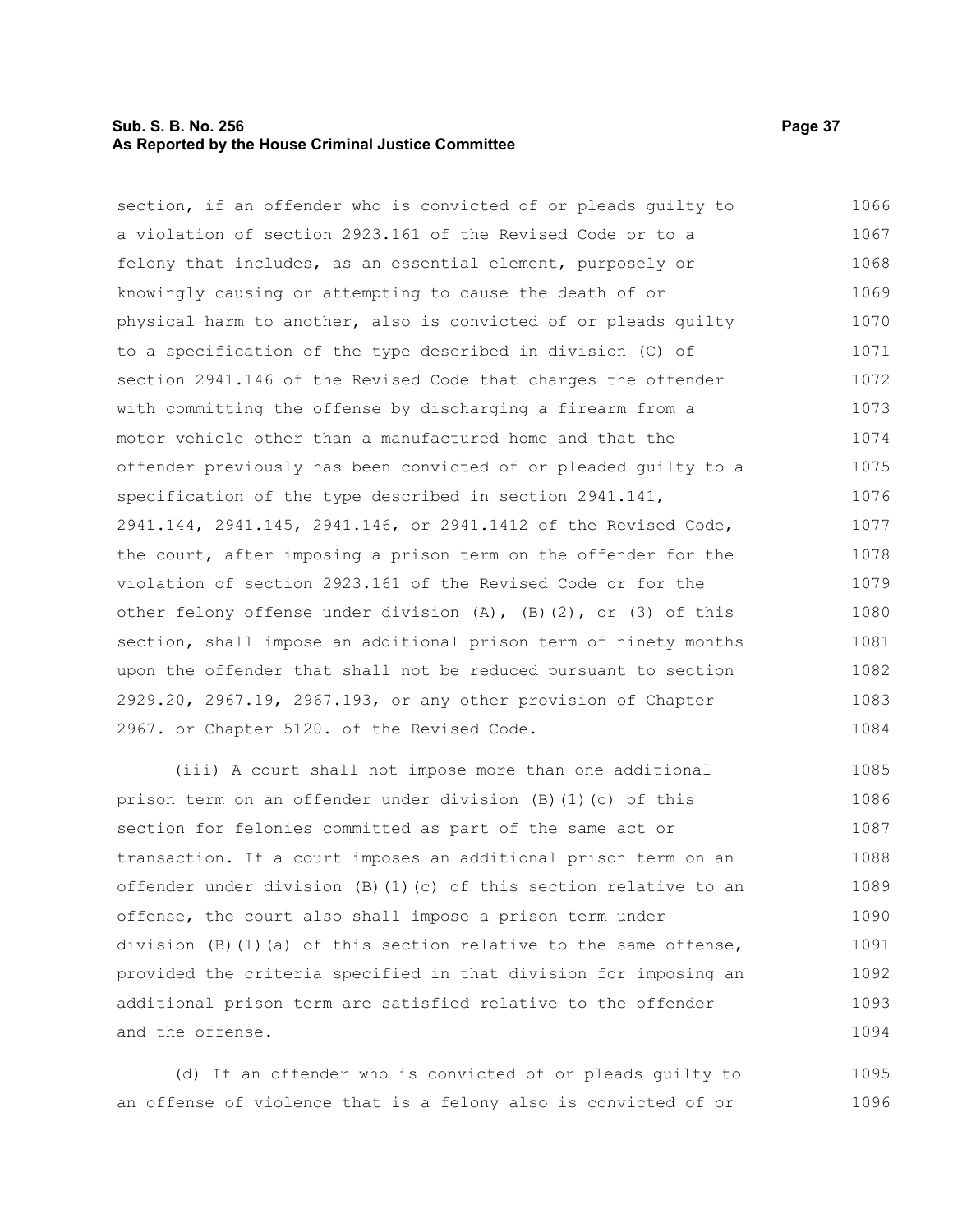## **Sub. S. B. No. 256 Page 38 As Reported by the House Criminal Justice Committee**

pleads guilty to a specification of the type described in section 2941.1411 of the Revised Code that charges the offender with wearing or carrying body armor while committing the felony offense of violence, the court shall impose on the offender an additional prison term of two years. The prison term so imposed, subject to divisions (C) to (I) of section 2967.19 of the Revised Code, shall not be reduced pursuant to section 2929.20, section 2967.19, section 2967.193, or any other provision of Chapter 2967. or Chapter 5120. of the Revised Code. A court shall not impose more than one prison term on an offender under division (B)(1)(d) of this section for felonies committed as part of the same act or transaction. If a court imposes an additional prison term under division (B)(1)(a) or (c) of this section, the court is not precluded from imposing an additional prison term under division (B)(1)(d) of this section. 1097 1098 1099 1100 1101 1102 1103 1104 1105 1106 1107 1108 1109 1110 1111

(e) The court shall not impose any of the prison terms described in division (B)(1)(a) of this section or any of the additional prison terms described in division (B)(1)(c) of this section upon an offender for a violation of section 2923.12 or 2923.123 of the Revised Code. The court shall not impose any of the prison terms described in division (B)(1)(a) or (b) of this section upon an offender for a violation of section 2923.122 that involves a deadly weapon that is a firearm other than a dangerous ordnance, section 2923.16, or section 2923.121 of the Revised Code. The court shall not impose any of the prison terms described in division (B)(1)(a) of this section or any of the additional prison terms described in division (B)(1)(c) of this section upon an offender for a violation of section 2923.13 of the Revised Code unless all of the following apply: 1112 1113 1114 1115 1116 1117 1118 1119 1120 1121 1122 1123 1124 1125

(i) The offender previously has been convicted of aggravated murder, murder, or any felony of the first or second 1126 1127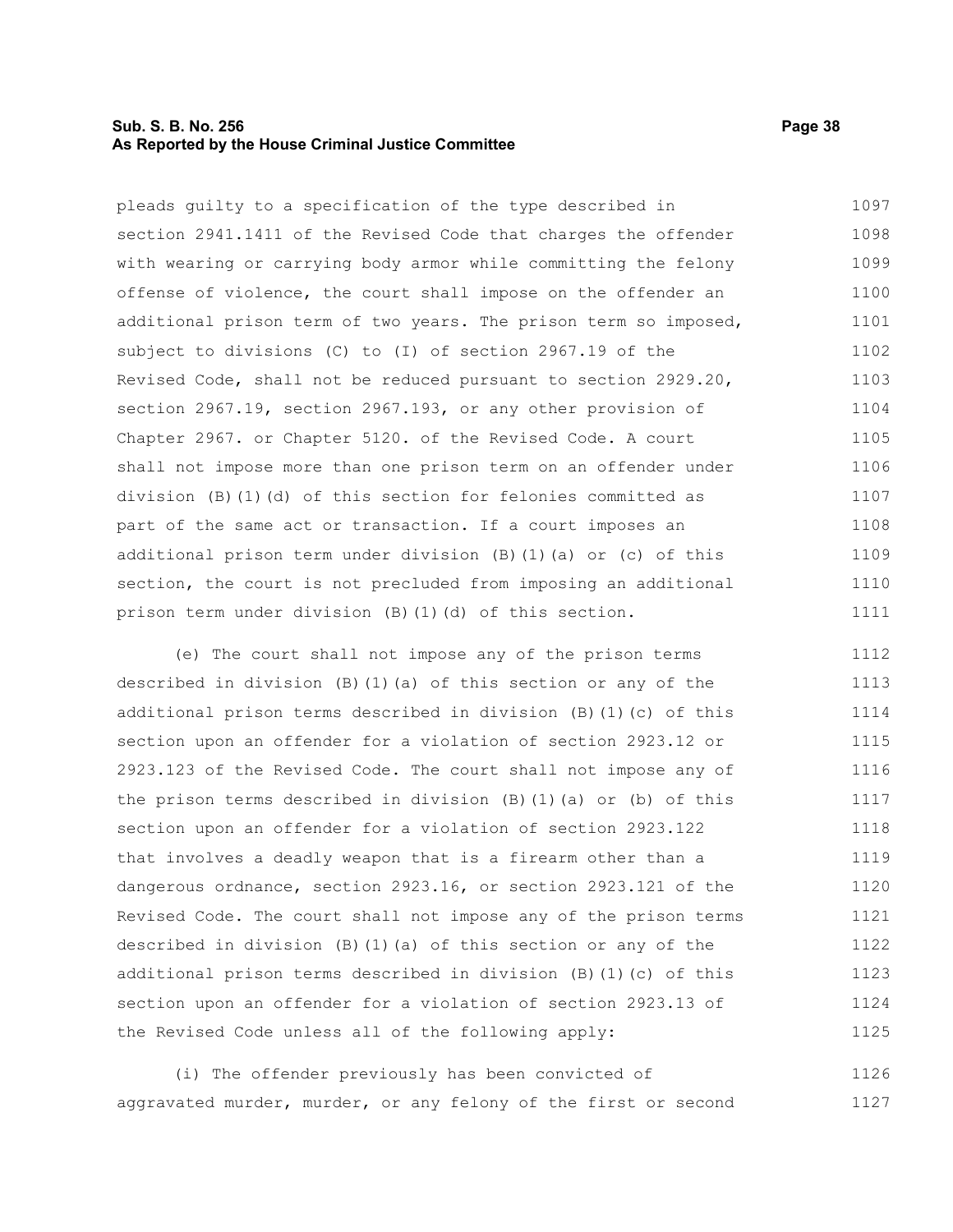# **Sub. S. B. No. 256 Page 39 As Reported by the House Criminal Justice Committee**

degree.

(ii) Less than five years have passed since the offender was released from prison or post-release control, whichever is later, for the prior offense. 1129 1130 1131

(f)(i) If an offender is convicted of or pleads guilty to a felony that includes, as an essential element, causing or attempting to cause the death of or physical harm to another and also is convicted of or pleads guilty to a specification of the type described in division (A) of section 2941.1412 of the Revised Code that charges the offender with committing the offense by discharging a firearm at a peace officer as defined in section 2935.01 of the Revised Code or a corrections officer, as defined in section 2941.1412 of the Revised Code, the court, after imposing a prison term on the offender for the felony offense under division  $(A)$ ,  $(B)$  $(2)$ , or  $(B)$  $(3)$  of this section, shall impose an additional prison term of seven years upon the offender that shall not be reduced pursuant to section 2929.20, section 2967.19, section 2967.193, or any other provision of Chapter 2967. or Chapter 5120. of the Revised Code. 1132 1133 1134 1135 1136 1137 1138 1139 1140 1141 1142 1143 1144 1145 1146

(ii) If an offender is convicted of or pleads guilty to a felony that includes, as an essential element, causing or attempting to cause the death of or physical harm to another and also is convicted of or pleads guilty to a specification of the type described in division (B) of section 2941.1412 of the Revised Code that charges the offender with committing the offense by discharging a firearm at a peace officer, as defined in section 2935.01 of the Revised Code, or a corrections officer, as defined in section 2941.1412 of the Revised Code, and that the offender previously has been convicted of or pleaded guilty to a specification of the type described in 1147 1148 1149 1150 1151 1152 1153 1154 1155 1156 1157

1128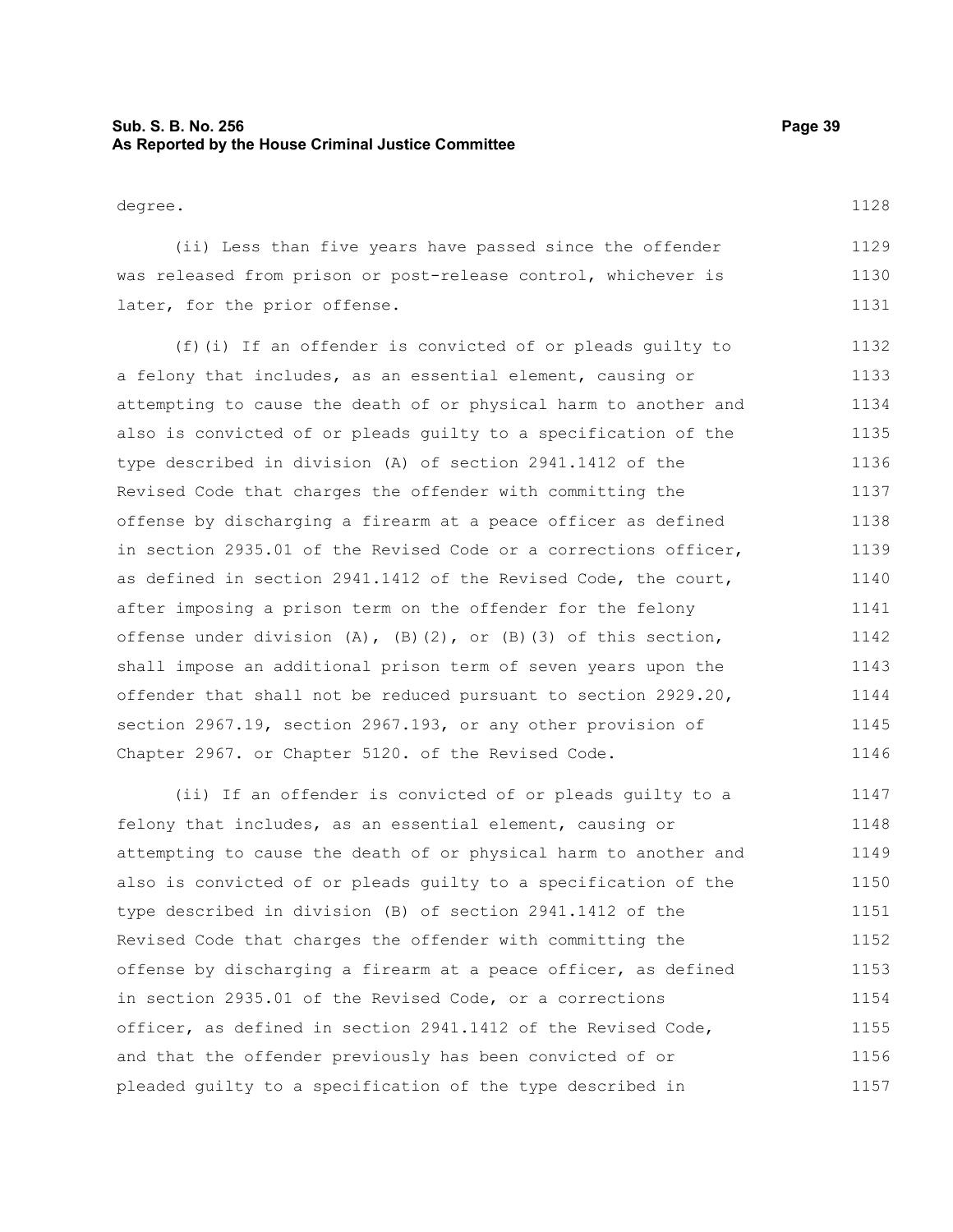## **Sub. S. B. No. 256 Page 40 As Reported by the House Criminal Justice Committee**

section 2941.141, 2941.144, 2941.145, 2941.146, or 2941.1412 of the Revised Code, the court, after imposing a prison term on the offender for the felony offense under division  $(A)$ ,  $(B)$   $(2)$ , or (3) of this section, shall impose an additional prison term of one hundred twenty-six months upon the offender that shall not be reduced pursuant to section 2929.20, 2967.19, 2967.193, or any other provision of Chapter 2967. or 5120. of the Revised Code. 1158 1159 1160 1161 1162 1163 1164 1165

(iii) If an offender is convicted of or pleads guilty to two or more felonies that include, as an essential element, causing or attempting to cause the death or physical harm to another and also is convicted of or pleads guilty to a specification of the type described under division (B)(1)(f) of this section in connection with two or more of the felonies of which the offender is convicted or to which the offender pleads guilty, the sentencing court shall impose on the offender the prison term specified under division (B)(1)(f) of this section for each of two of the specifications of which the offender is convicted or to which the offender pleads guilty and, in its discretion, also may impose on the offender the prison term specified under that division for any or all of the remaining specifications. If a court imposes an additional prison term on an offender under division (B)(1)(f) of this section relative to an offense, the court shall not impose a prison term under division  $(B)(1)(a)$  or  $(c)$  of this section relative to the same offense. 1166 1167 1168 1169 1170 1171 1172 1173 1174 1175 1176 1177 1178 1179 1180 1181 1182 1183

(g) If an offender is convicted of or pleads guilty to two or more felonies, if one or more of those felonies are aggravated murder, murder, attempted aggravated murder, attempted murder, aggravated robbery, felonious assault, or rape, and if the offender is convicted of or pleads guilty to a 1184 1185 1186 1187 1188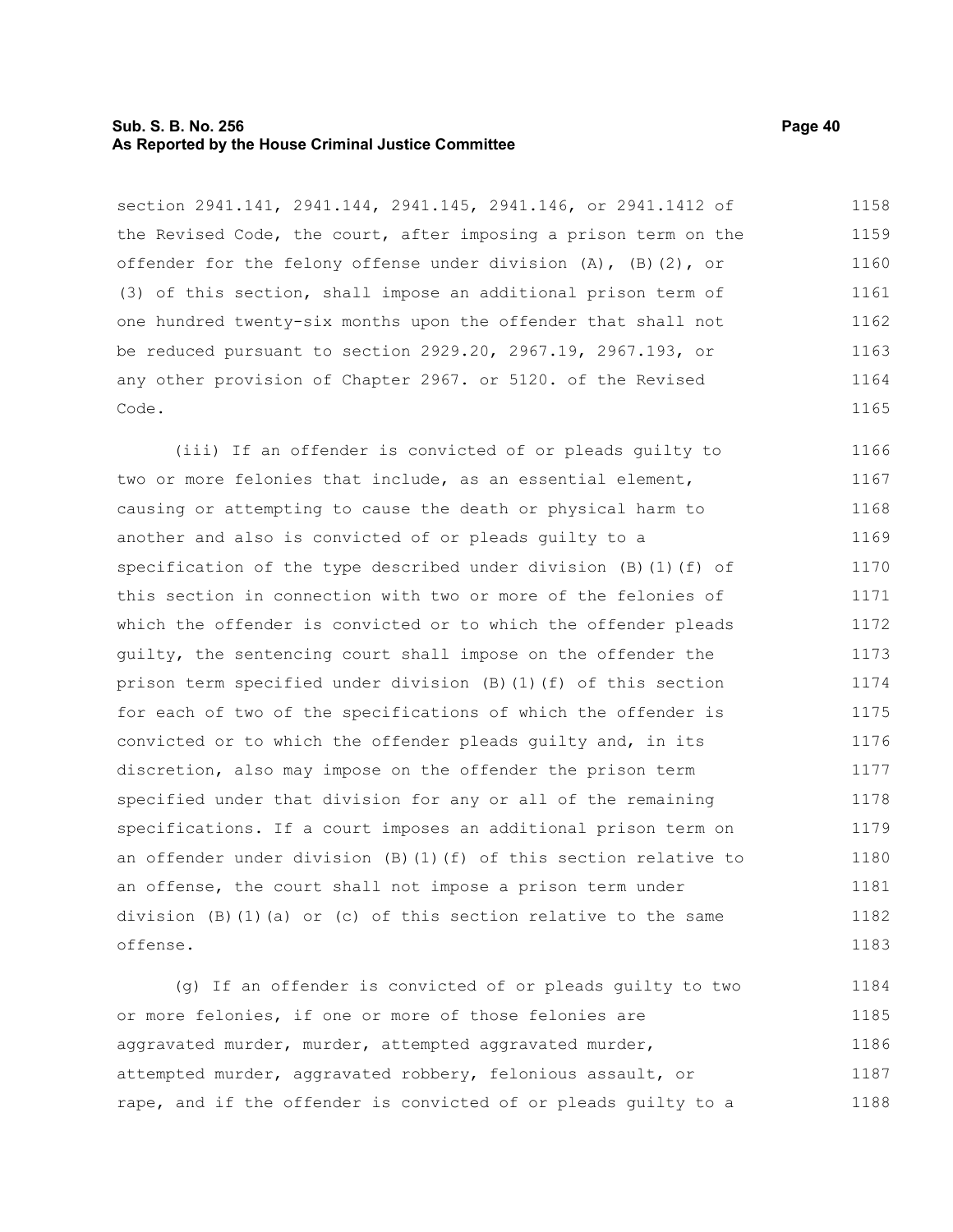## **Sub. S. B. No. 256 Page 41 As Reported by the House Criminal Justice Committee**

specification of the type described under division  $(B)$  (1)(a) of this section in connection with two or more of the felonies, the sentencing court shall impose on the offender the prison term specified under division (B)(1)(a) of this section for each of the two most serious specifications of which the offender is convicted or to which the offender pleads guilty and, in its discretion, also may impose on the offender the prison term specified under that division for any or all of the remaining specifications. 1189 1190 1191 1192 1193 1194 1195 1196 1197

(2)(a) If division (B)(2)(b) of this section does not apply, the court may impose on an offender, in addition to the longest prison term authorized or required for the offense or, for offenses for which division  $(A)$   $(1)$   $(a)$  or  $(2)$   $(a)$  of this section applies, in addition to the longest minimum prison term authorized or required for the offense, an additional definite prison term of one, two, three, four, five, six, seven, eight, nine, or ten years if all of the following criteria are met: 1198 1199 1200 1201 1202 1203 1204 1205

(i) The offender is convicted of or pleads guilty to a specification of the type described in section 2941.149 of the Revised Code that the offender is a repeat violent offender. 1206 1207 1208

(ii) The offense of which the offender currently is convicted or to which the offender currently pleads guilty is aggravated murder and the court does not impose a sentence of death or life imprisonment without parole, murder, terrorism and the court does not impose a sentence of life imprisonment without parole, any felony of the first degree that is an offense of violence and the court does not impose a sentence of life imprisonment without parole, or any felony of the second degree that is an offense of violence and the trier of fact finds that the offense involved an attempt to cause or a threat 1209 1210 1211 1212 1213 1214 1215 1216 1217 1218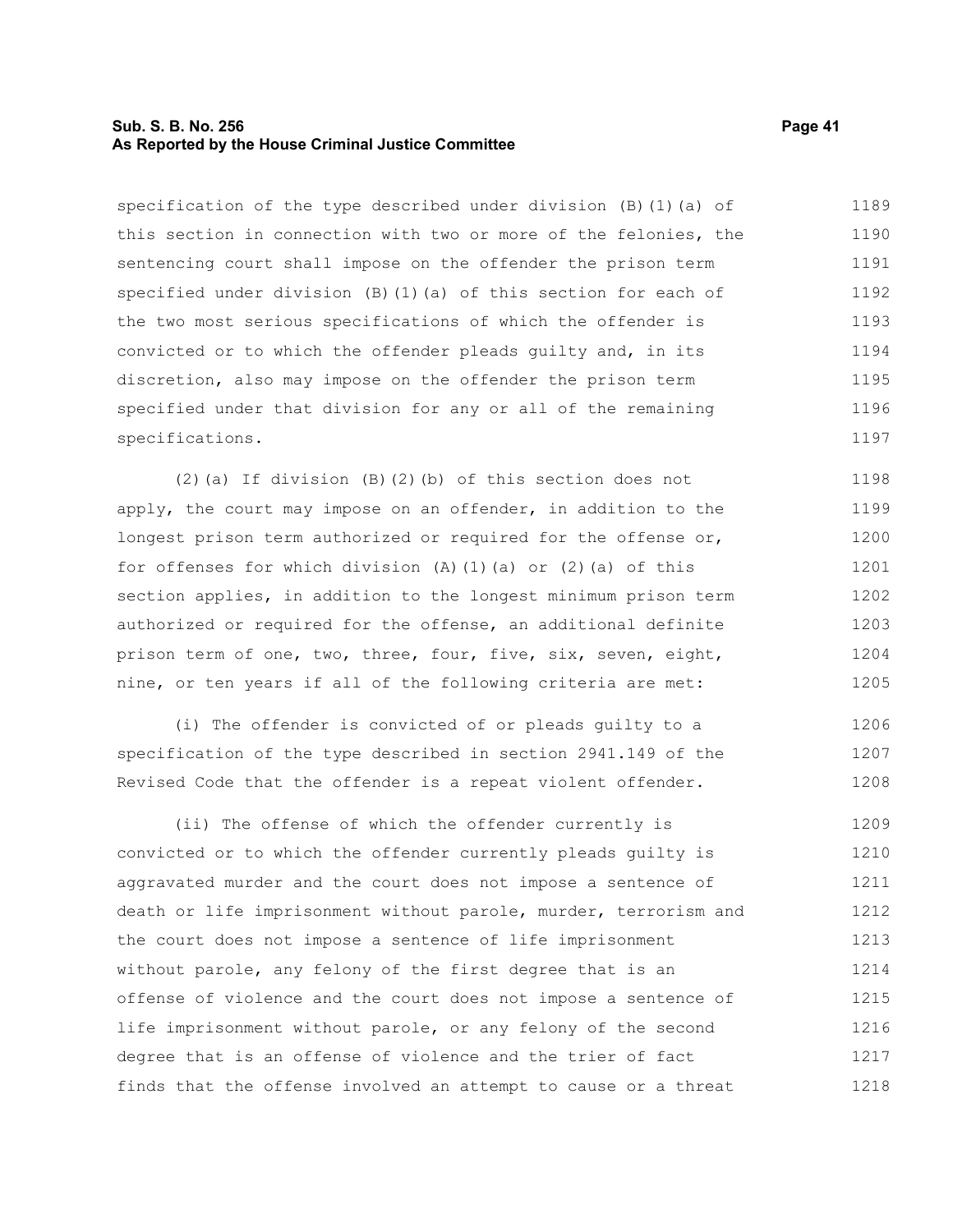## **Sub. S. B. No. 256 Page 42 As Reported by the House Criminal Justice Committee**

to cause serious physical harm to a person or resulted in serious physical harm to a person. 1219 1220

(iii) The court imposes the longest prison term for the offense or the longest minimum prison term for the offense, whichever is applicable, that is not life imprisonment without parole. 1221 1222 1223 1224

(iv) The court finds that the prison terms imposed pursuant to division  $(B)$   $(2)$   $(a)$   $(iii)$  of this section and, if applicable, division (B)(1) or (3) of this section are inadequate to punish the offender and protect the public from future crime, because the applicable factors under section 2929.12 of the Revised Code indicating a greater likelihood of recidivism outweigh the applicable factors under that section indicating a lesser likelihood of recidivism. 1225 1226 1227 1228 1229 1230 1231 1232

(v) The court finds that the prison terms imposed pursuant to division  $(B)$   $(2)$   $(a)$  (iii) of this section and, if applicable, division (B)(1) or (3) of this section are demeaning to the seriousness of the offense, because one or more of the factors under section 2929.12 of the Revised Code indicating that the offender's conduct is more serious than conduct normally constituting the offense are present, and they outweigh the applicable factors under that section indicating that the offender's conduct is less serious than conduct normally constituting the offense. 1233 1234 1235 1236 1237 1238 1239 1240 1241 1242

(b) The court shall impose on an offender the longest prison term authorized or required for the offense or, for offenses for which division (A)(1)(a) or (2)(a) of this section applies, the longest minimum prison term authorized or required for the offense, and shall impose on the offender an additional definite prison term of one, two, three, four, five, six, seven, 1243 1244 1245 1246 1247 1248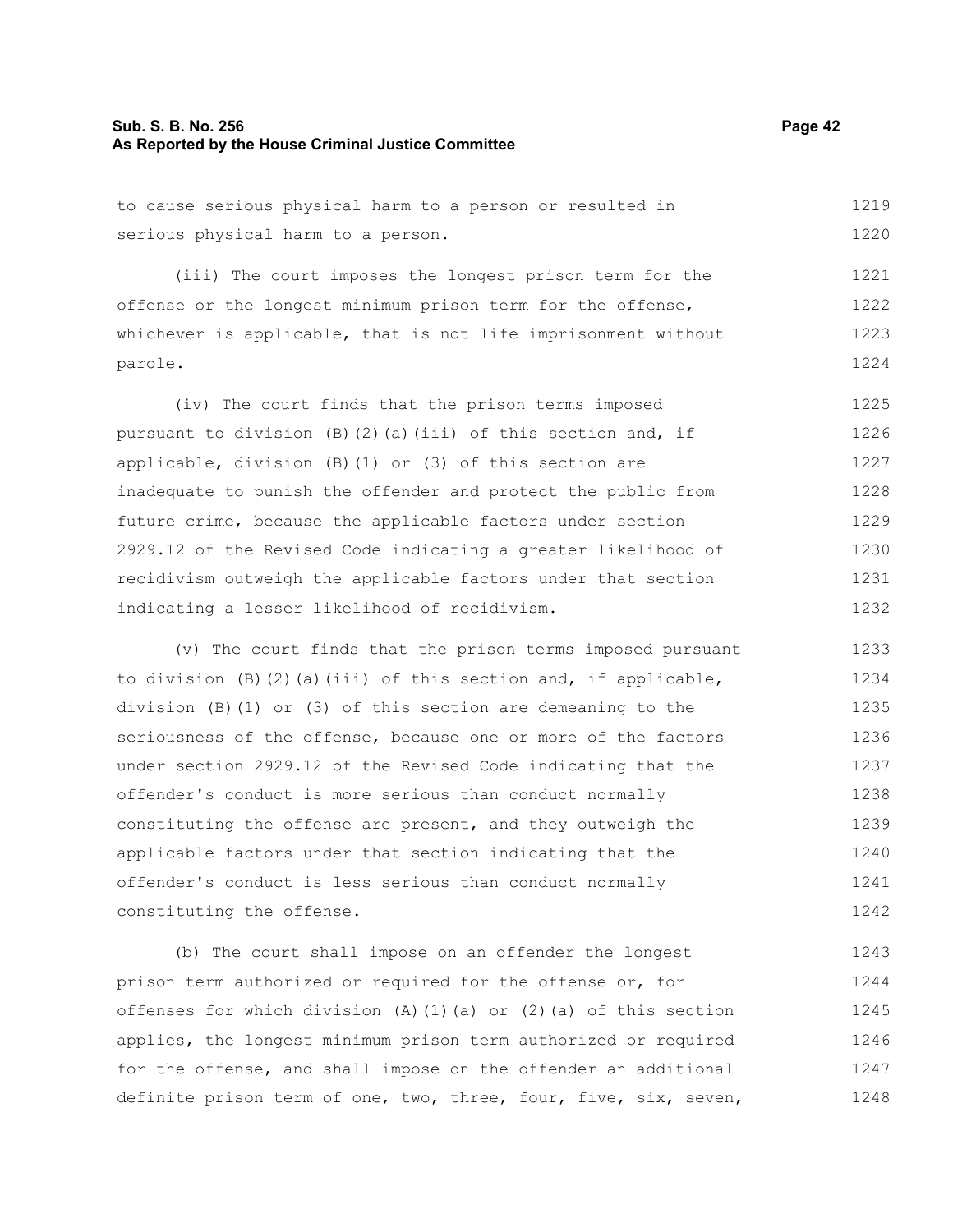# **Sub. S. B. No. 256 Page 43 As Reported by the House Criminal Justice Committee**

eight, nine, or ten years if all of the following criteria are met: 1249 1250

(i) The offender is convicted of or pleads guilty to a specification of the type described in section 2941.149 of the Revised Code that the offender is a repeat violent offender. 1251 1252 1253

(ii) The offender within the preceding twenty years has been convicted of or pleaded guilty to three or more offenses described in division (CC)(1) of section 2929.01 of the Revised Code, including all offenses described in that division of which the offender is convicted or to which the offender pleads guilty in the current prosecution and all offenses described in that division of which the offender previously has been convicted or to which the offender previously pleaded guilty, whether prosecuted together or separately. 1254 1255 1256 1257 1258 1259 1260 1261 1262

(iii) The offense or offenses of which the offender currently is convicted or to which the offender currently pleads guilty is aggravated murder and the court does not impose a sentence of death or life imprisonment without parole, murder, terrorism and the court does not impose a sentence of life imprisonment without parole, any felony of the first degree that is an offense of violence and the court does not impose a sentence of life imprisonment without parole, or any felony of the second degree that is an offense of violence and the trier of fact finds that the offense involved an attempt to cause or a threat to cause serious physical harm to a person or resulted in serious physical harm to a person. 1263 1264 1265 1266 1267 1268 1269 1270 1271 1272 1273 1274

(c) For purposes of division (B)(2)(b) of this section, two or more offenses committed at the same time or as part of the same act or event shall be considered one offense, and that one offense shall be the offense with the greatest penalty. 1275 1276 1277 1278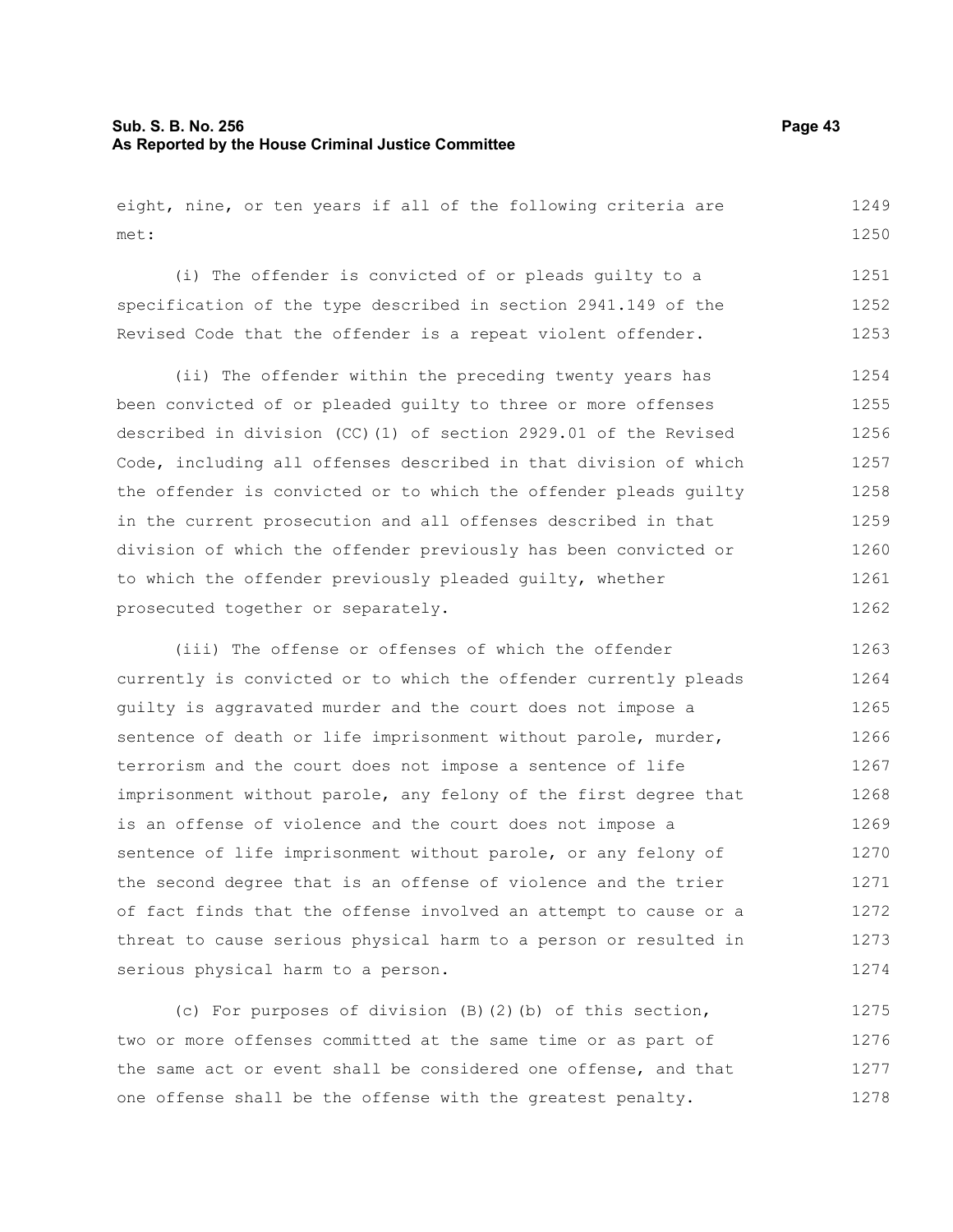## **Sub. S. B. No. 256 Page 44 As Reported by the House Criminal Justice Committee**

(d) A sentence imposed under division (B)(2)(a) or (b) of this section shall not be reduced pursuant to section 2929.20, section 2967.19, or section 2967.193, or any other provision of Chapter 2967. or Chapter 5120. of the Revised Code. The offender shall serve an additional prison term imposed under division (B) (2)(a) or (b) of this section consecutively to and prior to the prison term imposed for the underlying offense. 1279 1280 1281 1282 1283 1284 1285

(e) When imposing a sentence pursuant to division (B)(2) (a) or (b) of this section, the court shall state its findings explaining the imposed sentence. 1286 1287 1288

(3) Except when an offender commits a violation of section 2903.01 or 2907.02 of the Revised Code and the penalty imposed for the violation is life imprisonment or commits a violation of section 2903.02 of the Revised Code, if the offender commits a violation of section 2925.03 or 2925.11 of the Revised Code and that section classifies the offender as a major drug offender, if the offender commits a violation of section 2925.05 of the Revised Code and division  $(E)(1)$  of that section classifies the offender as a major drug offender, if the offender commits a felony violation of section 2925.02, 2925.04, 2925.05, 2925.36, 3719.07, 3719.08, 3719.16, 3719.161, 4729.37, or 4729.61, division (C) or (D) of section 3719.172, division (E) of section 4729.51, or division (J) of section 4729.54 of the Revised Code that includes the sale, offer to sell, or possession of a schedule I or II controlled substance, with the exception of marihuana, and the court imposing sentence upon the offender finds that the offender is guilty of a specification of the type described in division (A) of section 2941.1410 of the Revised Code charging that the offender is a major drug offender, if the court imposing sentence upon an offender for a felony finds that the offender is guilty of corrupt activity with the most serious 1289 1290 1291 1292 1293 1294 1295 1296 1297 1298 1299 1300 1301 1302 1303 1304 1305 1306 1307 1308 1309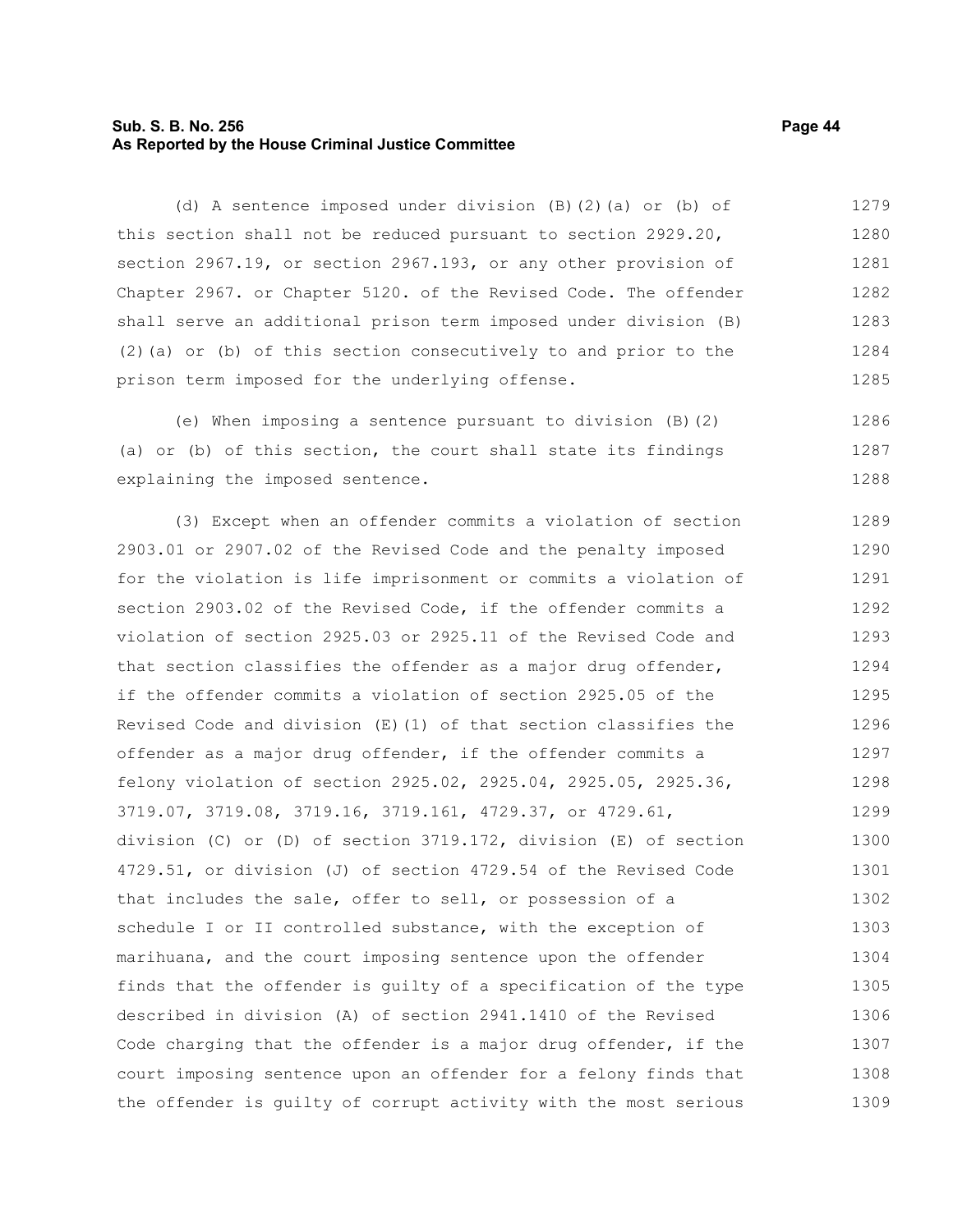## **Sub. S. B. No. 256 Page 45 As Reported by the House Criminal Justice Committee**

offense in the pattern of corrupt activity being a felony of the first degree, or if the offender is guilty of an attempted violation of section 2907.02 of the Revised Code and, had the offender completed the violation of section 2907.02 of the Revised Code that was attempted, the offender would have been subject to a sentence of life imprisonment or life imprisonment without parole for the violation of section 2907.02 of the Revised Code, the court shall impose upon the offender for the felony violation a mandatory prison term determined as described in this division that, subject to divisions (C) to (I) of section 2967.19 of the Revised Code, cannot be reduced pursuant to section 2929.20, section 2967.19, or any other provision of Chapter 2967. or 5120. of the Revised Code. The mandatory prison term shall be the maximum definite prison term prescribed in division (A)(1)(b) of this section for a felony of the first degree, except that for offenses for which division (A)(1)(a) of this section applies, the mandatory prison term shall be the longest minimum prison term prescribed in that division for the offense. 1310 1311 1312 1313 1314 1315 1316 1317 1318 1319 1320 1321 1322 1323 1324 1325 1326 1327 1328

(4) If the offender is being sentenced for a third or fourth degree felony OVI offense under division (G)(2) of section 2929.13 of the Revised Code, the sentencing court shall impose upon the offender a mandatory prison term in accordance with that division. In addition to the mandatory prison term, if the offender is being sentenced for a fourth degree felony OVI offense, the court, notwithstanding division (A)(4) of this section, may sentence the offender to a definite prison term of not less than six months and not more than thirty months, and if the offender is being sentenced for a third degree felony OVI offense, the sentencing court may sentence the offender to an additional prison term of any duration specified in division (A) 1329 1330 1331 1332 1333 1334 1335 1336 1337 1338 1339 1340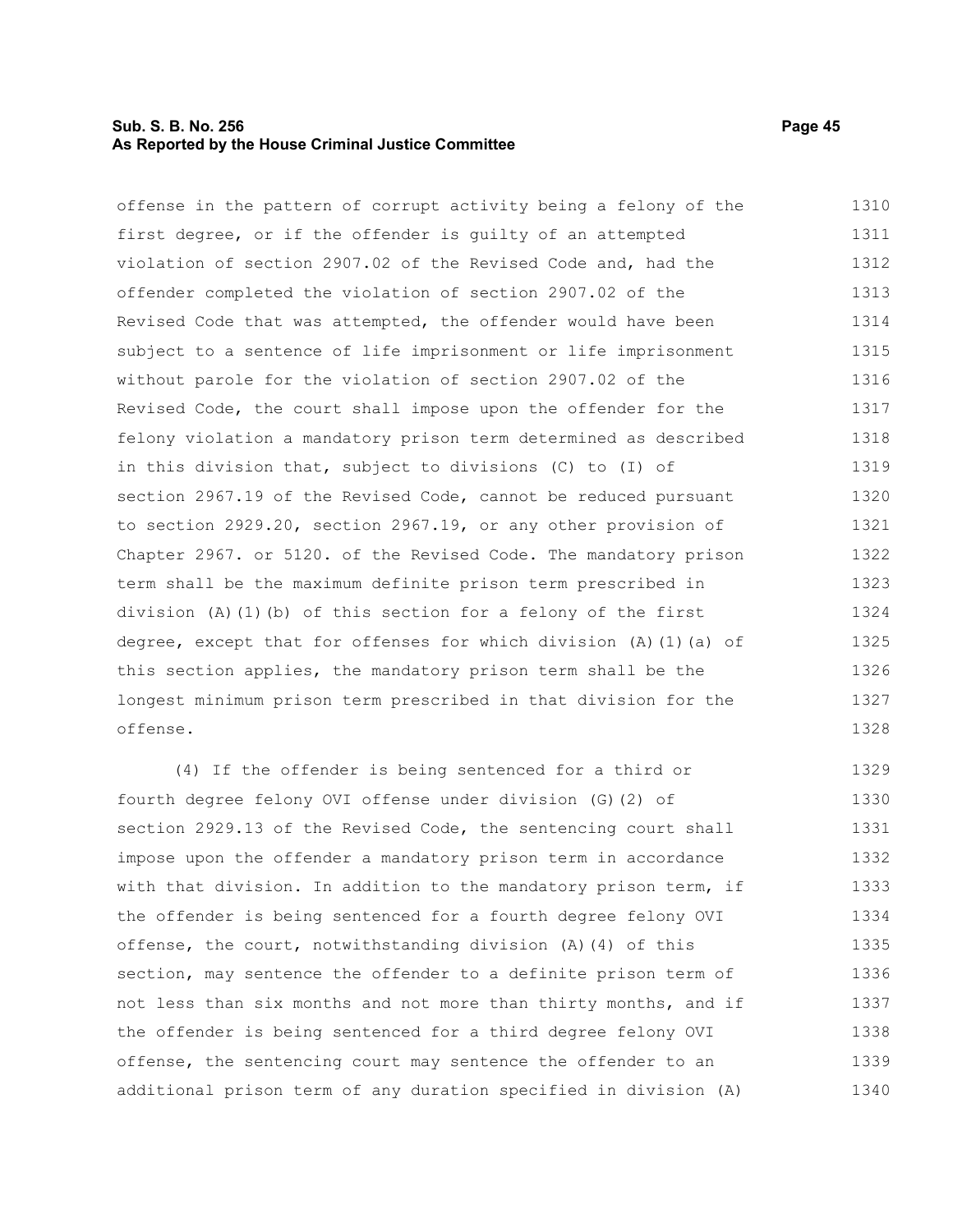## **Sub. S. B. No. 256 Page 46 As Reported by the House Criminal Justice Committee**

(3) of this section. In either case, the additional prison term imposed shall be reduced by the sixty or one hundred twenty days imposed upon the offender as the mandatory prison term. The total of the additional prison term imposed under division (B) (4) of this section plus the sixty or one hundred twenty days imposed as the mandatory prison term shall equal a definite term in the range of six months to thirty months for a fourth degree felony OVI offense and shall equal one of the authorized prison terms specified in division (A)(3) of this section for a third degree felony OVI offense. If the court imposes an additional prison term under division (B)(4) of this section, the offender shall serve the additional prison term after the offender has served the mandatory prison term required for the offense. In addition to the mandatory prison term or mandatory and additional prison term imposed as described in division (B)(4) of this section, the court also may sentence the offender to a community control sanction under section 2929.16 or 2929.17 of the Revised Code, but the offender shall serve all of the prison 1341 1342 1343 1344 1345 1346 1347 1348 1349 1350 1351 1352 1353 1354 1355 1356 1357 1358

If the offender is being sentenced for a fourth degree felony OVI offense under division (G)(1) of section 2929.13 of the Revised Code and the court imposes a mandatory term of local incarceration, the court may impose a prison term as described in division (A)(1) of that section. 1361 1362 1363 1364 1365

terms so imposed prior to serving the community control

sanction.

(5) If an offender is convicted of or pleads guilty to a violation of division (A)(1) or (2) of section 2903.06 of the Revised Code and also is convicted of or pleads guilty to a specification of the type described in section 2941.1414 of the Revised Code that charges that the victim of the offense is a peace officer, as defined in section 2935.01 of the Revised 1366 1367 1368 1369 1370 1371

1359 1360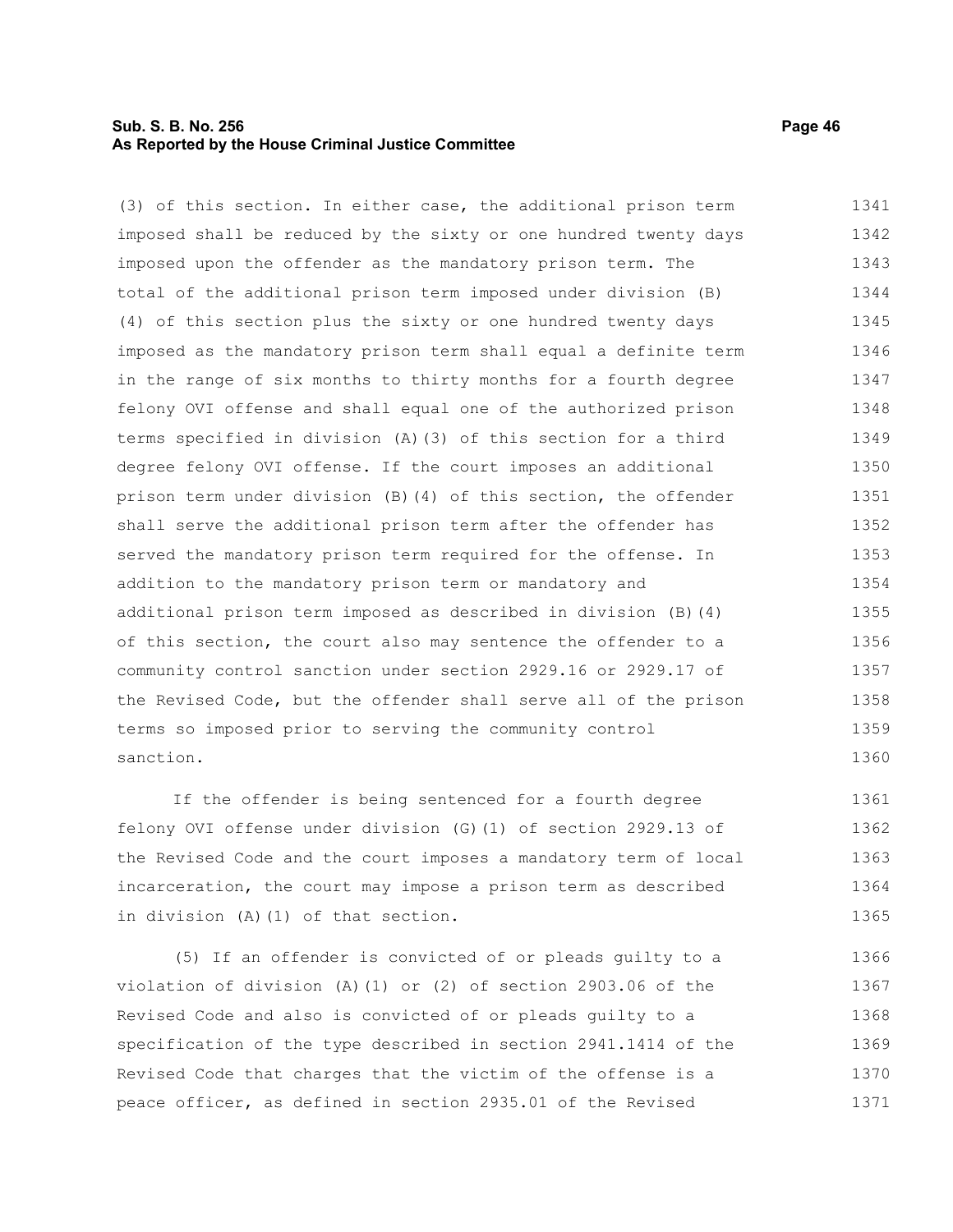## **Sub. S. B. No. 256 Page 47 As Reported by the House Criminal Justice Committee**

Code, or an investigator of the bureau of criminal identification and investigation, as defined in section 2903.11 of the Revised Code, the court shall impose on the offender a prison term of five years. If a court imposes a prison term on an offender under division (B)(5) of this section, the prison term, subject to divisions (C) to (I) of section 2967.19 of the Revised Code, shall not be reduced pursuant to section 2929.20, section 2967.19, section 2967.193, or any other provision of Chapter 2967. or Chapter 5120. of the Revised Code. A court shall not impose more than one prison term on an offender under division (B)(5) of this section for felonies committed as part of the same act. 1372 1373 1374 1375 1376 1377 1378 1379 1380 1381 1382 1383

(6) If an offender is convicted of or pleads guilty to a violation of division (A)(1) or (2) of section 2903.06 of the Revised Code and also is convicted of or pleads guilty to a specification of the type described in section 2941.1415 of the Revised Code that charges that the offender previously has been convicted of or pleaded guilty to three or more violations of division (A) or (B) of section 4511.19 of the Revised Code or an equivalent offense, as defined in section 2941.1415 of the Revised Code, or three or more violations of any combination of those divisions and offenses, the court shall impose on the offender a prison term of three years. If a court imposes a prison term on an offender under division (B)(6) of this section, the prison term, subject to divisions (C) to (I) of section 2967.19 of the Revised Code, shall not be reduced pursuant to section 2929.20, section 2967.19, section 2967.193, or any other provision of Chapter 2967. or Chapter 5120. of the Revised Code. A court shall not impose more than one prison term on an offender under division (B)(6) of this section for felonies committed as part of the same act. 1384 1385 1386 1387 1388 1389 1390 1391 1392 1393 1394 1395 1396 1397 1398 1399 1400 1401 1402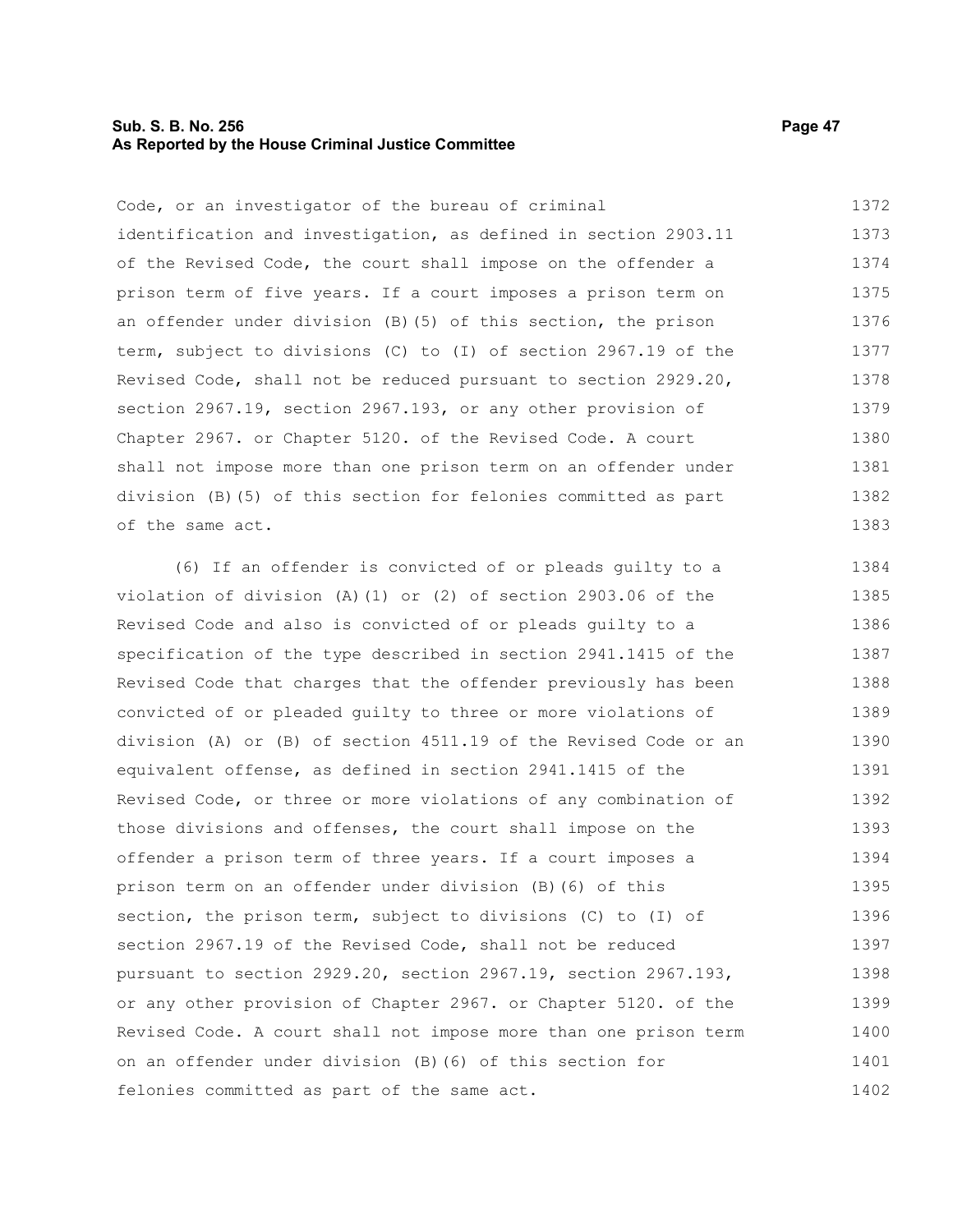## **Sub. S. B. No. 256 Page 48 As Reported by the House Criminal Justice Committee**

(7)(a) If an offender is convicted of or pleads guilty to a felony violation of section 2905.01, 2905.02, 2907.21, 2907.22, or 2923.32, division (A)(1) or (2) of section 2907.323 involving a minor, or division  $(B)$   $(1)$ ,  $(2)$ ,  $(3)$ ,  $(4)$ , or  $(5)$  of section 2919.22 of the Revised Code and also is convicted of or pleads guilty to a specification of the type described in section 2941.1422 of the Revised Code that charges that the offender knowingly committed the offense in furtherance of human trafficking, the court shall impose on the offender a mandatory prison term that is one of the following: 1403 1404 1405 1406 1407 1408 1409 1410 1411 1412

(i) If the offense is a felony of the first degree, a definite prison term of not less than five years and not greater than eleven years, except that if the offense is a felony of the first degree committed on or after the effective date of this amendment, the court shall impose as the minimum prison term a mandatory term of not less than five years and not greater than eleven years; 1413 1414 1415 1416 1417 1418 1419

(ii) If the offense is a felony of the second or third degree, a definite prison term of not less than three years and not greater than the maximum prison term allowed for the offense by division  $(A)$   $(2)$   $(b)$  or  $(3)$  of this section, except that if the offense is a felony of the second degree committed on or after the effective date of this amendment, the court shall impose as the minimum prison term a mandatory term of not less than three years and not greater than eight years; 1420 1421 1422 1423 1424 1425 1426 1427

(iii) If the offense is a felony of the fourth or fifth degree, a definite prison term that is the maximum prison term allowed for the offense by division (A) of section 2929.14 of the Revised Code. 1428 1429 1430 1431

(b) Subject to divisions (C) to (I) of section 2967.19 of

1432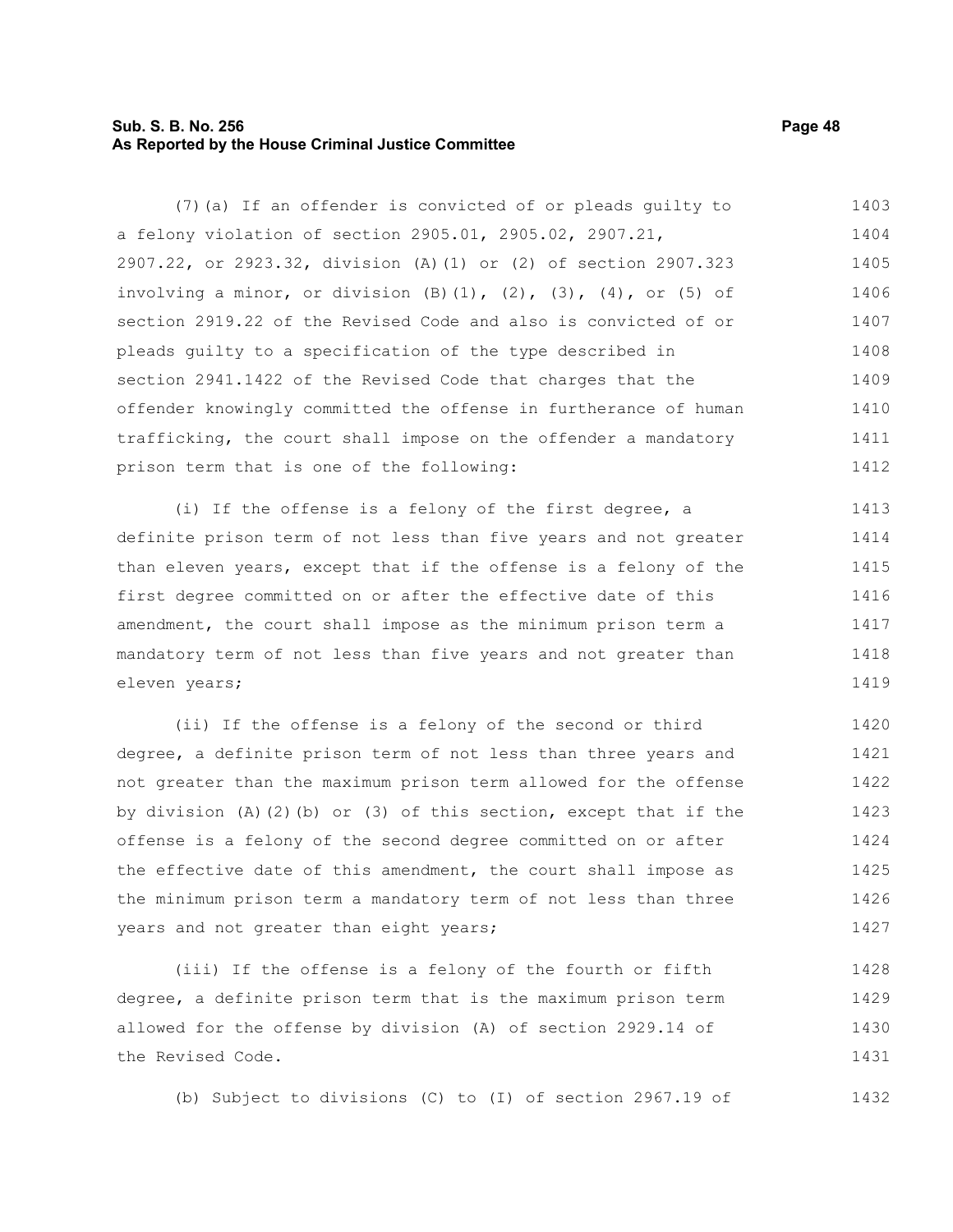## **Sub. S. B. No. 256 Page 49 As Reported by the House Criminal Justice Committee**

the Revised Code, the prison term imposed under division (B)(7) (a) of this section shall not be reduced pursuant to section 2929.20, section 2967.19, section 2967.193, or any other provision of Chapter 2967. of the Revised Code. A court shall not impose more than one prison term on an offender under division (B)(7)(a) of this section for felonies committed as part of the same act, scheme, or plan. 1433 1434 1435 1436 1437 1438 1439

(8) If an offender is convicted of or pleads guilty to a felony violation of section 2903.11, 2903.12, or 2903.13 of the Revised Code and also is convicted of or pleads guilty to a specification of the type described in section 2941.1423 of the Revised Code that charges that the victim of the violation was a woman whom the offender knew was pregnant at the time of the violation, notwithstanding the range prescribed in division (A) of this section as the definite prison term or minimum prison term for felonies of the same degree as the violation, the court shall impose on the offender a mandatory prison term that is either a definite prison term of six months or one of the prison terms prescribed in division (A) of this section for felonies of the same degree as the violation, except that if the violation is a felony of the first or second degree committed on or after the effective date of this amendment, the court shall impose as the minimum prison term under division  $(A)$   $(1)$   $(a)$  or  $(2)$   $(a)$  of this section a mandatory term that is one of the terms prescribed in that division, whichever is applicable, for the offense. 1440 1441 1442 1443 1444 1445 1446 1447 1448 1449 1450 1451 1452 1453 1454 1455 1456 1457 1458

(9)(a) If an offender is convicted of or pleads guilty to a violation of division (A)(1) or (2) of section 2903.11 of the Revised Code and also is convicted of or pleads guilty to a specification of the type described in section 2941.1425 of the Revised Code, the court shall impose on the offender a mandatory 1459 1460 1461 1462 1463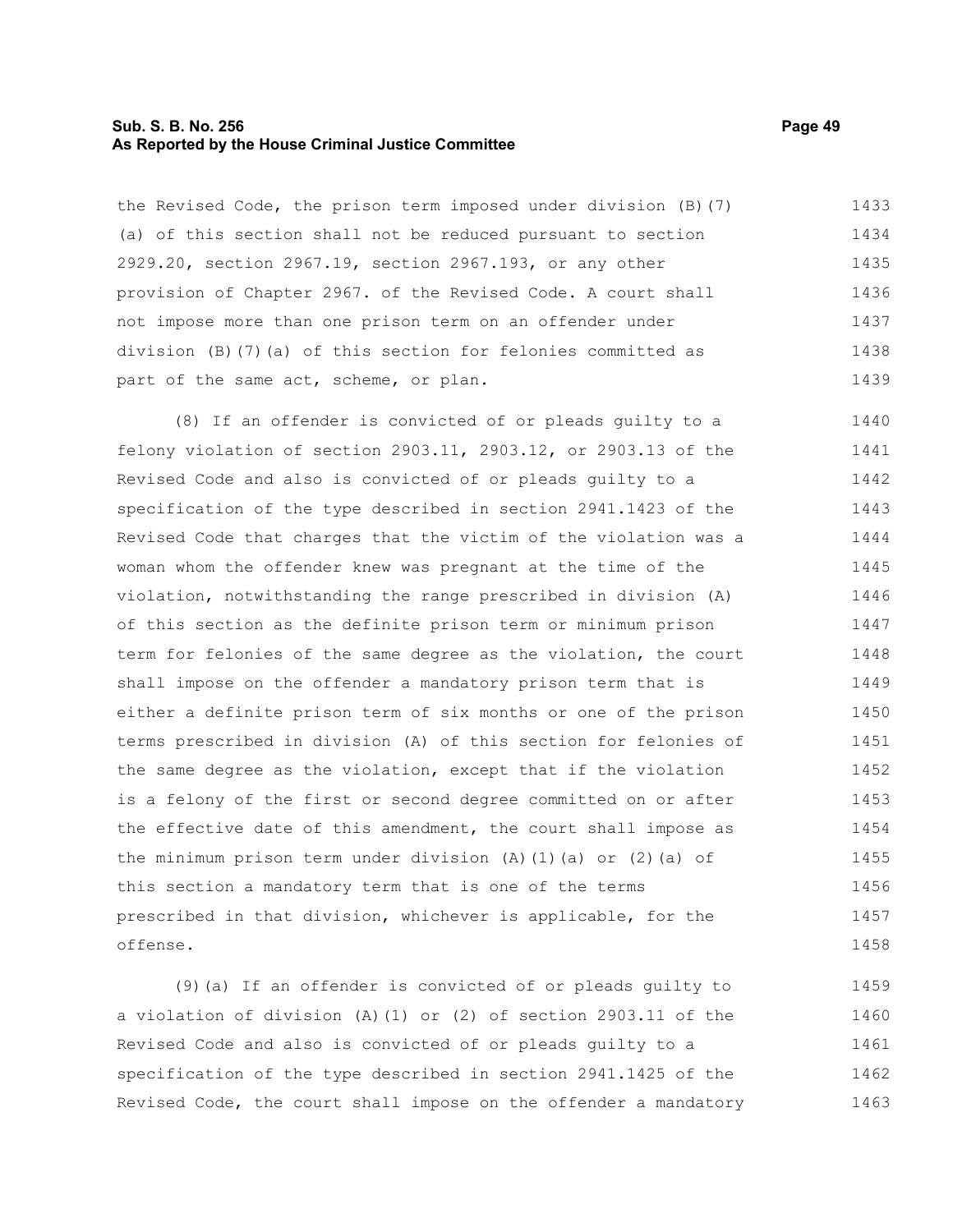## **Sub. S. B. No. 256 Page 50 As Reported by the House Criminal Justice Committee**

prison term of six years if either of the following applies: (i) The violation is a violation of division (A)(1) of section 2903.11 of the Revised Code and the specification charges that the offender used an accelerant in committing the violation and the serious physical harm to another or to 1464 1465 1466 1467 1468

another's unborn caused by the violation resulted in a permanent, serious disfigurement or permanent, substantial incapacity; 1469 1470 1471

(ii) The violation is a violation of division (A)(2) of section 2903.11 of the Revised Code and the specification charges that the offender used an accelerant in committing the violation, that the violation caused physical harm to another or to another's unborn, and that the physical harm resulted in a permanent, serious disfigurement or permanent, substantial incapacity. 1472 1473 1474 1475 1476 1477 1478

(b) If a court imposes a prison term on an offender under division (B)(9)(a) of this section, the prison term shall not be reduced pursuant to section 2929.20, section 2967.19, section 2967.193, or any other provision of Chapter 2967. or Chapter 5120. of the Revised Code. A court shall not impose more than one prison term on an offender under division (B)(9) of this section for felonies committed as part of the same act. 1479 1480 1481 1482 1484 1485

(c) The provisions of divisions (B)(9) and (C)(6) of this section and of division (D)(2) of section 2903.11, division (F) (20) of section 2929.13, and section 2941.1425 of the Revised Code shall be known as "Judy's Law." 1486 1487 1488 1489

(10) If an offender is convicted of or pleads guilty to a violation of division (A) of section 2903.11 of the Revised Code and also is convicted of or pleads guilty to a specification of 1490 1491 1492

1483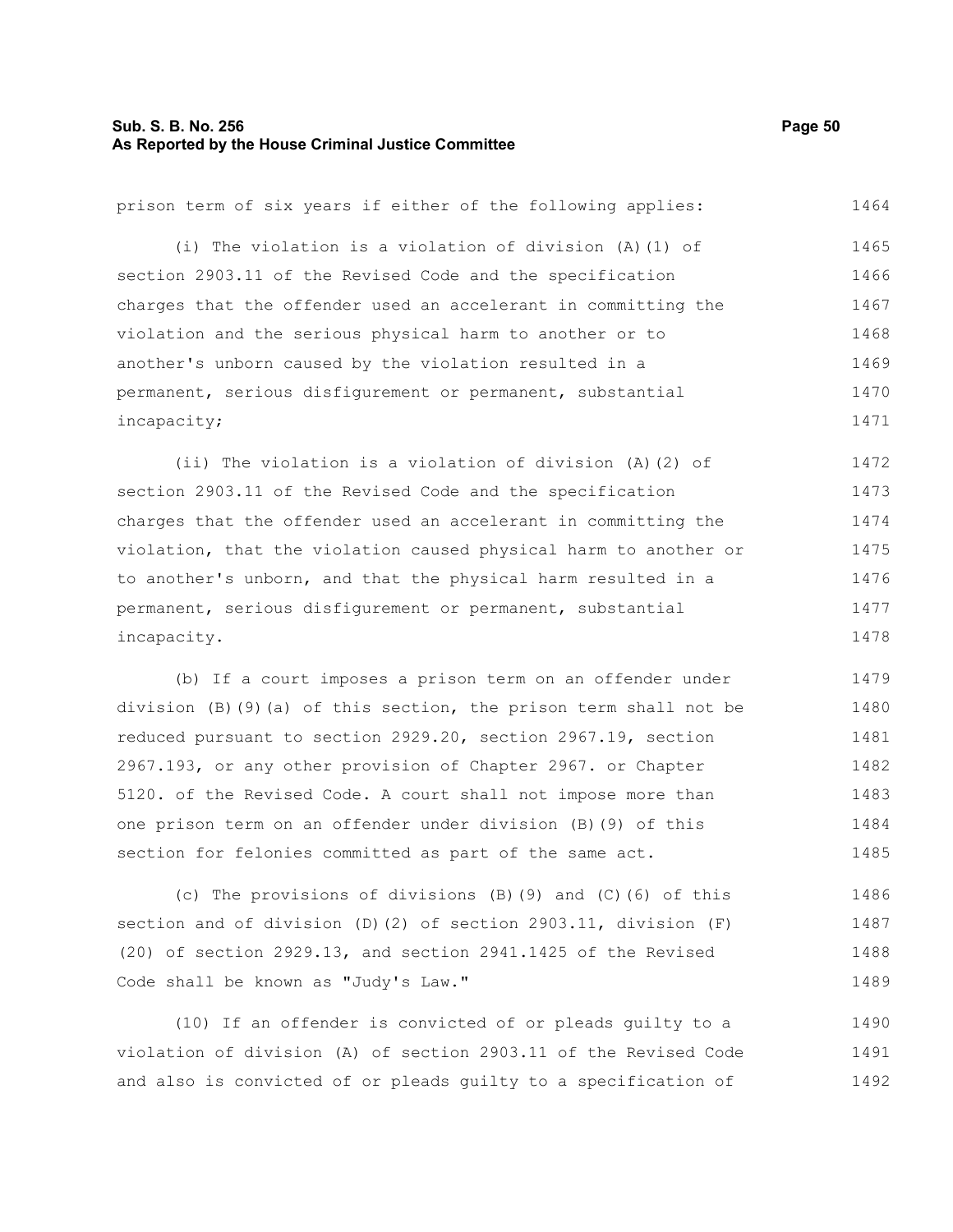## **Sub. S. B. No. 256 Page 51 As Reported by the House Criminal Justice Committee**

the type described in section 2941.1426 of the Revised Code that charges that the victim of the offense suffered permanent disabling harm as a result of the offense and that the victim was under ten years of age at the time of the offense, regardless of whether the offender knew the age of the victim, the court shall impose upon the offender an additional definite prison term of six years. A prison term imposed on an offender under division (B)(10) of this section shall not be reduced pursuant to section 2929.20, section 2967.193, or any other provision of Chapter 2967. or Chapter 5120. of the Revised Code. If a court imposes an additional prison term on an offender under this division relative to a violation of division (A) of section 2903.11 of the Revised Code, the court shall not impose any other additional prison term on the offender relative to the same offense. 1493 1494 1495 1496 1497 1498 1499 1500 1501 1502 1503 1504 1505 1506 1507

(11) If an offender is convicted of or pleads guilty to a felony violation of section 2925.03 or 2925.05 of the Revised Code or a felony violation of section 2925.11 of the Revised Code for which division (C)(11) of that section applies in determining the sentence for the violation, if the drug involved in the violation is a fentanyl-related compound or a compound, mixture, preparation, or substance containing a fentanyl-related compound, and if the offender also is convicted of or pleads guilty to a specification of the type described in division (B) of section 2941.1410 of the Revised Code that charges that the offender is a major drug offender, in addition to any other penalty imposed for the violation, the court shall impose on the offender a mandatory prison term of three, four, five, six, seven, or eight years. If a court imposes a prison term on an offender under division (B)(11) of this section, the prison term, subject to divisions (C) to (I) of section 2967.19 of the 1508 1509 1510 1511 1512 1513 1514 1515 1516 1517 1518 1519 1520 1521 1522 1523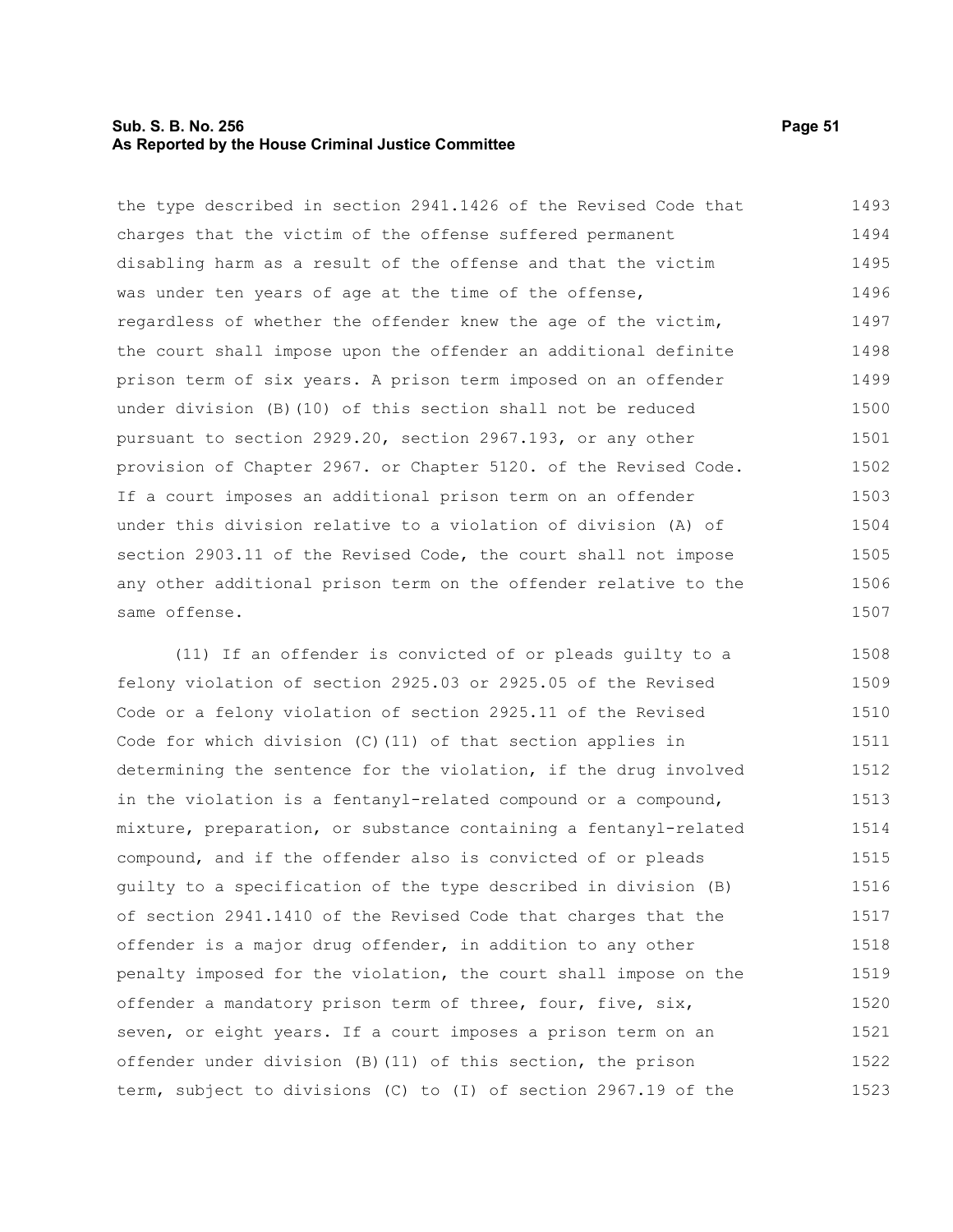#### **Sub. S. B. No. 256 Page 52 As Reported by the House Criminal Justice Committee**

Revised Code, shall not be reduced pursuant to section 2929.20, 2967.19, or 2967.193, or any other provision of Chapter 2967. or 5120. of the Revised Code. A court shall not impose more than one prison term on an offender under division (B)(11) of this section for felonies committed as part of the same act. 1524 1525 1526 1527 1528

(C)(1)(a) Subject to division (C)(1)(b) of this section, if a mandatory prison term is imposed upon an offender pursuant to division (B)(1)(a) of this section for having a firearm on or about the offender's person or under the offender's control while committing a felony, if a mandatory prison term is imposed upon an offender pursuant to division (B)(1)(c) of this section for committing a felony specified in that division by discharging a firearm from a motor vehicle, or if both types of mandatory prison terms are imposed, the offender shall serve any mandatory prison term imposed under either division consecutively to any other mandatory prison term imposed under either division or under division (B)(1)(d) of this section, consecutively to and prior to any prison term imposed for the underlying felony pursuant to division  $(A)$ ,  $(B)$   $(2)$ , or  $(B)$   $(3)$  of this section or any other section of the Revised Code, and consecutively to any other prison term or mandatory prison term previously or subsequently imposed upon the offender. 1529 1530 1531 1532 1533 1534 1535 1536 1537 1538 1539 1540 1541 1542 1543 1544 1545

(b) If a mandatory prison term is imposed upon an offender pursuant to division (B)(1)(d) of this section for wearing or carrying body armor while committing an offense of violence that is a felony, the offender shall serve the mandatory term so imposed consecutively to any other mandatory prison term imposed under that division or under division (B)(1)(a) or (c) of this section, consecutively to and prior to any prison term imposed for the underlying felony under division  $(A)$ ,  $(B)$   $(2)$ , or  $(B)$   $(3)$ of this section or any other section of the Revised Code, and 1546 1547 1548 1549 1550 1551 1552 1553 1554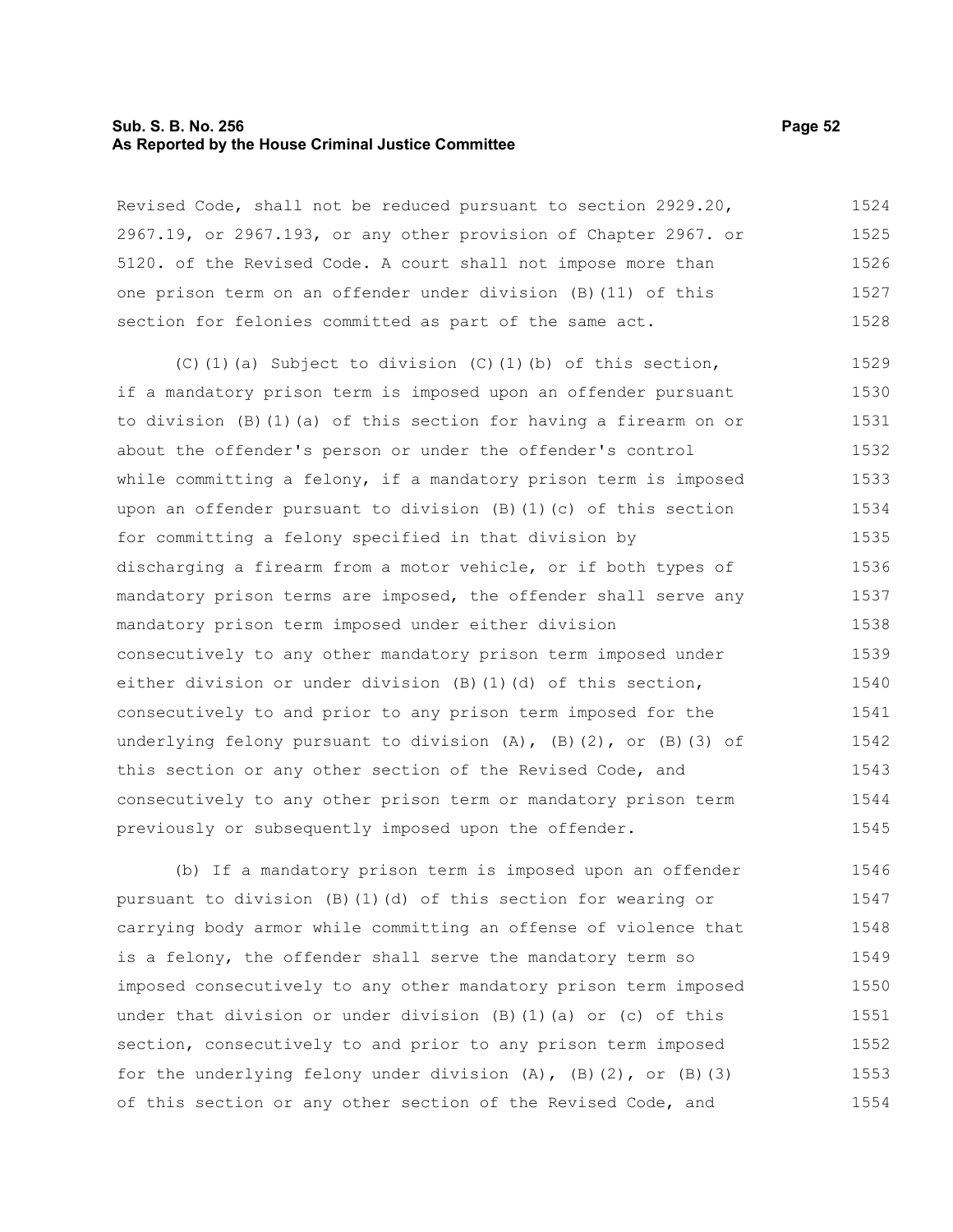## **Sub. S. B. No. 256 Page 53 As Reported by the House Criminal Justice Committee**

consecutively to any other prison term or mandatory prison term previously or subsequently imposed upon the offender. 1555 1556

(c) If a mandatory prison term is imposed upon an offender pursuant to division (B)(1)(f) of this section, the offender shall serve the mandatory prison term so imposed consecutively to and prior to any prison term imposed for the underlying felony under division  $(A)$ ,  $(B)$   $(2)$ , or  $(B)$   $(3)$  of this section or any other section of the Revised Code, and consecutively to any other prison term or mandatory prison term previously or subsequently imposed upon the offender. 1557 1558 1559 1560 1561 1562 1563 1564

(d) If a mandatory prison term is imposed upon an offender pursuant to division (B)(7) or (8) of this section, the offender shall serve the mandatory prison term so imposed consecutively to any other mandatory prison term imposed under that division or under any other provision of law and consecutively to any other prison term or mandatory prison term previously or subsequently imposed upon the offender. 1565 1566 1567 1568 1569 1570 1571

(e) If a mandatory prison term is imposed upon an offender pursuant to division (B)(11) of this section, the offender shall serve the mandatory prison term consecutively to any other mandatory prison term imposed under that division, consecutively to and prior to any prison term imposed for the underlying felony, and consecutively to any other prison term or mandatory prison term previously or subsequently imposed upon the offender. 1572 1573 1574 1575 1576 1577 1578 1579

(2) If an offender who is an inmate in a jail, prison, or other residential detention facility violates section 2917.02, 2917.03, or 2921.35 of the Revised Code or division (A)(1) or (2) of section 2921.34 of the Revised Code, if an offender who is under detention at a detention facility commits a felony 1580 1581 1582 1583 1584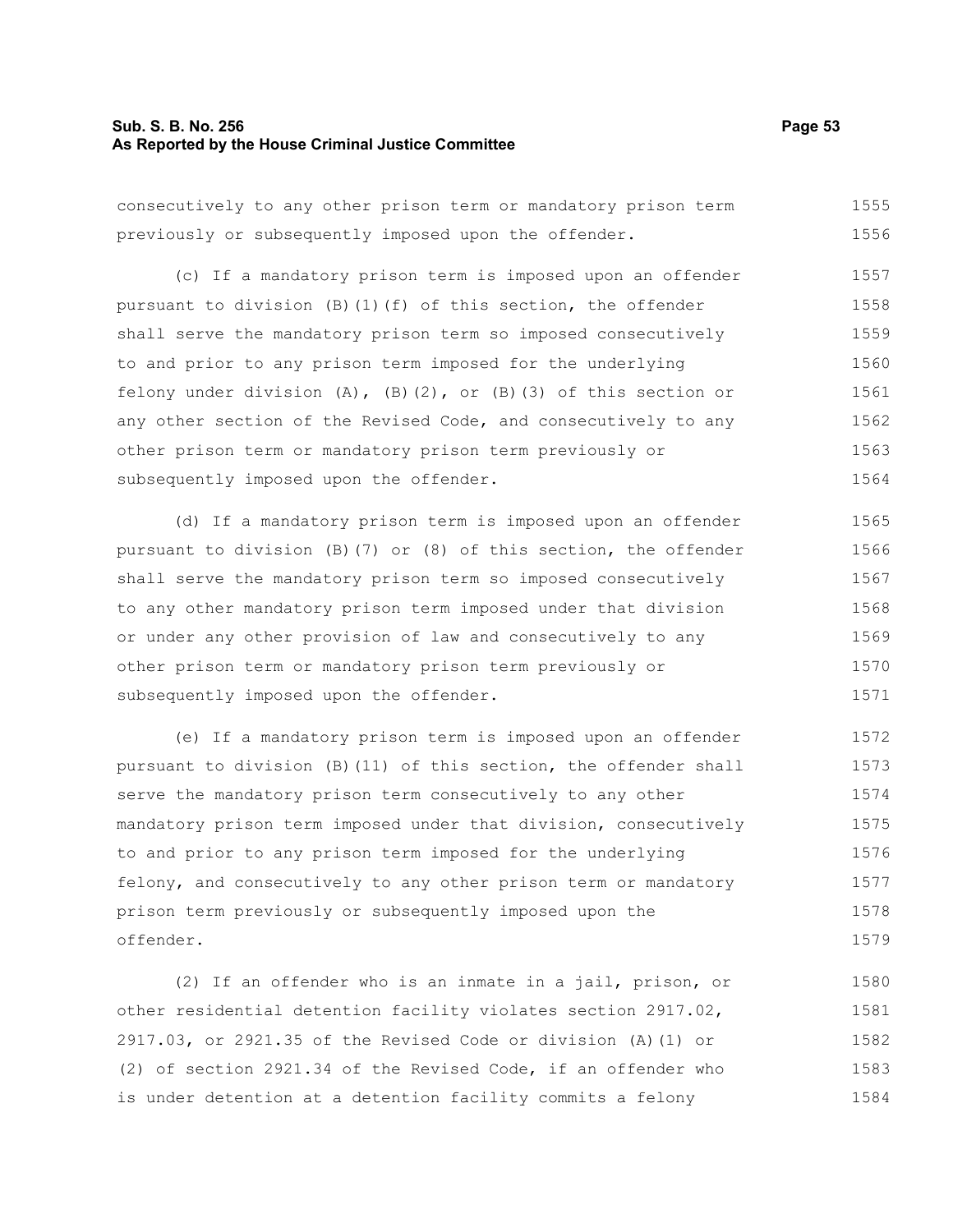## **Sub. S. B. No. 256 Page 54 As Reported by the House Criminal Justice Committee**

violation of section 2923.131 of the Revised Code, or if an offender who is an inmate in a jail, prison, or other residential detention facility or is under detention at a detention facility commits another felony while the offender is an escapee in violation of division (A)(1) or (2) of section 2921.34 of the Revised Code, any prison term imposed upon the offender for one of those violations shall be served by the offender consecutively to the prison term or term of imprisonment the offender was serving when the offender committed that offense and to any other prison term previously or subsequently imposed upon the offender. 1585 1586 1587 1588 1589 1590 1591 1592 1593 1594 1595

(3) If a prison term is imposed for a violation of division (B) of section 2911.01 of the Revised Code, a violation of division (A) of section 2913.02 of the Revised Code in which the stolen property is a firearm or dangerous ordnance, or a felony violation of division (B) of section 2921.331 of the Revised Code, the offender shall serve that prison term consecutively to any other prison term or mandatory prison term previously or subsequently imposed upon the offender. 1596 1597 1598 1599 1600 1601 1602 1603

(4) If multiple prison terms are imposed on an offender for convictions of multiple offenses, the court may require the offender to serve the prison terms consecutively if the court finds that the consecutive service is necessary to protect the public from future crime or to punish the offender and that consecutive sentences are not disproportionate to the seriousness of the offender's conduct and to the danger the offender poses to the public, and if the court also finds any of the following: 1604 1605 1606 1607 1608 1609 1610 1611 1612

(a) The offender committed one or more of the multiple offenses while the offender was awaiting trial or sentencing, 1613 1614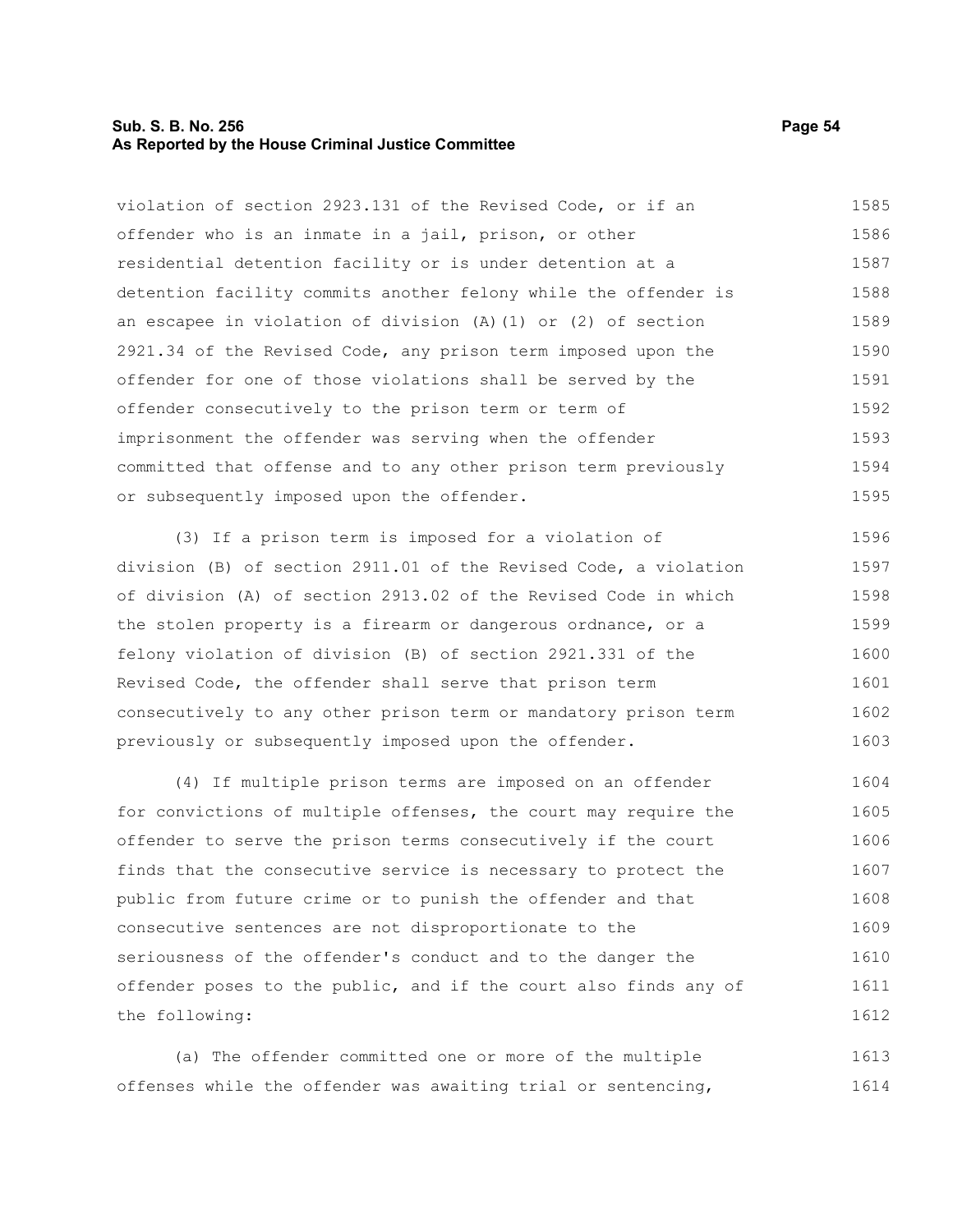## **Sub. S. B. No. 256 Page 55 As Reported by the House Criminal Justice Committee**

was under a sanction imposed pursuant to section 2929.16, 2929.17, or 2929.18 of the Revised Code, or was under postrelease control for a prior offense. 1615 1616 1617

(b) At least two of the multiple offenses were committed as part of one or more courses of conduct, and the harm caused by two or more of the multiple offenses so committed was so great or unusual that no single prison term for any of the offenses committed as part of any of the courses of conduct adequately reflects the seriousness of the offender's conduct. 1618 1619 1620 1621 1622 1623

(c) The offender's history of criminal conduct demonstrates that consecutive sentences are necessary to protect the public from future crime by the offender. 1624 1625 1626

(5) If a mandatory prison term is imposed upon an offender pursuant to division (B)(5) or (6) of this section, the offender shall serve the mandatory prison term consecutively to and prior to any prison term imposed for the underlying violation of division (A)(1) or (2) of section 2903.06 of the Revised Code pursuant to division (A) of this section or section 2929.142 of the Revised Code. If a mandatory prison term is imposed upon an offender pursuant to division (B)(5) of this section, and if a mandatory prison term also is imposed upon the offender pursuant to division (B)(6) of this section in relation to the same violation, the offender shall serve the mandatory prison term imposed pursuant to division (B)(5) of this section consecutively to and prior to the mandatory prison term imposed pursuant to division (B)(6) of this section and consecutively to and prior to any prison term imposed for the underlying violation of division (A)(1) or (2) of section 2903.06 of the Revised Code pursuant to division (A) of this section or section 2929.142 of the Revised Code. 1627 1628 1629 1630 1631 1632 1633 1634 1635 1636 1637 1638 1639 1640 1641 1642 1643 1644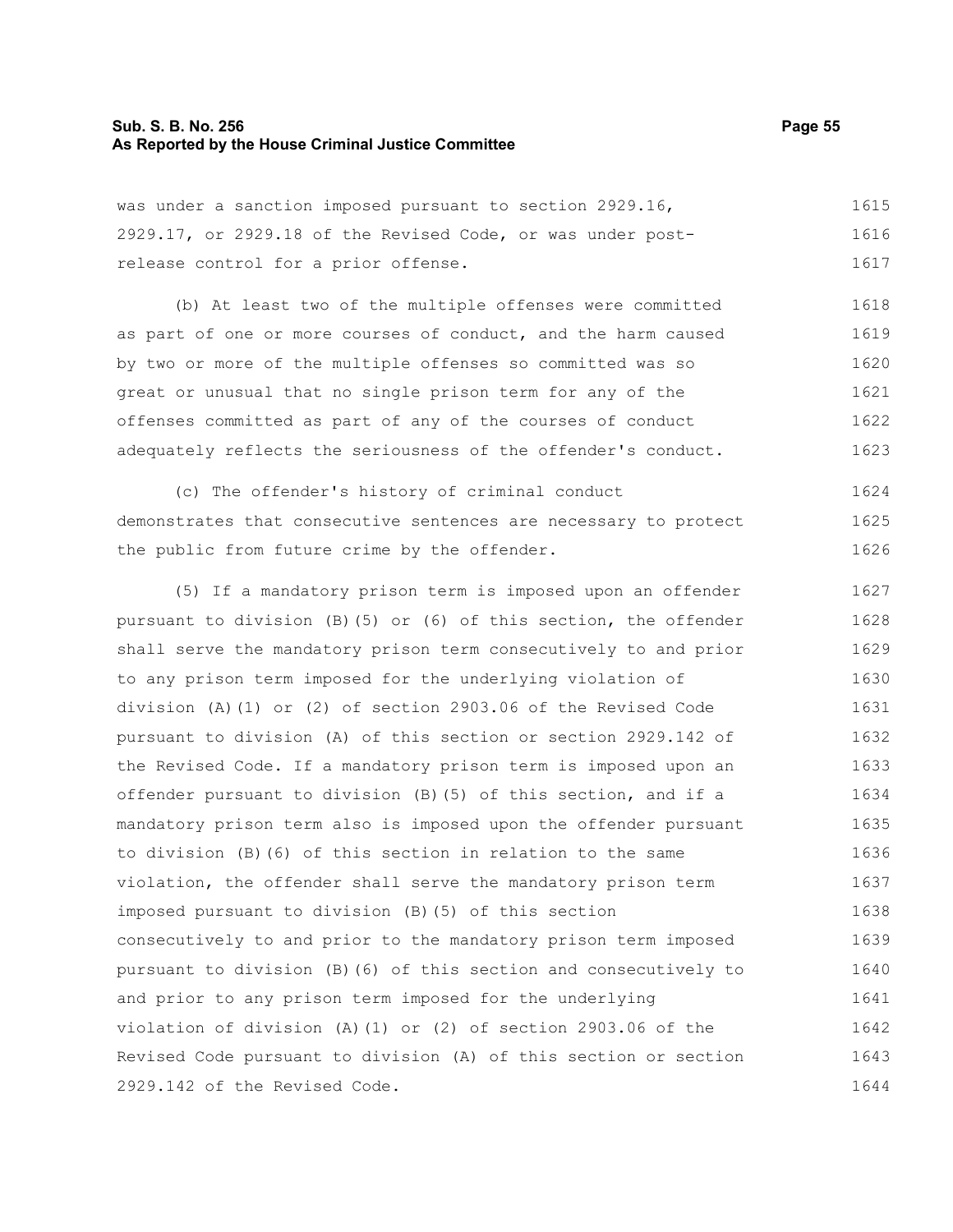## **Sub. S. B. No. 256 Page 56 As Reported by the House Criminal Justice Committee**

(6) If a mandatory prison term is imposed on an offender pursuant to division (B)(9) of this section, the offender shall serve the mandatory prison term consecutively to and prior to any prison term imposed for the underlying violation of division (A)(1) or (2) of section 2903.11 of the Revised Code and consecutively to and prior to any other prison term or mandatory prison term previously or subsequently imposed on the offender. 1645 1646 1647 1648 1649 1650 1651

(7) If a mandatory prison term is imposed on an offender pursuant to division (B)(10) of this section, the offender shall serve that mandatory prison term consecutively to and prior to any prison term imposed for the underlying felonious assault. Except as otherwise provided in division (C) of this section, any other prison term or mandatory prison term previously or subsequently imposed upon the offender may be served concurrently with, or consecutively to, the prison term imposed pursuant to division (B)(10) of this section. 1652 1653 1654 1655 1656 1657 1658 1659 1660

(8) Any prison term imposed for a violation of section 2903.04 of the Revised Code that is based on a violation of section 2925.03 or 2925.11 of the Revised Code or on a violation of section 2925.05 of the Revised Code that is not funding of marihuana trafficking shall run consecutively to any prison term imposed for the violation of section 2925.03 or 2925.11 of the Revised Code or for the violation of section 2925.05 of the Revised Code that is not funding of marihuana trafficking. 1661 1662 1663 1664 1665 1666 1667 1668

(9) When consecutive prison terms are imposed pursuant to division  $(C)$ (1),  $(2)$ ,  $(3)$ ,  $(4)$ ,  $(5)$ ,  $(6)$ ,  $(7)$ , or  $(8)$  or division (H)(1) or (2) of this section, subject to division (C) (10) of this section, the term to be served is the aggregate of all of the terms so imposed. 1669 1670 1671 1672 1673

(10) When a court sentences an offender to a non-life 1674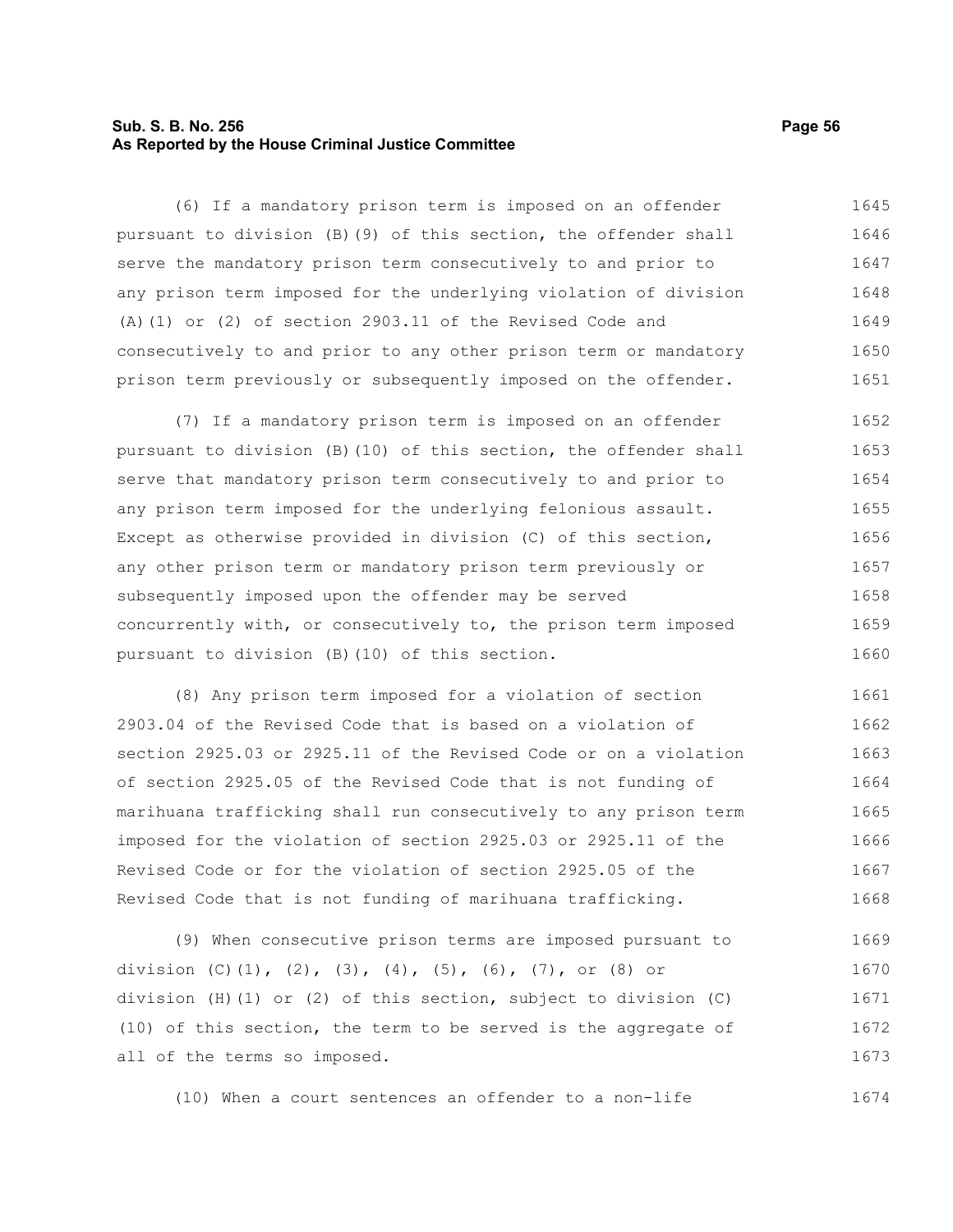#### **Sub. S. B. No. 256 Page 57 As Reported by the House Criminal Justice Committee**

felony indefinite prison term, any definite prison term or mandatory definite prison term previously or subsequently imposed on the offender in addition to that indefinite sentence that is required to be served consecutively to that indefinite sentence shall be served prior to the indefinite sentence. 1675 1676 1677 1678 1679

(11) If a court is sentencing an offender for a felony of the first or second degree, if division  $(A)$   $(1)$   $(a)$  or  $(2)$   $(a)$  of this section applies with respect to the sentencing for the offense, and if the court is required under the Revised Code section that sets forth the offense or any other Revised Code provision to impose a mandatory prison term for the offense, the court shall impose the required mandatory prison term as the minimum term imposed under division  $(A)$  (1)(a) or (2)(a) of this section, whichever is applicable. 1680 1681 1682 1683 1684 1685 1686 1687 1688

(D)(1) If a court imposes a prison term, other than a term of life imprisonment, for a felony of the first degree, for a felony of the second degree, for a felony sex offense, or for a felony of the third degree that is an offense of violence and that is not a felony sex offense, it shall include in the sentence a requirement that the offender be subject to a period of post-release control after the offender's release from imprisonment, in accordance with section 2967.28 of the Revised Code. If a court imposes a sentence including a prison term of a type described in this division on or after July 11, 2006, the failure of a court to include a post-release control requirement in the sentence pursuant to this division does not negate, limit, or otherwise affect the mandatory period of post-release control that is required for the offender under division (B) of section 2967.28 of the Revised Code. Section 2929.191 of the Revised Code applies if, prior to July 11, 2006, a court imposed a sentence including a prison term of a type described in this 1689 1690 1691 1692 1693 1694 1695 1696 1697 1698 1699 1700 1701 1702 1703 1704 1705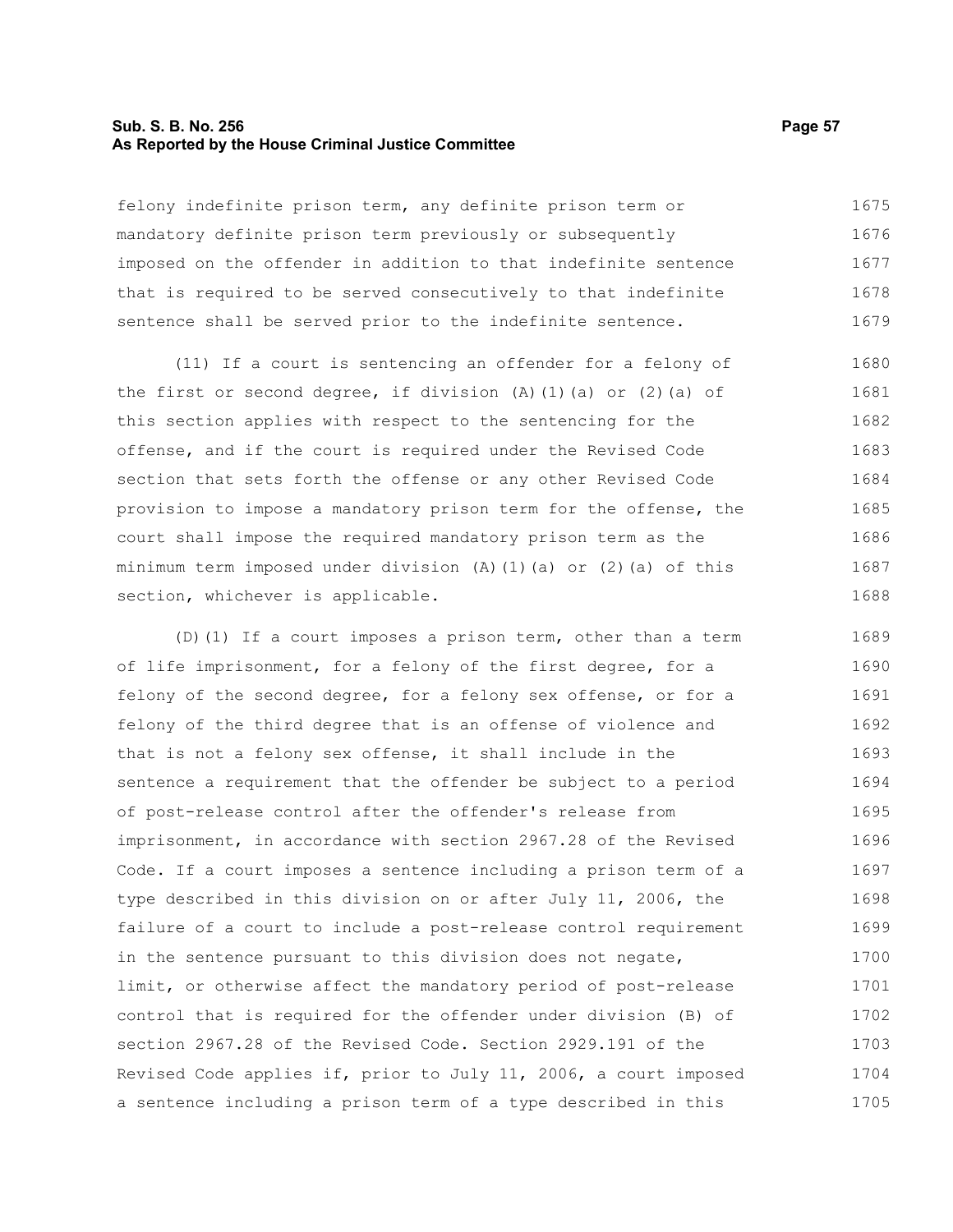### **Sub. S. B. No. 256 Page 58 As Reported by the House Criminal Justice Committee**

division and failed to include in the sentence pursuant to this division a statement regarding post-release control. (2) If a court imposes a prison term for a felony of the third, fourth, or fifth degree that is not subject to division (D)(1) of this section, it shall include in the sentence a requirement that the offender be subject to a period of postrelease control after the offender's release from imprisonment, in accordance with that division, if the parole board determines that a period of post-release control is necessary. Section 2929.191 of the Revised Code applies if, prior to July 11, 2006, a court imposed a sentence including a prison term of a type described in this division and failed to include in the sentence pursuant to this division a statement regarding post-release control. 1706 1707 1708 1709 1710 1711 1712 1713 1714 1715 1716 1717 1718 1719

(E) The court shall impose sentence upon the offender in accordance with section 2971.03 of the Revised Code, and Chapter 2971. of the Revised Code applies regarding the prison term or term of life imprisonment without parole imposed upon the offender and the service of that term of imprisonment if any of the following apply: 1720 1721 1722 1723 1724 1725

(1) A person is convicted of or pleads guilty to a violent sex offense or a designated homicide, assault, or kidnapping offense, and, in relation to that offense, the offender is adjudicated a sexually violent predator. 1726 1727 1728 1729

(2) A person is convicted of or pleads guilty to a violation of division (A)(1)(b) of section 2907.02 of the Revised Code committed on or after January 2, 2007, and either the court does not impose a sentence of life without parole when authorized pursuant to division (B) of section 2907.02 of the Revised Code, or division (B) of section 2907.02 of the Revised 1730 1731 1732 1733 1734 1735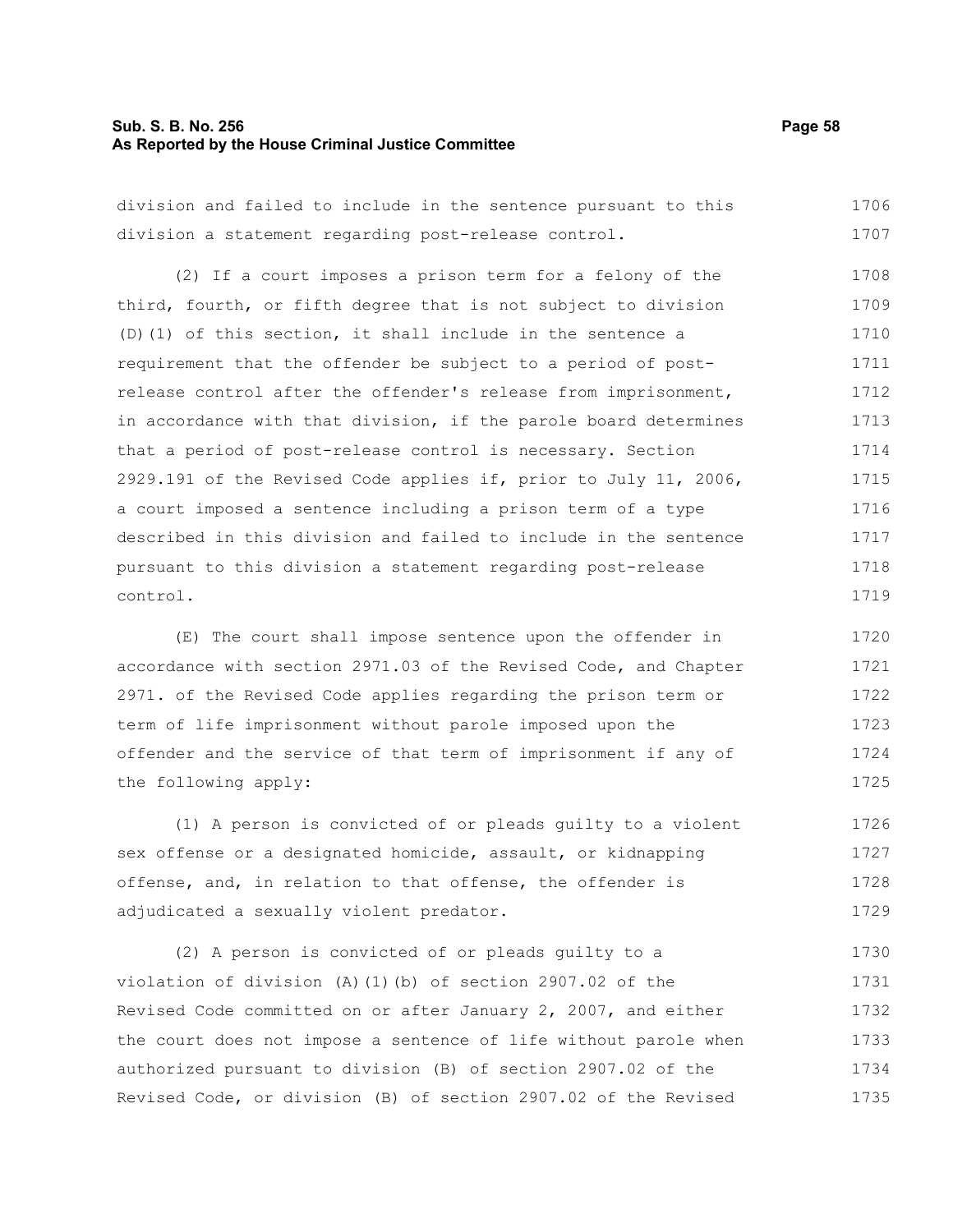## **Sub. S. B. No. 256 Page 59 As Reported by the House Criminal Justice Committee**

Code provides that the court shall not sentence the offender pursuant to section 2971.03 of the Revised Code. 1736 1737

(3) A person is convicted of or pleads guilty to attempted rape committed on or after January 2, 2007, and a specification of the type described in section 2941.1418, 2941.1419, or 2941.1420 of the Revised Code. 1739 1740 1741

(4) A person is convicted of or pleads guilty to a violation of section 2905.01 of the Revised Code committed on or after January 1, 2008, and that section requires the court to sentence the offender pursuant to section 2971.03 of the Revised Code. 1742 1743 1744 1745 1746

(5) A person is convicted of or pleads guilty to aggravated murder committed on or after January 1, 2008, and division (A)(2)(b)(ii) of section 2929.022, division (A)(1)(e), (C)(1)(a)(v), (C)(2)(a)(ii), (D)(2)(b), (D)(3)(a)(iv), or (E)(1) (d) of section 2929.03, or division (A) or (B) of section 2929.06 of the Revised Code requires the court to sentence the offender pursuant to division (B)(3) of section 2971.03 of the Revised Code. 1747 1748 1749 1750 1751 1752 1753 1754

(6) A person is convicted of or pleads guilty to murder committed on or after January 1, 2008, and division (B)(2) of section 2929.02 of the Revised Code requires the court to sentence the offender pursuant to section 2971.03 of the Revised Code. 1755 1756 1757 1758 1759

(F) If a person who has been convicted of or pleaded guilty to a felony is sentenced to a prison term or term of imprisonment under this section, sections 2929.02 to 2929.06 of the Revised Code, section 2929.142 of the Revised Code, section 2971.03 of the Revised Code, or any other provision of law, 1760 1761 1762 1763 1764

1738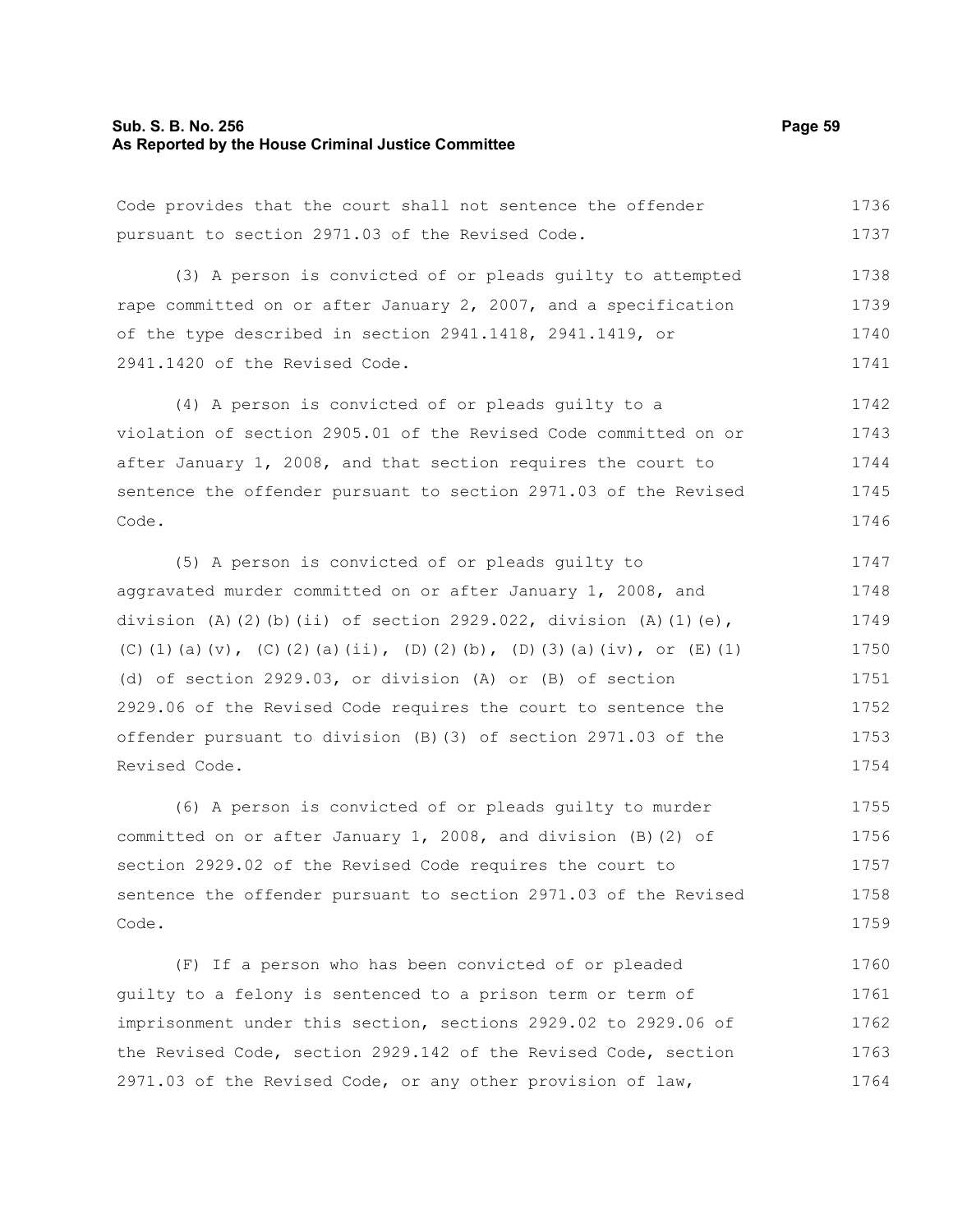## **Sub. S. B. No. 256 Page 60 As Reported by the House Criminal Justice Committee**

section 5120.163 of the Revised Code applies regarding the person while the person is confined in a state correctional institution. 1765 1766 1767

(G) If an offender who is convicted of or pleads guilty to a felony that is an offense of violence also is convicted of or pleads guilty to a specification of the type described in section 2941.142 of the Revised Code that charges the offender with having committed the felony while participating in a criminal gang, the court shall impose upon the offender an additional prison term of one, two, or three years. 1768 1769 1770 1771 1772 1773 1774

(H)(1) If an offender who is convicted of or pleads guilty to aggravated murder, murder, or a felony of the first, second, or third degree that is an offense of violence also is convicted of or pleads guilty to a specification of the type described in section 2941.143 of the Revised Code that charges the offender with having committed the offense in a school safety zone or towards a person in a school safety zone, the court shall impose upon the offender an additional prison term of two years. The offender shall serve the additional two years consecutively to and prior to the prison term imposed for the underlying offense. 1775 1776 1777 1778 1779 1780 1781 1782 1783 1784

(2)(a) If an offender is convicted of or pleads guilty to a felony violation of section 2907.22, 2907.24, 2907.241, or 2907.25 of the Revised Code and to a specification of the type described in section 2941.1421 of the Revised Code and if the court imposes a prison term on the offender for the felony violation, the court may impose upon the offender an additional prison term as follows: 1785 1786 1787 1788 1789 1790 1791

(i) Subject to division (H)(2)(a)(ii) of this section, an additional prison term of one, two, three, four, five, or six months; 1792 1793 1794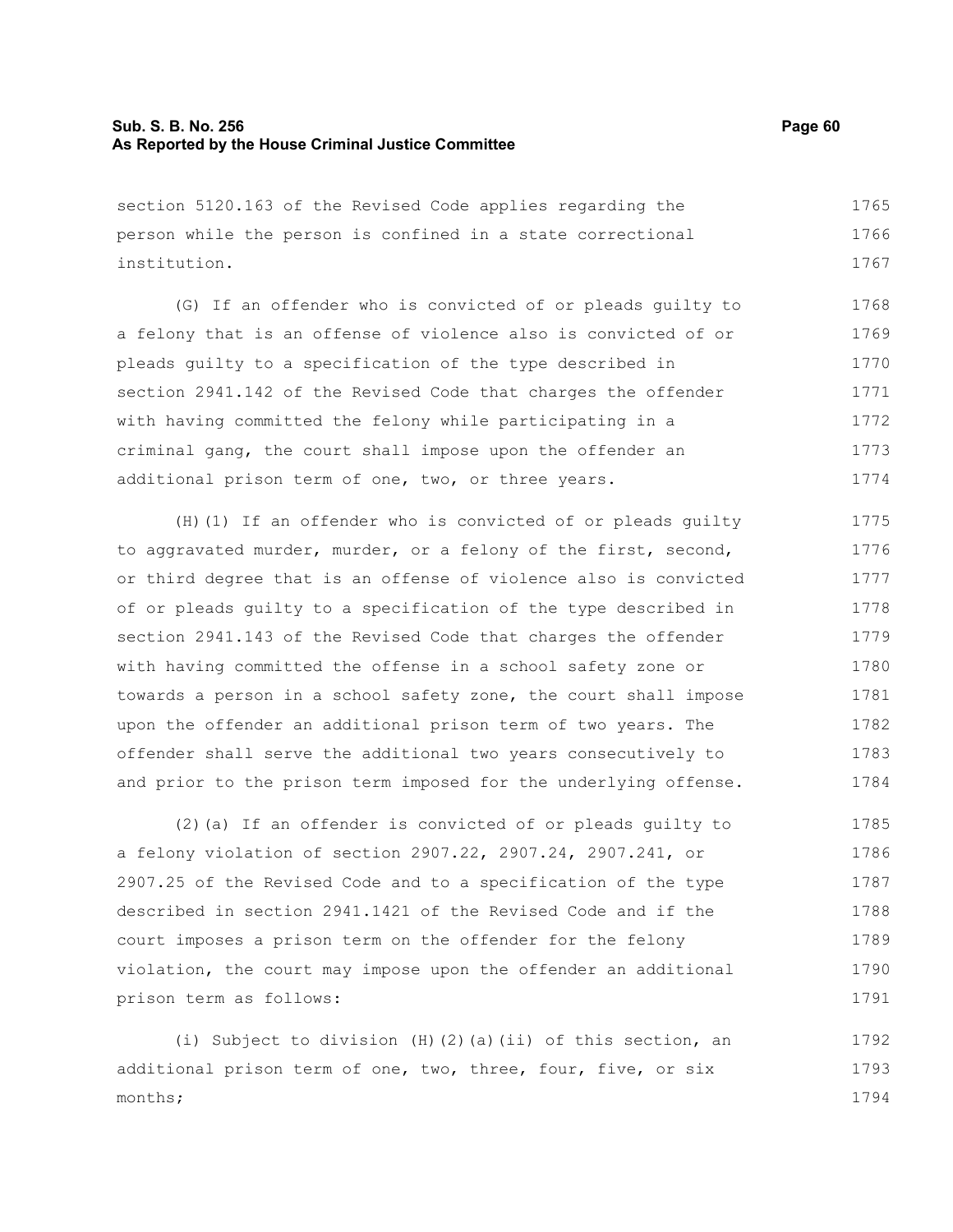# **Sub. S. B. No. 256 Page 61 As Reported by the House Criminal Justice Committee**

(ii) If the offender previously has been convicted of or pleaded guilty to one or more felony or misdemeanor violations of section 2907.22, 2907.23, 2907.24, 2907.241, or 2907.25 of the Revised Code and also was convicted of or pleaded guilty to a specification of the type described in section 2941.1421 of the Revised Code regarding one or more of those violations, an additional prison term of one, two, three, four, five, six, seven, eight, nine, ten, eleven, or twelve months. 1795 1796 1797 1798 1799 1800 1801 1802

(b) In lieu of imposing an additional prison term under division (H)(2)(a) of this section, the court may directly impose on the offender a sanction that requires the offender to wear a real-time processing, continual tracking electronic monitoring device during the period of time specified by the court. The period of time specified by the court shall equal the duration of an additional prison term that the court could have imposed upon the offender under division (H)(2)(a) of this section. A sanction imposed under this division shall commence on the date specified by the court, provided that the sanction shall not commence until after the offender has served the prison term imposed for the felony violation of section 2907.22, 2907.24, 2907.241, or 2907.25 of the Revised Code and any residential sanction imposed for the violation under section 2929.16 of the Revised Code. A sanction imposed under this division shall be considered to be a community control sanction for purposes of section 2929.15 of the Revised Code, and all provisions of the Revised Code that pertain to community control sanctions shall apply to a sanction imposed under this division, except to the extent that they would by their nature be clearly inapplicable. The offender shall pay all costs associated with a sanction imposed under this division, including the cost of the use of the monitoring device. 1803 1804 1805 1806 1807 1808 1809 1810 1811 1812 1813 1814 1815 1816 1817 1818 1819 1820 1821 1822 1823 1824 1825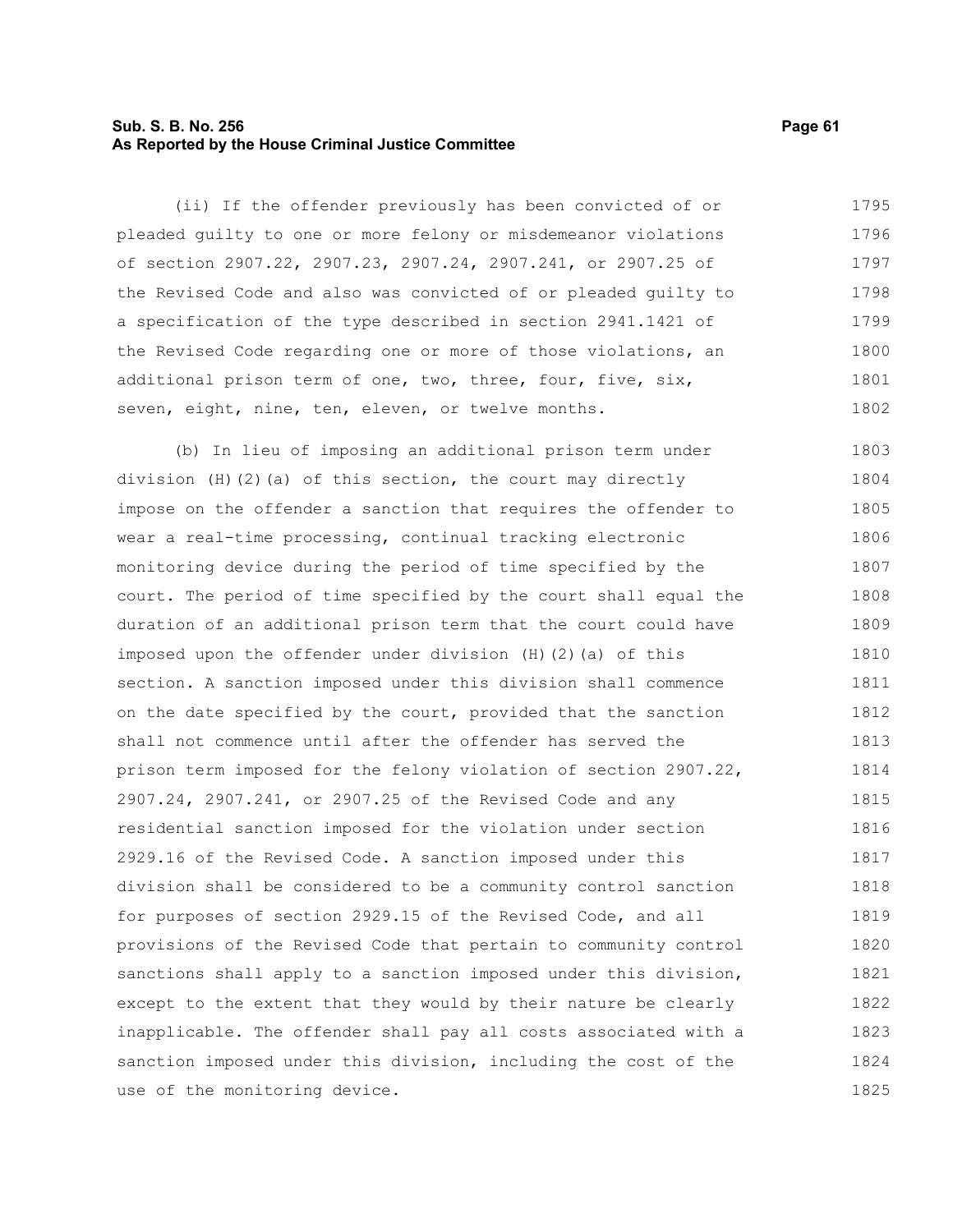# **Sub. S. B. No. 256 Page 62 As Reported by the House Criminal Justice Committee**

(I) At the time of sentencing, the court may recommend the offender for placement in a program of shock incarceration under section 5120.031 of the Revised Code or for placement in an intensive program prison under section 5120.032 of the Revised Code, disapprove placement of the offender in a program of shock incarceration or an intensive program prison of that nature, or make no recommendation on placement of the offender. In no case shall the department of rehabilitation and correction place the offender in a program or prison of that nature unless the department determines as specified in section 5120.031 or 5120.032 of the Revised Code, whichever is applicable, that the offender is eligible for the placement. 1826 1827 1828 1829 1830 1831 1832 1833 1834 1835 1836 1837

If the court disapproves placement of the offender in a program or prison of that nature, the department of rehabilitation and correction shall not place the offender in any program of shock incarceration or intensive program prison. 1838 1839 1840 1841

If the court recommends placement of the offender in a program of shock incarceration or in an intensive program prison, and if the offender is subsequently placed in the recommended program or prison, the department shall notify the court of the placement and shall include with the notice a brief description of the placement. 1842 1843 1844 1845 1846 1847

If the court recommends placement of the offender in a program of shock incarceration or in an intensive program prison and the department does not subsequently place the offender in the recommended program or prison, the department shall send a notice to the court indicating why the offender was not placed in the recommended program or prison. 1848 1849 1850 1851 1852 1853

If the court does not make a recommendation under this division with respect to an offender and if the department 1854 1855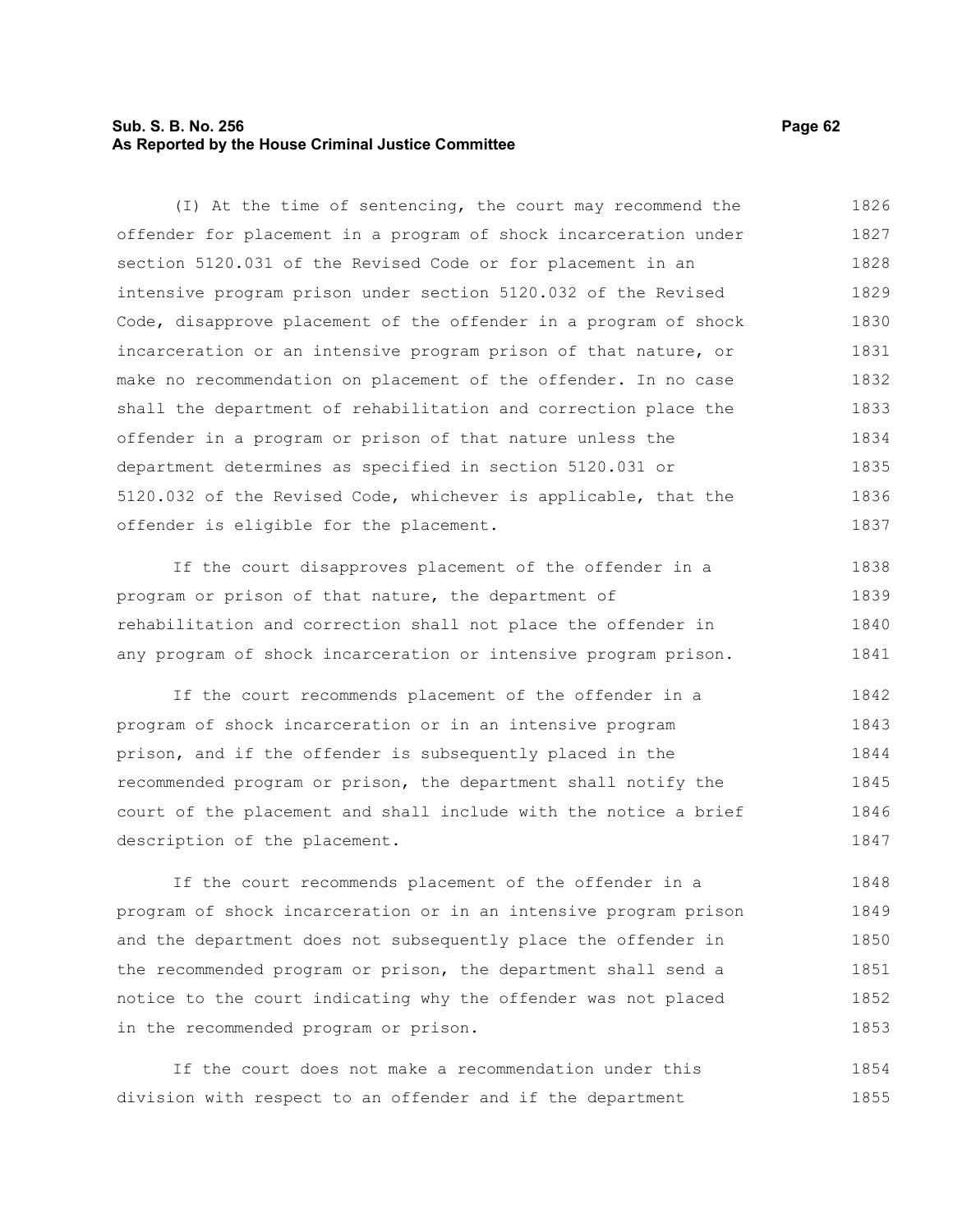## **Sub. S. B. No. 256 Page 63 As Reported by the House Criminal Justice Committee**

determines as specified in section 5120.031 or 5120.032 of the Revised Code, whichever is applicable, that the offender is eligible for placement in a program or prison of that nature, the department shall screen the offender and determine if there is an available program of shock incarceration or an intensive program prison for which the offender is suited. If there is an available program of shock incarceration or an intensive program prison for which the offender is suited, the department shall notify the court of the proposed placement of the offender as specified in section 5120.031 or 5120.032 of the Revised Code and shall include with the notice a brief description of the placement. The court shall have ten days from receipt of the notice to disapprove the placement. 1856 1857 1858 1859 1860 1861 1862 1863 1864 1865 1866 1867 1868

(J) If a person is convicted of or pleads guilty to aggravated vehicular homicide in violation of division (A)(1) of section 2903.06 of the Revised Code and division (B)(2)(c) of that section applies, the person shall be sentenced pursuant to section 2929.142 of the Revised Code. 1869 1870 1871 1872 1873

(K)(1) The court shall impose an additional mandatory prison term of two, three, four, five, six, seven, eight, nine, ten, or eleven years on an offender who is convicted of or pleads guilty to a violent felony offense if the offender also is convicted of or pleads guilty to a specification of the type described in section 2941.1424 of the Revised Code that charges that the offender is a violent career criminal and had a firearm on or about the offender's person or under the offender's control while committing the presently charged violent felony offense and displayed or brandished the firearm, indicated that the offender possessed a firearm, or used the firearm to facilitate the offense. The offender shall serve the prison term imposed under this division consecutively to and prior to the 1874 1875 1876 1877 1878 1879 1880 1881 1882 1883 1884 1885 1886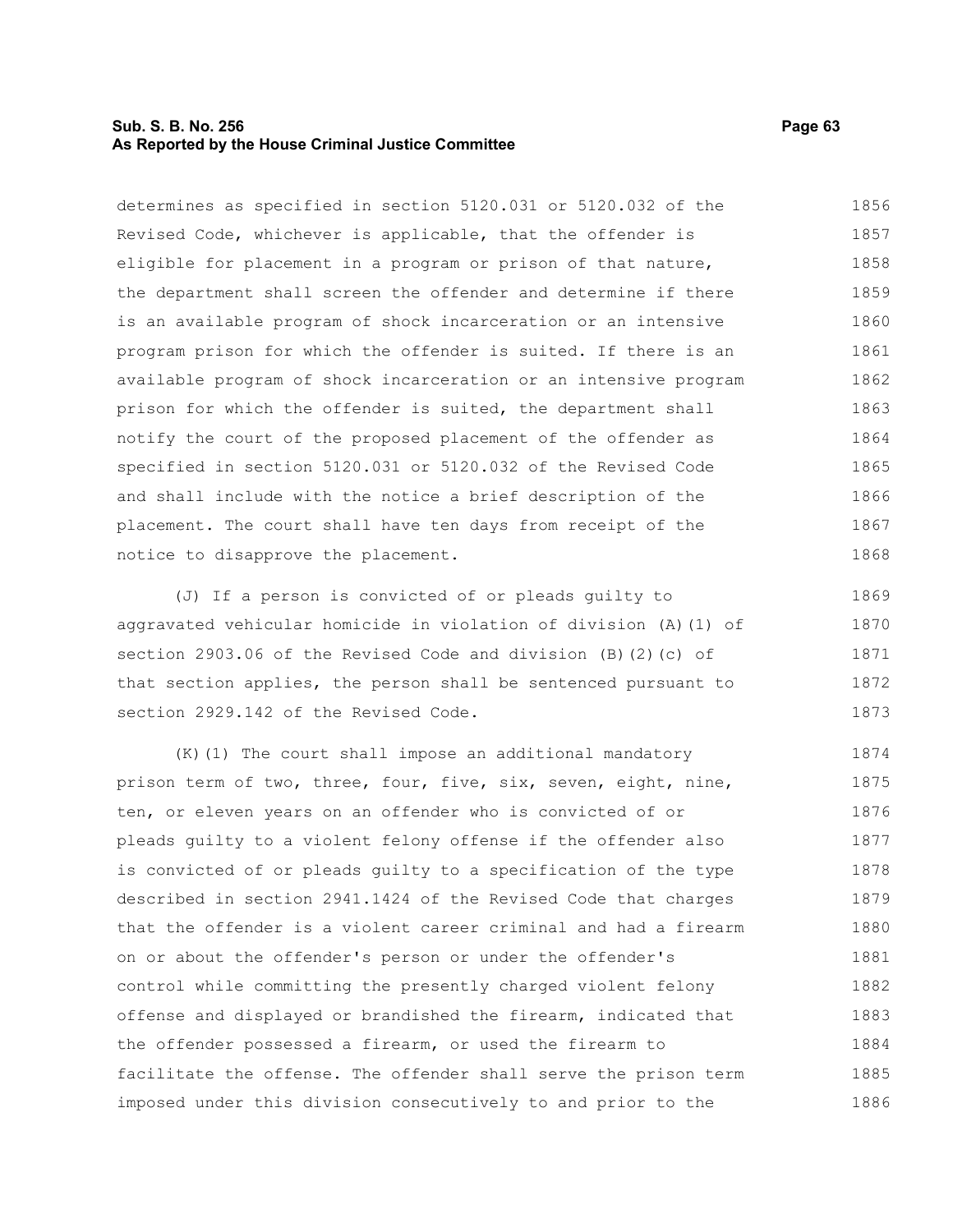#### **Sub. S. B. No. 256 Page 64 As Reported by the House Criminal Justice Committee**

prison term imposed for the underlying offense. The prison term shall not be reduced pursuant to section 2929.20 or 2967.19 or any other provision of Chapter 2967. or 5120. of the Revised Code. A court may not impose more than one sentence under division (B)(2)(a) of this section and this division for acts committed as part of the same act or transaction. 1887 1888 1889 1890 1891 1892

(2) As used in division (K)(1) of this section, "violent career criminal" and "violent felony offense" have the same meanings as in section 2923.132 of the Revised Code. 1893 1894 1895

(L) If an offender receives or received a sentence of life imprisonment without parole, a sentence of life imprisonment, a definite sentence, or a sentence to an indefinite prison term under this chapter for a felony offense that was committed when the offender was under eighteen years of age, the offender's parole eligibility shall be determined under section 2967.132 of the Revised Code. 1896 1897 1898 1899 1900 1901 1902

**Sec. 2929.19.** (A) The court shall hold a sentencing hearing before imposing a sentence under this chapter upon an offender who was convicted of or pleaded guilty to a felony and before resentencing an offender who was convicted of or pleaded guilty to a felony and whose case was remanded pursuant to section 2953.07 or 2953.08 of the Revised Code. At the hearing, the offender, the prosecuting attorney, the victim or the victim's representative in accordance with section 2930.14 of the Revised Code, and, with the approval of the court, any other person may present information relevant to the imposition of sentence in the case. The court shall inform the offender of the verdict of the jury or finding of the court and ask the offender whether the offender has anything to say as to why sentence should not be imposed upon the offender. 1903 1904 1905 1906 1907 1908 1909 1910 1911 1912 1913 1914 1915 1916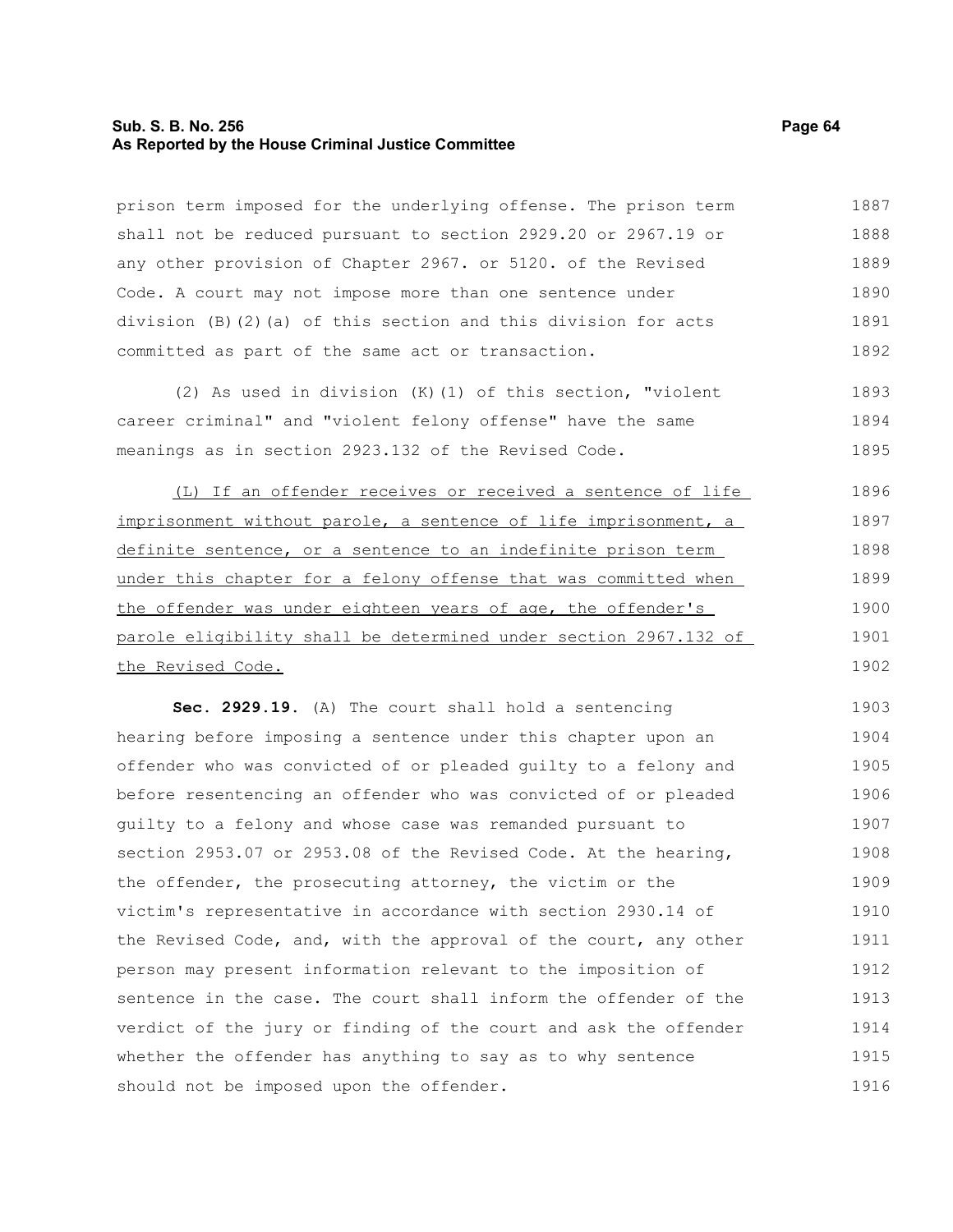# **Sub. S. B. No. 256 Page 65 As Reported by the House Criminal Justice Committee**

(B)(1) At the sentencing hearing, the court, before imposing sentence, shall consider-do all of the following: (a) Consider the record, any information presented at the hearing by any person pursuant to division (A) of this section, and, if one was prepared, the presentence investigation report made pursuant to section 2951.03 of the Revised Code or Criminal Rule 32.2, and any victim impact statement made pursuant to section 2947.051 of the Revised Code; (b) If the offense was committed when the offender was under eighteen years of age, in addition to other factors considered, consider youth and its characteristics as mitigating factors, including: (i) The chronological age of the offender at the time of the offense and that age's hallmark features, including intellectual capacity, immaturity, impetuosity, and a failure to appreciate risks and consequences; (ii) The family and home environment of the offender at the time of the offense, the offender's inability to control the offender's surroundings, a history of trauma regarding the offender, and the offender's school and special education history; (iii) The circumstances of the offense, including the extent of the offender's participation in the conduct and the way familial and peer pressures may have impacted the offender's conduct; (iv) Whether the offender might have been charged and convicted of a lesser offense if not for the incompetencies associated with youth, such as the offender's inability to deal with police officers and prosecutors during the offender's 1917 1918 1919 1920 1921 1922 1923 1924 1925 1926 1927 1928 1929 1930 1931 1932 1933 1934 1935 1936 1937 1938 1939 1940 1941 1942 1943 1944 1945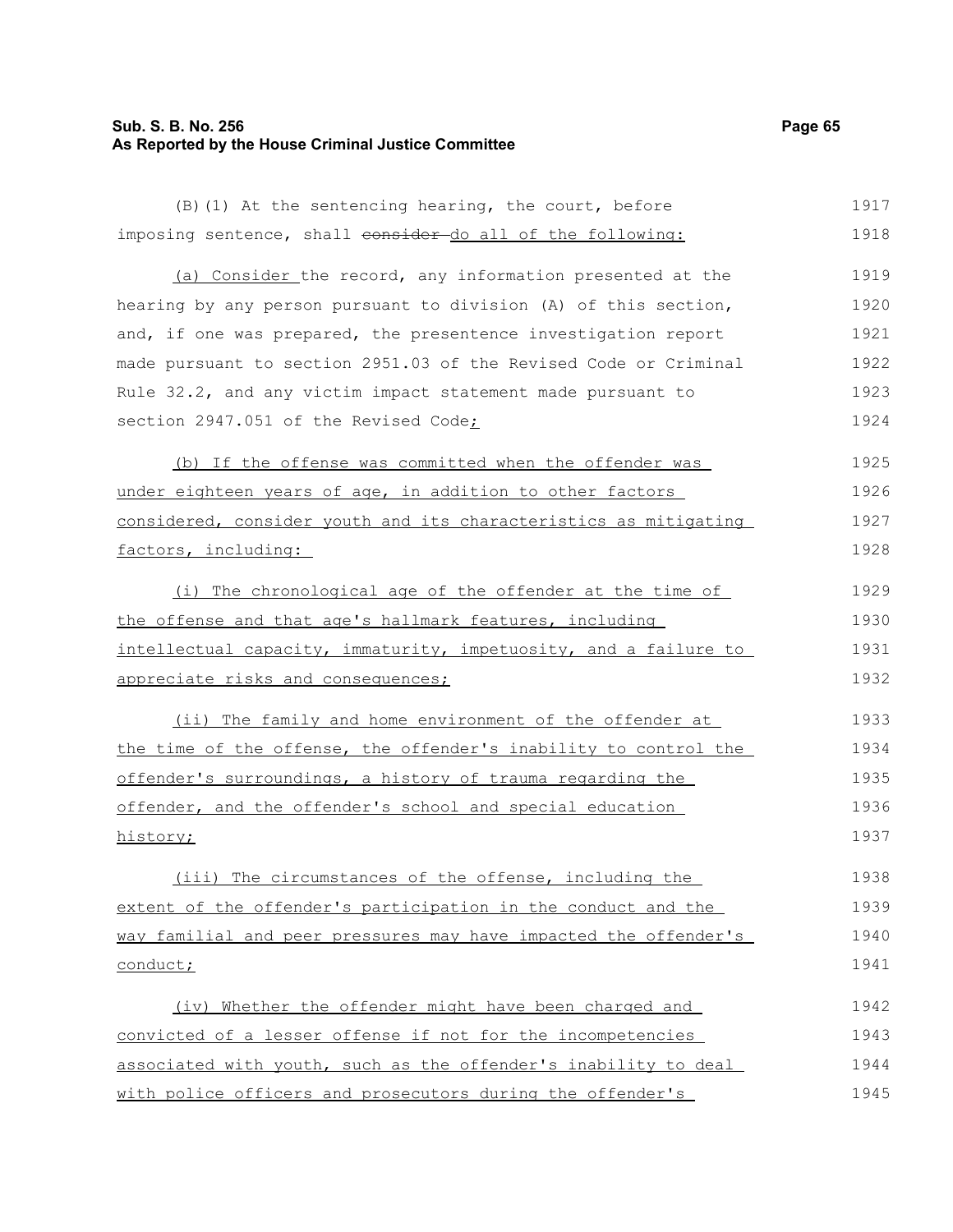# **Sub. S. B. No. 256 Page 66 As Reported by the House Criminal Justice Committee**

interrogation or possible plea agreement or the offender's

inability to assist the offender's own attorney; (v) Examples of the offender's rehabilitation, including any subsequent growth or increase in maturity during confinement. (2) Subject to division (B)(3) of this section, if the sentencing court determines at the sentencing hearing that a prison term is necessary or required, the court shall do all of the following: (a) Impose a stated prison term and, if the court imposes a mandatory prison term, notify the offender that the prison term is a mandatory prison term; (b) In addition to any other information, include in the sentencing entry the name and section reference to the offense or offenses, the sentence or sentences imposed and whether the sentence or sentences contain mandatory prison terms, if sentences are imposed for multiple counts whether the sentences are to be served concurrently or consecutively, and the name and section reference of any specification or specifications for which sentence is imposed and the sentence or sentences imposed for the specification or specifications; (c) If the prison term is a non-life felony indefinite prison term, notify the offender of all of the following: (i) That it is rebuttably presumed that the offender will be released from service of the sentence on the expiration of the minimum prison term imposed as part of the sentence or on the offender's presumptive earned early release date, as defined in section 2967.271 of the Revised Code, whichever is earlier; 1947 1948 1949 1950 1951 1952 1953 1954 1955 1956 1957 1958 1959 1960 1961 1962 1963 1964 1965 1966 1967 1968 1969 1970 1971 1972 1973

(ii) That the department of rehabilitation and correction 1974

1946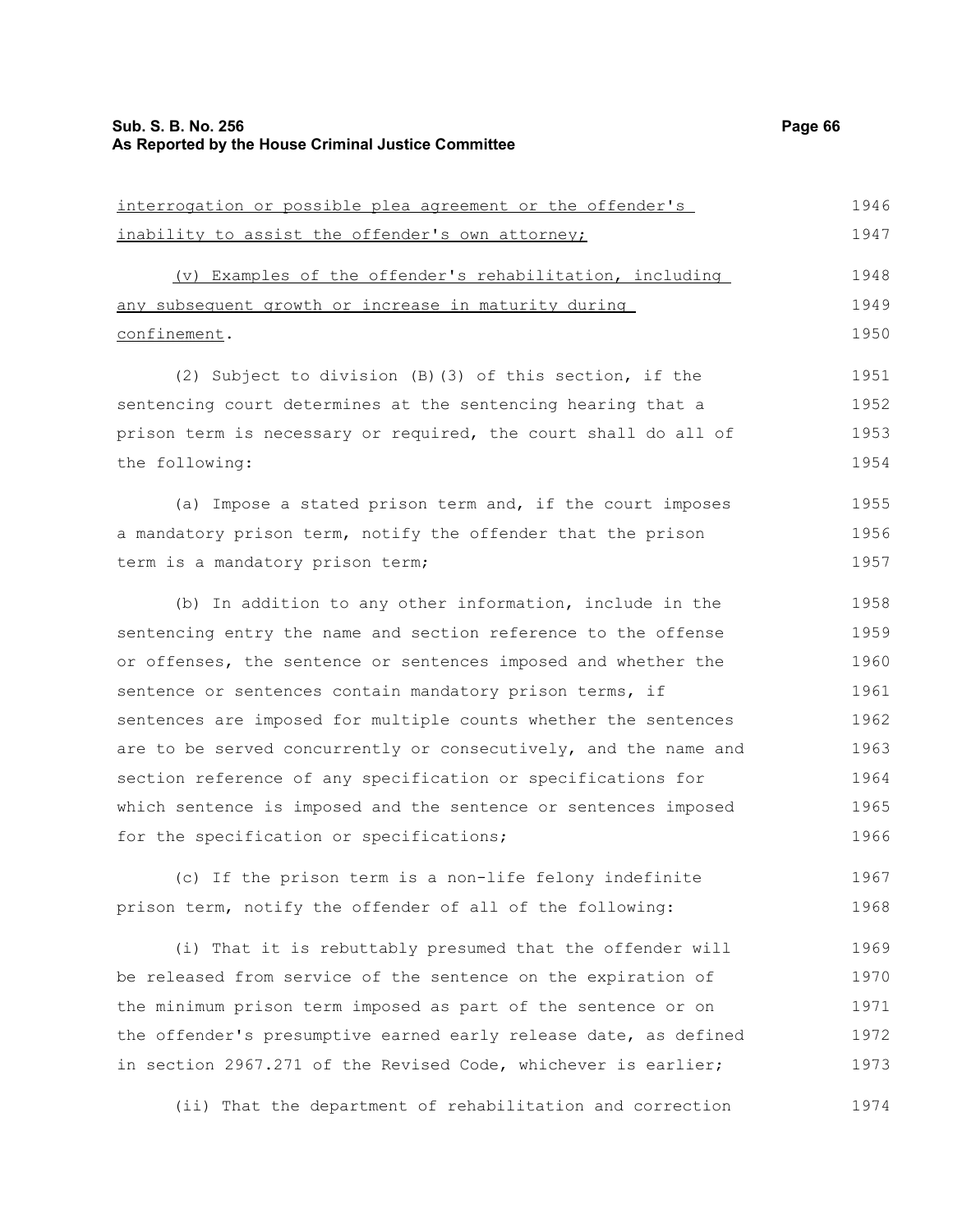## **Sub. S. B. No. 256 Page 67 As Reported by the House Criminal Justice Committee**

may rebut the presumption described in division  $(B)$   $(2)$   $(c)$   $(i)$  of this section if, at a hearing held under section 2967.271 of the Revised Code, the department makes specified determinations regarding the offender's conduct while confined, the offender's rehabilitation, the offender's threat to society, the offender's restrictive housing, if any, while confined, and the offender's security classification; 1975 1976 1977 1978 1979 1980 1981

(iii) That if, as described in division  $(B)$   $(2)$   $(c)$  (ii) of this section, the department at the hearing makes the specified determinations and rebuts the presumption, the department may maintain the offender's incarceration after the expiration of that minimum term or after that presumptive earned early release date for the length of time the department determines to be reasonable, subject to the limitation specified in section 2967.271 of the Revised Code; 1982 1983 1984 1985 1986 1987 1988 1989

(iv) That the department may make the specified determinations and maintain the offender's incarceration under the provisions described in divisions (B)(2)(c)(i) and (ii) of this section more than one time, subject to the limitation specified in section 2967.271 of the Revised Code; 1990 1991 1992 1993 1994

(v) That if the offender has not been released prior to the expiration of the offender's maximum prison term imposed as part of the sentence, the offender must be released upon the expiration of that term. 1995 1996 1997 1998

(d) Notify the offender that the offender will be supervised under section 2967.28 of the Revised Code after the offender leaves prison if the offender is being sentenced, other than to a sentence of life imprisonment, for a felony of the first degree or second degree, for a felony sex offense, or for a felony of the third degree that is an offense of violence and 1999 2000 2001 2002 2003 2004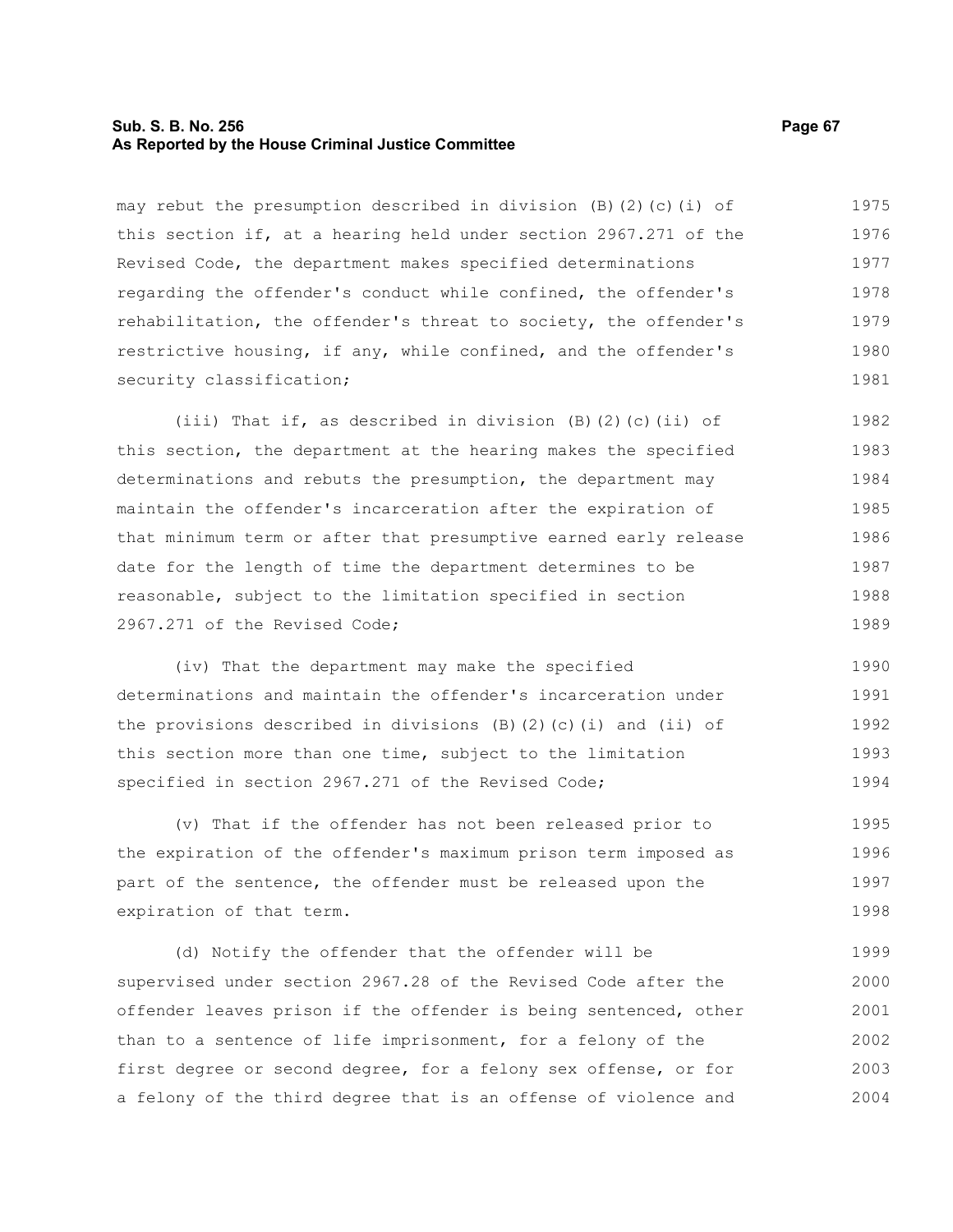## **Sub. S. B. No. 256 Page 68 As Reported by the House Criminal Justice Committee**

is not a felony sex offense. This division applies with respect to all prison terms imposed for an offense of a type described in this division, including a non-life felony indefinite prison term and including a term imposed for any offense of a type described in this division that is a risk reduction sentence, as defined in section 2967.28 of the Revised Code. If a court imposes a sentence including a prison term of a type described in division  $(B)$   $(2)$   $(d)$  of this section on or after July 11, 2006, the failure of a court to notify the offender pursuant to division (B)(2)(d) of this section that the offender will be supervised under section 2967.28 of the Revised Code after the offender leaves prison or to include in the judgment of conviction entered on the journal a statement to that effect does not negate, limit, or otherwise affect the mandatory period of supervision that is required for the offender under division (B) of section 2967.28 of the Revised Code. Section 2929.191 of the Revised Code applies if, prior to July 11, 2006, a court imposed a sentence including a prison term of a type described in division (B)(2)(d) of this section and failed to notify the offender pursuant to division (B)(2)(d) of this section regarding post-release control or to include in the judgment of conviction entered on the journal or in the sentence a statement regarding post-release control. 2005 2006 2007 2008 2009 2010 2011 2012 2013 2014 2015 2016 2017 2018 2019 2020 2021 2022 2023 2024 2025 2026 2027

(e) Notify the offender that the offender may be supervised under section 2967.28 of the Revised Code after the offender leaves prison if the offender is being sentenced for a felony of the third, fourth, or fifth degree that is not subject to division (B)(2)(d) of this section. This division applies with respect to all prison terms imposed for an offense of a type described in this division, including a term imposed for any such offense that is a risk reduction sentence, as defined 2028 2029 2030 2031 2032 2033 2034 2035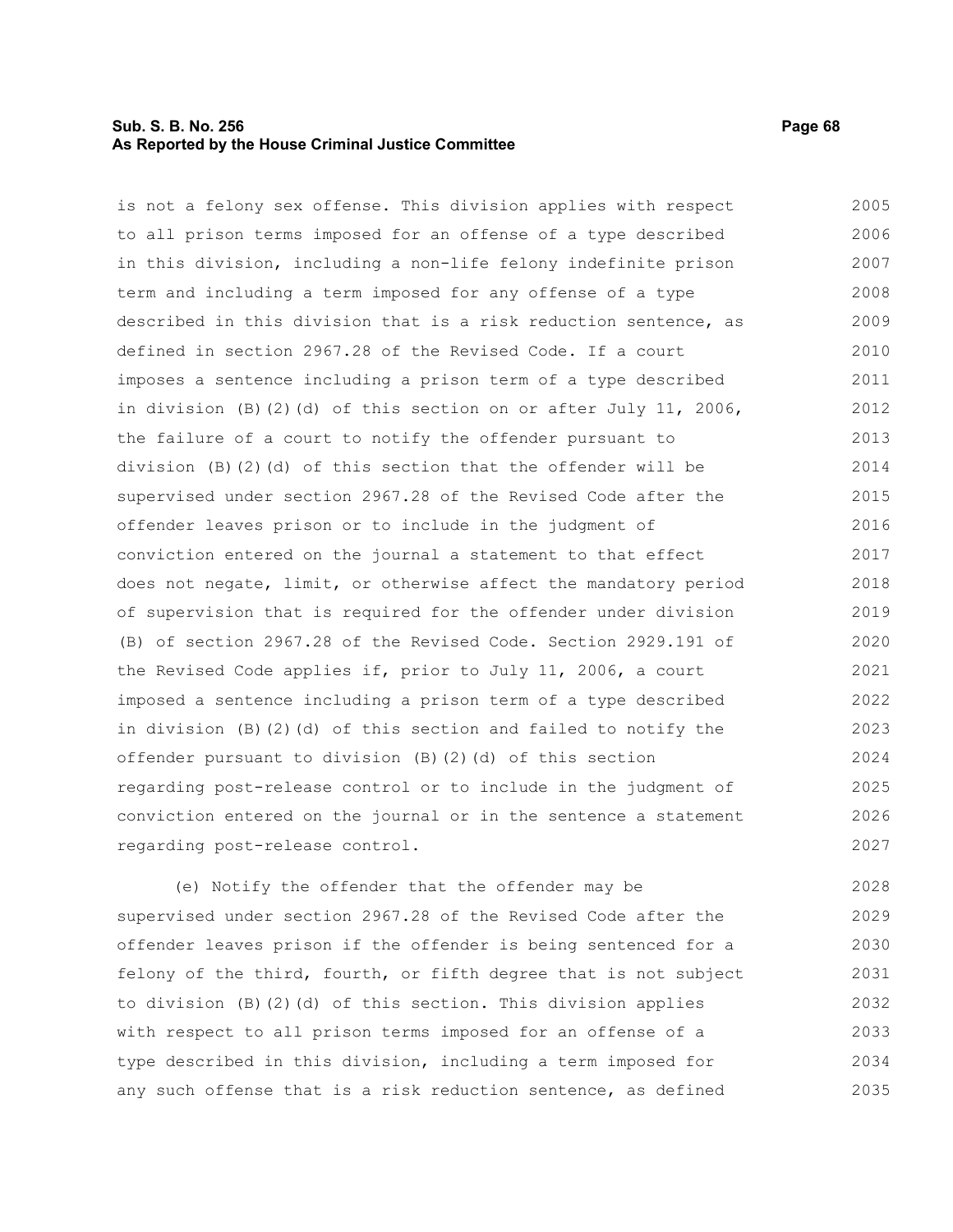## **Sub. S. B. No. 256 Page 69 As Reported by the House Criminal Justice Committee**

in section 2967.28 of the Revised Code. Section 2929.191 of the Revised Code applies if, prior to July 11, 2006, a court imposed a sentence including a prison term of a type described in division  $(B)(2)$  (e) of this section and failed to notify the offender pursuant to division (B)(2)(e) of this section regarding post-release control or to include in the judgment of conviction entered on the journal or in the sentence a statement regarding post-release control. 2036 2037 2038 2039 2040 2041 2042 2043

(f) Notify the offender that, if a period of supervision is imposed following the offender's release from prison, as described in division (B)(2)(d) or (e) of this section, and if the offender violates that supervision or a condition of postrelease control imposed under division (B) of section 2967.131 of the Revised Code, the parole board may impose a prison term, as part of the sentence, of up to one-half of the definite prison term originally imposed upon the offender as the offender's stated prison term or up to one-half of the minimum prison term originally imposed upon the offender as part of the offender's stated non-life felony indefinite prison term. If a court imposes a sentence including a prison term on or after July 11, 2006, the failure of a court to notify the offender pursuant to division  $(B)(2)(f)$  of this section that the parole board may impose a prison term as described in division (B)(2) (f) of this section for a violation of that supervision or a condition of post-release control imposed under division (B) of section 2967.131 of the Revised Code or to include in the judgment of conviction entered on the journal a statement to that effect does not negate, limit, or otherwise affect the authority of the parole board to so impose a prison term for a violation of that nature if, pursuant to division (D)(1) of section 2967.28 of the Revised Code, the parole board notifies 2044 2045 2046 2047 2048 2049 2050 2051 2052 2053 2054 2055 2056 2057 2058 2059 2060 2061 2062 2063 2064 2065 2066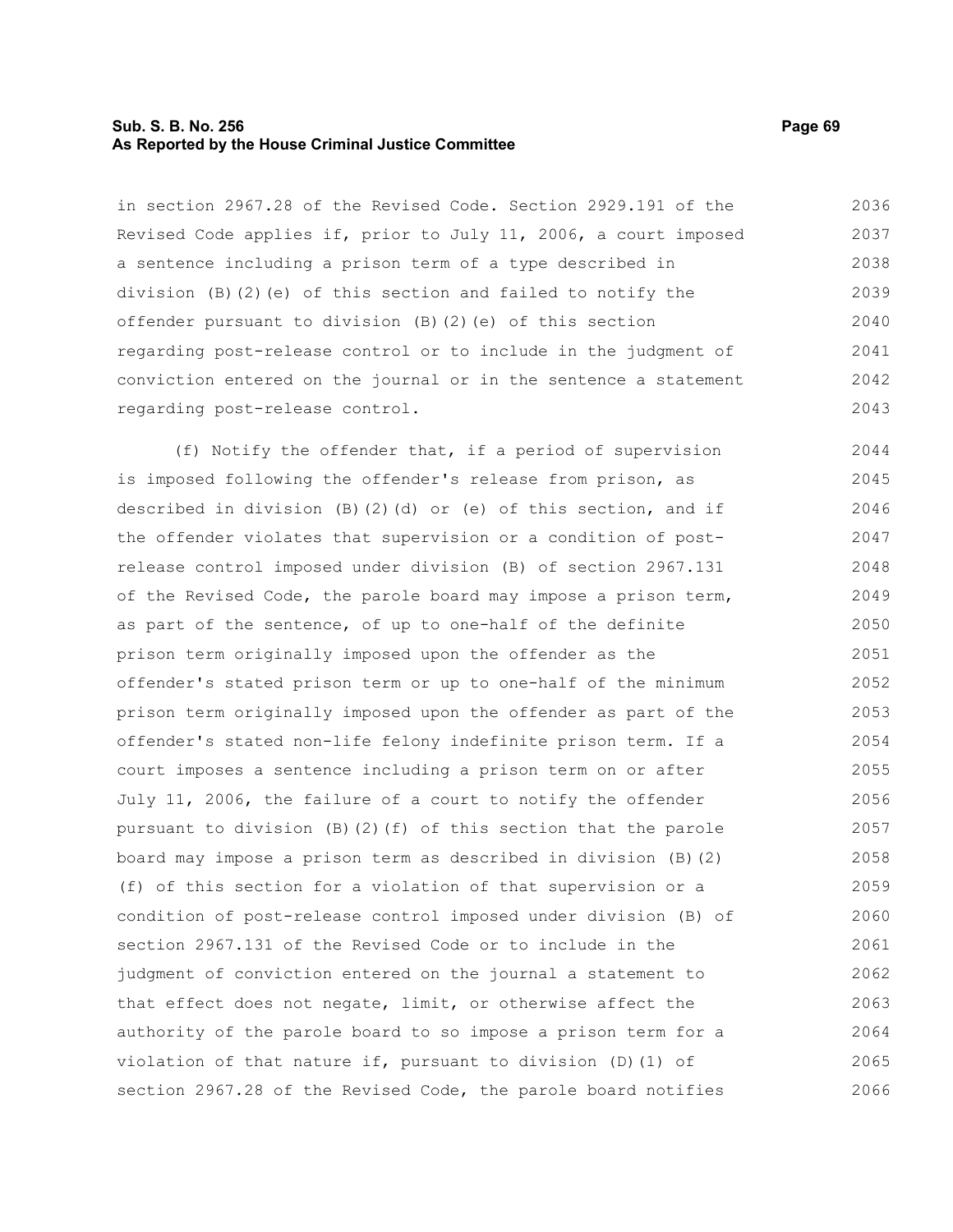## **Sub. S. B. No. 256 Page 70 As Reported by the House Criminal Justice Committee**

the offender prior to the offender's release of the board's authority to so impose a prison term. Section 2929.191 of the Revised Code applies if, prior to July 11, 2006, a court imposed a sentence including a prison term and failed to notify the offender pursuant to division (B)(2)(f) of this section regarding the possibility of the parole board imposing a prison term for a violation of supervision or a condition of postrelease control. 2067 2068 2069 2070 2071 2072 2073 2074

(g)(i) Determine, notify the offender of, and include in the sentencing entry the total number of days, including the sentencing date but excluding conveyance time, that the offender has been confined for any reason arising out of the offense for which the offender is being sentenced and by which the department of rehabilitation and correction must reduce the definite prison term imposed on the offender as the offender's stated prison term or, if the offense is an offense for which a non-life felony indefinite prison term is imposed under division (A)(1)(a) or (2)(a) of section  $2929.14$  of the Revised Code, the minimum and maximum prison terms imposed on the offender as part of that non-life felony indefinite prison term, under section 2967.191 of the Revised Code. The court's calculation shall not include the number of days, if any, that the offender served in the custody of the department of rehabilitation and correction arising out of any prior offense for which the prisoner was convicted and sentenced. 2075 2076 2077 2078 2079 2080 2081 2082 2083 2084 2085 2086 2087 2088 2089 2090 2091

(ii) In making a determination under division (B)(2)(g)(i) of this section, the court shall consider the arguments of the parties and conduct a hearing if one is requested. 2092 2093 2094

(iii) The sentencing court retains continuing jurisdiction to correct any error not previously raised at sentencing in 2095 2096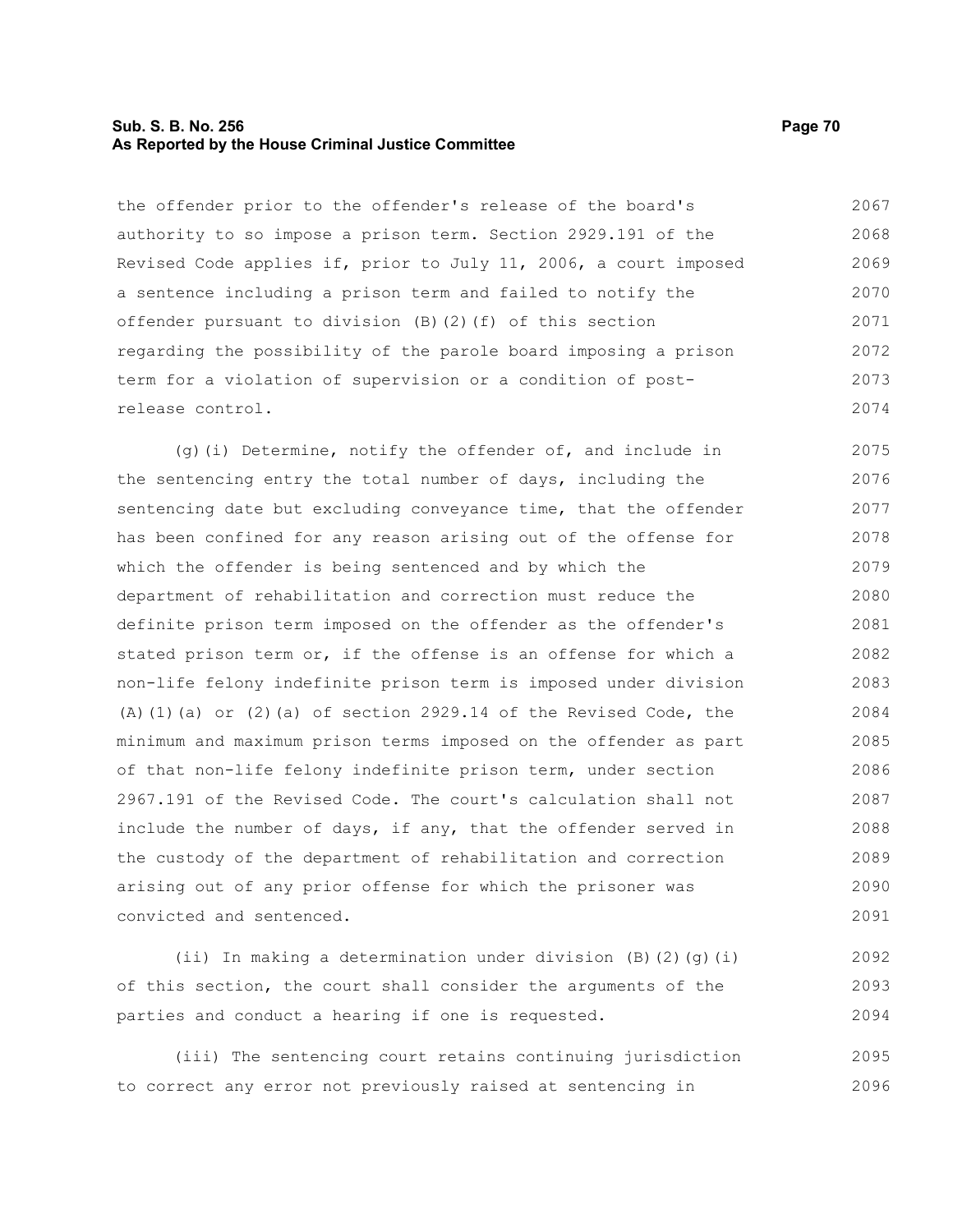## **Sub. S. B. No. 256 Page 71 As Reported by the House Criminal Justice Committee**

making a determination under division (B)(2)(g)(i) of this section. The offender may, at any time after sentencing, file a motion in the sentencing court to correct any error made in making a determination under division  $(B)$   $(2)$   $(q)$   $(i)$  of this section, and the court may in its discretion grant or deny that motion. If the court changes the number of days in its determination or redetermination, the court shall cause the entry granting that change to be delivered to the department of rehabilitation and correction without delay. Sections 2931.15 and 2953.21 of the Revised Code do not apply to a motion made under this section. 2097 2098 2099 2100 2101 2102 2103 2104 2105 2106 2107

(iv) An inaccurate determination under division (B)(2)(g) (i) of this section is not grounds for setting aside the offender's conviction or sentence and does not otherwise render the sentence void or voidable.

(v) The department of rehabilitation and correction shall rely upon the latest journal entry of the court in determining the total days of local confinement for purposes of division (B) (2)(f)(i) to (iii) of this section and section 2967.191 of the Revised Code.

(3)(a) The court shall include in the offender's sentence a statement that the offender is a tier III sex offender/childvictim offender, and the court shall comply with the requirements of section 2950.03 of the Revised Code if any of the following apply: 2117 2118 2119 2120 2121

(i) The offender is being sentenced for a violent sex offense or designated homicide, assault, or kidnapping offense that the offender committed on or after January 1, 1997, and the offender is adjudicated a sexually violent predator in relation to that offense. 2122 2123 2124 2125 2126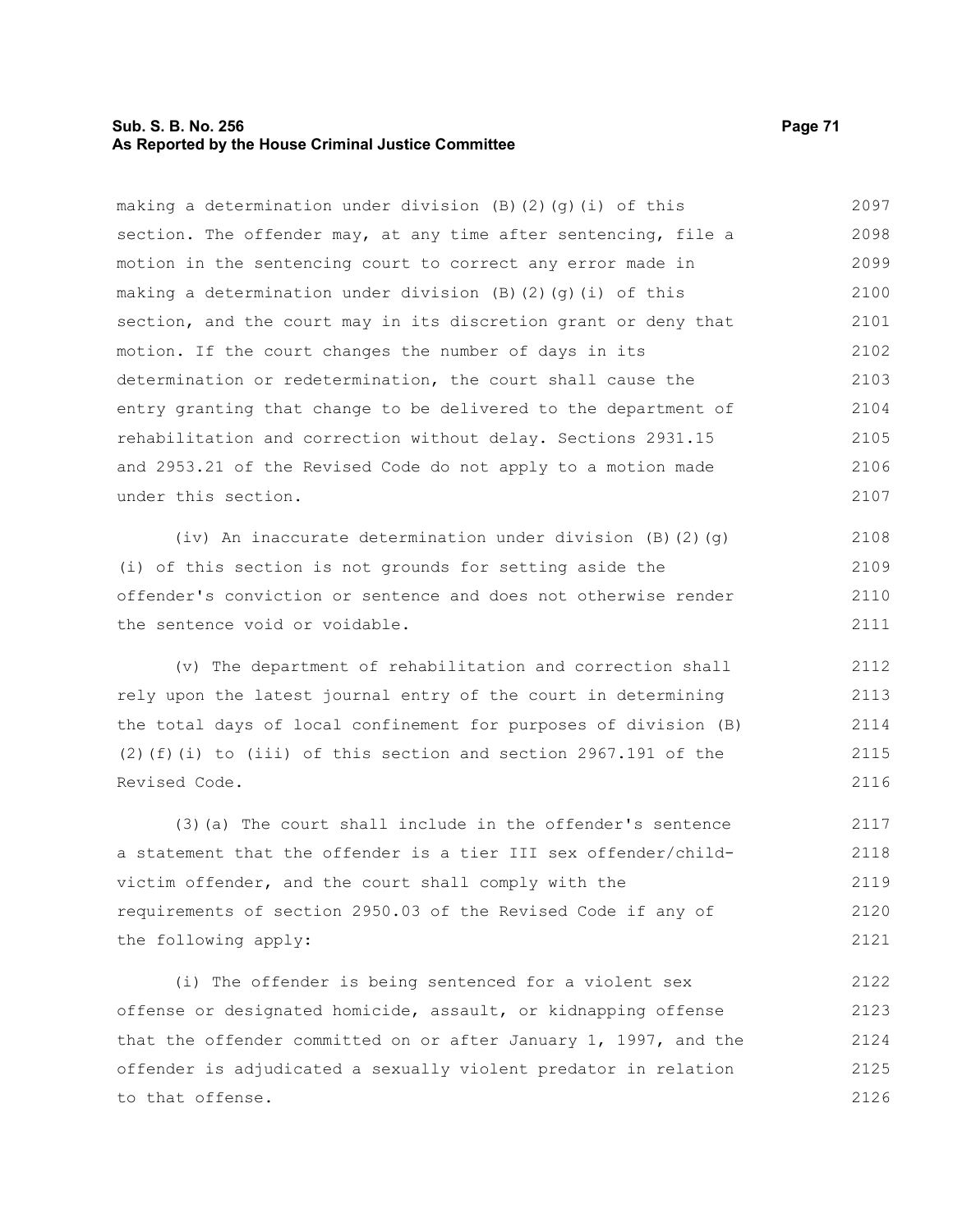## **Sub. S. B. No. 256 Page 72 As Reported by the House Criminal Justice Committee**

(ii) The offender is being sentenced for a sexually oriented offense that the offender committed on or after January 1, 1997, and the offender is a tier III sex offender/childvictim offender relative to that offense. 2127 2128 2129 2130

(iii) The offender is being sentenced on or after July 31, 2003, for a child-victim oriented offense, and the offender is a tier III sex offender/child-victim offender relative to that offense. 2131 2132 2133 2134

(iv) The offender is being sentenced under section 2971.03 of the Revised Code for a violation of division (A)(1)(b) of section 2907.02 of the Revised Code committed on or after January 2, 2007. 2135 2136 2137 2138

(v) The offender is sentenced to a term of life without parole under division (B) of section 2907.02 of the Revised Code. 2139 2140 2141

(vi) The offender is being sentenced for attempted rape committed on or after January 2, 2007, and a specification of the type described in section 2941.1418, 2941.1419, or 2941.1420 of the Revised Code. 2142 2143 2144 2145

(vii) The offender is being sentenced under division (B)  $(3)(a)$ ,  $(b)$ ,  $(c)$ , or  $(d)$  of section 2971.03 of the Revised Code for an offense described in those divisions committed on or after January 1, 2008. 2146 2147 2148 2149

(b) Additionally, if any criterion set forth in divisions  $(B)$ (3)(a)(i) to (vii) of this section is satisfied, in the circumstances described in division (E) of section 2929.14 of the Revised Code, the court shall impose sentence on the offender as described in that division. 2150 2151 2152 2153 2154

(4) If the sentencing court determines at the sentencing 2155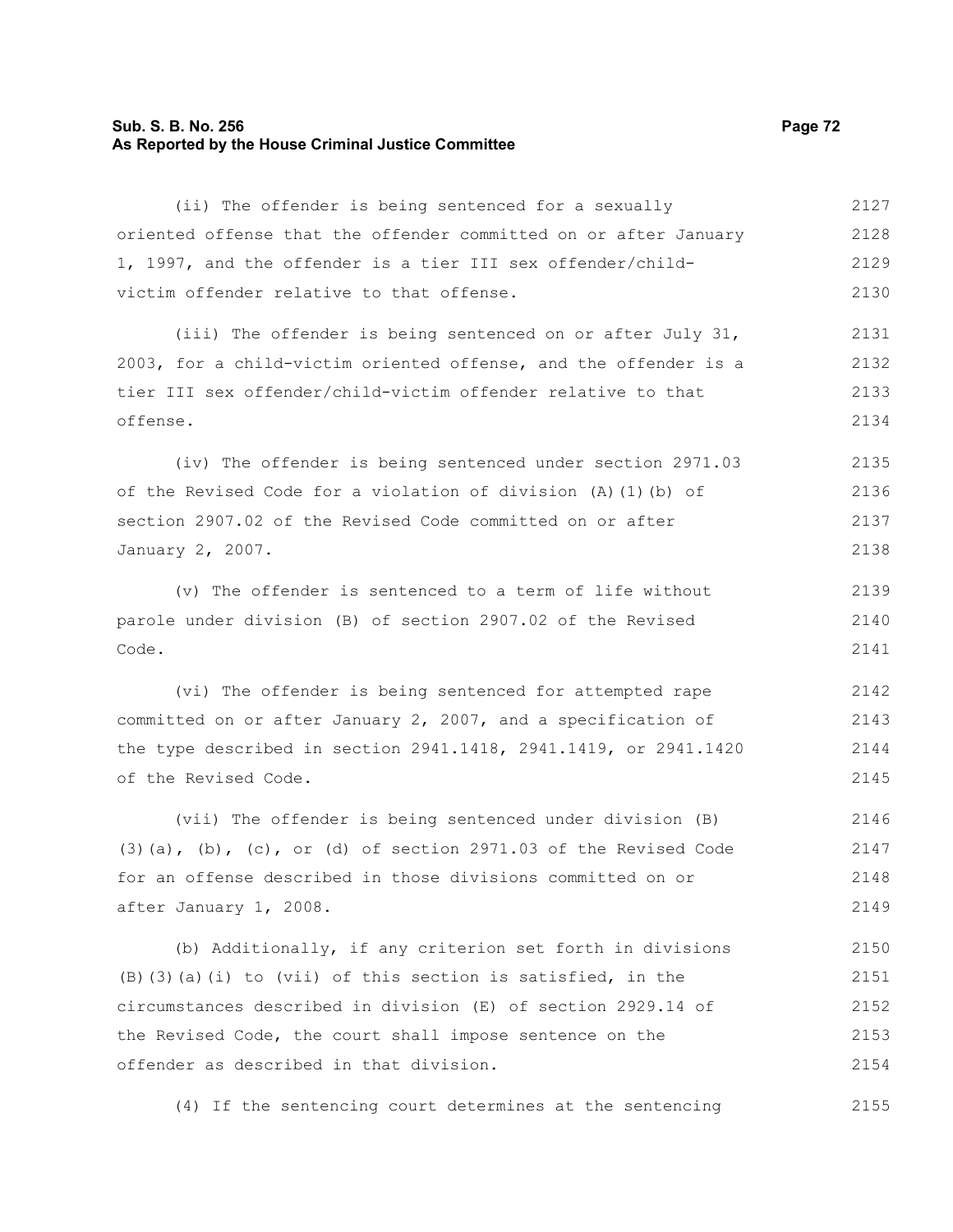# **Sub. S. B. No. 256 Page 73 As Reported by the House Criminal Justice Committee**

hearing that a community control sanction should be imposed and the court is not prohibited from imposing a community control sanction, the court shall impose a community control sanction. The court shall notify the offender that, if the conditions of the sanction are violated, if the offender commits a violation of any law, or if the offender leaves this state without the permission of the court or the offender's probation officer, the court may impose a longer time under the same sanction, may impose a more restrictive sanction, or may impose a prison term on the offender and shall indicate the specific prison term that may be imposed as a sanction for the violation, as selected by the court from the range of prison terms for the offense pursuant to section 2929.14 of the Revised Code and as described in section 2929.15 of the Revised Code. 2156 2157 2158 2159 2160 2161 2162 2163 2164 2165 2166 2167 2168 2169

(5) Before imposing a financial sanction under section 2929.18 of the Revised Code or a fine under section 2929.32 of the Revised Code, the court shall consider the offender's present and future ability to pay the amount of the sanction or fine. 2170 2171 2172 2173 2174

(6) If the sentencing court sentences the offender to a sanction of confinement pursuant to section 2929.14 or 2929.16 of the Revised Code that is to be served in a local detention facility, as defined in section 2929.36 of the Revised Code, and if the local detention facility is covered by a policy adopted pursuant to section 307.93, 341.14, 341.19, 341.21, 341.23, 753.02, 753.04, 753.16, 2301.56, or 2947.19 of the Revised Code and section 2929.37 of the Revised Code, both of the following apply: 2175 2176 2177 2178 2179 2180 2181 2182 2183

(a) The court shall specify both of the following as part of the sentence: 2184 2185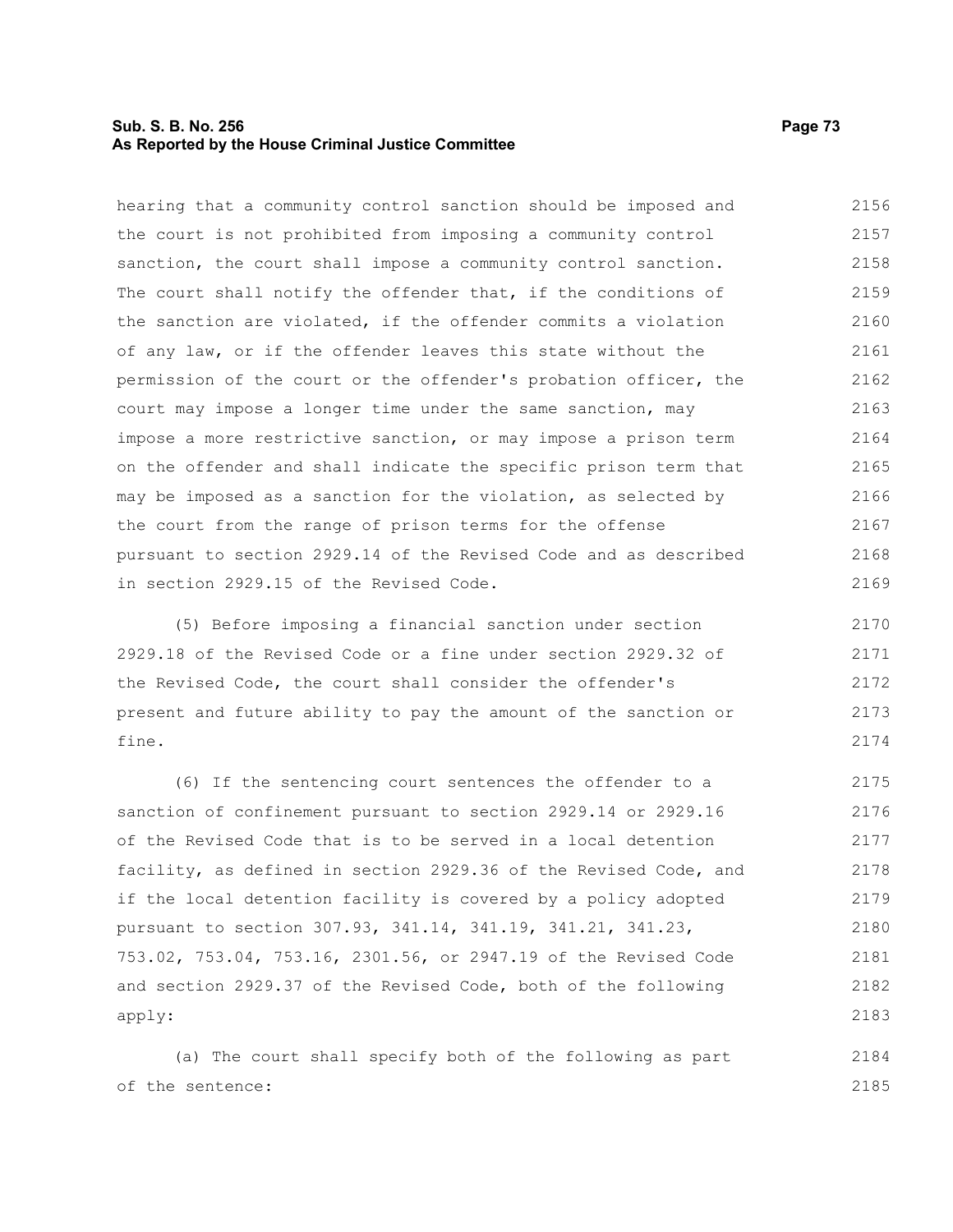# **Sub. S. B. No. 256 Page 74 As Reported by the House Criminal Justice Committee**

(i) If the offender is presented with an itemized bill pursuant to section 2929.37 of the Revised Code for payment of the costs of confinement, the offender is required to pay the bill in accordance with that section. 2186 2187 2188 2189

(ii) If the offender does not dispute the bill described in division (B)(6)(a)(i) of this section and does not pay the bill by the times specified in section 2929.37 of the Revised Code, the clerk of the court may issue a certificate of judgment against the offender as described in that section. 2190 2191 2192 2193 2194

(b) The sentence automatically includes any certificate of judgment issued as described in division (B)(6)(a)(ii) of this section. 2195 2196 2197

(7) The failure of the court to notify the offender that a prison term is a mandatory prison term pursuant to division (B) (2)(a) of this section or to include in the sentencing entry any information required by division (B)(2)(b) of this section does not affect the validity of the imposed sentence or sentences. If the sentencing court notifies the offender at the sentencing hearing that a prison term is mandatory but the sentencing entry does not specify that the prison term is mandatory, the court may complete a corrected journal entry and send copies of the corrected entry to the offender and the department of rehabilitation and correction, or, at the request of the state, the court shall complete a corrected journal entry and send copies of the corrected entry to the offender and department of rehabilitation and correction. 2198 2199 2200 2201 2202 2203 2204 2205 2206 2207 2208 2209 2210 2211

(C)(1) If the offender is being sentenced for a fourth degree felony OVI offense under division (G)(1) of section 2929.13 of the Revised Code, the court shall impose the mandatory term of local incarceration in accordance with that 2212 2213 2214 2215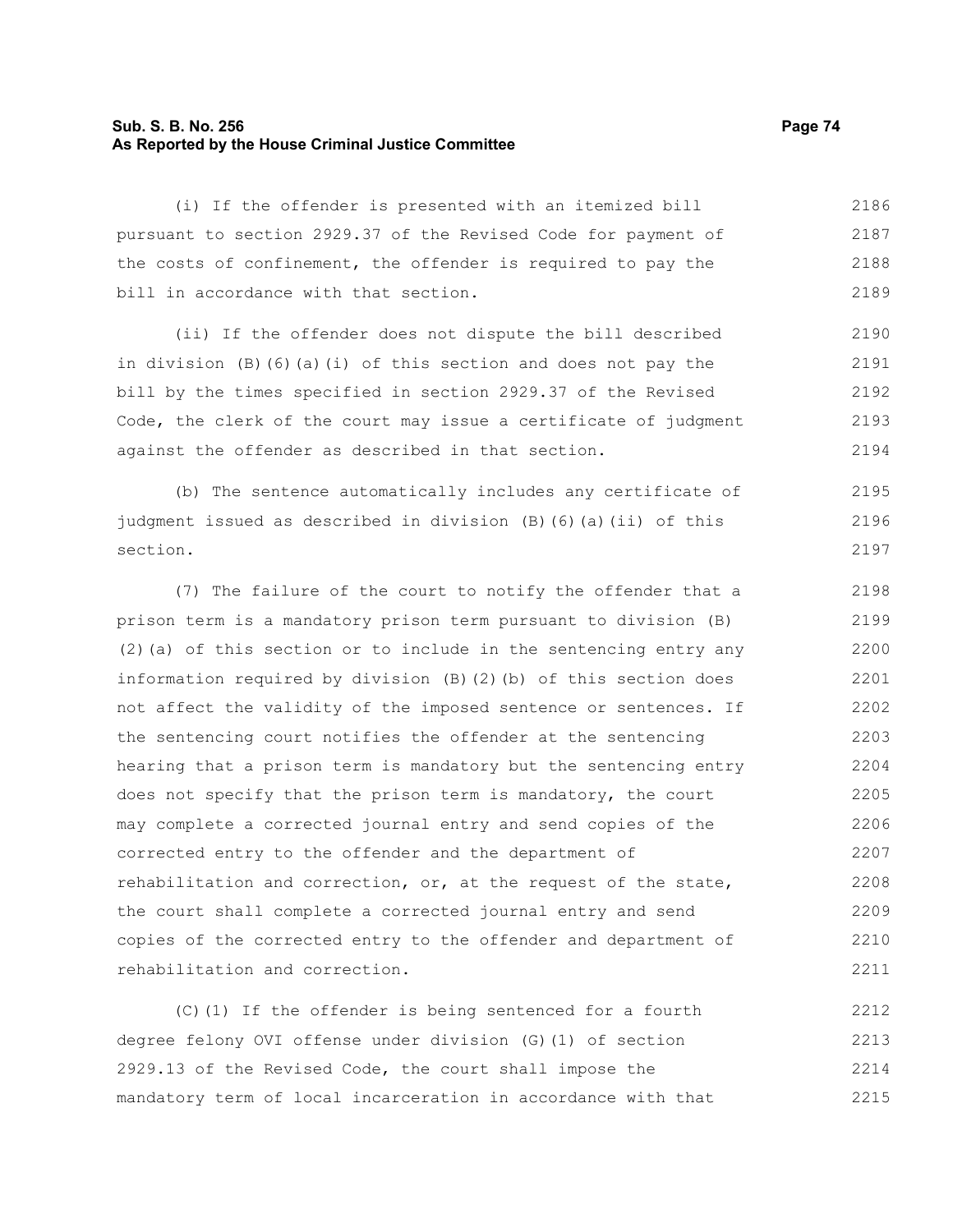# **Sub. S. B. No. 256 Page 75 As Reported by the House Criminal Justice Committee**

division, shall impose a mandatory fine in accordance with division (B)(3) of section 2929.18 of the Revised Code, and, in addition, may impose additional sanctions as specified in sections 2929.15, 2929.16, 2929.17, and 2929.18 of the Revised Code. The court shall not impose a prison term on the offender except that the court may impose a prison term upon the offender as provided in division (A)(1) of section 2929.13 of the Revised Code. 2216 2217 2218 2219 2220 2221 2222 2223

(2) If the offender is being sentenced for a third or fourth degree felony OVI offense under division (G)(2) of section 2929.13 of the Revised Code, the court shall impose the mandatory prison term in accordance with that division, shall impose a mandatory fine in accordance with division (B)(3) of section 2929.18 of the Revised Code, and, in addition, may impose an additional prison term as specified in section 2929.14 of the Revised Code. In addition to the mandatory prison term or mandatory prison term and additional prison term the court imposes, the court also may impose a community control sanction on the offender, but the offender shall serve all of the prison terms so imposed prior to serving the community control sanction. 2224 2225 2226 2227 2228 2229 2230 2231 2232 2233 2234 2235 2236

(D) The sentencing court, pursuant to division (I)(1) of section 2929.14 of the Revised Code, may recommend placement of the offender in a program of shock incarceration under section 5120.031 of the Revised Code or an intensive program prison under section 5120.032 of the Revised Code, disapprove placement of the offender in a program or prison of that nature, or make no recommendation. If the court recommends or disapproves placement, it shall make a finding that gives its reasons for its recommendation or disapproval. 2237 2238 2239 2240 2241 2242 2243 2244 2245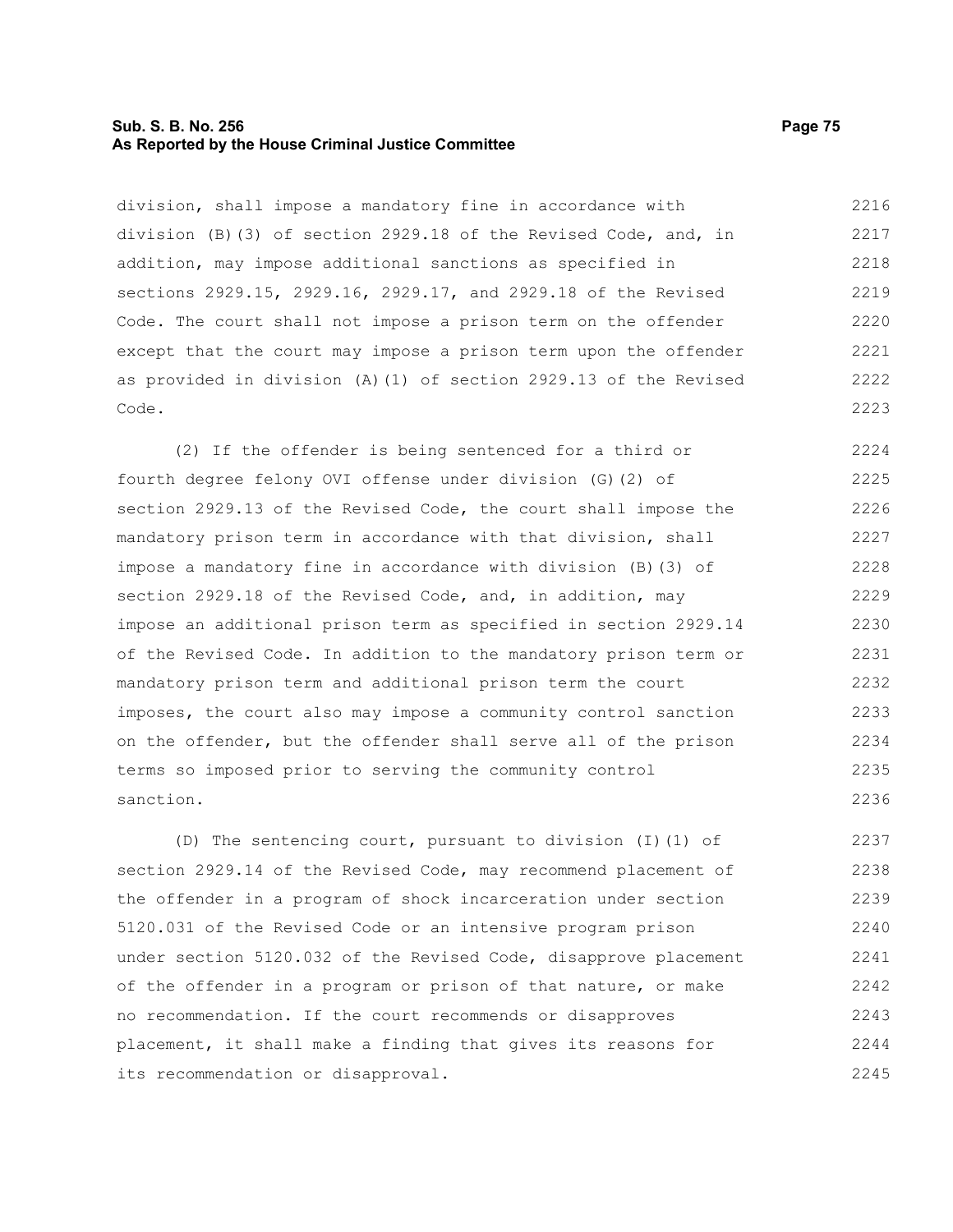# **Sub. S. B. No. 256 Page 76 As Reported by the House Criminal Justice Committee**

**Sec. 2967.13.** (A) Except as provided in division (G) of this section or section 2967.132 of the Revised Code, a prisoner serving a sentence of imprisonment for life for an offense committed on or after July 1, 1996, is not entitled to any earned credit under section 2967.193 of the Revised Code and becomes eligible for parole as follows: (1) If a sentence of imprisonment for life was imposed for the offense of murder, at the expiration of the prisoner's minimum term; (2) If a sentence of imprisonment for life with parole 2246 2247 2248 2249 2250 2251 2252 2253 2254 2255

eligibility after serving twenty years of imprisonment was imposed pursuant to section 2929.022 or 2929.03 of the Revised Code, after serving a term of twenty years; 2256 2257 2258

(3) If a sentence of imprisonment for life with parole eligibility after serving twenty-five full years of imprisonment was imposed pursuant to section 2929.022 or 2929.03 of the Revised Code, after serving a term of twenty-five full years; 2259 2260 2261 2262

(4) If a sentence of imprisonment for life with parole eligibility after serving thirty full years of imprisonment was imposed pursuant to section 2929.022 or 2929.03 of the Revised Code, after serving a term of thirty full years; 2263 2264 2265 2266

(5) If a sentence of imprisonment for life was imposed for rape, after serving a term of ten full years' imprisonment; 2267 2268

(6) If a sentence of imprisonment for life with parole eligibility after serving fifteen years of imprisonment was imposed for a violation of section 2927.24 of the Revised Code, after serving a term of fifteen years. 2269 2270 2271 2272

(B) Except as provided in division (G) of this section or section 2967.132 of the Revised Code, a prisoner serving a 2273 2274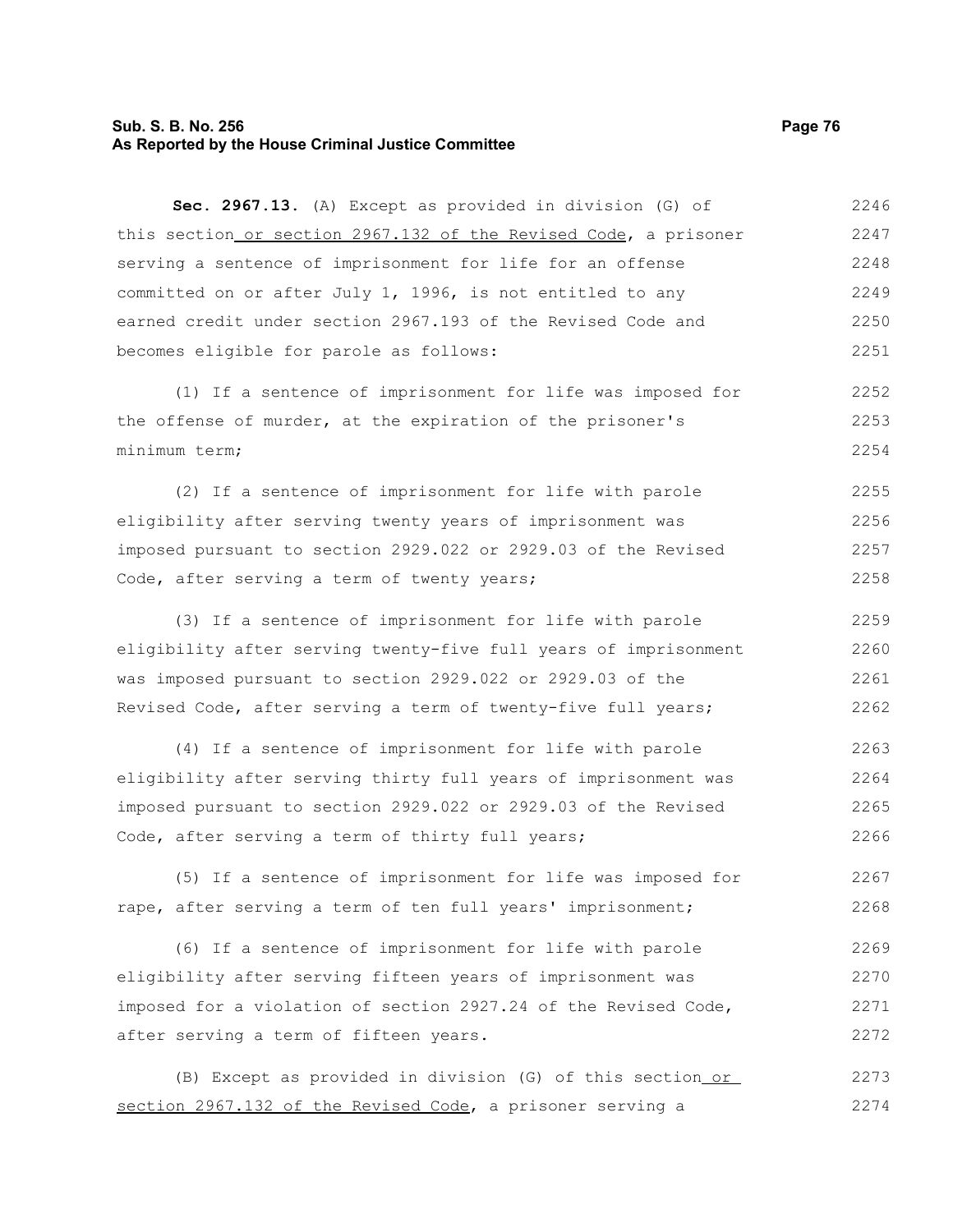# **Sub. S. B. No. 256 Page 77 As Reported by the House Criminal Justice Committee**

sentence of imprisonment for life with parole eligibility after serving twenty years of imprisonment or a sentence of imprisonment for life with parole eligibility after serving twenty-five full years or thirty full years of imprisonment imposed pursuant to section 2929.022 or 2929.03 of the Revised Code for an offense committed on or after July 1, 1996, consecutively to any other term of imprisonment, becomes eligible for parole after serving twenty years, twenty full years, or thirty full years, as applicable, as to each such sentence of life imprisonment, which shall not be reduced for earned credits under section 2967.193 of the Revised Code, plus the term or terms of the other sentences consecutively imposed or, if one of the other sentences is another type of life sentence with parole eligibility, the number of years before parole eligibility for that sentence. 2275 2276 2277 2278 2279 2280 2281 2282 2283 2284 2285 2286 2287 2288 2289

(C) Except as provided in division (G) of this section or section 2967.132 of the Revised Code, a prisoner serving consecutively two or more sentences in which an indefinite term of imprisonment is imposed becomes eligible for parole upon the expiration of the aggregate of the minimum terms of the sentences. 2290 2291 2292 2293 2294 2295

(D) Except as provided in division (G) of this section or section 2967.132 of the Revised Code, a prisoner serving a term of imprisonment who is described in division (A) of section 2967.021 of the Revised Code becomes eligible for parole as described in that division or, if the prisoner is serving a definite term of imprisonment, shall be released as described in that division. 2296 2297 2298 2299 2300 2301 2302

(E) A Except as provided in section 2967.132 of the Revised Code, a prisoner serving a sentence of life imprisonment 2303 2304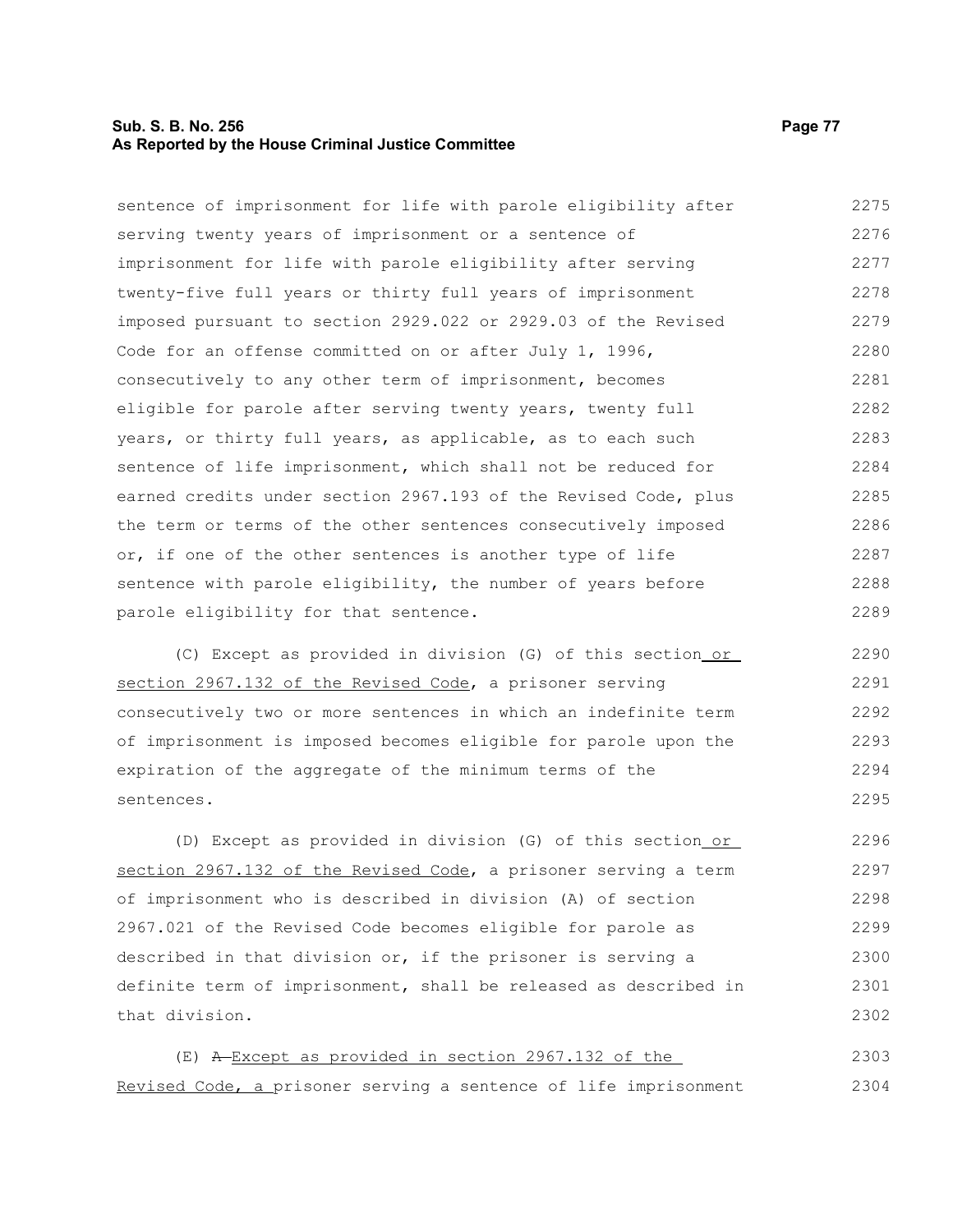# **Sub. S. B. No. 256** Page 78 **As Reported by the House Criminal Justice Committee**

| without parole imposed pursuant to section 2907.02 or section   | 2305 |
|-----------------------------------------------------------------|------|
| 2929.03 or 2929.06 of the Revised Code is not eligible for      | 2306 |
| parole and shall be imprisoned until death.                     | 2307 |
| (F) A prisoner serving a stated prison term that is a non-      | 2308 |
| life felony indefinite prison term shall be released in         | 2309 |
| accordance with sections 2967.271 and 2967.28 of the Revised    | 2310 |
| Code. A prisoner serving a stated prison term of any other      | 2311 |
| nature shall be released in accordance with section 2967.28 of  | 2312 |
| the Revised Code.                                               | 2313 |
| (G) A-Except as provided in section 2967.132 of the             | 2314 |
| Revised Code, a prisoner serving a prison term or term of life  | 2315 |
| imprisonment without parole imposed pursuant to section 2971.03 | 2316 |
| of the Revised Code never becomes eligible for parole during    | 2317 |
| that term of imprisonment.                                      | 2318 |
| Sec. 2967.132. (A) As used in this section:                     | 2319 |
| (1) "Aggravated homicide offense" means any of the              | 2320 |
| following that involved the purposeful killing of three or more | 2321 |
| persons, when the offender is the principal offender in each    | 2322 |
| offense:                                                        | 2323 |
| (a) Aggravated murder;                                          | 2324 |
| (b) Any other offense or combination of offenses that           | 2325 |
| involved the purposeful killing of three or more persons.       | 2326 |
| (2) "Homicide offense" means a violation of section             | 2327 |
| 2903.02, 2903.03, 2903.04, or 2903.041 of the Revised Code or a | 2328 |
| violation of section 2903.01 of the Revised Code that is not an | 2329 |
| aggravated homicide offense.                                    | 2330 |
| (B) This section applies to any prisoner serving a prison       | 2331 |
| sentence for one or more offenses committed when the prisoner   | 2332 |
|                                                                 |      |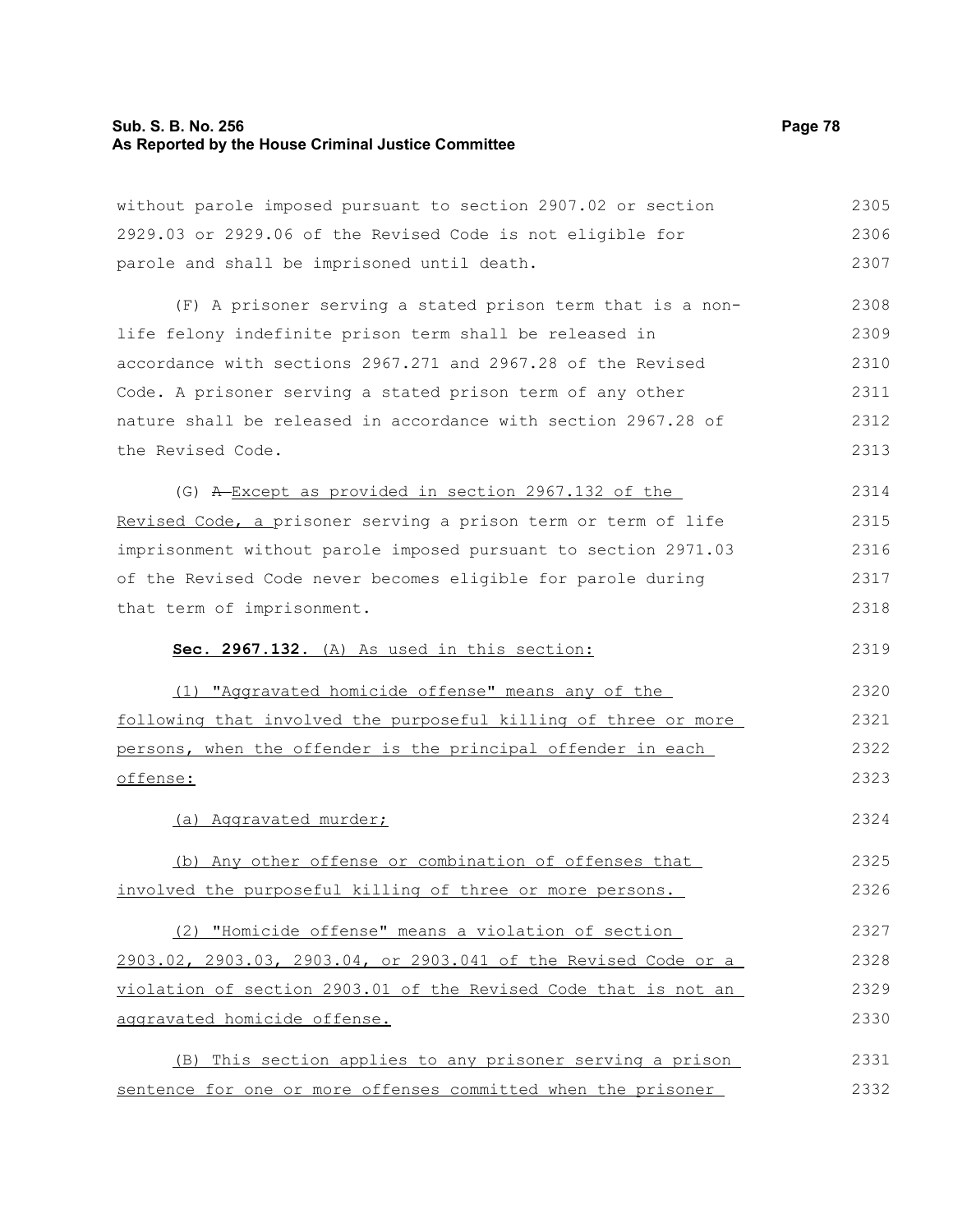| was under eighteen years of age. Regardless of whether the        | 2333 |
|-------------------------------------------------------------------|------|
| prisoner's stated prison term includes mandatory time, this       | 2334 |
| section shall apply automatically and cannot be limited by the    | 2335 |
| sentencing court.                                                 | 2336 |
| (C) Notwithstanding any provision of the Revised Code to          | 2337 |
| the contrary, and regardless of when the offense or offenses      | 2338 |
| were committed and when the sentence was imposed, a prisoner who  | 2339 |
| <u>is serving a prison sentence for an offense other than an </u> | 2340 |
| aggravated homicide offense and who was under eighteen years of   | 2341 |
| age at the time of the offense, or who is serving consecutive     | 2342 |
| prison sentences for multiple offenses none of which is an        | 2343 |
| aggravated homicide offense and who was under eighteen years of   | 2344 |
| age at the time of the offenses, is eligible for parole as        | 2345 |
| follows:                                                          | 2346 |
| $(1)$ Except as provided in division $(C)$ $(2)$ or $(3)$ of this | 2347 |
| section, the prisoner is eligible for parole after serving        | 2348 |
| eighteen years in prison.                                         | 2349 |
| $(2)$ Except as provided in division $(C)$ $(3)$ or $(4)$ of this | 2350 |
| section, if the prisoner is serving a sentence for one or more    | 2351 |
| homicide offenses, none of which are an aggravated homicide       | 2352 |
| offense, the prisoner is eligible for parole after serving        | 2353 |
| <u>twenty-five years in prison.</u>                               | 2354 |
| (3) Except as provided in division (C) (4) of this section,       | 2355 |
| if the prisoner is serving a sentence for two or more homicide    | 2356 |
| offenses, none of which are an aggravated homicide offense, and   | 2357 |
| the offender was the principal offender in two or more of those   | 2358 |
| offenses, the prisoner is eligible for parole after serving       | 2359 |
| thirty years in prison.                                           | 2360 |
| (4) If the prisoner is serving a sentence for one or more         | 2361 |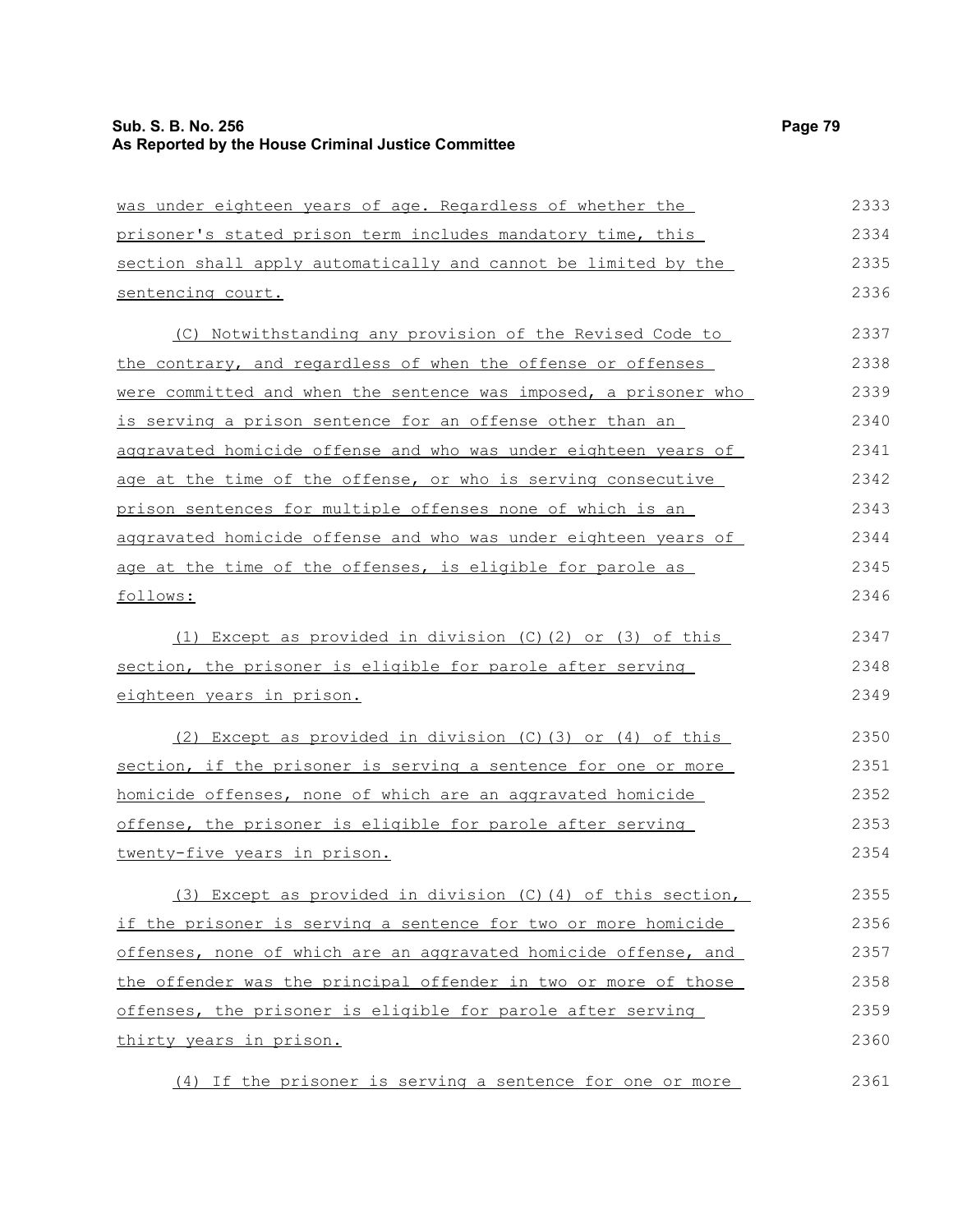# **Sub. S. B. No. 256 Page 80 As Reported by the House Criminal Justice Committee**

| offenses and the sentence permits parole earlier than the parole         | 2362 |
|--------------------------------------------------------------------------|------|
| eligibility date specified in division $(C)$ $(1)$ , $(2)$ , or $(3)$ of | 2363 |
| this section, the prisoner is eligible for parole after serving          | 2364 |
| the period of time in prison that is specified in the sentence.          | 2365 |
| (D) If the prisoner is serving a sentence for an                         | 2366 |
| aggravated homicide offense, or for a violation of section               | 2367 |
| 2909.24 of the Revised Code when the most serious underlying             | 2368 |
| specified offense the defendant committed in the violation was           | 2369 |
| aggravated murder or murder, the prisoner is not eligible for            | 2370 |
| parole review other than in accordance with the sentence imposed         | 2371 |
| for the offense.                                                         | 2372 |
| (E)(1) Once a prisoner is eligible for parole pursuant to                | 2373 |
| division (C) or (D) of this section, the parole board, within a          | 2374 |
| reasonable time after the prisoner becomes eligible, shall               | 2375 |
| conduct a hearing to consider the prisoner's release on parole           | 2376 |
| under parole supervision. The board shall conduct the hearing in         | 2377 |
| accordance with Chapters 2930., 2967., and 5149. of the Revised          | 2378 |
| Code and in accordance with the board's policies and procedures.         | 2379 |
| Those policies and procedures must permit the prisoner's                 | 2380 |
| privately retained counsel or the state public defender to               | 2381 |
| appear at the prisoner's hearing to make a statement in support          | 2382 |
| of the prisoner's release.                                               | 2383 |
| (2) The parole board shall ensure that the review process                | 2384 |
| provides the prisoner a meaningful opportunity to obtain                 | 2385 |
| release. In addition to any other factors the board is required          | 2386 |
| or authorized to consider by rule or statute, the board shall            | 2387 |
| consider the following factors as mitigating factors:                    | 2388 |
| (a) The chronological age of the prisoner at the time of                 | 2389 |
| the offense and that age's hallmark features, including                  | 2390 |
| intellectual capacity, immaturity, impetuosity, and a failure to         | 2391 |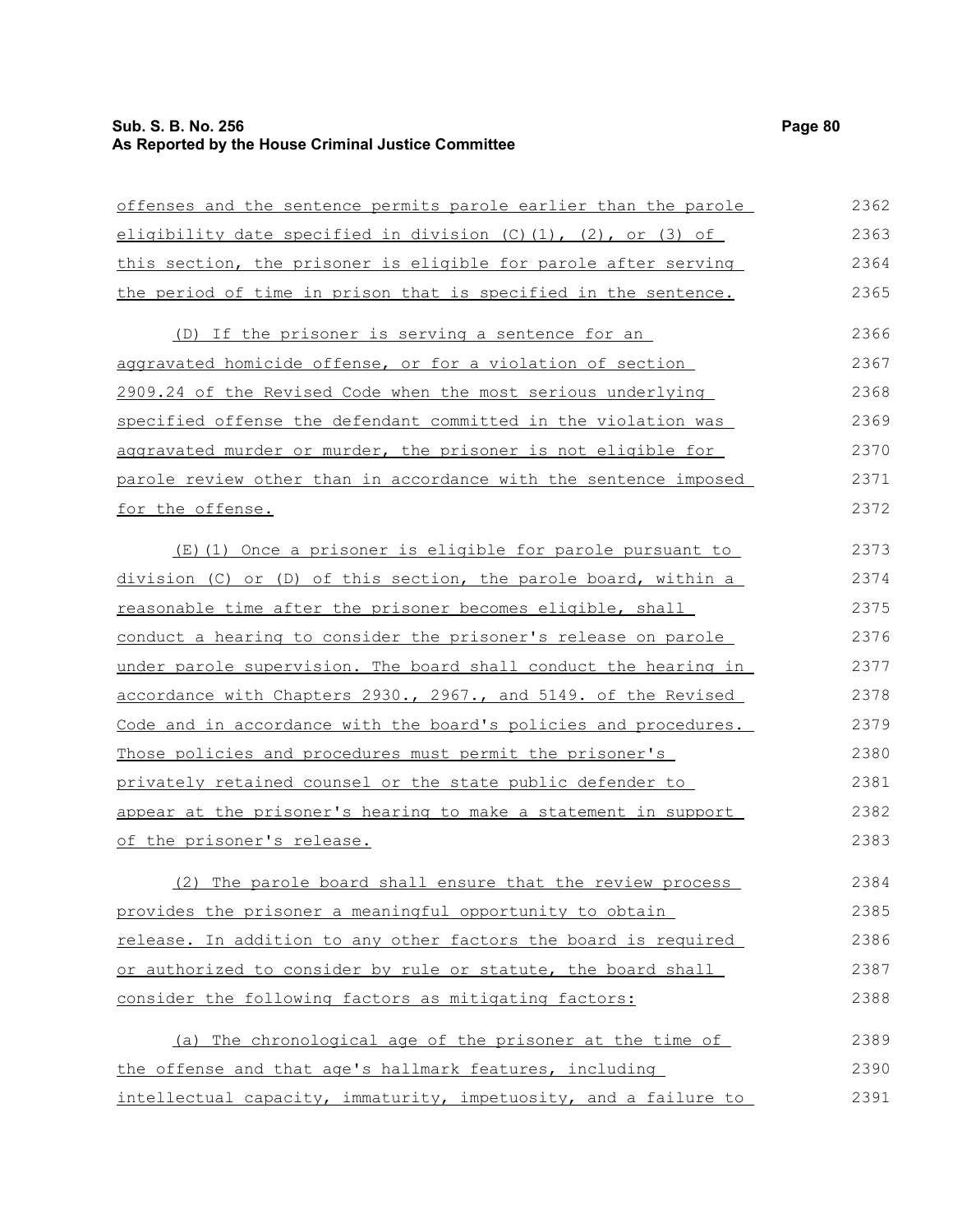#### **Sub. S. B. No. 256 Page 81 As Reported by the House Criminal Justice Committee** appreciate risks and consequences; (b) The family and home environment of the prisoner at the time of the offense, the prisoner's inability to control the prisoner's surroundings, a history of trauma regarding the prisoner, and the prisoner's school and special education history; (c) The circumstances of the offense, including the extent of the prisoner's participation in the conduct and the way familial and peer pressures may have impacted the prisoner's conduct; (d) Whether the prisoner might have been charged and convicted of a lesser offense if not for the incompetencies associated with youth such as the prisoner's inability to deal with police officers and prosecutors during the prisoner's interrogation or possible plea agreement, or the prisoner's inability to assist the prisoner's own attorney; (e) Examples of the prisoner's rehabilitation, including any subsequent growth or increase in maturity during imprisonment. (F) In accordance with section 2967.131 of the Revised Code, the parole board shall impose appropriate terms and conditions of release upon each prisoner granted a parole under this section. (G) If the parole board denies release on parole pursuant to this section, the board shall conduct a subsequent release review not later than five years after release was denied. (H) In addition to any notice required by rule or statute, the parole board shall notify the state public defender, the victim, and the appropriate prosecuting attorney of a prisoner's 2392 2393 2394 2395 2396 2397 2398 2399 2400 2401 2402 2403 2404 2405 2406 2407 2408 2409 2410 2411 2412 2413 2414 2415 2416 2417 2418 2419 2420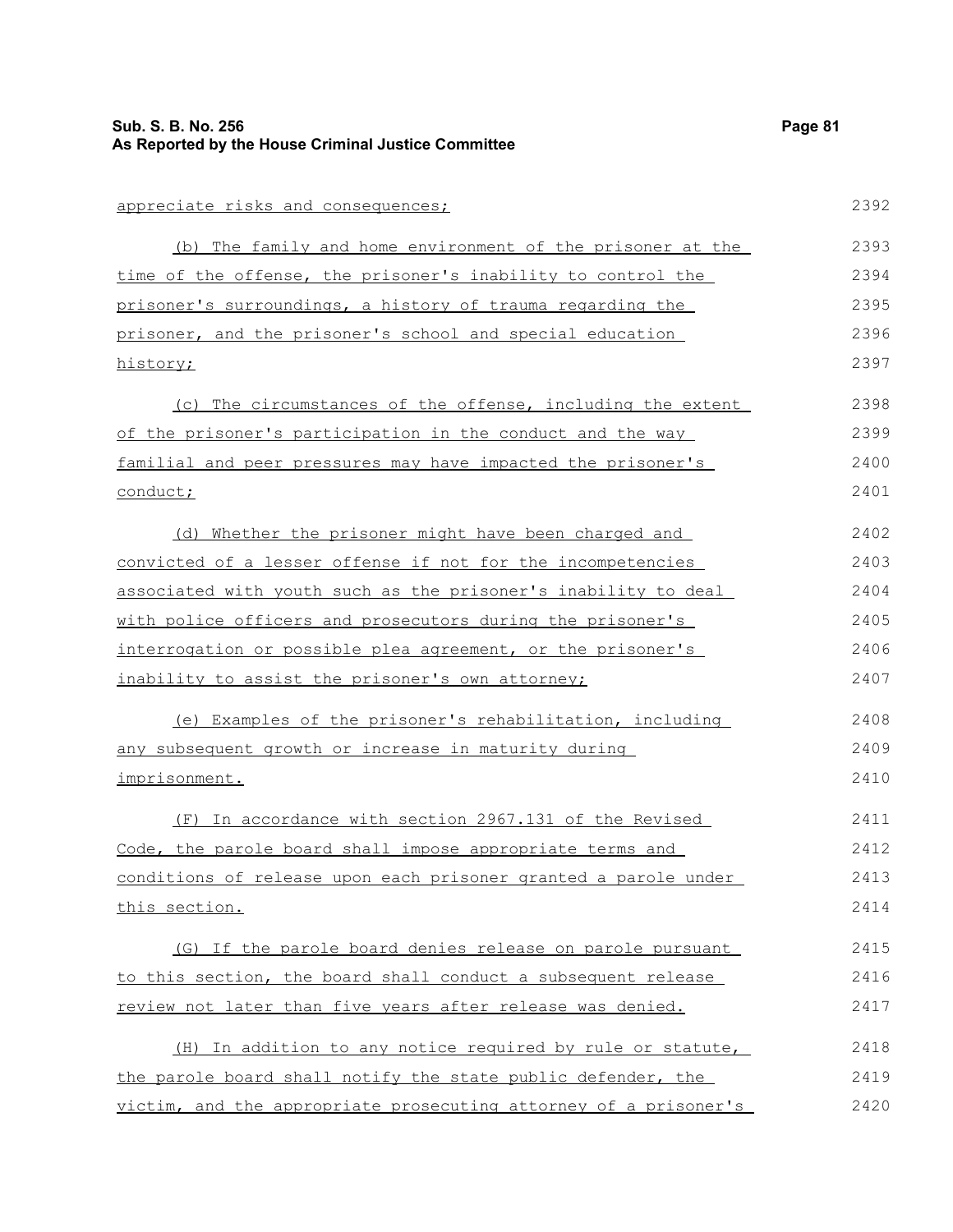| eligibility for review under this section at least sixty days    | 2421 |
|------------------------------------------------------------------|------|
| before the board begins any review or proceedings involving that | 2422 |
| prisoner under this section.                                     | 2423 |

(I) This section shall apply to determine the parole eligibility of all prisoners described in this section who committed an offense prior to, on, or after the effective date of this section, regardless of when the prisoner committed or was sentenced for the offense and, for purposes of this section, a prisoner is "serving" a prison sentence for an offense if on or after the effective date of this section, the prisoner is serving a prison sentence for that offense, regardless of when the sentence was imposed or the offense was committed. 2424 2425 2426 2427 2428 2429 2430 2431 2432

**Sec. 2971.03.** (A) Notwithstanding divisions (A) and (D) of section 2929.14, section 2929.02, 2929.03, 2929.06, 2929.13, or another section of the Revised Code, other than divisions (B) and (C) of section 2929.14 of the Revised Code, that authorizes or requires a specified prison term or a mandatory prison term for a person who is convicted of or pleads guilty to a felony or that specifies the manner and place of service of a prison term or term of imprisonment, the court shall impose a sentence upon a person who is convicted of or pleads guilty to a violent sex offense and who also is convicted of or pleads guilty to a sexually violent predator specification that was included in the indictment, count in the indictment, or information charging that offense, and upon a person who is convicted of or pleads guilty to a designated homicide, assault, or kidnapping offense and also is convicted of or pleads guilty to both a sexual motivation specification and a sexually violent predator specification that were included in the indictment, count in the indictment, or information charging that offense, as follows: 2433 2434 2435 2436 2437 2438 2439 2440 2441 2442 2443 2444 2445 2446 2447 2448 2449 2450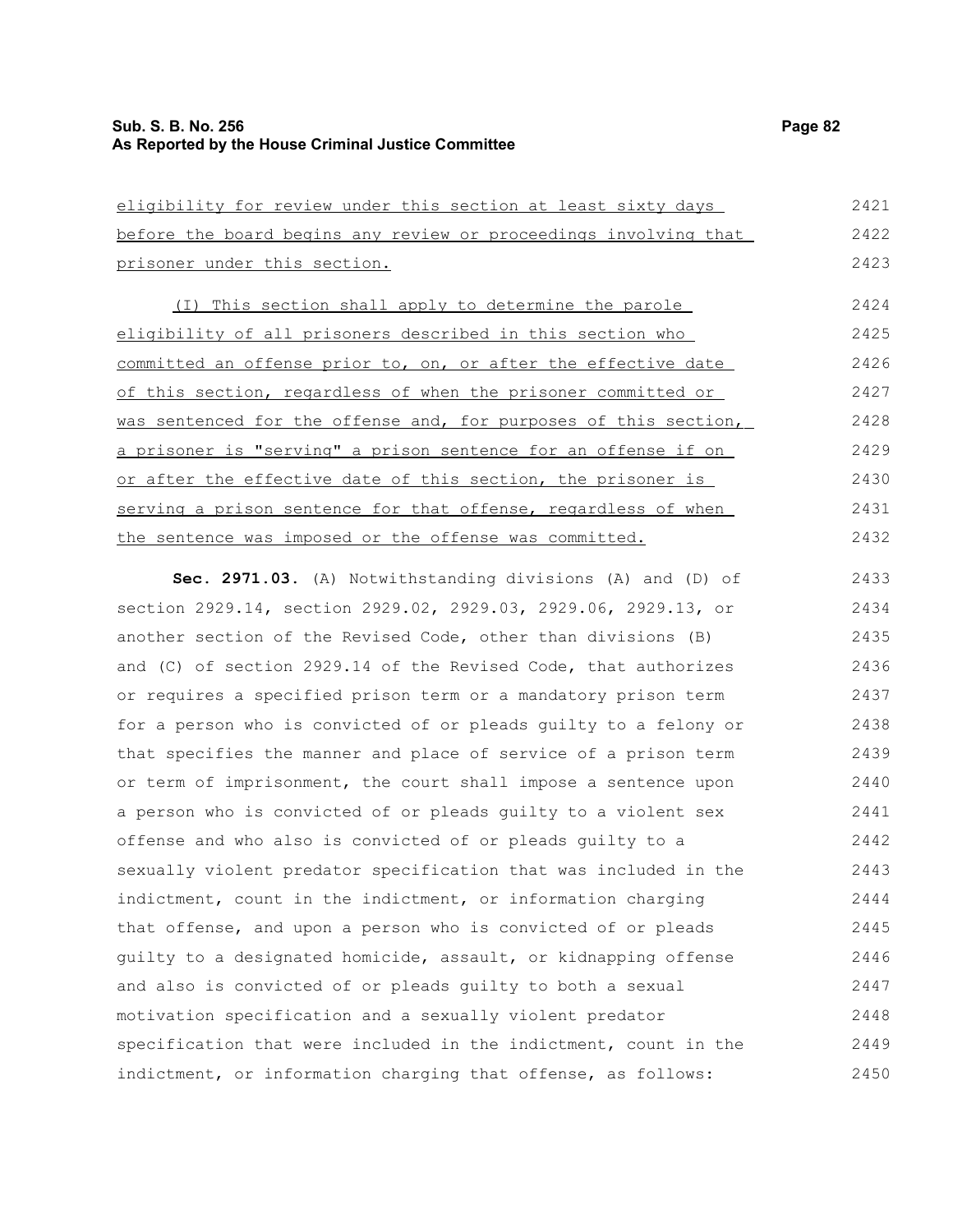# **Sub. S. B. No. 256 Page 83 As Reported by the House Criminal Justice Committee**

(1)  $H = Except$  as provided in division (A)(5) of this section, if the offense for which the sentence is being imposed is aggravated murder and if the court does not impose upon the offender a sentence of death, it shall impose upon the offender a term of life imprisonment without parole. If the court sentences the offender to death and the sentence of death is vacated, overturned, or otherwise set aside, the court shall impose upon the offender a term of life imprisonment without parole. 2451 2452 2453 2454 2455 2456 2457 2458 2459

(2)  $H - Except$  as provided in division (A)(5) of this section, if the offense for which the sentence is being imposed is murder; or if the offense is rape committed in violation of division (A)(1)(b) of section 2907.02 of the Revised Code when the offender purposely compelled the victim to submit by force or threat of force, when the victim was less than ten years of age, when the offender previously has been convicted of or pleaded guilty to either rape committed in violation of that division or a violation of an existing or former law of this state, another state, or the United States that is substantially similar to division (A)(1)(b) of section 2907.02 of the Revised Code, or when the offender during or immediately after the commission of the rape caused serious physical harm to the victim; or if the offense is an offense other than aggravated murder or murder for which a term of life imprisonment may be imposed, it shall impose upon the offender a term of life imprisonment without parole. 2460 2461 2462 2463 2464 2465 2466 2467 2468 2469 2470 2471 2472 2473 2474 2475 2476

(3)(a) Except as otherwise provided in division (A)(3)(b), (c), (d), or (e) or (A)(4) of this section, if the offense for which the sentence is being imposed is an offense other than aggravated murder, murder, or rape and other than an offense for which a term of life imprisonment may be imposed, it shall 2477 2478 2479 2480 2481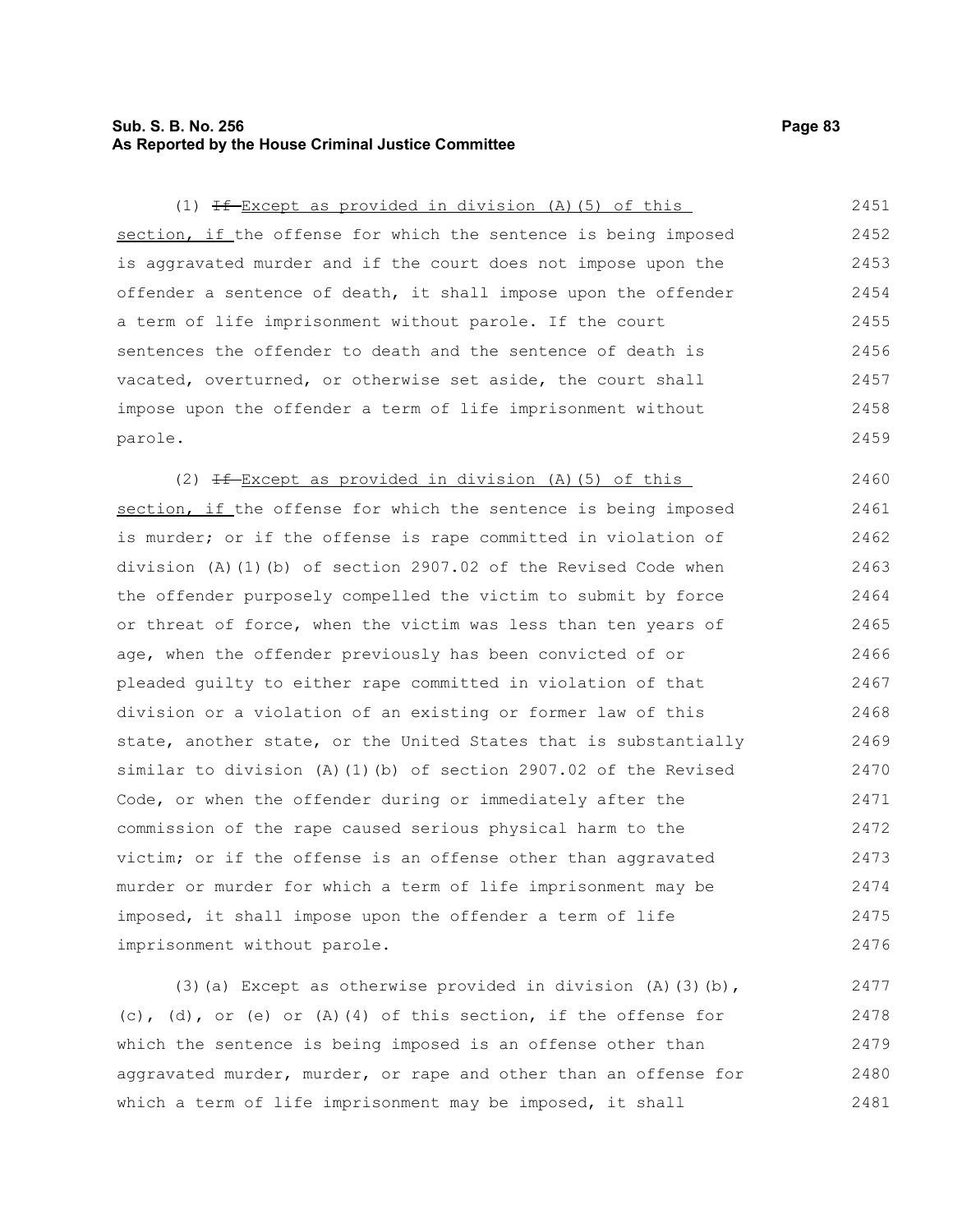# **Sub. S. B. No. 256 Page 84 As Reported by the House Criminal Justice Committee**

impose an indefinite prison term consisting of a minimum term fixed by the court as described in this division, but not less than two years, and a maximum term of life imprisonment. Except as otherwise specified in this division, the minimum term shall be fixed by the court from among the range of terms available as a definite term for the offense. If the offense is a felony of the first or second degree committed on or after-the effectivedate of this amendment March 22, 2019, the minimum term shall be fixed by the court from among the range of terms available as a minimum term for the offense under division (A)(1)(a) or  $(2)$  (a) of that section. 2482 2483 2484 2485 2486 2487 2488 2489 2490 2491 2492

(b) Except as otherwise provided in division (A)(4) of this section, if the offense for which the sentence is being imposed is kidnapping that is a felony of the first degree, it shall impose an indefinite prison term as follows:

(i) If the kidnapping is committed on or after January 1, 2008, and the victim of the offense is less than thirteen years of age, except as otherwise provided in this division, it shall impose an indefinite prison term consisting of a minimum term of fifteen years and a maximum term of life imprisonment. If the kidnapping is committed on or after January 1, 2008, the victim of the offense is less than thirteen years of age, and the offender released the victim in a safe place unharmed, it shall impose an indefinite prison term consisting of a minimum term of ten years and a maximum term of life imprisonment. 2497 2498 2499 2500 2501 2502 2503 2504 2505 2506

(ii) If the kidnapping is committed prior to January 1, 2008, or division (A)(3)(b)(i) of this section does not apply, it shall impose an indefinite term consisting of a minimum term fixed by the court that is not less than ten years and a maximum term of life imprisonment. 2507 2508 2509 2510 2511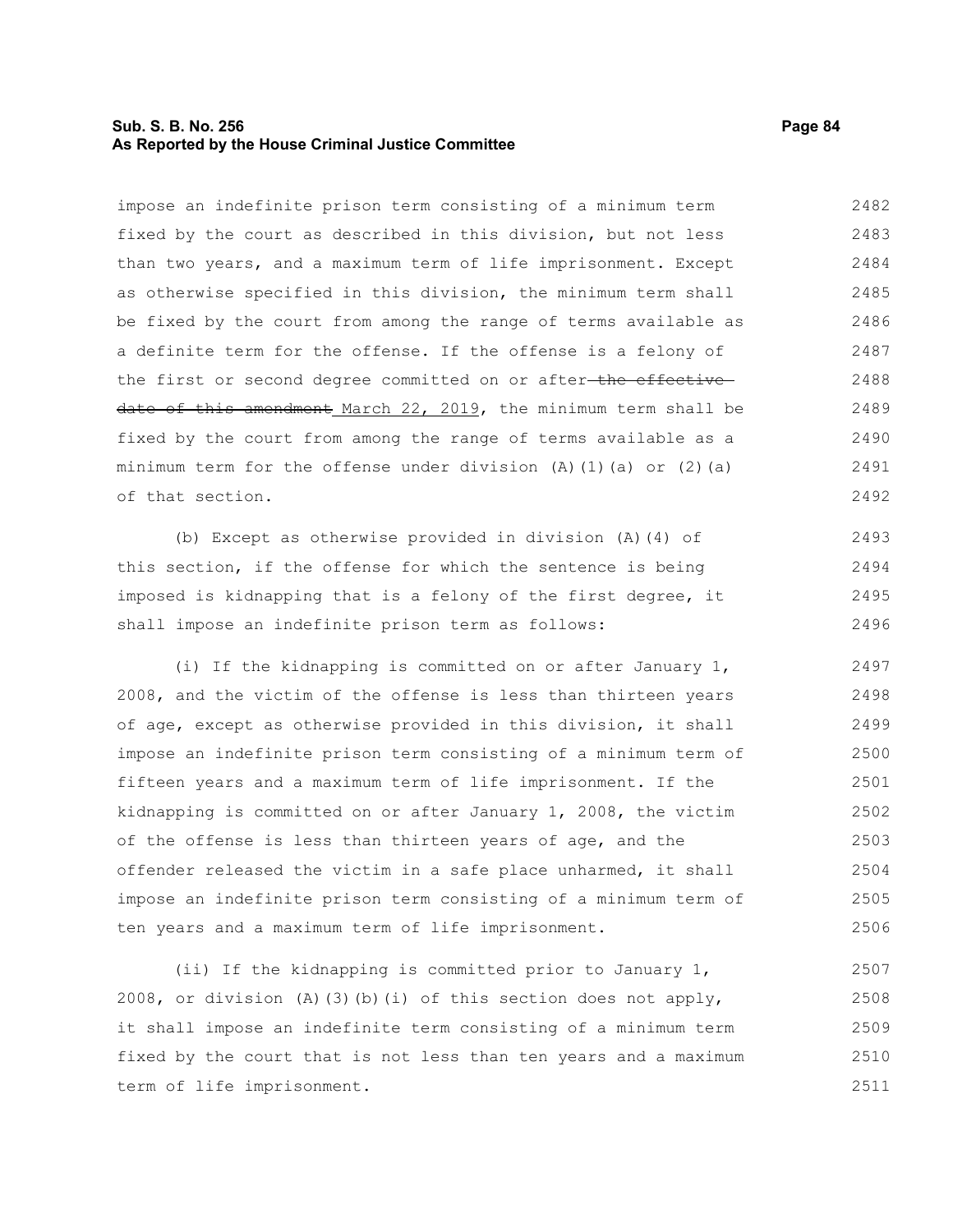# **Sub. S. B. No. 256 Page 85 As Reported by the House Criminal Justice Committee**

(c) Except as otherwise provided in division (A)(4) of this section, if the offense for which the sentence is being imposed is kidnapping that is a felony of the second degree, it shall impose an indefinite prison term consisting of a minimum term fixed by the court that is not less than eight years, and a maximum term of life imprisonment. 2512 2513 2514 2515 2516 2517

(d) Except as otherwise provided in division (A)(4) of this section, if the offense for which the sentence is being imposed is rape for which a term of life imprisonment is not imposed under division (A)(2) of this section or division (B) of section 2907.02 of the Revised Code, it shall impose an indefinite prison term as follows: 2518 2519 2520 2521 2522 2523

(i) If the rape is committed on or after January 2, 2007, in violation of division  $(A)$   $(1)$   $(b)$  of section 2907.02 of the Revised Code, it shall impose an indefinite prison term consisting of a minimum term of twenty-five years and a maximum term of life imprisonment. 2524 2525 2526 2527 2528

(ii) If the rape is committed prior to January 2, 2007, or the rape is committed on or after January 2, 2007, other than in violation of division (A)(1)(b) of section 2907.02 of the Revised Code, it shall impose an indefinite prison term consisting of a minimum term fixed by the court that is not less than ten years, and a maximum term of life imprisonment. 2529 2530 2531 2532 2533 2534

(e) Except as otherwise provided in division (A)(4) of this section, if the offense for which sentence is being imposed is attempted rape, it shall impose an indefinite prison term as follows: 2535 2536 2537 2538

(i) Except as otherwise provided in division (A)(3)(e) (ii), (iii), or (iv) of this section, it shall impose an 2539 2540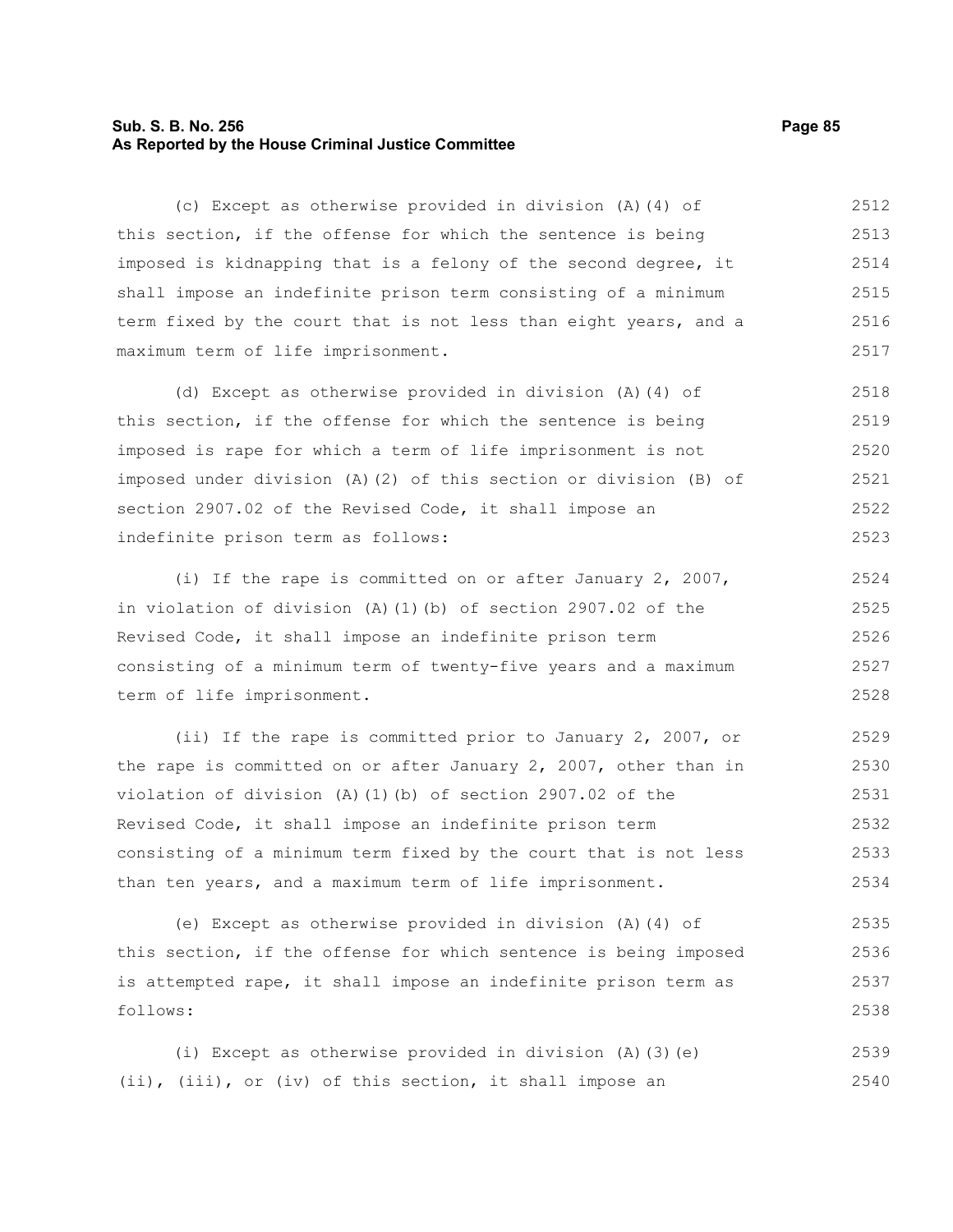# **Sub. S. B. No. 256 Page 86 As Reported by the House Criminal Justice Committee**

| indefinite prison term pursuant to division (A) (3) (a) of this  | 2541 |
|------------------------------------------------------------------|------|
| section.                                                         | 2542 |
| (ii) If the attempted rape for which sentence is being           | 2543 |
| imposed was committed on or after January 2, 2007, and if the    | 2544 |
| offender also is convicted of or pleads guilty to a              | 2545 |
| specification of the type described in section 2941.1418 of the  | 2546 |
| Revised Code, it shall impose an indefinite prison term          | 2547 |
| consisting of a minimum term of five years and a maximum term of | 2548 |
| twenty-five years.                                               | 2549 |
| (iii) If the attempted rape for which sentence is being          | 2550 |
| imposed was committed on or after January 2, 2007, and if the    | 2551 |
| offender also is convicted of or pleads quilty to a              | 2552 |
| specification of the type described in section 2941.1419 of the  | 2553 |
| Revised Code, it shall impose an indefinite prison term          | 2554 |
| consisting of a minimum term of ten years and a maximum of life  | 2555 |
| imprisonment.                                                    | 2556 |
| (iv) If the attempted rape for which sentence is being           | 2557 |
| imposed was committed on or after January 2, 2007, and if the    | 2558 |
| offender also is convicted of or pleads guilty to a              | 2559 |
| specification of the type described in section 2941.1420 of the  | 2560 |
| Revised Code, it shall impose an indefinite prison term          | 2561 |
| consisting of a minimum term of fifteen years and a maximum of   | 2562 |
| life imprisonment.                                               | 2563 |
| (4) For Except as provided in division (A) (5) of this           | 2564 |
| section, for any offense for which the sentence is being         | 2565 |
| imposed, if the offender previously has been convicted of or     | 2566 |

pleaded guilty to a violent sex offense and also to a sexually violent predator specification that was included in the indictment, count in the indictment, or information charging that offense, or previously has been convicted of or pleaded 2567 2568 2569 2570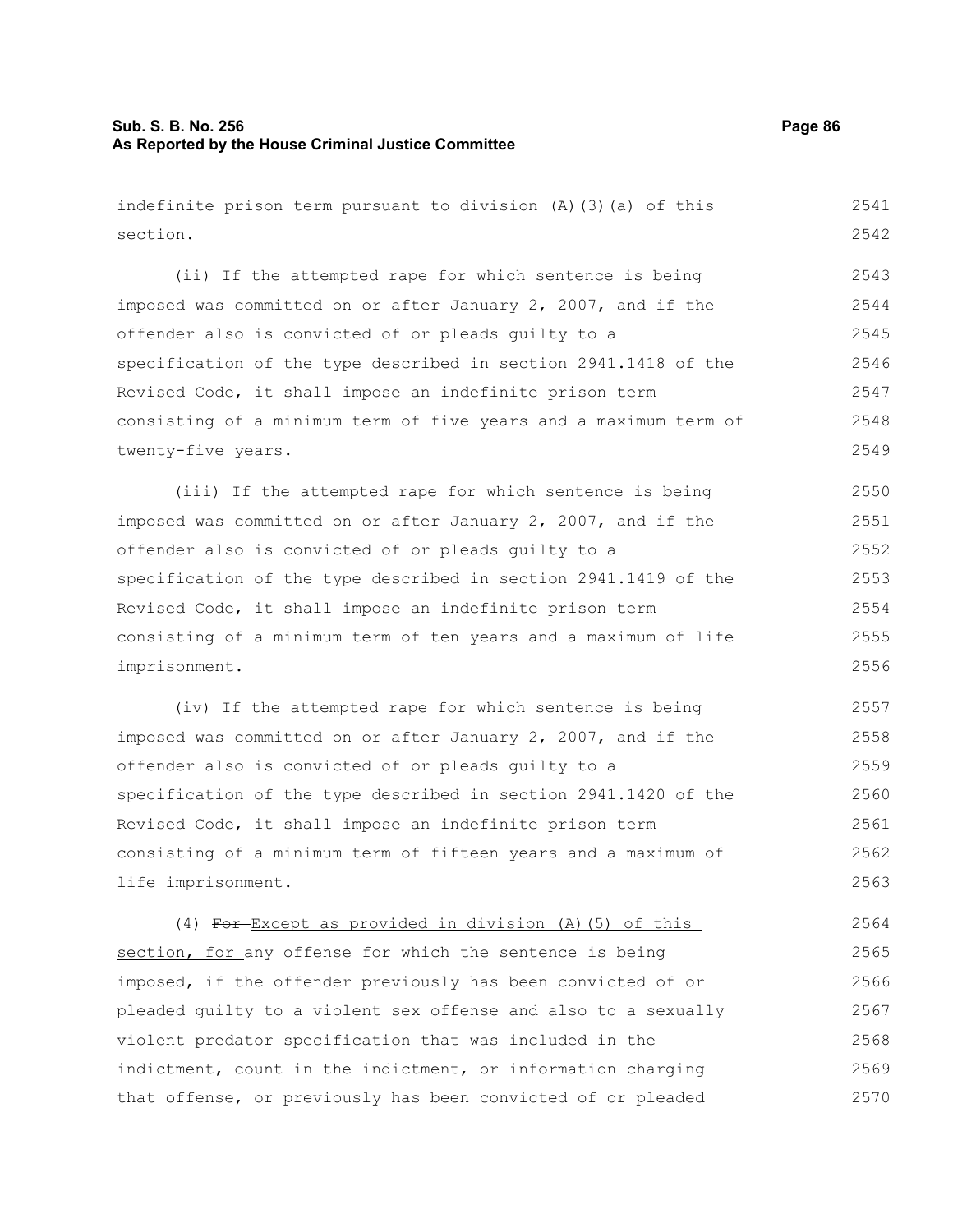# **Sub. S. B. No. 256 Page 87 As Reported by the House Criminal Justice Committee**

guilty to a designated homicide, assault, or kidnapping offense and also to both a sexual motivation specification and a sexually violent predator specification that were included in the indictment, count in the indictment, or information charging that offense, it shall impose upon the offender a term of life imprisonment without parole. 2571 2572 2573 2574 2575 2576

(5) Notwithstanding divisions  $(A)$   $(1)$ ,  $(2)$ , and  $(4)$  of this section, the court shall not impose a sentence of life imprisonment without parole upon any person for an offense that was committed when the person was under eighteen years of age. In any case described in division  $(A)(1)$ ,  $(2)$ , or  $(4)$  of this section, if the offense was committed when the person was under eighteen years of age, the court shall impose an indefinite prison term consisting of a minimum term of thirty years and a maximum term of life imprisonment. 2577 2578 2579 2580 2581 2582 2583 2584 2585

(B)(1) Notwithstanding section 2929.13, division (A) or (D) of section 2929.14, or another section of the Revised Code other than division (B) of section 2907.02 or divisions (B) and (C) of section 2929.14 of the Revised Code that authorizes or requires a specified prison term or a mandatory prison term for a person who is convicted of or pleads guilty to a felony or that specifies the manner and place of service of a prison term or term of imprisonment, if a person is convicted of or pleads guilty to a violation of division (A)(1)(b) of section 2907.02 of the Revised Code committed on or after January 2, 2007, if division (A) of this section does not apply regarding the person, and if the court does not impose a sentence of life without parole when authorized pursuant to division (B) of section 2907.02 of the Revised Code, the court shall impose upon the person an indefinite prison term consisting of one of the following: 2586 2587 2588 2589 2590 2591 2592 2593 2594 2595 2596 2597 2598 2599 2600 2601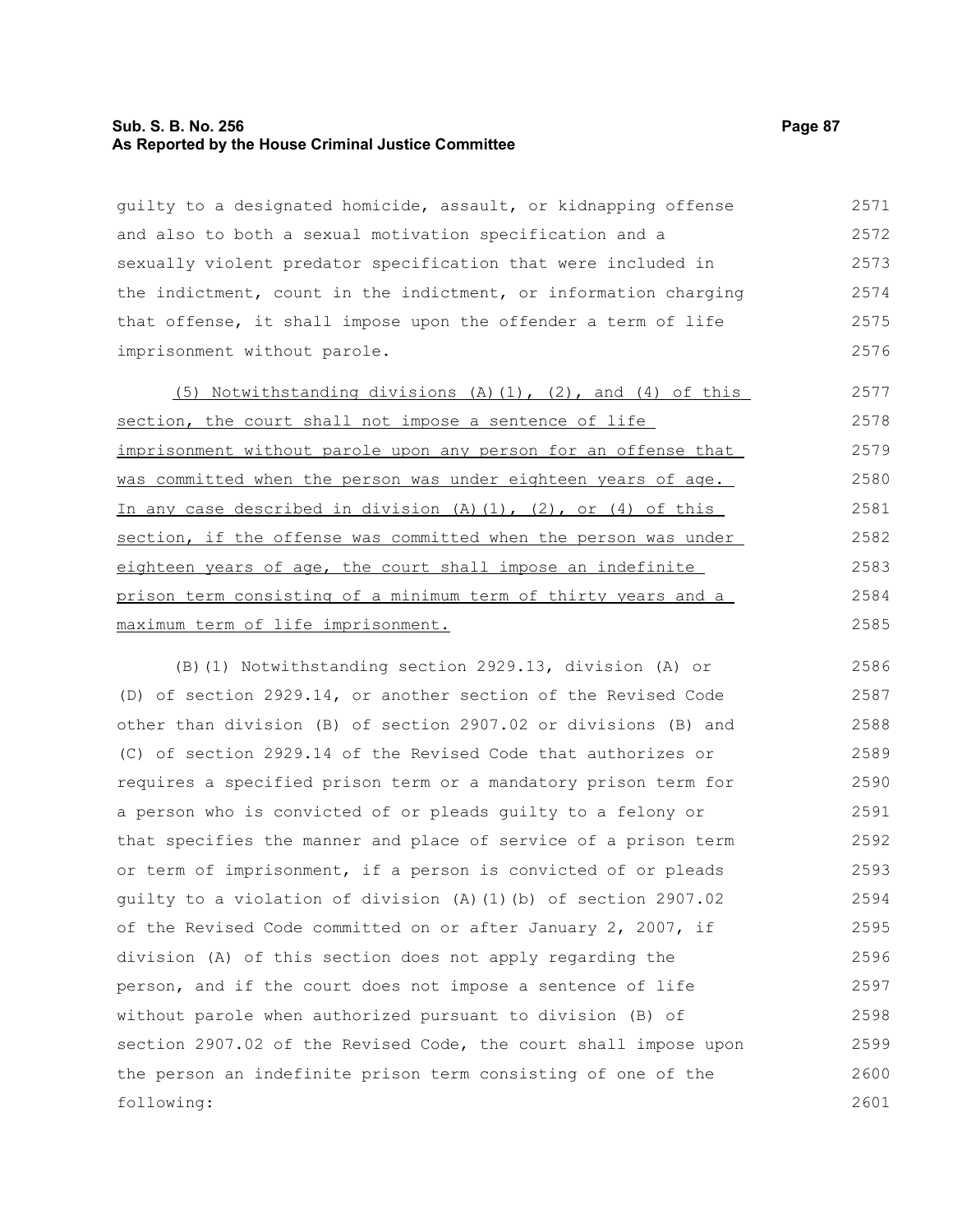# **Sub. S. B. No. 256 Page 88 As Reported by the House Criminal Justice Committee**

(a) Except as otherwise required in division (B)(1)(b) or (c) of this section, a minimum term of ten years and a maximum term of life imprisonment.

(b) If the victim was less than ten years of age, a minimum term of fifteen years and a maximum of life imprisonment. 2605 2606 2607

(c) If the offender purposely compels the victim to submit by force or threat of force, or if the offender previously has been convicted of or pleaded guilty to violating division (A)(1) (b) of section 2907.02 of the Revised Code or to violating an existing or former law of this state, another state, or the United States that is substantially similar to division (A)(1) (b) of that section, or if the offender during or immediately after the commission of the offense caused serious physical harm to the victim, a minimum term of twenty-five years and a maximum of life imprisonment. 2608 2609 2610 2611 2612 2613 2614 2615 2616 2617

(2) Notwithstanding section 2929.13, division (A) or (D) of section 2929.14, or another section of the Revised Code other than divisions (B) and (C) of section 2929.14 of the Revised Code that authorizes or requires a specified prison term or a mandatory prison term for a person who is convicted of or pleads guilty to a felony or that specifies the manner and place of service of a prison term or term of imprisonment and except as otherwise provided in division (B) of section 2907.02 of the Revised Code, if a person is convicted of or pleads guilty to attempted rape committed on or after January 2, 2007, and if division (A) of this section does not apply regarding the person, the court shall impose upon the person an indefinite prison term consisting of one of the following: 2618 2619 2620 2621 2622 2623 2624 2625 2626 2627 2628 2629 2630

(a) If the person also is convicted of or pleads guilty to 2631

2602 2603 2604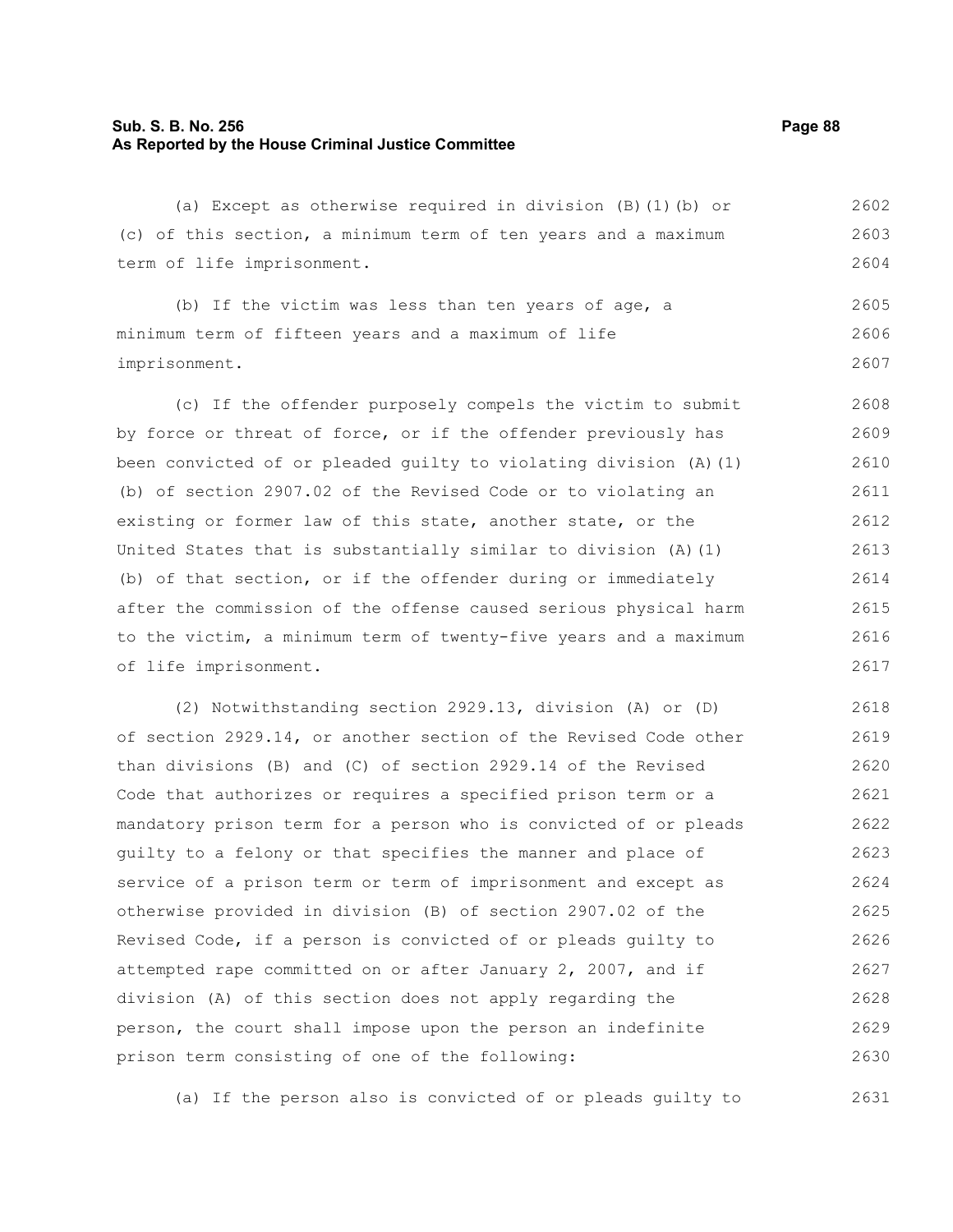# **Sub. S. B. No. 256 Page 89 As Reported by the House Criminal Justice Committee**

a specification of the type described in section 2941.1418 of the Revised Code, the court shall impose upon the person an indefinite prison term consisting of a minimum term of five years and a maximum term of twenty-five years. 2632 2633 2634 2635

(b) If the person also is convicted of or pleads guilty to a specification of the type described in section 2941.1419 of the Revised Code, the court shall impose upon the person an indefinite prison term consisting of a minimum term of ten years and a maximum term of life imprisonment. 2636 2637 2638 2639 2640

(c) If the person also is convicted of or pleads guilty to a specification of the type described in section 2941.1420 of the Revised Code, the court shall impose upon the person an indefinite prison term consisting of a minimum term of fifteen years and a maximum term of life imprisonment. 2641 2642 2643 2644 2645

(3) Notwithstanding section 2929.13, division (A) or (D) of section 2929.14, or another section of the Revised Code other than divisions (B) and (C) of section 2929.14 of the Revised Code that authorizes or requires a specified prison term or a mandatory prison term for a person who is convicted of or pleads guilty to a felony or that specifies the manner and place of service of a prison term or term of imprisonment, if a person is convicted of or pleads guilty to an offense described in division  $(B)(3)(a)$ ,  $(b)$ ,  $(c)$ , or  $(d)$  of this section committed on or after January 1, 2008, if the person also is convicted of or pleads guilty to a sexual motivation specification that was included in the indictment, count in the indictment, or information charging that offense, and if division (A) of this section does not apply regarding the person, the court shall impose upon the person an indefinite prison term consisting of one of the following: 2646 2647 2648 2649 2650 2651 2652 2653 2654 2655 2656 2657 2658 2659 2660 2661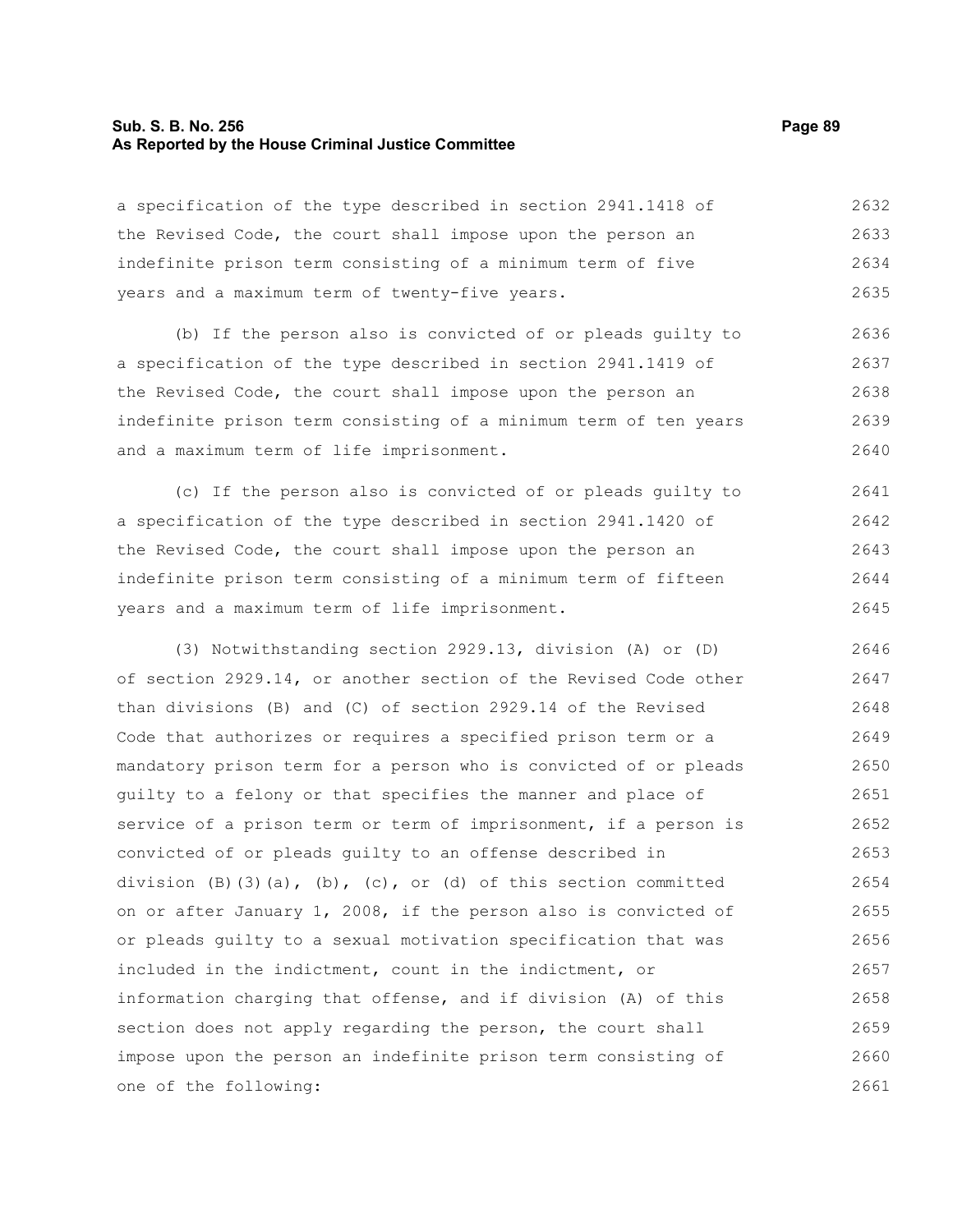# **Sub. S. B. No. 256 Page 90 As Reported by the House Criminal Justice Committee**

(a) An indefinite prison term consisting of a minimum of ten years and a maximum term of life imprisonment if the offense for which the sentence is being imposed is kidnapping, the victim of the offense is less than thirteen years of age, and the offender released the victim in a safe place unharmed; 2662 2663 2664 2665 2666

(b) An indefinite prison term consisting of a minimum of fifteen years and a maximum term of life imprisonment if the offense for which the sentence is being imposed is kidnapping when the victim of the offense is less than thirteen years of age and division (B)(3)(a) of this section does not apply; 2667 2668 2669 2670 2671

(c) An indefinite term consisting of a minimum of thirty years and a maximum term of life imprisonment if the offense for which the sentence is being imposed is aggravated murder, when the victim of the offense is less than thirteen years of age, a sentence of death or life imprisonment without parole is not imposed for the offense, and division  $(A)$   $(2)$   $(b)$   $(ii)$  of section 2929.022, division (A)(1)(e), (C)(1)(a)(v), (C)(2)(a)(ii), (D) (2)(b), (D)(3)(a)(iv), or (E)(1)(d) of section 2929.03, or division (A) or (B) of section 2929.06 of the Revised Code requires that the sentence for the offense be imposed pursuant to this division; 2672 2673 2674 2675 2676 2677 2678 2679 2680 2681 2682

(d) An indefinite prison term consisting of a minimum of thirty years and a maximum term of life imprisonment if the offense for which the sentence is being imposed is murder when the victim of the offense is less than thirteen years of age. 2683 2684 2685 2686

(C)(1) If the offender is sentenced to a prison term pursuant to division (A)(3), (B)(1)(a), (b), or (c), (B)(2)(a), (b), or (c), or  $(B)$ (3)(a), (b), (c), or (d) of this section, the parole board shall have control over the offender's service of the term during the entire term unless the parole board 2687 2688 2689 2690 2691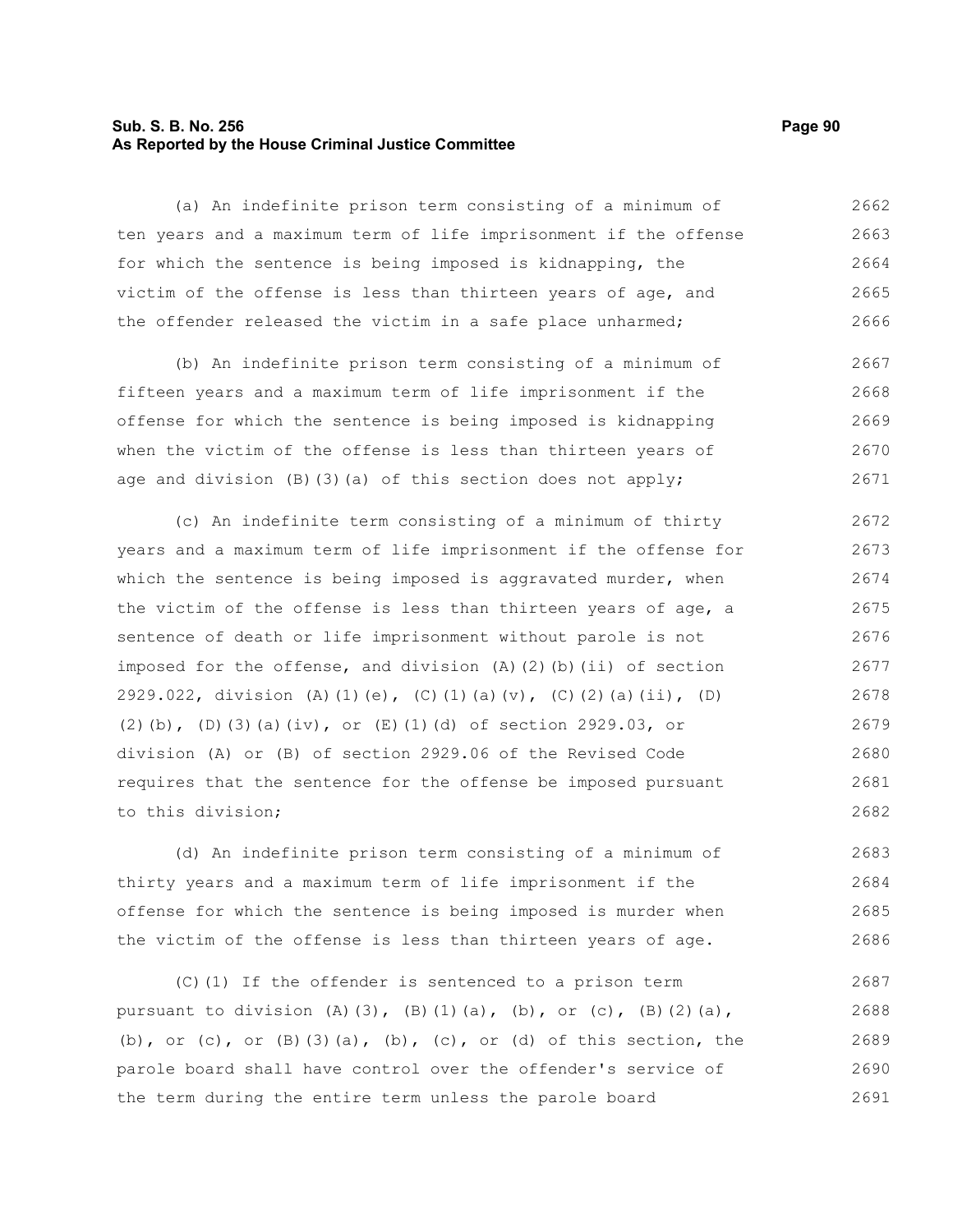# **Sub. S. B. No. 256 Page 91 As Reported by the House Criminal Justice Committee**

terminates its control in accordance with section 2971.04 of the Revised Code. 2692 2693

(2) Except as provided in division (C)(3)  $or$  (G) of this</u> section, an offender sentenced to a prison term or term of life imprisonment without parole pursuant to division (A) of this section shall serve the entire prison term or term of life imprisonment in a state correctional institution. The offender is not eligible for judicial release under section 2929.20 of the Revised Code. 2694 2695 2696 2697 2698 2699 2700

(3) For a prison term imposed pursuant to division  $(A)$  (3), (B)(1)(a), (b), or (c), (B)(2)(a), (b), or (c), or (B)(3)(a), (b), (c), or (d) of this section, subject to the application of division (G) of this section, the court, in accordance with section 2971.05 of the Revised Code, may terminate the prison term or modify the requirement that the offender serve the entire term in a state correctional institution if all of the following apply: 2701 2702 2703 2704 2705 2706 2707 2708

(a) The offender has served at least the minimum term imposed as part of that prison term.

(b) The parole board, pursuant to section 2971.04 of the Revised Code, has terminated its control over the offender's service of that prison term. 2711 2712 2713

(c) The court has held a hearing and found, by clear and convincing evidence, one of the following: 2714 2715

(i) In the case of termination of the prison term, that the offender is unlikely to commit a sexually violent offense in the future; 2716 2717 2718

(ii) In the case of modification of the requirement, that the offender does not represent a substantial risk of physical 2719 2720

2709 2710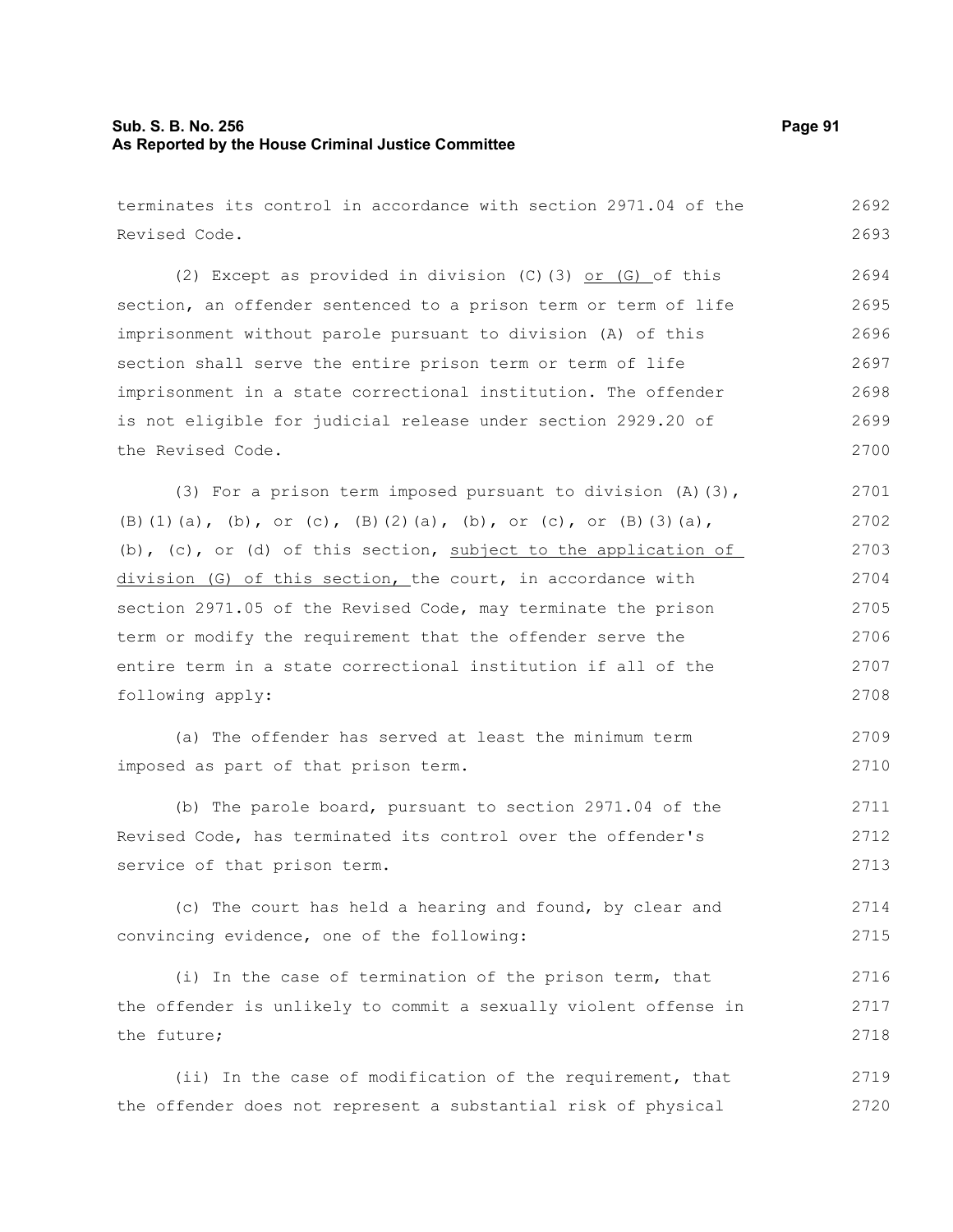# **Sub. S. B. No. 256 Page 92 As Reported by the House Criminal Justice Committee**

harm to others.

(4) An Except as provided in division (G) of this section, an offender who has been sentenced to a term of life imprisonment without parole pursuant to division (A)(1), (2), or (4) of this section shall not be released from the term of life imprisonment or be permitted to serve a portion of it in a place other than a state correctional institution. 2722 2723 2724 2725 2726 2727

(D) If a court sentences an offender to a prison term or term of life imprisonment without parole pursuant to division (A) of this section and the court also imposes on the offender one or more additional prison terms pursuant to division (B) of section 2929.14 of the Revised Code, all of the additional prison terms shall be served consecutively with, and prior to, the prison term or term of life imprisonment without parole imposed upon the offender pursuant to division (A) of this section. 2728 2729 2730 2731 2732 2733 2734 2735 2736

(E) If the offender is convicted of or pleads guilty to two or more offenses for which a prison term or term of life imprisonment without parole is required to be imposed pursuant to division (A) of this section, divisions (A) to (D) of this section shall be applied for each offense. All minimum terms imposed upon the offender pursuant to division (A)(3) or (B) of this section for those offenses shall be aggregated and served consecutively, as if they were a single minimum term imposed under that division. 2737 2738 2739 2740 2741 2742 2743 2744 2745

(F)(1) If an offender is convicted of or pleads guilty to a violent sex offense and also is convicted of or pleads guilty to a sexually violent predator specification that was included in the indictment, count in the indictment, or information charging that offense, or is convicted of or pleads guilty to a 2746 2747 2748 2749 2750

2721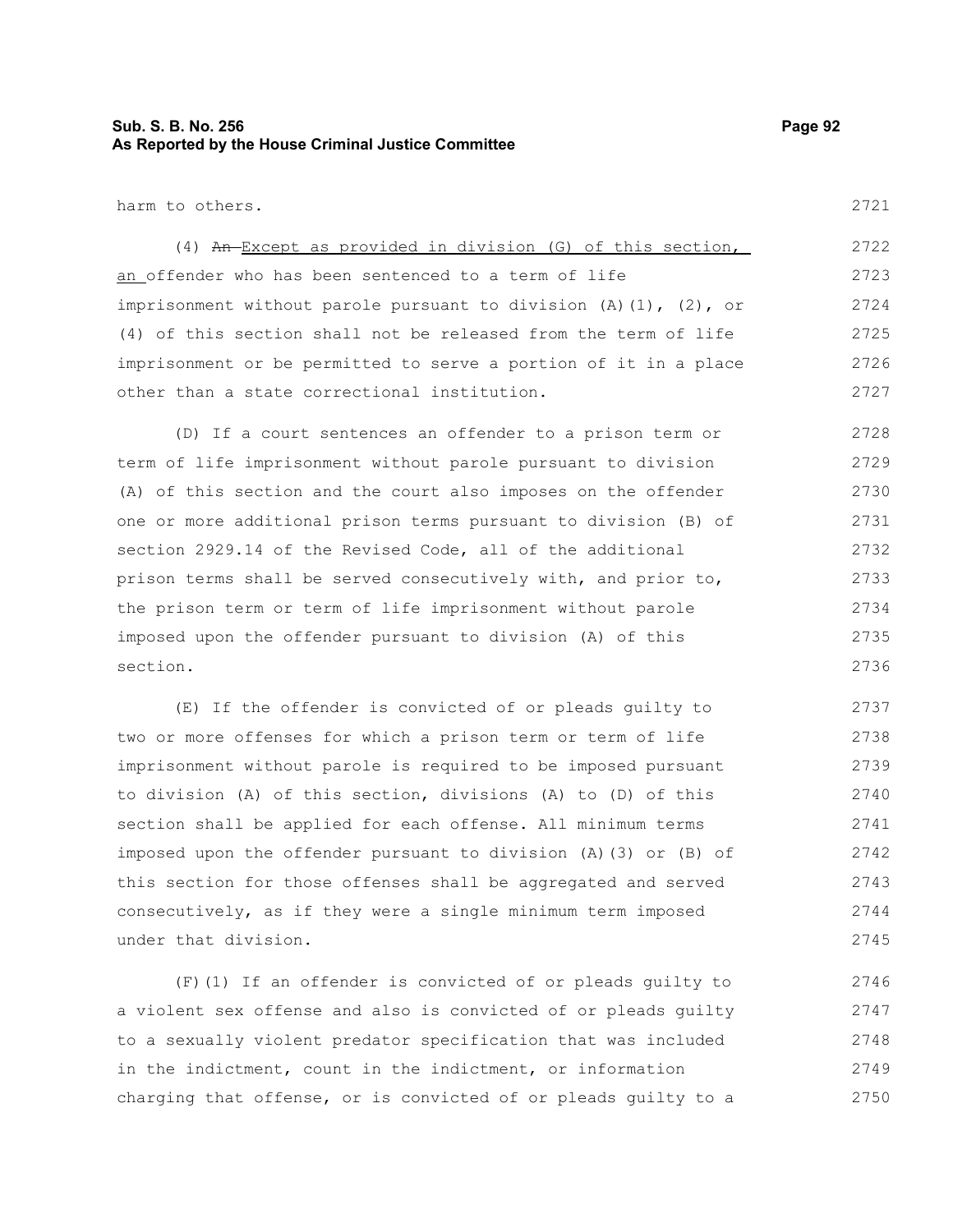# **Sub. S. B. No. 256 Page 93 As Reported by the House Criminal Justice Committee**

designated homicide, assault, or kidnapping offense and also is convicted of or pleads guilty to both a sexual motivation specification and a sexually violent predator specification that were included in the indictment, count in the indictment, or information charging that offense, the conviction of or plea of guilty to the offense and the sexually violent predator specification automatically classifies the offender as a tier III sex offender/child-victim offender for purposes of Chapter 2950. of the Revised Code. 2751 2752 2753 2754 2755 2756 2757 2758 2759

(2) If an offender is convicted of or pleads guilty to committing on or after January 2, 2007, a violation of division (A)(1)(b) of section 2907.02 of the Revised Code and either the offender is sentenced under section 2971.03 of the Revised Code or a sentence of life without parole is imposed under division (B) of section 2907.02 of the Revised Code, the conviction of or plea of guilty to the offense automatically classifies the offender as a tier III sex offender/child-victim offender for purposes of Chapter 2950. of the Revised Code. 2760 2761 2762 2763 2764 2765 2766 2767 2768

(3) If a person is convicted of or pleads guilty to committing on or after January 2, 2007, attempted rape and also is convicted of or pleads guilty to a specification of the type described in section 2941.1418, 2941.1419, or 2941.1420 of the Revised Code, the conviction of or plea of guilty to the offense and the specification automatically classify the offender as a tier III sex offender/child-victim offender for purposes of Chapter 2950. of the Revised Code. 2769 2770 2771 2772 2773 2774 2775 2776

(4) If a person is convicted of or pleads guilty to one of the offenses described in division  $(B)$   $(3)$   $(a)$ ,  $(b)$ ,  $(c)$ , or  $(d)$ of this section and a sexual motivation specification related to the offense and the victim of the offense is less than thirteen 2777 2778 2779 2780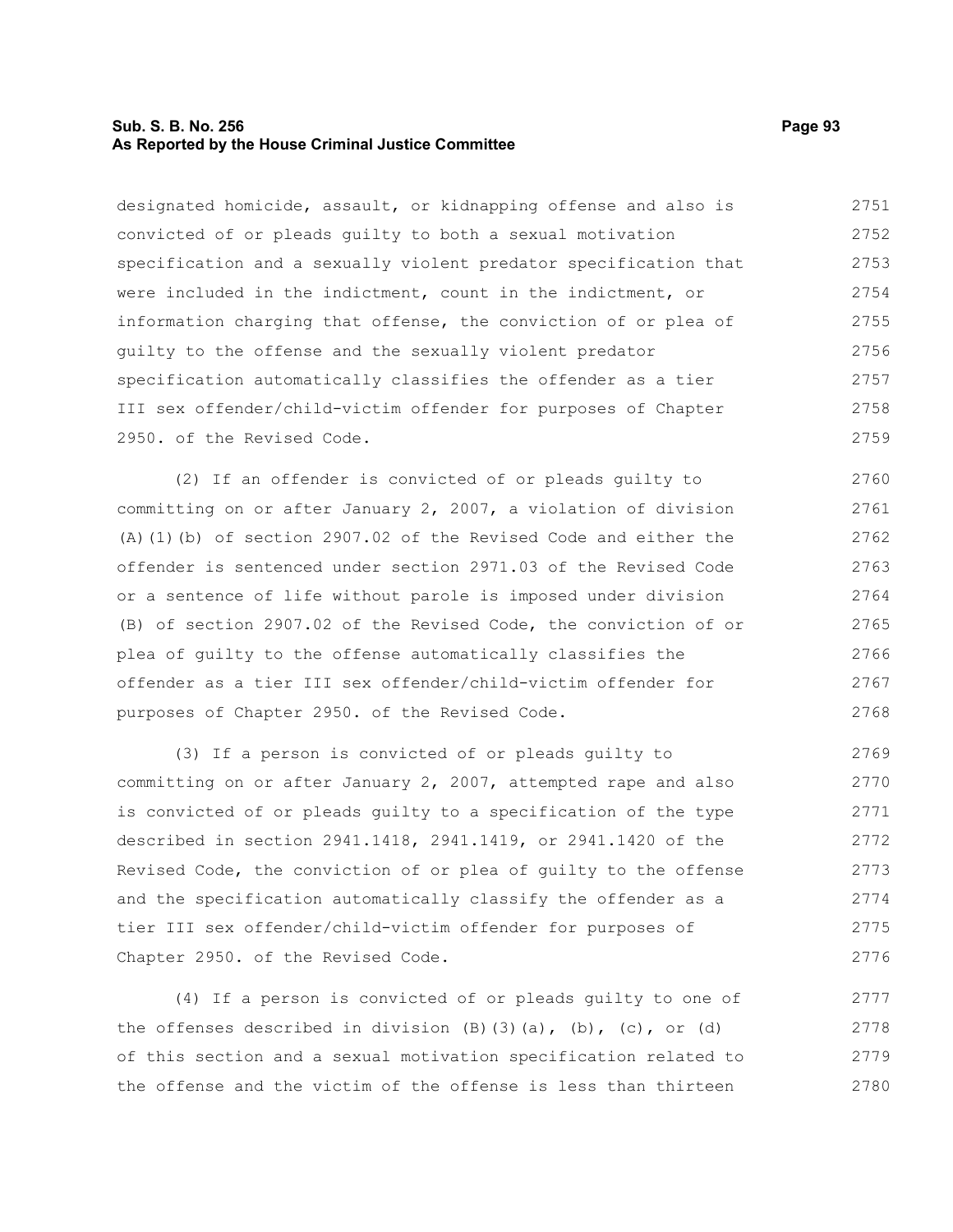# **Sub. S. B. No. 256 Page 94 As Reported by the House Criminal Justice Committee**

years of age, the conviction of or plea of guilty to the offense automatically classifies the offender as a tier III sex offender/child-victim offender for purposes of Chapter 2950. of the Revised Code. (G) Notwithstanding divisions (A) to (E) of this section, if an offender receives or received a sentence of life imprisonment without parole, a definite sentence, or a sentence to an indefinite prison term under this chapter for an offense committed when the offender was under eighteen years of age, the offender is eligible for parole and the offender's parole eligibility shall be determined under section 2967.132 of the Revised Code. **Sec. 5149.101.** (A)(1) A board hearing officer, a board member, or the office of victims' services may petition the board for a full board hearing that relates to the proposed parole or re-parole of a prisoner, including any prisoner described in section 2967.132 of the Revised Code. At a meeting of the board at which a majority of board members are present, the majority of those present shall determine whether a full board hearing shall be held. (2) A victim of a violation of section 2903.01 or 2903.02 of the Revised Code, an offense of violence that is a felony of the first, second, or third degree, or an offense punished by a sentence of life imprisonment, the victim's representative, or any person described in division (B)(5) of this section may request the board to hold a full board hearing that relates to the proposed parole or re-parole of the person that committed 2781 2782 2783 2784 2785 2786 2787 2788 2789 2790 2791 2792 2793 2794 2795 2796 2797 2798 2799 2800 2801 2802 2803 2804 2805 2806 2807

the violation. If a victim, victim's representative, or other person requests a full board hearing pursuant to this division, the board shall hold a full board hearing. 2808 2809 2810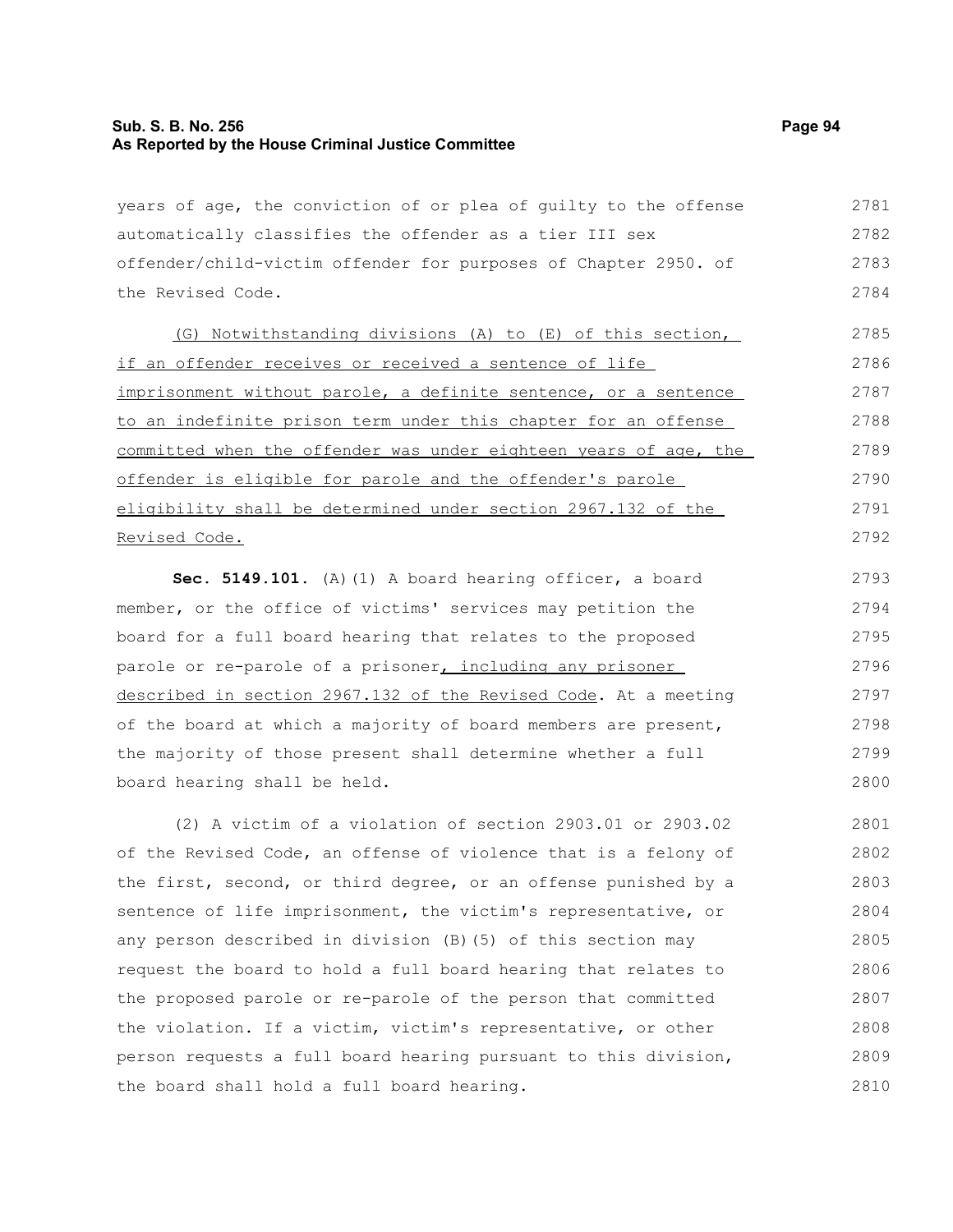# **Sub. S. B. No. 256 Page 95 As Reported by the House Criminal Justice Committee**

At least thirty days before the full hearing, except as otherwise provided in this division, the board shall give notice of the date, time, and place of the hearing to the victim regardless of whether the victim has requested the notification. The notice of the date, time, and place of the hearing shall not be given under this division to a victim if the victim has requested pursuant to division (B)(2) of section 2930.03 of the Revised Code that the notice not be provided to the victim. At least thirty days before the full board hearing and regardless of whether the victim has requested that the notice be provided or not be provided under this division to the victim, the board shall give similar notice to the prosecuting attorney in the case, the law enforcement agency that arrested the prisoner if any officer of that agency was a victim of the offense, and, if different than the victim, the person who requested the full hearing. If the prosecuting attorney has not previously been sent an institutional summary report with respect to the prisoner, upon the request of the prosecuting attorney, the board shall include with the notice sent to the prosecuting attorney an institutional summary report that covers the offender's participation while confined in a state correctional institution in training, work, and other rehabilitative activities and any disciplinary action taken against the offender while so confined. Upon the request of a law enforcement agency that has not previously been sent an institutional summary report with respect to the prisoner, the board also shall send a copy of the institutional summary report to the law enforcement agency. If notice is to be provided as described in this division, the board may give the notice by any reasonable means, including regular mail, telephone, and electronic mail, in accordance with division (D)(1) of section 2930.16 of the Revised Code. If the notice is based on an 2811 2812 2813 2814 2815 2816 2817 2818 2819 2820 2821 2822 2823 2824 2825 2826 2827 2828 2829 2830 2831 2832 2833 2834 2835 2836 2837 2838 2839 2840 2841 2842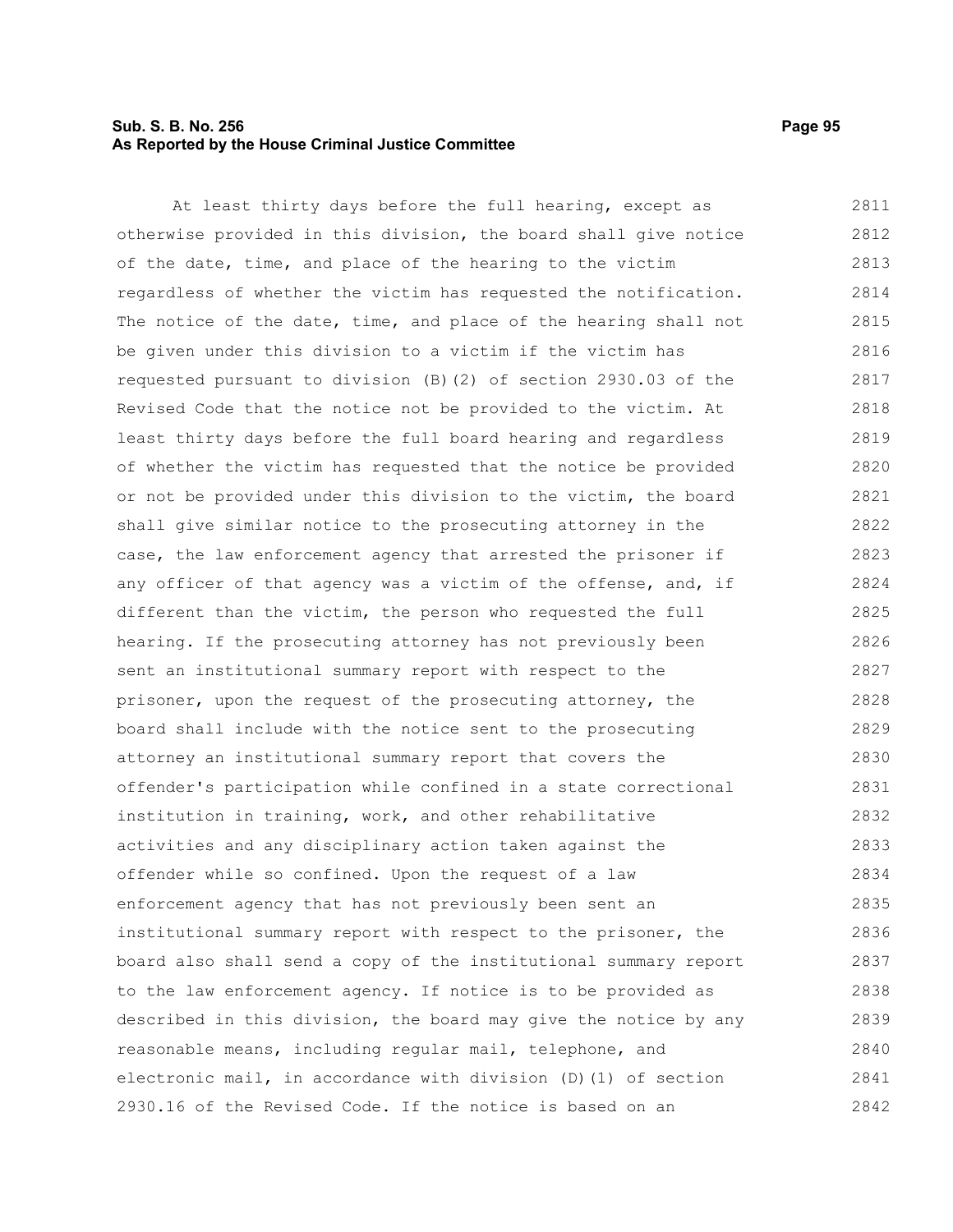# **Sub. S. B. No. 256 Page 96 As Reported by the House Criminal Justice Committee**

offense committed prior to the effective date of this amendment March 22, 2013, the notice also shall include the opt-out information described in division (D)(1) of section 2930.16 of the Revised Code. The board, in accordance with division (D)(2) of section 2930.16 of the Revised Code, shall keep a record of all attempts to provide the notice, and of all notices provided, under this division. 2843 2844 2845 2846 2847 2848 2849

The preceding paragraph, and the notice-related provisions of divisions (E)(2) and (K) of section 2929.20, division (D)(1) of section 2930.16, division (H) of section 2967.12, division  $(E)$ (1)(b) of section 2967.19, division (A)(3)(b) of section 2967.26, and division (D)(1) of section 2967.28 of the Revised Code enacted in the act in which this paragraph was enacted, shall be known as "Roberta's Law." 2850 2851 2852 2853 2854 2855 2856

(B) At a full board hearing that relates to the proposed parole or re-parole of a prisoner and that has been petitioned for or requested in accordance with division (A) of this section, the parole board shall permit the following persons to appear and to give testimony or to submit written statements: 2857 2858 2859 2860 2861

(1) The prosecuting attorney of the county in which the original indictment against the prisoner was found and members of any law enforcement agency that assisted in the prosecution of the original offense; 2862 2863 2864 2865

(2) The judge of the court of common pleas who imposed the original sentence of incarceration upon the prisoner, or the judge's successor; 2866 2867 2868

(3) The victim of the original offense for which the prisoner is serving the sentence or the victim's representative designated pursuant to section 2930.02 of the Revised Code; 2869 2870 2871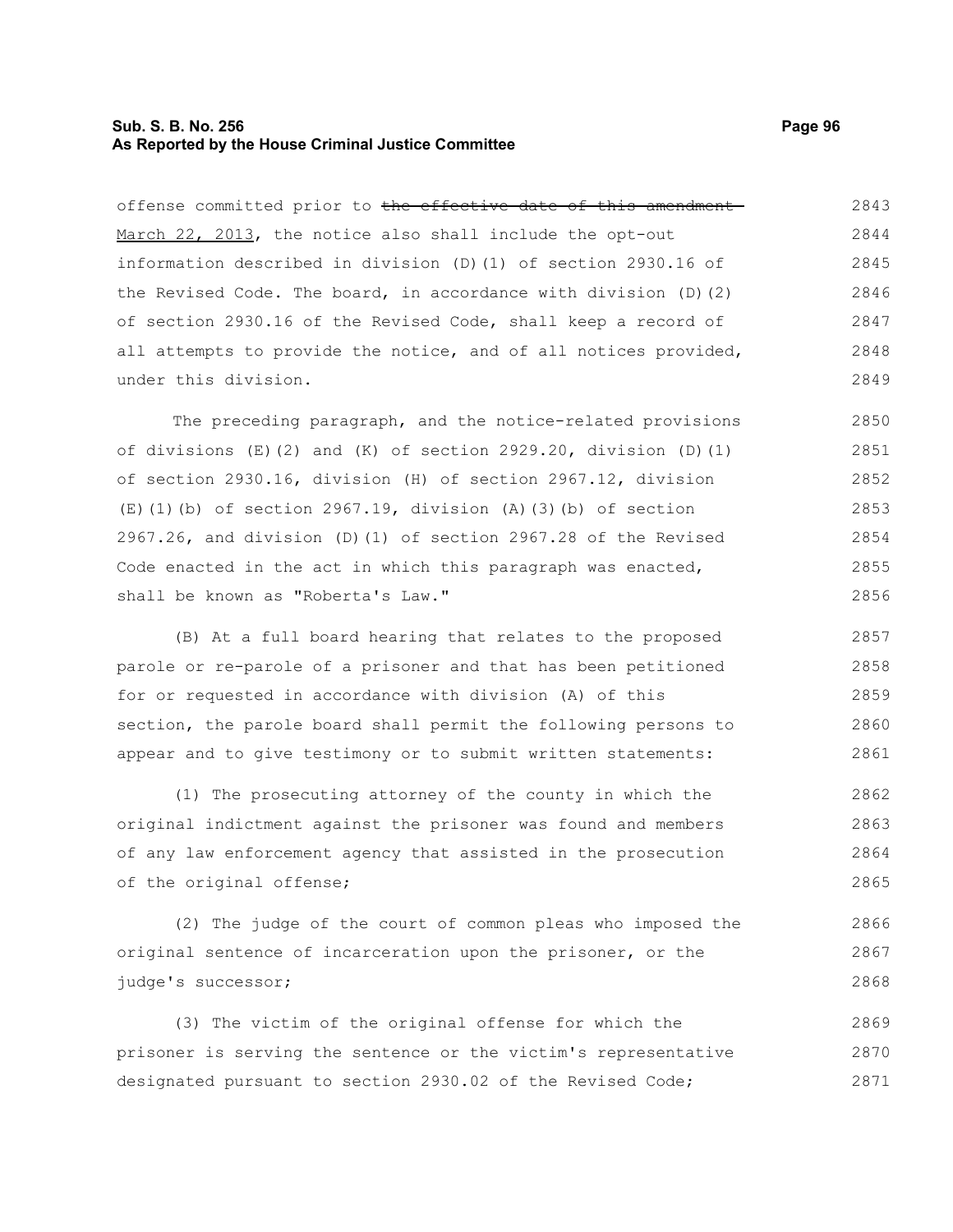# **Sub. S. B. No. 256 Page 97 As Reported by the House Criminal Justice Committee**

(4) The victim of any behavior that resulted in parole being revoked; (5) With respect to a full board hearing held pursuant to division (A)(2) of this section, all of the following: (a) The spouse of the victim of the original offense; (b) The parent or parents of the victim of the original offense; (c) The sibling of the victim of the original offense; (d) The child or children of the victim of the original offense. (6) Counsel or some other person designated by the prisoner as a representative, as described in division (C) of this section. (C) Except as otherwise provided in this division, a full board hearing of the parole board is not subject to section 121.22 of the Revised Code. The persons who may attend a full board hearing are the persons described in divisions (B)(1) to (6) of this section, and representatives of the press, radio and television stations, and broadcasting networks who are members of a generally recognized professional media organization. At the request of a person described in division (B)(3) of this section, representatives of the news media described in this division shall be excluded from the hearing while that person is giving testimony at the hearing. The prisoner being considered for parole has no right to be present at the hearing, but may be represented by counsel or some other person designated by the prisoner. 2872 2873 2874 2875 2876 2877 2878 2879 2880 2881 2882 2883 2884 2885 2886 2887 2888 2889 2890 2891 2892 2893 2894 2895 2896 2897 2898

If there is an objection at a full board hearing to a

2899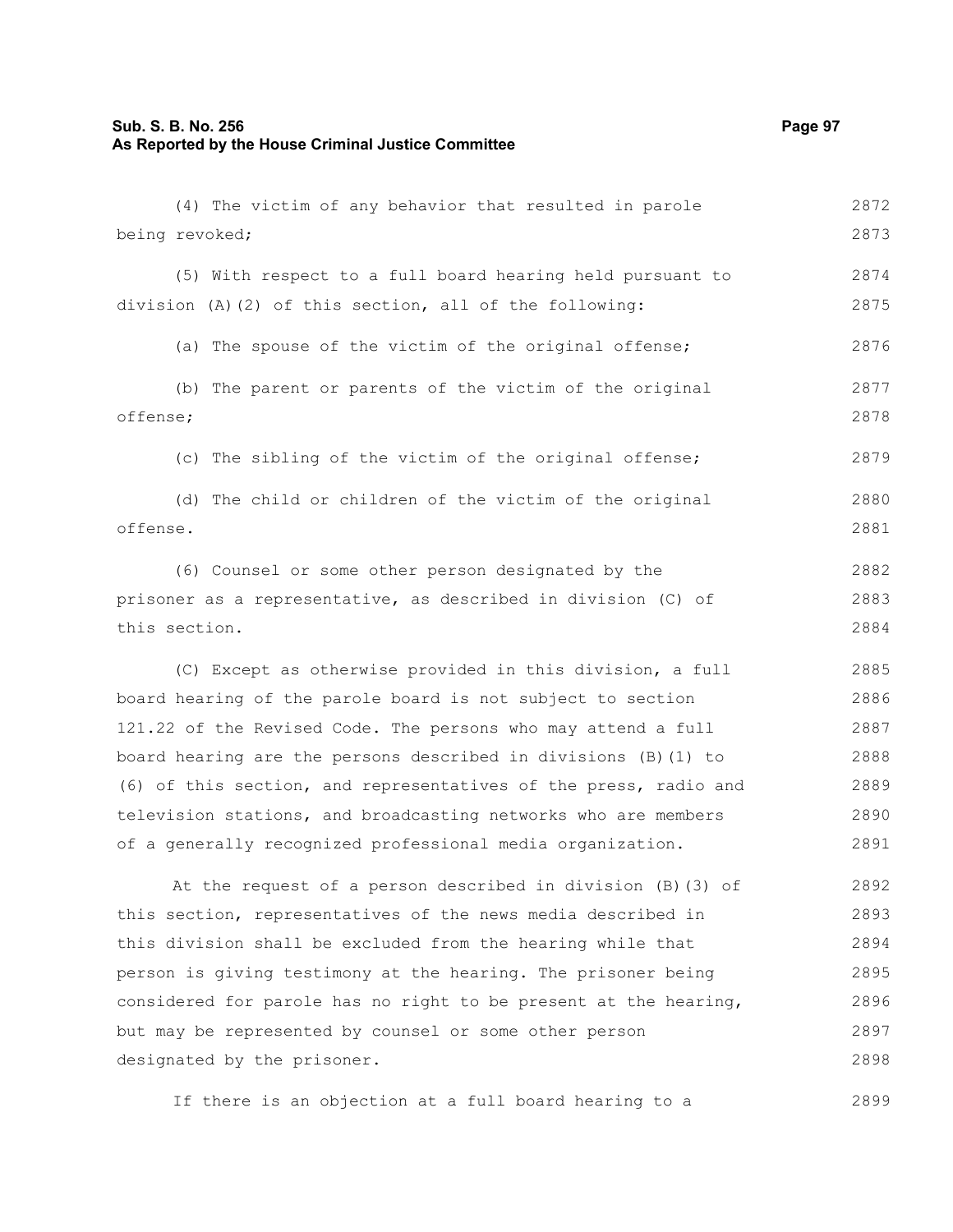#### **Sub. S. B. No. 256 Page 98 As Reported by the House Criminal Justice Committee**

recommendation for the parole of a prisoner, the board may approve or disapprove the recommendation or defer its decision until a subsequent full board hearing. The board may permit interested persons other than those listed in this division and division (B) of this section to attend full board hearings pursuant to rules adopted by the adult parole authority. 2900 2901 2902 2903 2904 2905

(D) If the victim of the original offense died as a result of the offense and the offense was aggravated murder, murder, an offense of violence that is a felony of the first, second, or third degree, or an offense punished by a sentence of life imprisonment, the family of the victim may show at a full board hearing a video recording not exceeding five minutes in length memorializing the victim. 2906 2907 2908 2909 2910 2911 2912

(E) The adult parole authority shall adopt rules for the implementation of this section. The rules shall specify reasonable restrictions on the number of media representatives that may attend a hearing, based on considerations of space, and other procedures designed to accomplish an effective, orderly process for full board hearings. 2913 2914 2915 2916 2917 2918

**Section 2.** That existing sections 2151.35, 2907.02, 2909.24, 2929.02, 2929.03, 2929.06, 2929.14, 2929.19, 2967.13, 2971.03, and 5149.101 of the Revised Code are hereby repealed. 2919 2920 2921

**Section 3.** (A) The amendments to sections 2907.02, 2909.24, 2929.03, 2929.06, 2929.19, divisions (A) and (B) of section 2929.02, and division (A) of section 2971.03 of the Revised Code made in Sections 1 and 2 of this act and the enactment of division (A) of section 2929.07 of the Revised Code made in Sections 1 and 2 of this act apply to both of the following: 2922 2923 2924 2925 2926 2927 2928